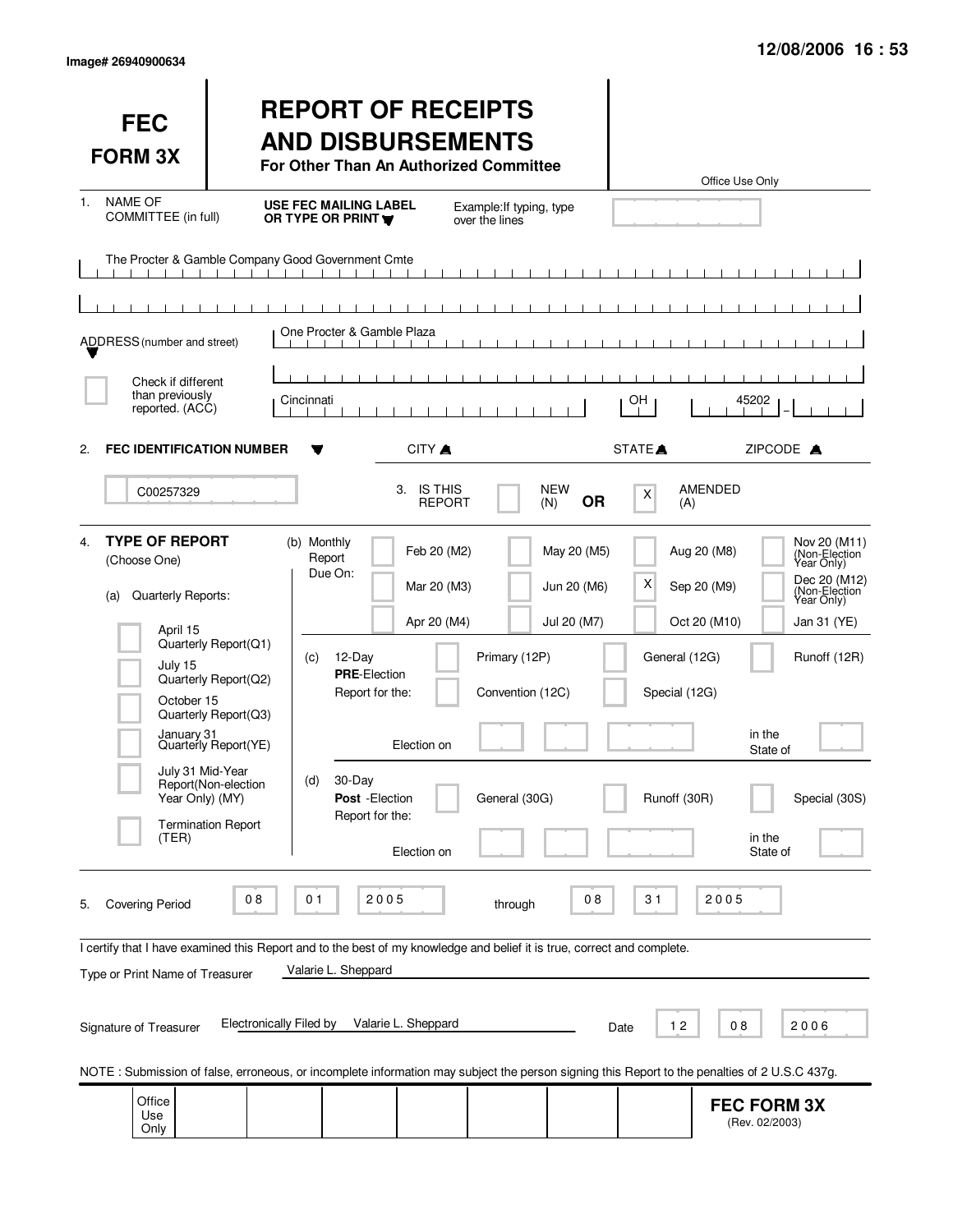## **SUMMARY PAGE**

**OF RECEIPTS AND DISBURSEMENTS**

FEC **Form 3X** (Rev. 02/2003) Page 2

Write or Type Committee Name

| The Procter & Gamble Company Good Government Cmte |     |                                                                                                  |                    |           |                                          |                                       |     |               |                                                 |                          |
|---------------------------------------------------|-----|--------------------------------------------------------------------------------------------------|--------------------|-----------|------------------------------------------|---------------------------------------|-----|---------------|-------------------------------------------------|--------------------------|
|                                                   |     | Report Covering the Period:                                                                      | From:              | M M<br>08 | $D^{\prime\prime}$ $D$<br>0 <sub>1</sub> | $Y$ $W$ $Y$<br>Y<br>2005              | To: | $M^*$ M<br>08 | $^{\circ}$ D<br>D<br>31                         | $Y$ $Y$ $Y$<br>Υ<br>2005 |
|                                                   |     |                                                                                                  |                    |           |                                          | <b>COLUMN A</b><br><b>This Period</b> |     |               | <b>COLUMN B</b><br><b>Calendar Year-to-Date</b> |                          |
| 6.                                                | (a) | Cash on Hand<br>January 1                                                                        | $^{9}$ 2005 $^{9}$ |           |                                          |                                       |     |               |                                                 | 117384.01                |
|                                                   | (b) | Cash on Hand at<br>Begining of Reporting Period                                                  |                    |           |                                          | 122809.92                             |     |               |                                                 |                          |
|                                                   | (C) | Total Receipts (from Line 19)                                                                    |                    |           |                                          | 19038.48                              |     |               |                                                 | 145253.89                |
|                                                   | (d) | Subtotal (add lines 6(b) and                                                                     |                    |           |                                          |                                       |     |               |                                                 |                          |
|                                                   |     | 6(c) for Column A and Lines<br>$6(a)$ and $6(c)$ for Column B)                                   |                    |           |                                          | 141848.40                             |     |               |                                                 | 262637.90                |
| 7.                                                |     | Total Disbursements (from Line 31)                                                               |                    |           |                                          | 8750.00                               |     |               |                                                 | 129539.50                |
| 8.                                                |     | Cash on Hand at Close of<br><b>Reporting Period</b><br>(subtract Line 7 from Line 6(d))          |                    |           |                                          | 133098.40                             |     |               |                                                 | 133098.40                |
| 9.                                                |     | Debts and Obligations owed<br>the committee (Itemize all on<br>Schedule C and/or Schedule D)     | TO                 |           |                                          | 0.00                                  |     |               |                                                 |                          |
|                                                   |     | 10. Debts and Obligations owed<br>the committee (Itemize all on<br>Schedule C and/or Schedule D) | BY                 |           |                                          | 0.00                                  |     |               |                                                 |                          |

This Committee has qualified as a multicandidate committee. (see FEC FORM 1M) X

### **For further information contact:**

Federal Election Commission 999 E street, NW Washington, DC 20463

> Toll Free 800-424-9530 Local 202-694-1100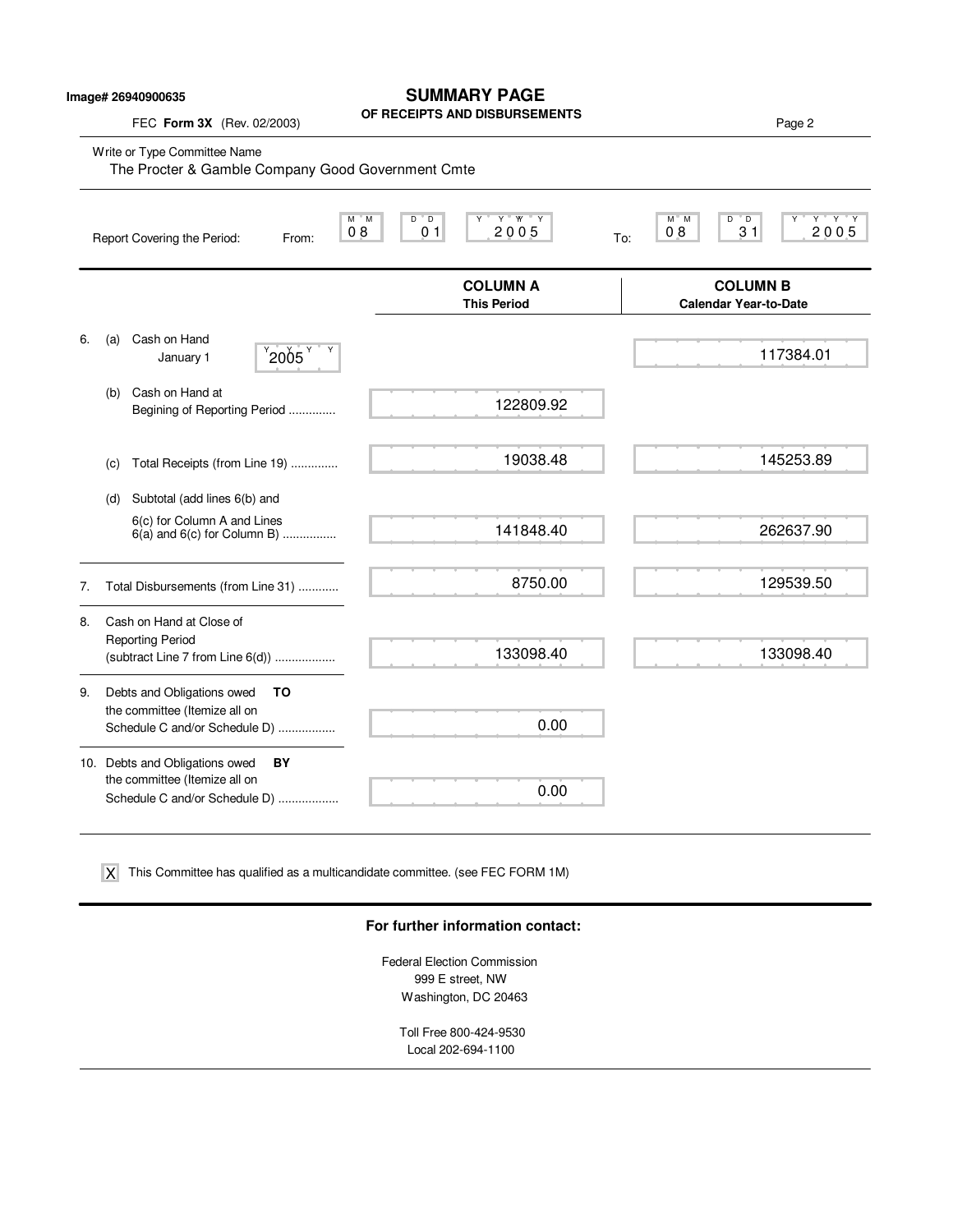## **DETAILED SUMMARY PAGE OF RECEIPTS**

FEC **Form 3X** (Rev. 02/2003) Page 3

| Image# 26940900636 |  |  |
|--------------------|--|--|
|--------------------|--|--|

Write or Type Committee Name

The Procter & Gamble Company Good Government Cmte

| М<br>M<br>08<br>Report Covering the Period:<br>From:                                               | $D^{\circ}D$<br>2005<br>0 <sub>1</sub><br>To: | D<br>D<br>$\begin{array}{c}\n\begin{array}{c}\n\mathbf{Y} \\ \mathbf{2} & \mathbf{0} \\ \mathbf{0} & \mathbf{5}\n\end{array}\n\end{array}$<br>$M$ $M$<br>08<br>31 |
|----------------------------------------------------------------------------------------------------|-----------------------------------------------|-------------------------------------------------------------------------------------------------------------------------------------------------------------------|
| I. Receipts                                                                                        | <b>COLUMN A</b><br><b>Total This Period</b>   | <b>COLUMN B</b><br><b>Calendar Year-to-Date</b>                                                                                                                   |
| 11. Contributions (other than loans) From:<br>Individuals/Persons Other<br>(a)                     |                                               |                                                                                                                                                                   |
| <b>Than Political Committees</b><br>Itemized (use Schedule A)<br>(i)                               | 12880.24                                      | 85963.59                                                                                                                                                          |
|                                                                                                    | 6158.24                                       | 59290.30                                                                                                                                                          |
| (iii) TOTAL (add<br>Lines $11(a)(i)$ and (ii)                                                      | 19038.48                                      | 145253.89                                                                                                                                                         |
| Political Party Committees<br>(b)                                                                  | 0.00                                          | 0.00                                                                                                                                                              |
| <b>Other Political Committees</b><br>(c)<br><b>Total Contributions (add Lines</b><br>(d)           | 0.00                                          | 0.00                                                                                                                                                              |
| $11(a)(iii),(b)$ and $(c)$ ) (Carry<br>▶<br>Totals to Line 33, page 5)                             | 19038.48                                      | 145253.89                                                                                                                                                         |
| 12. Transfers From Affiliated/Other                                                                | 0.00                                          | 0.00                                                                                                                                                              |
|                                                                                                    | 0.00                                          | 0.00                                                                                                                                                              |
| 14. Loan Repayments Received<br>15. Offsets To Operating Expenditures                              | 0.00                                          | 0.00                                                                                                                                                              |
| (Refunds, Rebates, etc.)<br>(Carry Totals to Line 37, page 5)<br>16. Refunds of Contributions Made | 0.00                                          | 0.00                                                                                                                                                              |
| to Federal candidates and Other                                                                    | 0.00                                          | 0.00                                                                                                                                                              |
| 17. Other Federal Receipts                                                                         | 0.00                                          | 0.00                                                                                                                                                              |
| Transfers from Non-Federal and Levin Funds<br>18.<br>(a) Non-Federal Account                       |                                               |                                                                                                                                                                   |
| (from Schedule H3)                                                                                 | 0.00                                          | 0.00                                                                                                                                                              |
| (b) Levin Funds (from Schedule H5)                                                                 | 0.00                                          | 0.00                                                                                                                                                              |
| (c) Total Transfer (add 18(a) and 18(b)).                                                          | 0.00                                          | 0.00                                                                                                                                                              |
| 19. Total Receipts (add Lines 11(d),<br>12, 13, 14, 15, 16, 17, and 18(c))                         | 19038.48                                      | 145253.89                                                                                                                                                         |
| 20. Total Federal Receipts<br>(subtract Line 18(c) from Line 19)                                   | 19038.48                                      | 145253.89                                                                                                                                                         |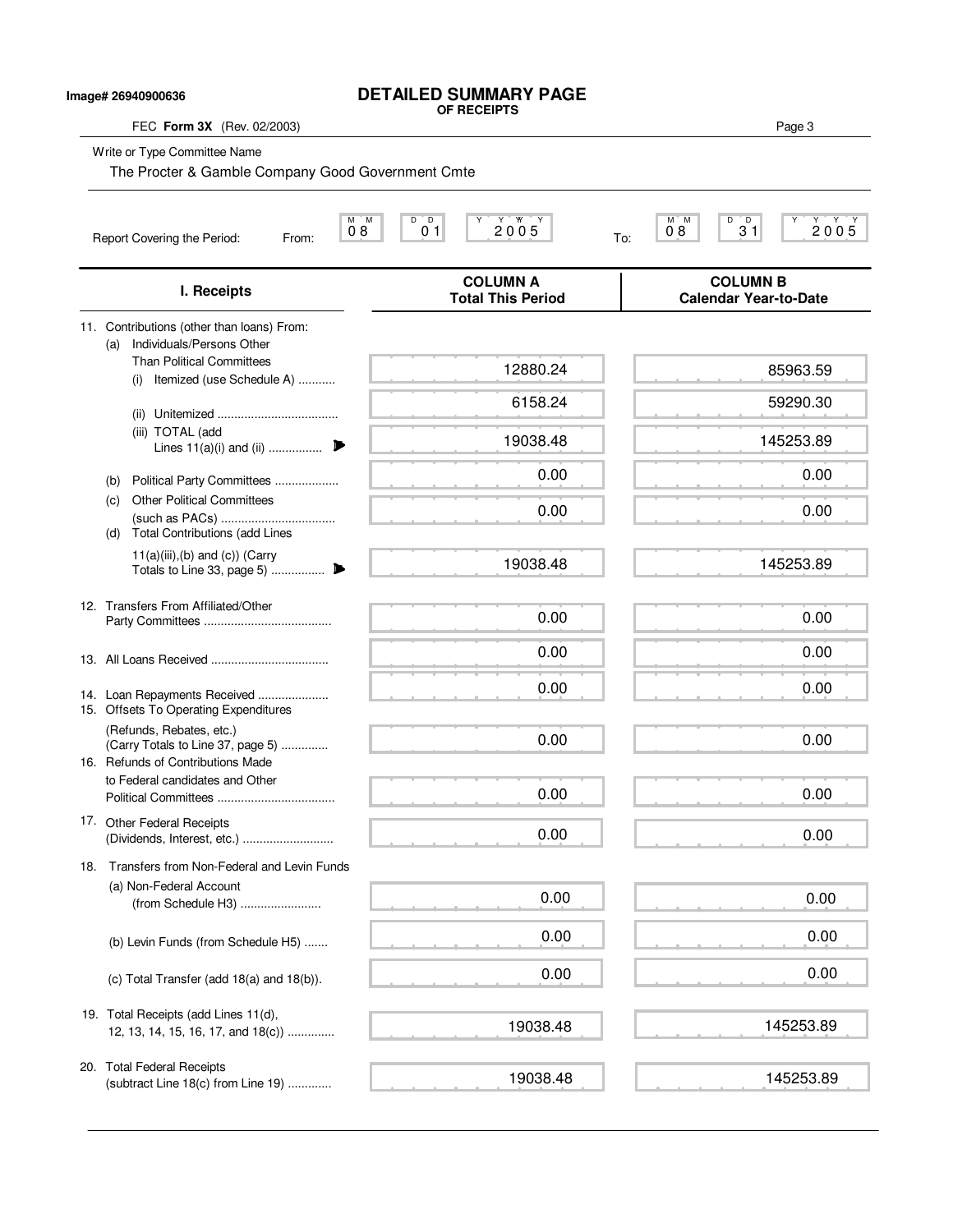**Image# 26940900637**

# **DETAILED SUMMARY PAGE**<br>of Disbursements

|     | FEC Form 3X (Rev. 02/2003)                                                 | of Disbursements                            | Page 4                                          |
|-----|----------------------------------------------------------------------------|---------------------------------------------|-------------------------------------------------|
|     | <b>II. DISBURSEMENTS</b>                                                   | <b>COLUMN A</b><br><b>Total This Period</b> | <b>COLUMN B</b><br><b>Calendar Year-to-Date</b> |
|     | 21. Operating Expenditures:                                                |                                             |                                                 |
|     | (a) Shared Federal/Non-Federal<br>Activity (from Schedule H4)              | 0.00                                        | 0.00                                            |
|     | Federal Share<br>(i)                                                       |                                             |                                                 |
|     | Non-Federal Share<br>(ii)                                                  | 0.00                                        | 0.00                                            |
| (b) | <b>Other Federal Operating</b>                                             |                                             |                                                 |
|     |                                                                            | 0.00                                        | 1389.50                                         |
|     | (c) Total Operating Expenditures                                           |                                             |                                                 |
|     | (add 21(a)(i), (a)(ii) and (b))<br>22. Transfers to Affiliated/Other Party | 0.00                                        | 1389.50                                         |
|     |                                                                            | 0.00                                        | 0.00                                            |
|     | 23. Contributions to<br>Federal Candidates/Committees                      |                                             |                                                 |
|     | and Other Political Committees                                             | 2500.00                                     | 105500.00                                       |
|     | 24. Independent Expenditure                                                | 0.00                                        | 0.00                                            |
|     | 25. Coordinated Expenditures Made by Party                                 |                                             |                                                 |
|     | Committees (2 U.S.C. 441a(d))                                              | 0.00                                        | 0.00                                            |
|     |                                                                            | 0.00                                        | 0.00                                            |
|     |                                                                            |                                             |                                                 |
|     |                                                                            | 0.00                                        | 0.00                                            |
| (a) | 28. Refunds of Contributions To:<br>Individuals/Persons Other              |                                             |                                                 |
|     | Than Political Committees                                                  | 0.00                                        | 0.00                                            |
|     | (b) Political Party Committees                                             | 0.00                                        | 0.00                                            |
| (c) | <b>Other Political Committees</b>                                          |                                             |                                                 |
|     |                                                                            | 0.00                                        | 0.00                                            |
| (d) | <b>Total Contribution Refunds</b>                                          |                                             |                                                 |
|     | (add Lines 28(a), (b), and (c))                                            | 0.00                                        | 0.00                                            |
| 29. |                                                                            | 6250.00                                     | 22650.00                                        |
|     | 30. Federal Election Activity (2 U.S.C 431(20))                            |                                             |                                                 |
|     | (a) Shared Federal Election Activity                                       |                                             |                                                 |
|     | (from Schedule H6)                                                         |                                             |                                                 |
|     | (i) Federal Share                                                          | 0.00                                        | 0.00                                            |
|     | (ii) "Levin" Share                                                         | 0.00                                        | 0.00                                            |
|     | (b) Federal Election Activity Paid Entirely                                |                                             |                                                 |
|     | With Federal Funds                                                         | 0.00                                        | 0.00                                            |
|     | (c) Total Federal Election Activity (add                                   | 0.00                                        | 0.00                                            |
|     | Lines $30(a)(i)$ , $30(a)(ii)$ and $30(b)$ )                               |                                             |                                                 |
|     |                                                                            |                                             |                                                 |
|     | 31. Total Disbursements (add Lines 21(c), 22,                              | 8750.00                                     | 129539.50                                       |
|     | 23, 24, 25, 26, 27, 28(d), 29 and 30(c))                                   |                                             |                                                 |
| 32. | <b>Total Federal Disbursements</b>                                         |                                             |                                                 |
|     | (subtract Line 21(a)(ii) from Line 30(a)(ii)                               |                                             |                                                 |
|     | from Line 31)                                                              | 8750.00                                     | 129539.50                                       |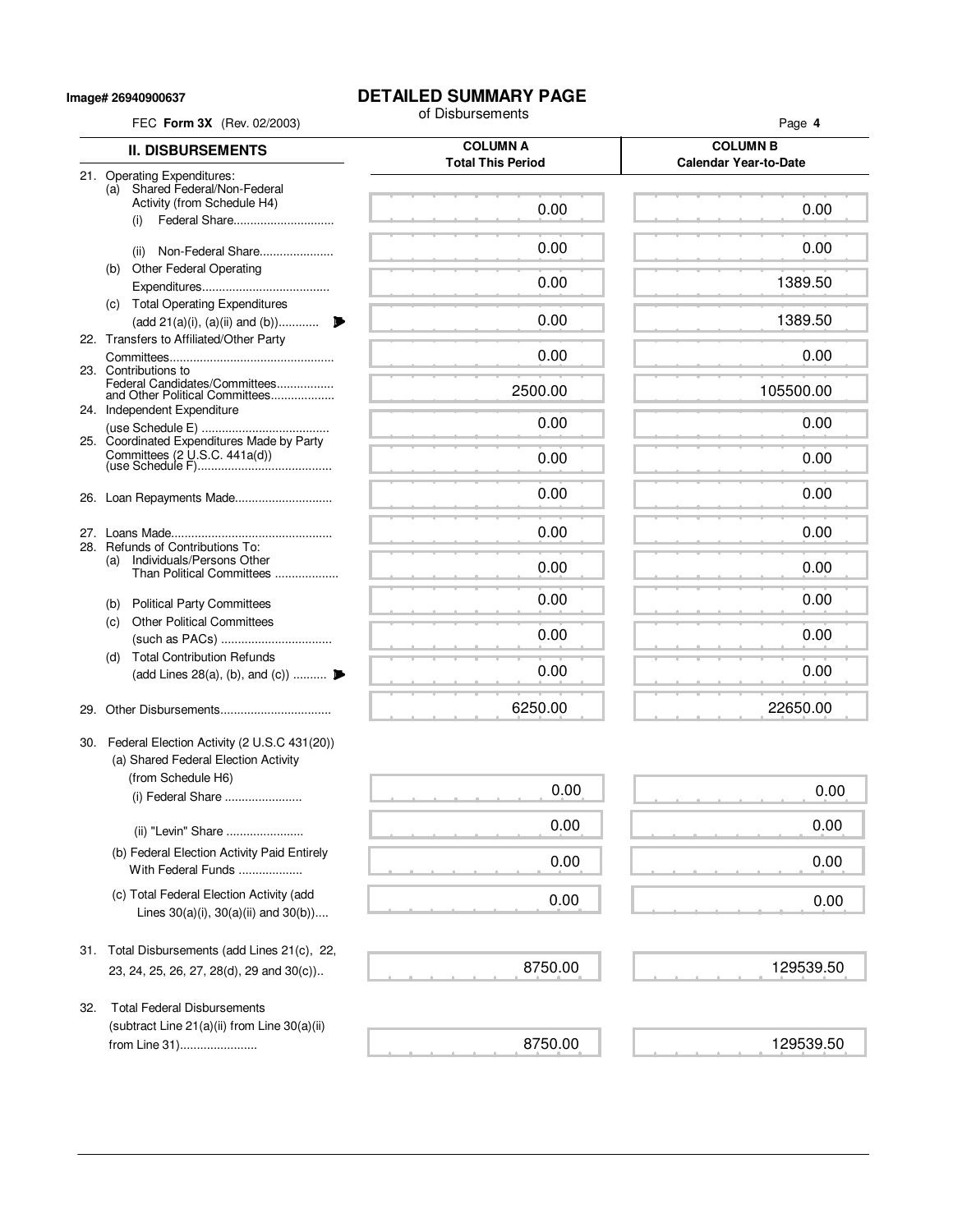### **Image# 26940900638**

## **DETAILED SUMMARY PAGE**

|     | FEC Form 3X (Rev. 02/2003)                                                             | of Disbursements                            | Page 5                                          |
|-----|----------------------------------------------------------------------------------------|---------------------------------------------|-------------------------------------------------|
|     | III. Net Contributions/Operating<br><b>Expenditures</b>                                | <b>COLUMN A</b><br><b>Total This Period</b> | <b>COLUMN B</b><br><b>Calendar Year-to-Date</b> |
| 33. | Total Contributions (other than loans)<br>from Line 11(d), page 3)                     | 19038.48                                    | 145253.89                                       |
| 34. | <b>Total Contribution Refunds</b>                                                      | 0.00                                        | 0.00                                            |
| 35. | Net Contributions (other than loans)<br>(subtract Line 34 from Line 33)                | 19038.48                                    | 145253.89                                       |
| 36. | <b>Total Federal Operating Expenditures</b><br>(add Line $21(a)(i)$ and Line $21(b)$ ) | 0.00                                        | 1389.50                                         |
| 37. | Offsets to Operating Expenditures                                                      | 0.00                                        | 0.00                                            |
| 38. | Net Operating Expenditures<br>(subtract Line 37 from Line 36)                          | 0.00                                        | 1389.50                                         |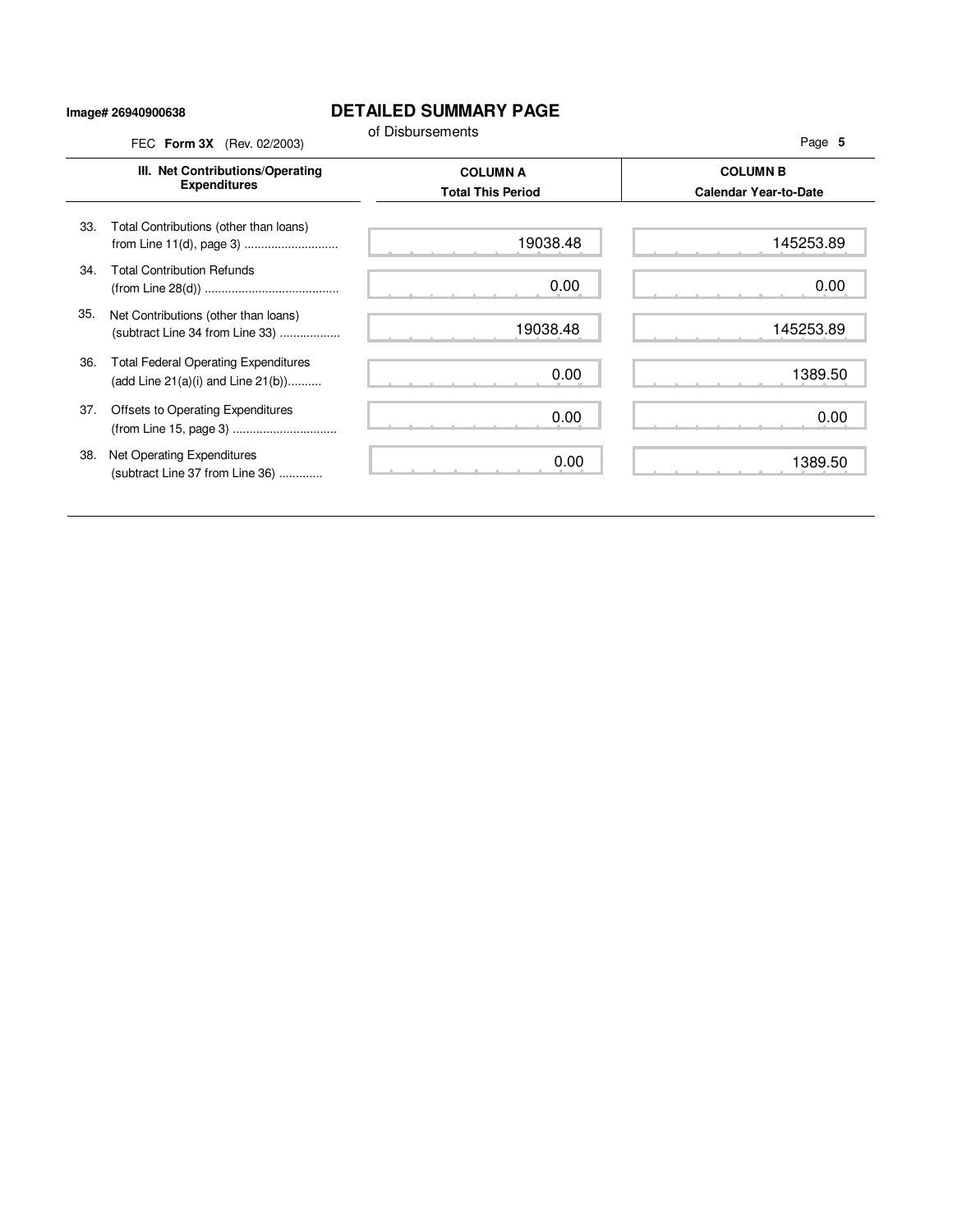| <b>SCHEDULE A (FEC Form 3X)</b><br><b>ITEMIZED RECEIPTS</b>                                                                                                                                                                                                                             |                                                     | Use separate schedule(s)<br>or each category of the<br><b>Detailed Summary Page</b> | PAGE 6/50<br>FOR LINE NUMBER:<br>(check only one)<br>X<br>11a<br>11 <sub>b</sub><br>12<br>11c<br>13<br>15<br>16<br>14<br>17 |
|-----------------------------------------------------------------------------------------------------------------------------------------------------------------------------------------------------------------------------------------------------------------------------------------|-----------------------------------------------------|-------------------------------------------------------------------------------------|-----------------------------------------------------------------------------------------------------------------------------|
| Any information copied from such Reports and Statements may not be sold or used by any person for the purpose of soliciting contributions<br>or for commercial purposes, other than using the name and address of any political committee to solicit contributions from such committee. |                                                     |                                                                                     |                                                                                                                             |
| NAME OF COMMITTEE (In Full)<br>The Procter & Gamble Company Good Government Cmte                                                                                                                                                                                                        |                                                     |                                                                                     |                                                                                                                             |
| Full Name (Last, First, Middle Initial)<br>A. MR. Jeffrey P Ansell                                                                                                                                                                                                                      |                                                     |                                                                                     | Date of Receipt                                                                                                             |
| Mailing Address 1 Procter & Gamble Plaza                                                                                                                                                                                                                                                |                                                     |                                                                                     | $M$ $M$<br>D<br>D<br>$\mathbf{y}$ $\mathbf{y}$<br>08<br>2005<br>31                                                          |
| City                                                                                                                                                                                                                                                                                    | State                                               | Zip Code                                                                            | Transaction ID: A2005-1736501                                                                                               |
| Cincinnati<br>FEC ID number of contributing                                                                                                                                                                                                                                             | OΗ                                                  | 45202                                                                               | Amount of Each Receipt this Period                                                                                          |
| federal political committee.                                                                                                                                                                                                                                                            | C                                                   |                                                                                     | 416.66                                                                                                                      |
| Name of Employer<br>PROCTER & GAMBLE COMPANY                                                                                                                                                                                                                                            | Occupation                                          | <b>VICE PRESIDENT</b>                                                               |                                                                                                                             |
| Receipt For:<br>Primary<br>General<br>Other (specify) $\blacktriangledown$                                                                                                                                                                                                              |                                                     | Aggregate Year-to-Date<br>3333.28                                                   |                                                                                                                             |
| Full Name (Last, First, Middle Initial)<br><b>B.</b> R. I. Antoine                                                                                                                                                                                                                      |                                                     |                                                                                     | Date of Receipt                                                                                                             |
| Mailing Address 1 Procter & Gamble Plaza                                                                                                                                                                                                                                                | $Y - Y - Y$<br>M<br>M<br>D<br>D<br>08<br>31<br>2005 |                                                                                     |                                                                                                                             |
| City                                                                                                                                                                                                                                                                                    | State                                               | Zip Code                                                                            | <b>Transaction ID: A2005-1736636</b>                                                                                        |
| Cincinnati                                                                                                                                                                                                                                                                              | OH                                                  | 45202                                                                               | Amount of Each Receipt this Period                                                                                          |
| FEC ID number of contributing<br>federal political committee.                                                                                                                                                                                                                           | С                                                   |                                                                                     | 416.66                                                                                                                      |
| Name of Employer<br>PROCTER & GAMBLE COMPANY                                                                                                                                                                                                                                            | Occupation                                          | <b>SENIOR VICE PRESIDENT</b>                                                        |                                                                                                                             |
| Receipt For:<br>General                                                                                                                                                                                                                                                                 |                                                     | Aggregate Year-to-Date                                                              |                                                                                                                             |
| Primary<br>Other (specify) $\blacktriangledown$                                                                                                                                                                                                                                         |                                                     | 3333.28                                                                             |                                                                                                                             |
| Full Name (Last, First, Middle Initial)<br>C. MS. Susan E Arnold                                                                                                                                                                                                                        |                                                     |                                                                                     | Date of Receipt                                                                                                             |
| Mailing Address 1 Procter & Gamble Plaza                                                                                                                                                                                                                                                |                                                     |                                                                                     | <b>TEXTEN</b><br>$M$ M<br>D<br>$\overline{D}$<br>08<br>31<br>2005                                                           |
| City                                                                                                                                                                                                                                                                                    | State                                               | Zip Code                                                                            | Transaction ID: A2005-1736448                                                                                               |
| Cincinnati<br>FEC ID number of contributing                                                                                                                                                                                                                                             | OH                                                  | 45202                                                                               | Amount of Each Receipt this Period                                                                                          |
| federal political committee.                                                                                                                                                                                                                                                            | C                                                   |                                                                                     | 416.66                                                                                                                      |
| Name of Employer<br>PROCTER & GAMBLE COMPANY                                                                                                                                                                                                                                            | Occupation<br><b>PRESIDENT</b>                      |                                                                                     |                                                                                                                             |
| Receipt For:<br>Primary<br>General                                                                                                                                                                                                                                                      |                                                     | Aggregate Year-to-Date                                                              |                                                                                                                             |
| Other (specify) $\blacktriangledown$                                                                                                                                                                                                                                                    |                                                     | 3333.28                                                                             |                                                                                                                             |
|                                                                                                                                                                                                                                                                                         |                                                     |                                                                                     | 1249.98                                                                                                                     |

**FECSchedule A ( Form 3X)** Rev. 02/2003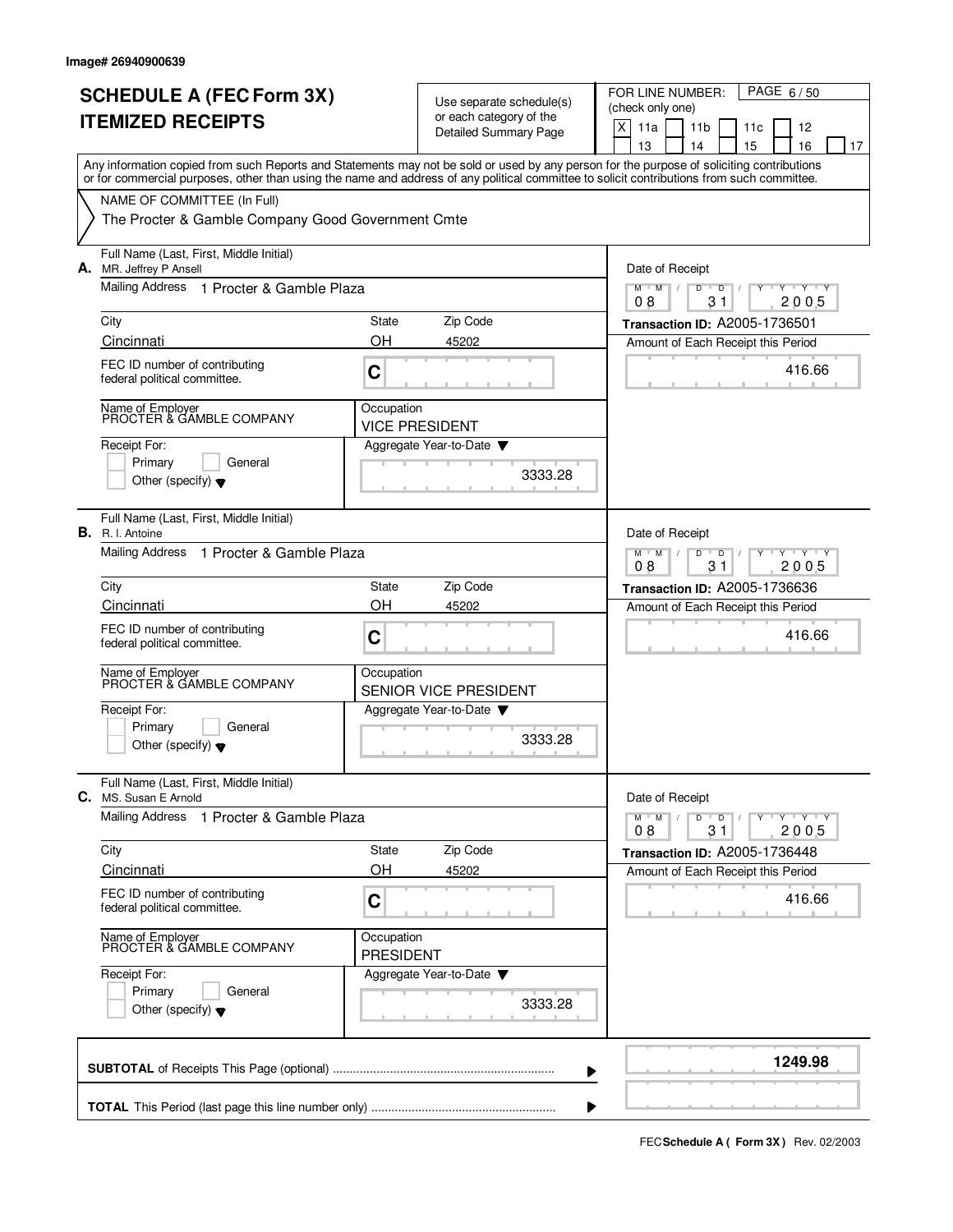|    | <b>SCHEDULE A (FEC Form 3X)</b><br><b>ITEMIZED RECEIPTS</b>                                                                                                                                                                                                                             |                                                                                 | Use separate schedule(s)<br>or each category of the<br><b>Detailed Summary Page</b> | FOR LINE NUMBER:<br>PAGE 7/50<br>(check only one)<br>X<br>11a<br>11 <sub>b</sub><br>12<br>11c<br>13<br>14<br>15<br>16<br>17 |
|----|-----------------------------------------------------------------------------------------------------------------------------------------------------------------------------------------------------------------------------------------------------------------------------------------|---------------------------------------------------------------------------------|-------------------------------------------------------------------------------------|-----------------------------------------------------------------------------------------------------------------------------|
|    | Any information copied from such Reports and Statements may not be sold or used by any person for the purpose of soliciting contributions<br>or for commercial purposes, other than using the name and address of any political committee to solicit contributions from such committee. |                                                                                 |                                                                                     |                                                                                                                             |
|    | NAME OF COMMITTEE (In Full)<br>The Procter & Gamble Company Good Government Cmte                                                                                                                                                                                                        |                                                                                 |                                                                                     |                                                                                                                             |
|    | Full Name (Last, First, Middle Initial)<br>A. MR. Stephen J Baggott<br>Mailing Address 1 Procter & Gamble Plaza                                                                                                                                                                         |                                                                                 |                                                                                     | Date of Receipt<br>$M$ $M$<br>D<br>D<br>$\mathbf{y}$ $\mathbf{y}$                                                           |
|    |                                                                                                                                                                                                                                                                                         |                                                                                 |                                                                                     | 2005<br>08<br>31                                                                                                            |
|    | City<br>Cincinnati                                                                                                                                                                                                                                                                      | State<br>OH                                                                     | Zip Code<br>45202                                                                   | Transaction ID: A2005-1736449<br>Amount of Each Receipt this Period                                                         |
|    | FEC ID number of contributing<br>federal political committee.                                                                                                                                                                                                                           | C                                                                               |                                                                                     | 30.00                                                                                                                       |
|    | Name of Employer<br>PROCTER & GAMBLE COMPANY                                                                                                                                                                                                                                            | Occupation                                                                      | <b>MARKETING DIRECTOR</b>                                                           |                                                                                                                             |
|    | Receipt For:<br>Primary<br>General<br>Other (specify) $\blacktriangledown$                                                                                                                                                                                                              |                                                                                 | Aggregate Year-to-Date<br>240.00                                                    |                                                                                                                             |
| В. | Full Name (Last, First, Middle Initial)<br>Jeffrey D Barker                                                                                                                                                                                                                             |                                                                                 |                                                                                     | Date of Receipt                                                                                                             |
|    | <b>Mailing Address</b><br>1 Procter & Gamble Plaza                                                                                                                                                                                                                                      | $Y - Y - Y$<br>$M$ <sup><math>+</math></sup><br>M<br>D<br>D<br>08<br>31<br>2005 |                                                                                     |                                                                                                                             |
|    | City<br>Cincinnati                                                                                                                                                                                                                                                                      | State<br>OH                                                                     | Zip Code                                                                            | <b>Transaction ID: A2005-1736686</b>                                                                                        |
|    | FEC ID number of contributing<br>federal political committee.                                                                                                                                                                                                                           | C                                                                               | 45202                                                                               | Amount of Each Receipt this Period<br>30.00                                                                                 |
|    | Name of Employer<br>PROCTER & GAMBLE COMPANY                                                                                                                                                                                                                                            | Occupation<br><b>MANAGER</b>                                                    |                                                                                     |                                                                                                                             |
|    | Receipt For:<br>Primary<br>General<br>Other (specify) $\blacktriangledown$                                                                                                                                                                                                              |                                                                                 | Aggregate Year-to-Date<br>240.00                                                    |                                                                                                                             |
|    | Full Name (Last, First, Middle Initial)<br><b>C.</b> MR. Paul S Beck                                                                                                                                                                                                                    |                                                                                 |                                                                                     | Date of Receipt                                                                                                             |
|    | <b>Mailing Address</b><br>1 Procter & Gamble Plaza                                                                                                                                                                                                                                      |                                                                                 |                                                                                     | $Y - Y - Y - Y$<br>$M^+$ M<br>D<br>$\overline{D}$<br>08<br>31<br>2005                                                       |
|    | City<br>Cincinnati                                                                                                                                                                                                                                                                      | State<br>OH                                                                     | Zip Code<br>45202                                                                   | Transaction ID: A2005-1736469<br>Amount of Each Receipt this Period                                                         |
|    | FEC ID number of contributing<br>federal political committee.                                                                                                                                                                                                                           | C                                                                               |                                                                                     | 100.00                                                                                                                      |
|    | Name of Employer<br>PROCTER & GAMBLE COMPANY                                                                                                                                                                                                                                            | Occupation                                                                      | <b>VICE PRESIDENT</b>                                                               |                                                                                                                             |
|    | Receipt For:<br>Primary<br>General<br>Other (specify) $\blacktriangledown$                                                                                                                                                                                                              |                                                                                 | Aggregate Year-to-Date ▼<br>800.00                                                  |                                                                                                                             |
|    |                                                                                                                                                                                                                                                                                         |                                                                                 |                                                                                     | 160.00                                                                                                                      |

**FECSchedule A ( Form 3X)** Rev. 02/2003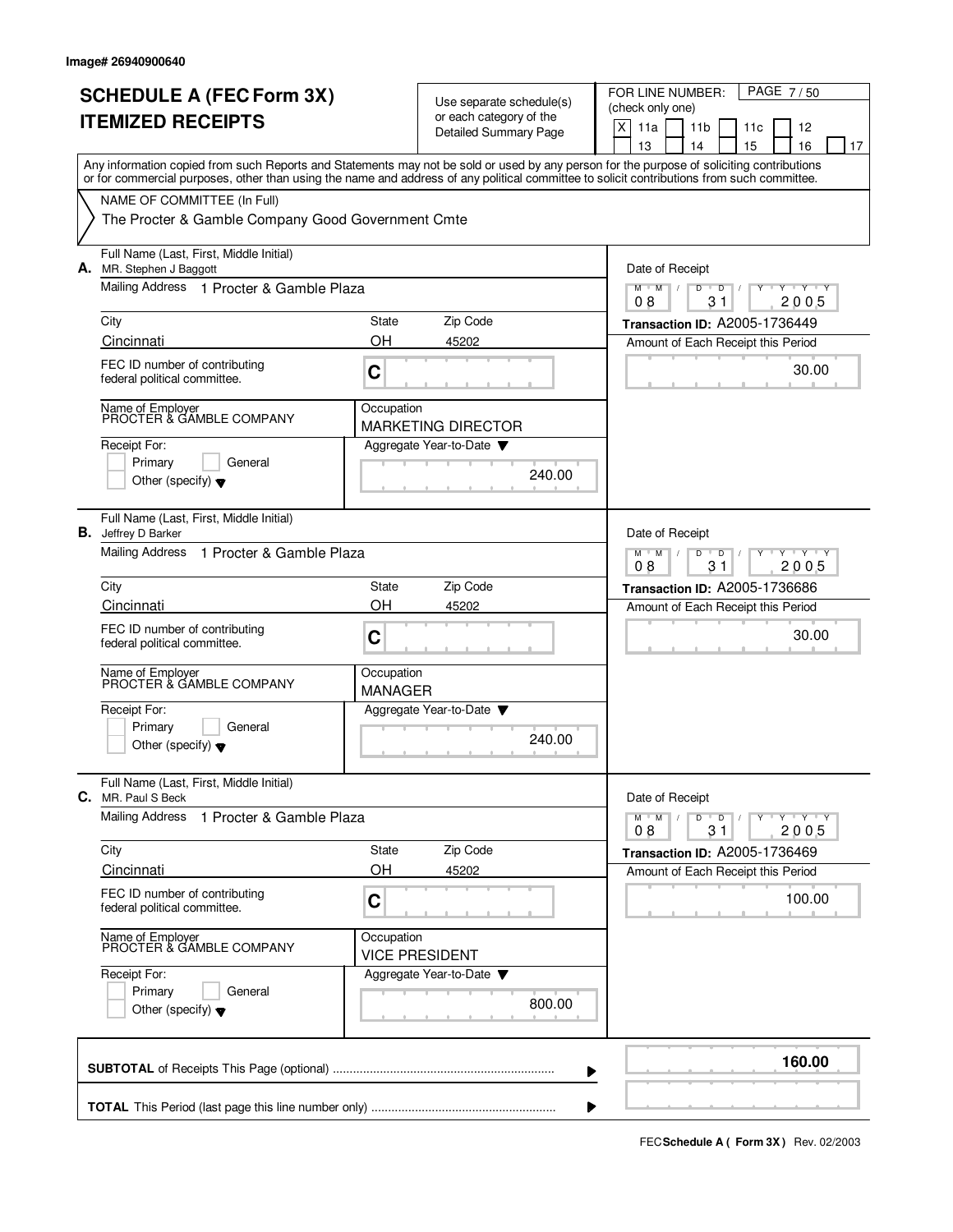|    | <b>SCHEDULE A (FEC Form 3X)</b><br><b>ITEMIZED RECEIPTS</b>                                                                                                                                                                                                                             |                                | Use separate schedule(s)<br>or each category of the<br>Detailed Summary Page | PAGE 8/50<br>FOR LINE NUMBER:<br>(check only one)<br>$\mathsf X$<br>11a<br>11 <sub>b</sub><br>11c<br>12<br>15<br>14 |
|----|-----------------------------------------------------------------------------------------------------------------------------------------------------------------------------------------------------------------------------------------------------------------------------------------|--------------------------------|------------------------------------------------------------------------------|---------------------------------------------------------------------------------------------------------------------|
|    | Any information copied from such Reports and Statements may not be sold or used by any person for the purpose of soliciting contributions<br>or for commercial purposes, other than using the name and address of any political committee to solicit contributions from such committee. |                                |                                                                              | 13<br>16<br>17                                                                                                      |
|    | NAME OF COMMITTEE (In Full)<br>The Procter & Gamble Company Good Government Cmte                                                                                                                                                                                                        |                                |                                                                              |                                                                                                                     |
| А. | Full Name (Last, First, Middle Initial)<br>Steven D Bishop                                                                                                                                                                                                                              |                                |                                                                              | Date of Receipt                                                                                                     |
|    | Mailing Address<br>1 Procter & Gamble Plaza                                                                                                                                                                                                                                             |                                |                                                                              | $M$ $M$ /<br>D<br>$Y$ $Y$<br>D<br>2005<br>08<br>31                                                                  |
|    | City<br>Cincinnati                                                                                                                                                                                                                                                                      | State<br>OH                    | Zip Code<br>45202                                                            | Transaction ID: A2005-1736607                                                                                       |
|    | FEC ID number of contributing<br>federal political committee.                                                                                                                                                                                                                           | C                              |                                                                              | Amount of Each Receipt this Period<br>50.00                                                                         |
|    | Name of Employer<br>PROCTER & GAMBLE COMPANY                                                                                                                                                                                                                                            | Occupation                     | <b>GENERAL MANAGER</b>                                                       |                                                                                                                     |
|    | Receipt For:<br>Primary<br>General<br>Other (specify) $\blacktriangledown$                                                                                                                                                                                                              |                                | Aggregate Year-to-Date<br>400.00                                             |                                                                                                                     |
|    | Full Name (Last, First, Middle Initial)<br><b>B.</b> Glenn Boutilier                                                                                                                                                                                                                    |                                |                                                                              | Date of Receipt                                                                                                     |
|    | <b>Mailing Address</b><br>1 Procter & Gamble Plaza                                                                                                                                                                                                                                      |                                |                                                                              | $Y - Y - Y$<br>$M$ <sup>U</sup><br>M<br>D<br>D<br>08<br>31<br>2005                                                  |
|    | City<br>Cincinnati                                                                                                                                                                                                                                                                      | State<br>OH                    | Zip Code<br>45202                                                            | <b>Transaction ID: A2005-1736482</b>                                                                                |
|    | FEC ID number of contributing<br>federal political committee.                                                                                                                                                                                                                           | C                              |                                                                              | Amount of Each Receipt this Period<br>30.00                                                                         |
|    | Name of Employer<br>PROCTER & GAMBLE COMPANY                                                                                                                                                                                                                                            | Occupation                     | <b>RESEARCH FELLOW</b>                                                       |                                                                                                                     |
|    | Receipt For:<br>Primary<br>General<br>Other (specify) $\blacktriangledown$                                                                                                                                                                                                              |                                | Aggregate Year-to-Date<br>240.00                                             |                                                                                                                     |
|    | Full Name (Last, First, Middle Initial)<br>C. Ellen Bowman                                                                                                                                                                                                                              |                                |                                                                              | Date of Receipt                                                                                                     |
|    | <b>Mailing Address</b><br>1 Procter & Gamble Plaza                                                                                                                                                                                                                                      |                                |                                                                              | $+$ $\gamma$ $+$ $\gamma$ $+$ $\gamma$<br>$M$ $M$ $/$<br>$\overline{D}$<br>D<br>Y<br>$\sqrt{ }$<br>08<br>31<br>2005 |
|    | City                                                                                                                                                                                                                                                                                    | State                          | Zip Code                                                                     | Transaction ID: A2005-1736744                                                                                       |
|    | Cincinnati<br>FEC ID number of contributing<br>federal political committee.                                                                                                                                                                                                             | OH<br>C                        | 45202                                                                        | Amount of Each Receipt this Period<br>30.00                                                                         |
|    | Name of Employer<br>PROCTER & GAMBLE COMPANY                                                                                                                                                                                                                                            | Occupation<br><b>EXECUTIVE</b> |                                                                              |                                                                                                                     |
|    | Receipt For:<br>Primary<br>General<br>Other (specify) $\blacktriangledown$                                                                                                                                                                                                              |                                | Aggregate Year-to-Date ▼<br>240.00                                           |                                                                                                                     |
|    |                                                                                                                                                                                                                                                                                         |                                |                                                                              | 110.00                                                                                                              |

**FECSchedule A ( Form 3X)** Rev. 02/2003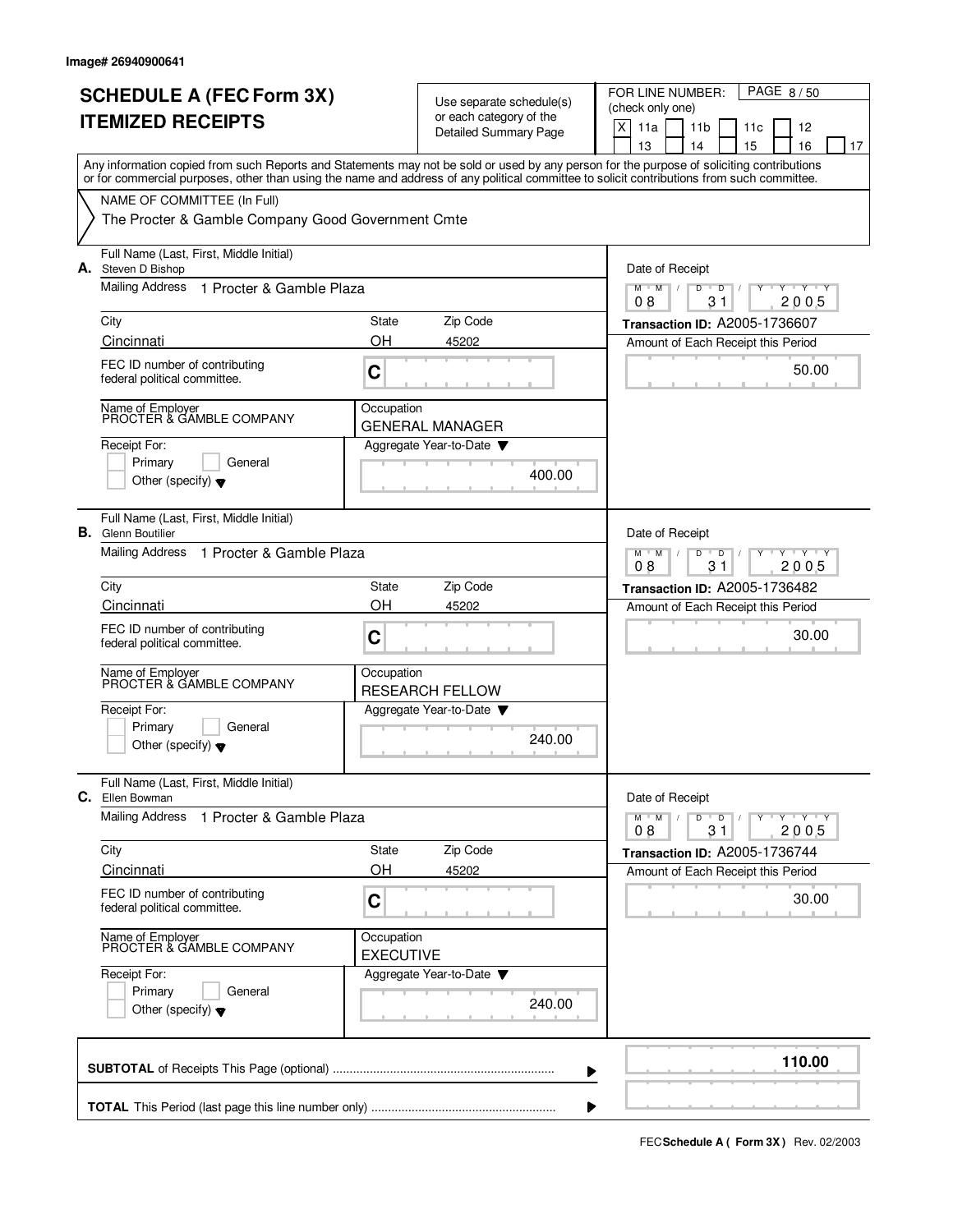|    | <b>SCHEDULE A (FEC Form 3X)</b><br><b>ITEMIZED RECEIPTS</b>                                                                                                                                                                                                                             |                               | Use separate schedule(s)<br>or each category of the<br><b>Detailed Summary Page</b> | PAGE 9/50<br>FOR LINE NUMBER:<br>(check only one)<br>X<br>11a<br>11 <sub>b</sub><br>12<br>11c<br>13<br>15<br>16<br>14<br>17 |
|----|-----------------------------------------------------------------------------------------------------------------------------------------------------------------------------------------------------------------------------------------------------------------------------------------|-------------------------------|-------------------------------------------------------------------------------------|-----------------------------------------------------------------------------------------------------------------------------|
|    | Any information copied from such Reports and Statements may not be sold or used by any person for the purpose of soliciting contributions<br>or for commercial purposes, other than using the name and address of any political committee to solicit contributions from such committee. |                               |                                                                                     |                                                                                                                             |
|    | NAME OF COMMITTEE (In Full)<br>The Procter & Gamble Company Good Government Cmte                                                                                                                                                                                                        |                               |                                                                                     |                                                                                                                             |
|    | Full Name (Last, First, Middle Initial)<br>A. Mr. BILLY C BOYKINS JR.                                                                                                                                                                                                                   |                               |                                                                                     | Date of Receipt                                                                                                             |
|    | Mailing Address 1 Procter & Gamble Plaza                                                                                                                                                                                                                                                |                               |                                                                                     | D<br>$M$ $M$<br>D<br>$\cdots$ Y $\cdots$ Y<br>08<br>31<br>2005                                                              |
|    | City                                                                                                                                                                                                                                                                                    | State                         | Zip Code                                                                            | Transaction ID: A2005-1736691                                                                                               |
|    | Cincinnati<br>FEC ID number of contributing<br>federal political committee.                                                                                                                                                                                                             | OΗ<br>C                       | 45202                                                                               | Amount of Each Receipt this Period<br>30.00                                                                                 |
|    | Name of Employer<br>PROCTER & GAMBLE COMPANY                                                                                                                                                                                                                                            | Occupation                    |                                                                                     |                                                                                                                             |
|    | Receipt For:<br>Primary<br>General<br>Other (specify) $\blacktriangledown$                                                                                                                                                                                                              |                               | DIRECTOR - PRODUCT SUPPLY<br>Aggregate Year-to-Date<br>240.00                       |                                                                                                                             |
| В. | Full Name (Last, First, Middle Initial)<br><b>Bruce Brown</b>                                                                                                                                                                                                                           |                               |                                                                                     | Date of Receipt                                                                                                             |
|    | Mailing Address 1 Procter & Gamble Plaza                                                                                                                                                                                                                                                |                               |                                                                                     | $Y - Y - Y$<br>$M$ <sup>U</sup><br>M<br>D<br>D<br>31<br>2005<br>08                                                          |
|    | City                                                                                                                                                                                                                                                                                    | State<br>OH                   | Zip Code                                                                            | Transaction ID: A2005-1736491                                                                                               |
|    | Cincinnati<br>FEC ID number of contributing<br>federal political committee.                                                                                                                                                                                                             | C                             | 45202                                                                               | Amount of Each Receipt this Period<br>60.00                                                                                 |
|    | Name of Employer<br>PROCTER & GAMBLE COMPANY                                                                                                                                                                                                                                            | Occupation<br><b>DIRECTOR</b> |                                                                                     |                                                                                                                             |
|    | Receipt For:<br>Primary<br>General<br>Other (specify) $\blacktriangledown$                                                                                                                                                                                                              |                               | Aggregate Year-to-Date<br>480.00                                                    |                                                                                                                             |
|    | Full Name (Last, First, Middle Initial)<br><b>C.</b> MR. Bruce L Byrnes                                                                                                                                                                                                                 |                               |                                                                                     | Date of Receipt                                                                                                             |
|    | Mailing Address<br>1 Procter & Gamble Plaza                                                                                                                                                                                                                                             |                               |                                                                                     | $Y - Y - Y$<br>$M$ $M$ /<br>D<br>$\overline{D}$<br>08<br>31<br>2005                                                         |
|    | City<br>Cincinnati                                                                                                                                                                                                                                                                      | State<br>OH                   | Zip Code<br>45202                                                                   | Transaction ID: A2005-1736446<br>Amount of Each Receipt this Period                                                         |
|    | FEC ID number of contributing<br>federal political committee.                                                                                                                                                                                                                           | C                             |                                                                                     | 250.00                                                                                                                      |
|    | Name of Employer<br>PROCTER & GAMBLE COMPANY                                                                                                                                                                                                                                            | Occupation                    | <b>GROUP VICE PRESIDENT</b>                                                         |                                                                                                                             |
|    | Receipt For:<br>Primary<br>General<br>Other (specify) $\blacktriangledown$                                                                                                                                                                                                              |                               | Aggregate Year-to-Date<br>2000.00                                                   |                                                                                                                             |
|    |                                                                                                                                                                                                                                                                                         |                               |                                                                                     | 340.00                                                                                                                      |

**FECSchedule A ( Form 3X)** Rev. 02/2003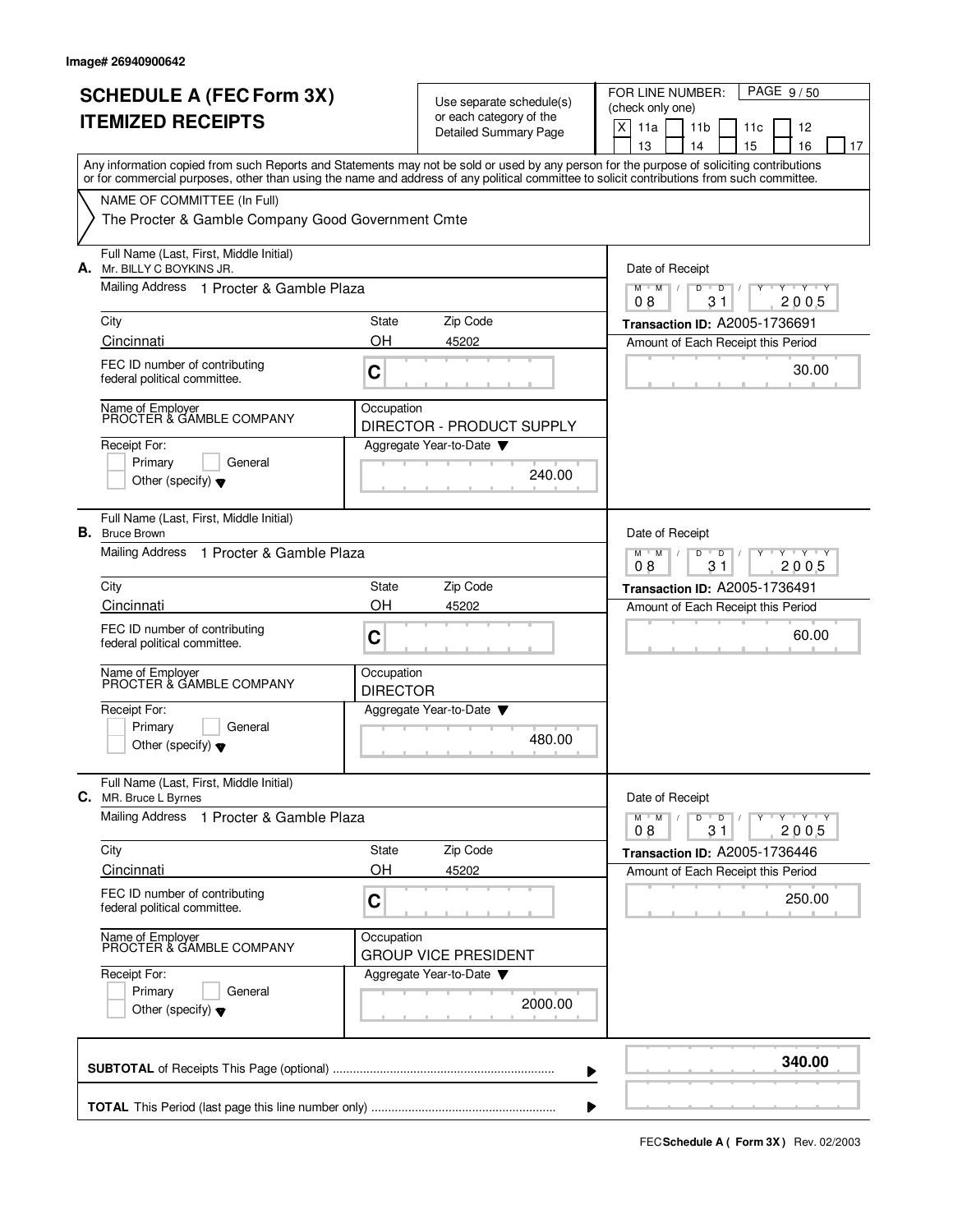|    | <b>SCHEDULE A (FEC Form 3X)</b><br><b>ITEMIZED RECEIPTS</b>                                                                                                                                                                                                                             |                                                                                              | Use separate schedule(s)<br>or each category of the<br>Detailed Summary Page | PAGE 10/50<br>FOR LINE NUMBER:<br>(check only one)<br>$\mathsf X$<br>11a<br>11 <sub>b</sub><br>12<br>11c<br>13<br>15<br>16<br>14<br>17 |
|----|-----------------------------------------------------------------------------------------------------------------------------------------------------------------------------------------------------------------------------------------------------------------------------------------|----------------------------------------------------------------------------------------------|------------------------------------------------------------------------------|----------------------------------------------------------------------------------------------------------------------------------------|
|    | Any information copied from such Reports and Statements may not be sold or used by any person for the purpose of soliciting contributions<br>or for commercial purposes, other than using the name and address of any political committee to solicit contributions from such committee. |                                                                                              |                                                                              |                                                                                                                                        |
|    | NAME OF COMMITTEE (In Full)<br>The Procter & Gamble Company Good Government Cmte                                                                                                                                                                                                        |                                                                                              |                                                                              |                                                                                                                                        |
|    | Full Name (Last, First, Middle Initial)<br>A. Martha F Campbell                                                                                                                                                                                                                         |                                                                                              |                                                                              | Date of Receipt                                                                                                                        |
|    | Mailing Address 1 Procter & Gamble Plaza                                                                                                                                                                                                                                                |                                                                                              |                                                                              | M<br>D<br>M<br>D<br>Y Y Y Y<br>08<br>31<br>2005                                                                                        |
|    | City                                                                                                                                                                                                                                                                                    | State                                                                                        | Zip Code                                                                     | Transaction ID: A2005-1736481                                                                                                          |
|    | Cincinnati<br>FEC ID number of contributing<br>federal political committee.                                                                                                                                                                                                             | OH<br>C                                                                                      | 45202                                                                        | Amount of Each Receipt this Period<br>30.00                                                                                            |
|    | Name of Employer<br>PROCTER & GAMBLE COMPANY                                                                                                                                                                                                                                            | Occupation                                                                                   | <b>ASSOCIATE DIRECTOR</b>                                                    |                                                                                                                                        |
|    | Receipt For:<br>Primary<br>General<br>Other (specify) $\blacktriangledown$                                                                                                                                                                                                              |                                                                                              | Aggregate Year-to-Date<br>240.00                                             |                                                                                                                                        |
| В. | Full Name (Last, First, Middle Initial)<br>George D Carpenter                                                                                                                                                                                                                           |                                                                                              |                                                                              | Date of Receipt                                                                                                                        |
|    | Mailing Address 1 Procter & Gamble Plaza                                                                                                                                                                                                                                                | $Y + Y + Y$<br>$M$ <sup><math>+</math></sup><br>M<br>$\overline{D}$<br>D<br>08<br>31<br>2005 |                                                                              |                                                                                                                                        |
|    | City<br>Cincinnati                                                                                                                                                                                                                                                                      | State<br>OH                                                                                  | Zip Code<br>45202                                                            | Transaction ID: A2005-1736595<br>Amount of Each Receipt this Period                                                                    |
|    | FEC ID number of contributing<br>federal political committee.                                                                                                                                                                                                                           | C                                                                                            |                                                                              | 30.00                                                                                                                                  |
|    | Name of Employer<br>PROCTER & GAMBLE COMPANY                                                                                                                                                                                                                                            | Occupation<br><b>DIRECTOR</b>                                                                |                                                                              |                                                                                                                                        |
|    | Receipt For:<br>Primary<br>General<br>Other (specify) $\blacktriangledown$                                                                                                                                                                                                              |                                                                                              | Aggregate Year-to-Date<br>240.00                                             |                                                                                                                                        |
|    | Full Name (Last, First, Middle Initial)<br><b>C.</b> James Cartledge                                                                                                                                                                                                                    |                                                                                              |                                                                              | Date of Receipt                                                                                                                        |
|    | <b>Mailing Address</b><br>1 Procter & Gamble Plaza                                                                                                                                                                                                                                      |                                                                                              |                                                                              | $Y - Y - Y - Y$<br>$M^+$ M<br>D<br>$\overline{D}$<br>08<br>31<br>2005                                                                  |
|    | City<br>Cincinnati                                                                                                                                                                                                                                                                      | State<br>OH                                                                                  | Zip Code<br>45202                                                            | Transaction ID: A2005-1736647<br>Amount of Each Receipt this Period                                                                    |
|    | FEC ID number of contributing<br>federal political committee.                                                                                                                                                                                                                           | C                                                                                            |                                                                              | 30.00                                                                                                                                  |
|    | Name of Employer<br>PROCTER & GAMBLE COMPANY                                                                                                                                                                                                                                            | Occupation                                                                                   | <b>ASSOCIATE DIRECTOR</b>                                                    |                                                                                                                                        |
|    | Receipt For:<br>Primary<br>General<br>Other (specify) $\blacktriangledown$                                                                                                                                                                                                              |                                                                                              | Aggregate Year-to-Date<br>240.00                                             |                                                                                                                                        |
|    |                                                                                                                                                                                                                                                                                         |                                                                                              |                                                                              | 90.00                                                                                                                                  |

**FECSchedule A ( Form 3X)** Rev. 02/2003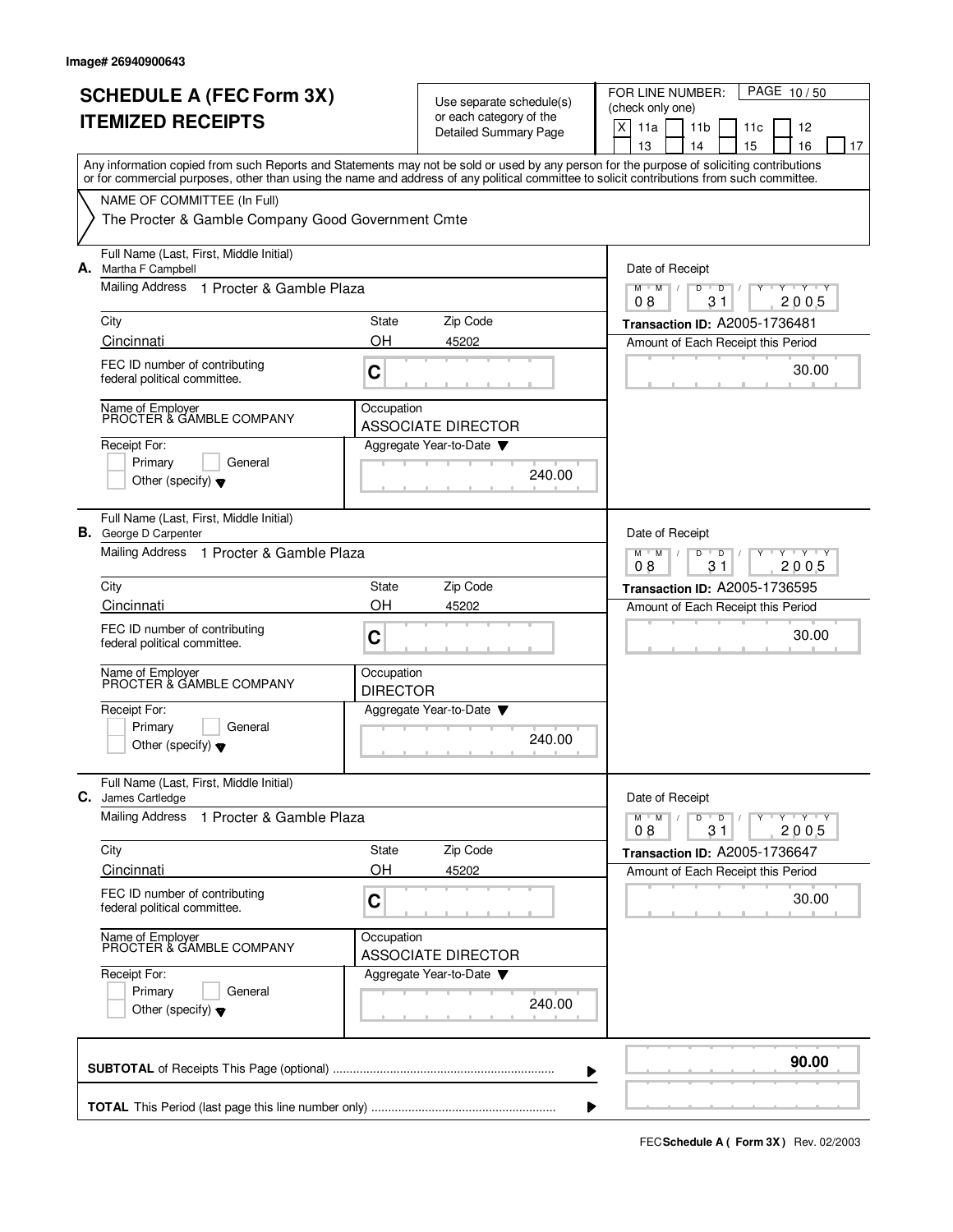|    | <b>ITEMIZED RECEIPTS</b>                                                                                                                                                                                                                                                                |            | Use separate schedule(s)<br>or each category of the<br><b>Detailed Summary Page</b> | PAGE 11/50<br>FOR LINE NUMBER:<br>(check only one)<br>X<br>11a<br>11 <sub>b</sub><br>12<br>11c<br>13<br>15<br>16<br>14<br>17 |
|----|-----------------------------------------------------------------------------------------------------------------------------------------------------------------------------------------------------------------------------------------------------------------------------------------|------------|-------------------------------------------------------------------------------------|------------------------------------------------------------------------------------------------------------------------------|
|    | Any information copied from such Reports and Statements may not be sold or used by any person for the purpose of soliciting contributions<br>or for commercial purposes, other than using the name and address of any political committee to solicit contributions from such committee. |            |                                                                                     |                                                                                                                              |
|    | NAME OF COMMITTEE (In Full)<br>The Procter & Gamble Company Good Government Cmte                                                                                                                                                                                                        |            |                                                                                     |                                                                                                                              |
|    | Full Name (Last, First, Middle Initial)<br>A. Lynne D Cerrone                                                                                                                                                                                                                           |            |                                                                                     | Date of Receipt                                                                                                              |
|    | Mailing Address<br>1 Procter & Gamble Plaza                                                                                                                                                                                                                                             |            |                                                                                     | D<br>$M$ $M$<br>$\overline{D}$<br>$\cdots$ Y $\cdots$ Y<br>08<br>31<br>2005                                                  |
|    | City                                                                                                                                                                                                                                                                                    | State      | Zip Code                                                                            | Transaction ID: A2005-1736620                                                                                                |
|    | Cincinnati                                                                                                                                                                                                                                                                              | OΗ         | 45202                                                                               | Amount of Each Receipt this Period                                                                                           |
|    | FEC ID number of contributing<br>federal political committee.                                                                                                                                                                                                                           | C          |                                                                                     | 30.00                                                                                                                        |
|    | Name of Employer<br>PROCTER & GAMBLE COMPANY                                                                                                                                                                                                                                            | Occupation | DIRECTOR - PRODUCT SUPPLY                                                           |                                                                                                                              |
|    | Receipt For:<br>Primary<br>General<br>Other (specify) $\blacktriangledown$                                                                                                                                                                                                              |            | Aggregate Year-to-Date<br>220.00                                                    |                                                                                                                              |
| В. | Full Name (Last, First, Middle Initial)<br>Karen F Clark                                                                                                                                                                                                                                |            |                                                                                     | Date of Receipt                                                                                                              |
|    | Mailing Address 1 Procter & Gamble Plaza                                                                                                                                                                                                                                                |            |                                                                                     | $Y - Y - Y$<br>$M$ <sup>U</sup><br>M<br>D<br>D<br>31<br>2005<br>08                                                           |
|    | City                                                                                                                                                                                                                                                                                    | State      | Zip Code                                                                            | Transaction ID: A2005-1736474                                                                                                |
|    | Cincinnati                                                                                                                                                                                                                                                                              | OH         | 45202                                                                               | Amount of Each Receipt this Period                                                                                           |
|    | FEC ID number of contributing<br>federal political committee.                                                                                                                                                                                                                           | C          |                                                                                     | 110.00                                                                                                                       |
|    | Name of Employer<br>PROCTER & GAMBLE COMPANY                                                                                                                                                                                                                                            | Occupation | ASSOCIATE GENERAL COUNSEL - PATENTS                                                 |                                                                                                                              |
|    | Receipt For:                                                                                                                                                                                                                                                                            |            | Aggregate Year-to-Date                                                              |                                                                                                                              |
|    | Primary<br>General<br>Other (specify) $\blacktriangledown$                                                                                                                                                                                                                              |            | 390.00                                                                              |                                                                                                                              |
|    | Full Name (Last, First, Middle Initial)<br>C. MR. Ronald K Clark                                                                                                                                                                                                                        |            |                                                                                     | Date of Receipt                                                                                                              |
|    | Mailing Address<br>1 Procter & Gamble Plaza                                                                                                                                                                                                                                             |            |                                                                                     | $Y - Y - Y$<br>$M$ $M$ /<br>D<br>$\overline{D}$<br>08<br>31<br>2005                                                          |
|    | City                                                                                                                                                                                                                                                                                    | State      | Zip Code                                                                            | Transaction ID: A2005-1736447                                                                                                |
|    | Cincinnati                                                                                                                                                                                                                                                                              | OH         | 45202                                                                               | Amount of Each Receipt this Period                                                                                           |
|    | FEC ID number of contributing<br>federal political committee.                                                                                                                                                                                                                           | C          |                                                                                     | 416.66                                                                                                                       |
|    | Name of Employer<br>PROCTER & GAMBLE COMPANY                                                                                                                                                                                                                                            | Occupation | <b>GROUP VICE PRESIDENT</b>                                                         |                                                                                                                              |
|    | Receipt For:<br>Primary<br>General<br>Other (specify) $\blacktriangledown$                                                                                                                                                                                                              |            | Aggregate Year-to-Date<br>3333.28                                                   |                                                                                                                              |
|    |                                                                                                                                                                                                                                                                                         |            |                                                                                     | 556.66                                                                                                                       |

**FECSchedule A ( Form 3X)** Rev. 02/2003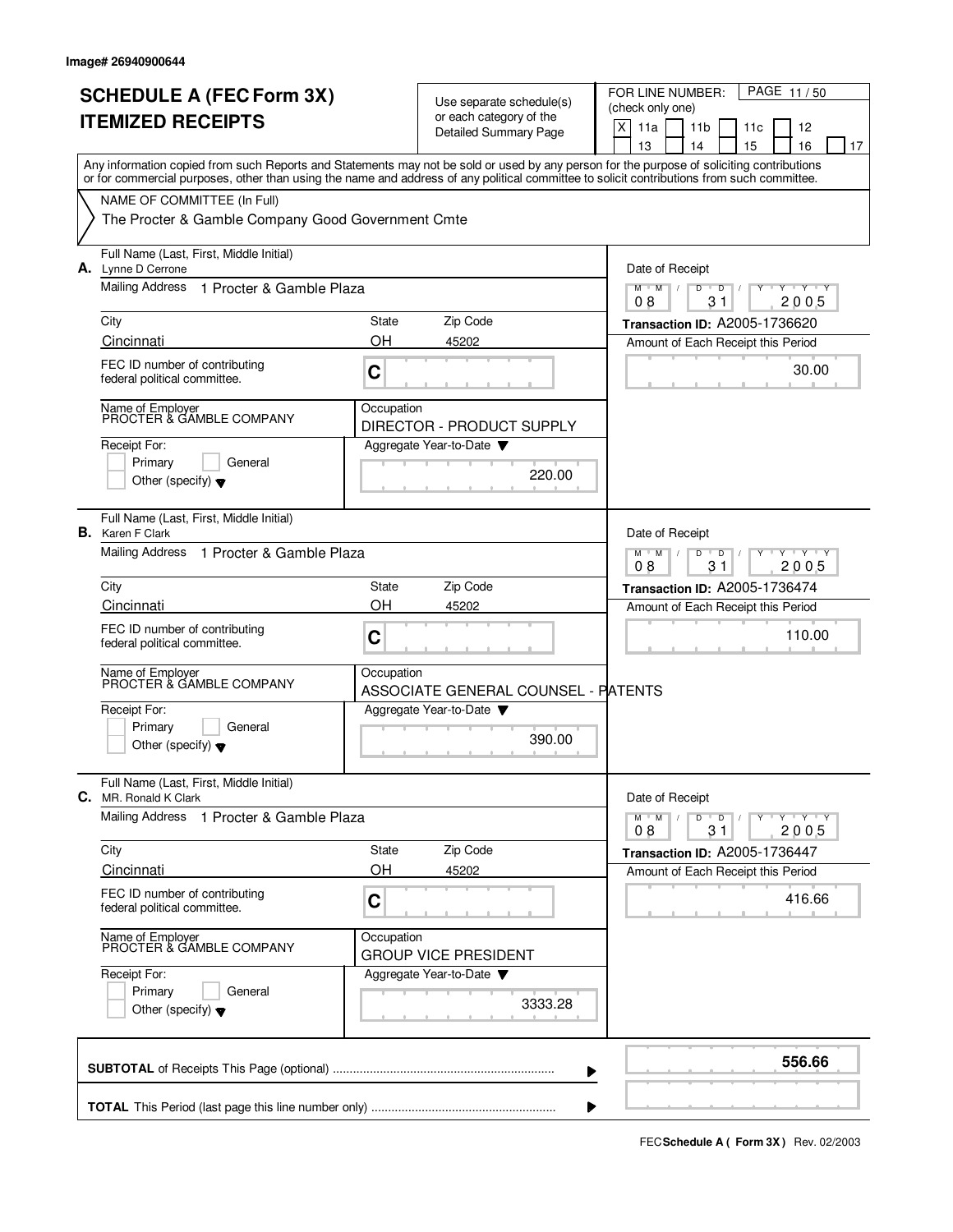|      | <b>SCHEDULE A (FEC Form 3X)</b><br><b>ITEMIZED RECEIPTS</b>                                                                                                                                                                                                                             |                                                                                  | Use separate schedule(s)<br>or each category of the<br><b>Detailed Summary Page</b> | PAGE 12/50<br>FOR LINE NUMBER:<br>(check only one)<br>$\mathsf X$<br>11a<br>11 <sub>b</sub><br>12<br>11c<br>13<br>15<br>16<br>14<br>17 |
|------|-----------------------------------------------------------------------------------------------------------------------------------------------------------------------------------------------------------------------------------------------------------------------------------------|----------------------------------------------------------------------------------|-------------------------------------------------------------------------------------|----------------------------------------------------------------------------------------------------------------------------------------|
|      | Any information copied from such Reports and Statements may not be sold or used by any person for the purpose of soliciting contributions<br>or for commercial purposes, other than using the name and address of any political committee to solicit contributions from such committee. |                                                                                  |                                                                                     |                                                                                                                                        |
|      | NAME OF COMMITTEE (In Full)<br>The Procter & Gamble Company Good Government Cmte                                                                                                                                                                                                        |                                                                                  |                                                                                     |                                                                                                                                        |
|      | Full Name (Last, First, Middle Initial)<br>A. George Cloyd                                                                                                                                                                                                                              |                                                                                  |                                                                                     | Date of Receipt                                                                                                                        |
|      | Mailing Address 1 Procter & Gamble Plaza                                                                                                                                                                                                                                                | D<br>$M$ $M$<br>D<br>Y 'Y 'Y<br>08<br>31<br>2005                                 |                                                                                     |                                                                                                                                        |
| City |                                                                                                                                                                                                                                                                                         | State                                                                            | Zip Code                                                                            | Transaction ID: A2005-1736473                                                                                                          |
|      | Cincinnati                                                                                                                                                                                                                                                                              | OΗ                                                                               | 45202                                                                               | Amount of Each Receipt this Period                                                                                                     |
|      | FEC ID number of contributing<br>federal political committee.                                                                                                                                                                                                                           | C                                                                                |                                                                                     | 416.66                                                                                                                                 |
|      | Name of Employer<br>PROCTER & GAMBLE COMPANY                                                                                                                                                                                                                                            | Occupation<br>OPNS, CMTE                                                         |                                                                                     |                                                                                                                                        |
|      | Receipt For:<br>Primary<br>General<br>Other (specify) $\blacktriangledown$                                                                                                                                                                                                              |                                                                                  | Aggregate Year-to-Date<br>3333.28                                                   |                                                                                                                                        |
|      | Full Name (Last, First, Middle Initial)<br><b>B.</b> Ltanya C Cole                                                                                                                                                                                                                      |                                                                                  |                                                                                     | Date of Receipt                                                                                                                        |
|      | Mailing Address 1 Procter & Gamble Plaza                                                                                                                                                                                                                                                | $Y + Y + Y$<br>$M$ <sup>-1</sup><br>M<br>$\overline{D}$<br>D<br>08<br>31<br>2005 |                                                                                     |                                                                                                                                        |
| City |                                                                                                                                                                                                                                                                                         | State                                                                            | Zip Code                                                                            | Transaction ID: A2005-1736654                                                                                                          |
|      | Cincinnati<br>FEC ID number of contributing<br>federal political committee.                                                                                                                                                                                                             | OH<br>C                                                                          | 45202                                                                               | Amount of Each Receipt this Period<br>30.00                                                                                            |
|      | Name of Employer<br>PROCTER & GAMBLE COMPANY                                                                                                                                                                                                                                            | Occupation                                                                       | <b>ASSOCIATE DIRECTOR - PSS</b>                                                     |                                                                                                                                        |
|      | Receipt For:<br>Primary<br>General<br>Other (specify) $\blacktriangledown$                                                                                                                                                                                                              |                                                                                  | Aggregate Year-to-Date<br>240.00                                                    |                                                                                                                                        |
|      | Full Name (Last, First, Middle Initial)<br>C. Mark A Collar                                                                                                                                                                                                                             |                                                                                  |                                                                                     | Date of Receipt                                                                                                                        |
|      | <b>Mailing Address</b><br>1 Procter & Gamble Plaza                                                                                                                                                                                                                                      |                                                                                  |                                                                                     | $Y - Y - Y - Y$<br>$M$ $M$<br>D<br>$\overline{D}$<br>2005<br>08<br>31                                                                  |
| City |                                                                                                                                                                                                                                                                                         | State                                                                            | Zip Code                                                                            | Transaction ID: A2005-1736638                                                                                                          |
|      | Cincinnati<br>FEC ID number of contributing<br>federal political committee.                                                                                                                                                                                                             | OH<br>C                                                                          | 45202                                                                               | Amount of Each Receipt this Period<br>416.66                                                                                           |
|      | Name of Employer<br>PROCTER & GAMBLE COMPANY                                                                                                                                                                                                                                            | Occupation                                                                       | <b>VICE PRESIDENT</b>                                                               |                                                                                                                                        |
|      | Receipt For:<br>Primary<br>General<br>Other (specify) $\blacktriangledown$                                                                                                                                                                                                              |                                                                                  | Aggregate Year-to-Date<br>3333.28                                                   |                                                                                                                                        |
|      |                                                                                                                                                                                                                                                                                         |                                                                                  |                                                                                     | 863.32                                                                                                                                 |

**FECSchedule A ( Form 3X)** Rev. 02/2003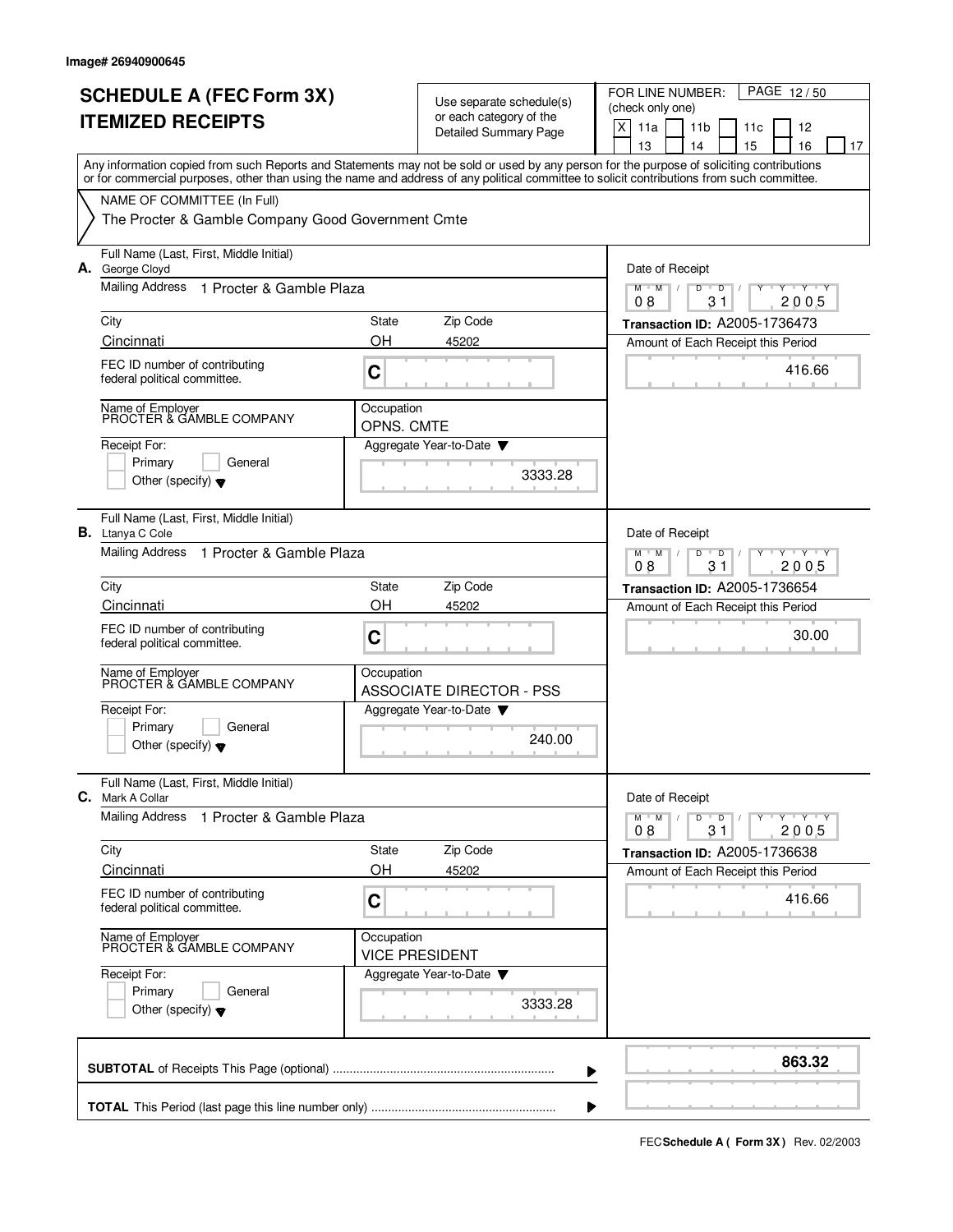|    | <b>SCHEDULE A (FEC Form 3X)</b><br><b>ITEMIZED RECEIPTS</b>                                                                                                                                                                                                                             |                                                                                              | Use separate schedule(s)<br>or each category of the<br>Detailed Summary Page | PAGE 13/50<br>FOR LINE NUMBER:<br>(check only one)<br>$\mathsf X$<br>11a<br>11 <sub>b</sub><br>12<br>11c<br>13<br>15<br>16<br>14<br>17 |
|----|-----------------------------------------------------------------------------------------------------------------------------------------------------------------------------------------------------------------------------------------------------------------------------------------|----------------------------------------------------------------------------------------------|------------------------------------------------------------------------------|----------------------------------------------------------------------------------------------------------------------------------------|
|    | Any information copied from such Reports and Statements may not be sold or used by any person for the purpose of soliciting contributions<br>or for commercial purposes, other than using the name and address of any political committee to solicit contributions from such committee. |                                                                                              |                                                                              |                                                                                                                                        |
|    | NAME OF COMMITTEE (In Full)<br>The Procter & Gamble Company Good Government Cmte                                                                                                                                                                                                        |                                                                                              |                                                                              |                                                                                                                                        |
|    | Full Name (Last, First, Middle Initial)<br><b>A.</b> PATRICK CONKLI                                                                                                                                                                                                                     |                                                                                              |                                                                              | Date of Receipt                                                                                                                        |
|    | Mailing Address 1 Procter & Gamble Plaza                                                                                                                                                                                                                                                |                                                                                              |                                                                              | M<br>D<br>M<br>D<br>Y Y Y Y<br>08<br>31<br>2005                                                                                        |
|    | City                                                                                                                                                                                                                                                                                    | State                                                                                        | Zip Code                                                                     | Transaction ID: A2005-1736779                                                                                                          |
|    | Cincinnati                                                                                                                                                                                                                                                                              | OH                                                                                           | 45202                                                                        | Amount of Each Receipt this Period                                                                                                     |
|    | FEC ID number of contributing<br>federal political committee.                                                                                                                                                                                                                           | C                                                                                            |                                                                              | 30.00                                                                                                                                  |
|    | Name of Employer<br>PROCTER & GAMBLE COMPANY                                                                                                                                                                                                                                            | Occupation<br><b>EXECUTIVE</b>                                                               |                                                                              |                                                                                                                                        |
|    | Receipt For:<br>Primary<br>General<br>Other (specify) $\blacktriangledown$                                                                                                                                                                                                              |                                                                                              | Aggregate Year-to-Date<br>240.00                                             |                                                                                                                                        |
| В. | Full Name (Last, First, Middle Initial)<br>Daniel S Connor                                                                                                                                                                                                                              |                                                                                              |                                                                              | Date of Receipt                                                                                                                        |
|    | Mailing Address<br>1 Procter & Gamble Plaza                                                                                                                                                                                                                                             | $Y - Y - Y$<br>$M$ <sup><math>+</math></sup><br>M<br>$\overline{D}$<br>D<br>08<br>31<br>2005 |                                                                              |                                                                                                                                        |
|    | City                                                                                                                                                                                                                                                                                    | State                                                                                        | Zip Code                                                                     | Transaction ID: A2005-1736556                                                                                                          |
|    | Cincinnati                                                                                                                                                                                                                                                                              | OH                                                                                           | 45202                                                                        | Amount of Each Receipt this Period                                                                                                     |
|    | FEC ID number of contributing<br>federal political committee.                                                                                                                                                                                                                           | C                                                                                            |                                                                              | 30.00                                                                                                                                  |
|    | Name of Employer<br>PROCTER & GAMBLE COMPANY                                                                                                                                                                                                                                            | Occupation                                                                                   | <b>RESEARCH FELLOW</b>                                                       |                                                                                                                                        |
|    | Receipt For:<br>Primary<br>General                                                                                                                                                                                                                                                      |                                                                                              | Aggregate Year-to-Date                                                       |                                                                                                                                        |
|    | Other (specify) $\blacktriangledown$                                                                                                                                                                                                                                                    |                                                                                              | 240.00                                                                       |                                                                                                                                        |
|    | Full Name (Last, First, Middle Initial)<br>C. BRYAN S CORCORAN                                                                                                                                                                                                                          |                                                                                              |                                                                              | Date of Receipt                                                                                                                        |
|    | Mailing Address 1 Procter & Gamble Plaza                                                                                                                                                                                                                                                |                                                                                              |                                                                              | $Y - Y - Y$<br>$M$ $M$<br>D<br>$\overline{D}$<br>2005<br>08<br>31                                                                      |
|    | City                                                                                                                                                                                                                                                                                    | State                                                                                        | Zip Code                                                                     | Transaction ID: A2005-1736694                                                                                                          |
|    | Cincinnati                                                                                                                                                                                                                                                                              | OH                                                                                           | 45202                                                                        | Amount of Each Receipt this Period                                                                                                     |
|    | FEC ID number of contributing<br>federal political committee.                                                                                                                                                                                                                           | C                                                                                            |                                                                              | 30.00                                                                                                                                  |
|    | Name of Employer<br>PROCTER & GAMBLE COMPANY                                                                                                                                                                                                                                            | Occupation                                                                                   | <b>ASSOCIATE DIRECTOR</b>                                                    |                                                                                                                                        |
|    | Receipt For:<br>Primary<br>General                                                                                                                                                                                                                                                      |                                                                                              | Aggregate Year-to-Date                                                       |                                                                                                                                        |
|    | Other (specify) $\blacktriangledown$                                                                                                                                                                                                                                                    |                                                                                              | 240.00                                                                       |                                                                                                                                        |
|    |                                                                                                                                                                                                                                                                                         |                                                                                              |                                                                              | 90.00                                                                                                                                  |

**FECSchedule A ( Form 3X)** Rev. 02/2003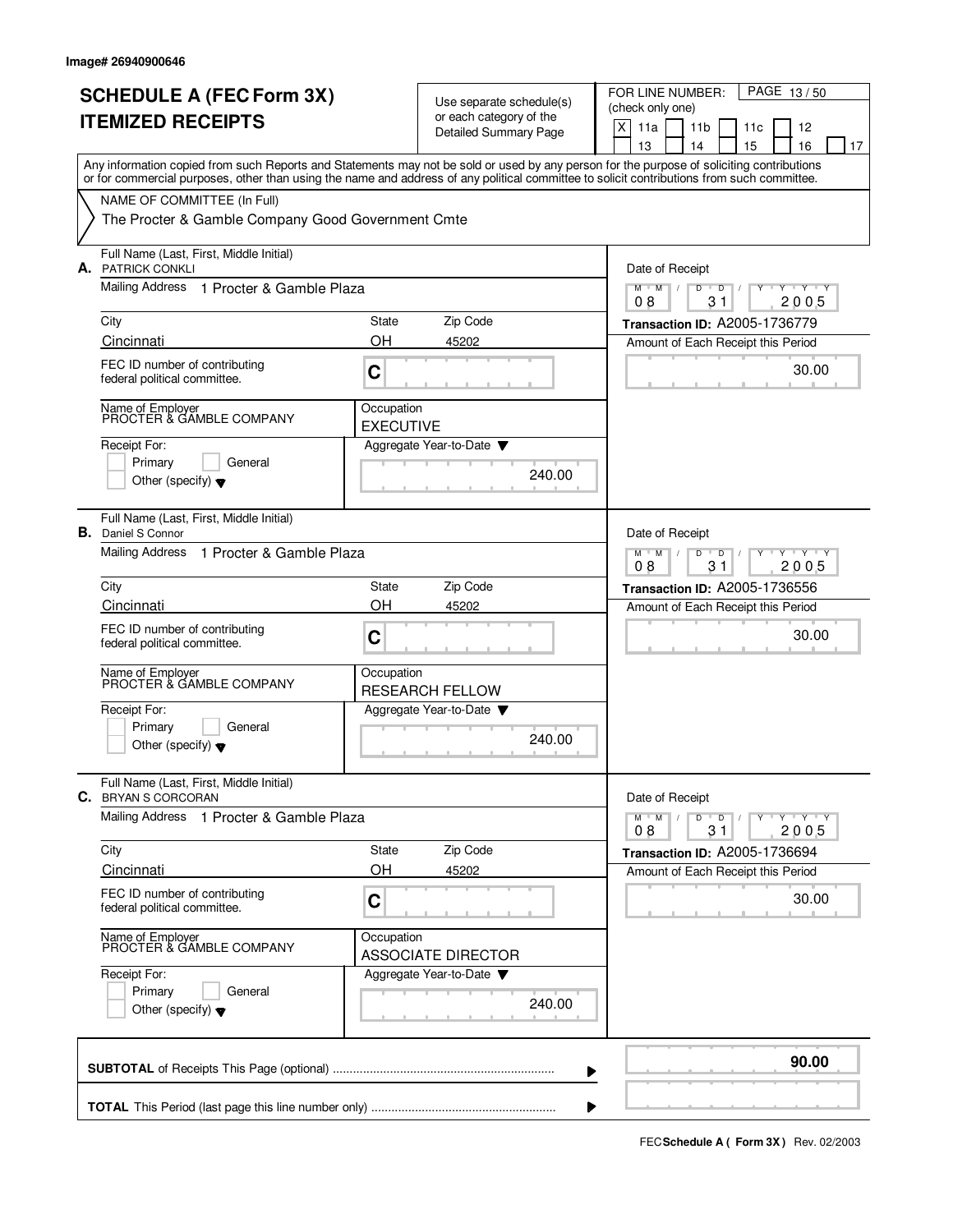|    | <b>SCHEDULE A (FEC Form 3X)</b><br><b>ITEMIZED RECEIPTS</b>                                                                                                                                                                                                                             |                                                 | Use separate schedule(s)<br>or each category of the<br>Detailed Summary Page | PAGE 14/50<br>FOR LINE NUMBER:<br>(check only one)<br>$\mathsf X$<br>11a<br>11 <sub>b</sub><br>12<br>11c<br>13<br>15<br>16<br>14<br>17 |
|----|-----------------------------------------------------------------------------------------------------------------------------------------------------------------------------------------------------------------------------------------------------------------------------------------|-------------------------------------------------|------------------------------------------------------------------------------|----------------------------------------------------------------------------------------------------------------------------------------|
|    | Any information copied from such Reports and Statements may not be sold or used by any person for the purpose of soliciting contributions<br>or for commercial purposes, other than using the name and address of any political committee to solicit contributions from such committee. |                                                 |                                                                              |                                                                                                                                        |
|    | NAME OF COMMITTEE (In Full)<br>The Procter & Gamble Company Good Government Cmte                                                                                                                                                                                                        |                                                 |                                                                              |                                                                                                                                        |
|    | Full Name (Last, First, Middle Initial)<br>A. Patrick Cunnin                                                                                                                                                                                                                            |                                                 |                                                                              | Date of Receipt                                                                                                                        |
|    | Mailing Address 1 Procter & Gamble Plaza                                                                                                                                                                                                                                                | D<br>M<br>M<br>D<br>Y 'Y 'Y<br>08<br>31<br>2005 |                                                                              |                                                                                                                                        |
|    | City                                                                                                                                                                                                                                                                                    | State                                           | Zip Code                                                                     | Transaction ID: A2005-1736722                                                                                                          |
|    | Cincinnati                                                                                                                                                                                                                                                                              | OH                                              | 45202                                                                        | Amount of Each Receipt this Period                                                                                                     |
|    | FEC ID number of contributing<br>federal political committee.                                                                                                                                                                                                                           | C                                               |                                                                              | 30.00                                                                                                                                  |
|    | Name of Employer<br>PROCTER & GAMBLE COMPANY                                                                                                                                                                                                                                            | Occupation<br><b>EXECUTIVE</b>                  |                                                                              |                                                                                                                                        |
|    | Receipt For:<br>Primary<br>General<br>Other (specify) $\blacktriangledown$                                                                                                                                                                                                              |                                                 | Aggregate Year-to-Date<br>240.00                                             |                                                                                                                                        |
| В. | Full Name (Last, First, Middle Initial)<br>Clayton C Daley Jr.                                                                                                                                                                                                                          |                                                 |                                                                              | Date of Receipt                                                                                                                        |
|    | Mailing Address 1 Procter & Gamble Plaza                                                                                                                                                                                                                                                |                                                 |                                                                              | $Y - Y - Y$<br>$M$ <sup><math>+</math></sup><br>M<br>$\overline{D}$<br>D<br>08<br>31<br>2005                                           |
|    | City                                                                                                                                                                                                                                                                                    | State                                           | Zip Code                                                                     | Transaction ID: A2005-1736506                                                                                                          |
|    | Cincinnati                                                                                                                                                                                                                                                                              | OH                                              | 45202                                                                        | Amount of Each Receipt this Period                                                                                                     |
|    | FEC ID number of contributing<br>federal political committee.                                                                                                                                                                                                                           | C                                               |                                                                              | 416.66                                                                                                                                 |
|    | Name of Employer<br>PROCTER & GAMBLE COMPANY                                                                                                                                                                                                                                            | Occupation                                      | SENIOR VICE PRESIDENT                                                        |                                                                                                                                        |
|    | Receipt For:                                                                                                                                                                                                                                                                            |                                                 | Aggregate Year-to-Date                                                       |                                                                                                                                        |
|    | Primary<br>General<br>Other (specify) $\blacktriangledown$                                                                                                                                                                                                                              |                                                 | 3333.28                                                                      |                                                                                                                                        |
|    | Full Name (Last, First, Middle Initial)<br>C. MS. Kimberley B Dedeker                                                                                                                                                                                                                   |                                                 |                                                                              | Date of Receipt                                                                                                                        |
|    | Mailing Address 1 Procter & Gamble Plaza                                                                                                                                                                                                                                                |                                                 |                                                                              | $Y - Y - Y - Y$<br>$M$ $M$<br>D<br>$\overline{D}$<br>2005<br>08<br>31                                                                  |
|    | City                                                                                                                                                                                                                                                                                    | State                                           | Zip Code                                                                     | Transaction ID: A2005-1736575                                                                                                          |
|    | Cincinnati                                                                                                                                                                                                                                                                              | OH                                              | 45202                                                                        | Amount of Each Receipt this Period                                                                                                     |
|    | FEC ID number of contributing<br>federal political committee.                                                                                                                                                                                                                           | C                                               |                                                                              | 100.00                                                                                                                                 |
|    | Name of Employer<br>PROCTER & GAMBLE COMPANY                                                                                                                                                                                                                                            | Occupation<br><b>DIRECTOR</b>                   |                                                                              |                                                                                                                                        |
|    | Receipt For:                                                                                                                                                                                                                                                                            |                                                 | Aggregate Year-to-Date                                                       |                                                                                                                                        |
|    | Primary<br>General<br>Other (specify) $\blacktriangledown$                                                                                                                                                                                                                              |                                                 | 800.00                                                                       |                                                                                                                                        |
|    |                                                                                                                                                                                                                                                                                         |                                                 |                                                                              | 546.66                                                                                                                                 |

**FECSchedule A ( Form 3X)** Rev. 02/2003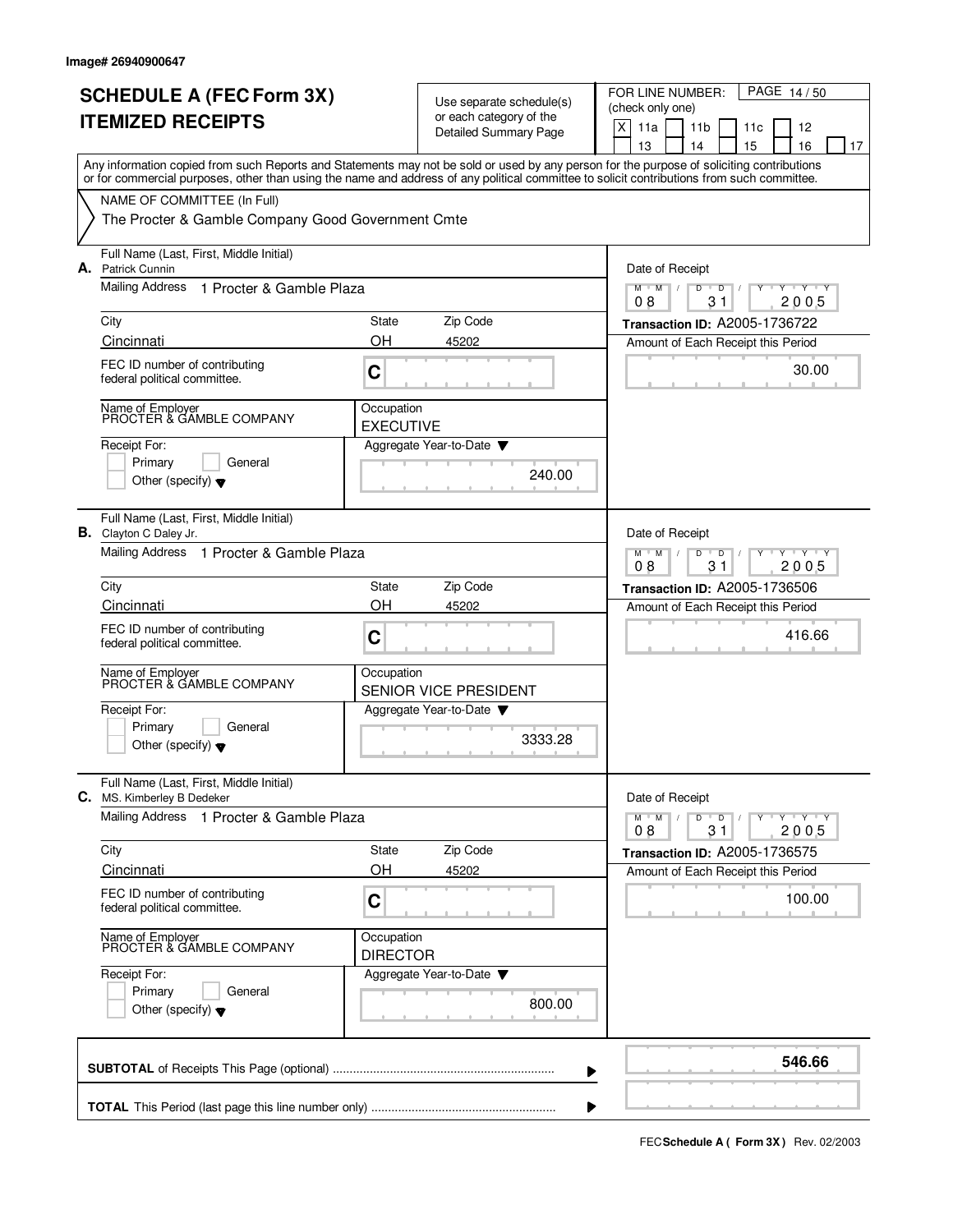|    | <b>SCHEDULE A (FEC Form 3X)</b><br><b>ITEMIZED RECEIPTS</b>                                                                                                                                                                                                                             |                               | Use separate schedule(s)<br>or each category of the<br><b>Detailed Summary Page</b> | FOR LINE NUMBER:<br>PAGE 15/50<br>(check only one)<br>X<br>11a<br>11 <sub>b</sub><br>12<br>11c<br>13<br>14<br>15<br>16<br>17 |
|----|-----------------------------------------------------------------------------------------------------------------------------------------------------------------------------------------------------------------------------------------------------------------------------------------|-------------------------------|-------------------------------------------------------------------------------------|------------------------------------------------------------------------------------------------------------------------------|
|    | Any information copied from such Reports and Statements may not be sold or used by any person for the purpose of soliciting contributions<br>or for commercial purposes, other than using the name and address of any political committee to solicit contributions from such committee. |                               |                                                                                     |                                                                                                                              |
|    | NAME OF COMMITTEE (In Full)<br>The Procter & Gamble Company Good Government Cmte                                                                                                                                                                                                        |                               |                                                                                     |                                                                                                                              |
| А. | Full Name (Last, First, Middle Initial)<br>Mr. Richard C Del Core                                                                                                                                                                                                                       |                               |                                                                                     | Date of Receipt                                                                                                              |
|    | Mailing Address 1 Procter & Gamble Plaza                                                                                                                                                                                                                                                |                               |                                                                                     | $M$ $M$<br>D<br>$T$ $Y$ $T$ $Y$<br>D<br>2005<br>08<br>31                                                                     |
|    | City                                                                                                                                                                                                                                                                                    | State                         | Zip Code                                                                            | Transaction ID: A2005-1736515                                                                                                |
|    | Cincinnati                                                                                                                                                                                                                                                                              | OH                            | 45202                                                                               | Amount of Each Receipt this Period                                                                                           |
|    | FEC ID number of contributing<br>federal political committee.                                                                                                                                                                                                                           | C                             |                                                                                     | 30.00                                                                                                                        |
|    | Name of Employer<br>PROCTER & GAMBLE COMPANY                                                                                                                                                                                                                                            | Occupation<br><b>DIRECTOR</b> |                                                                                     |                                                                                                                              |
|    | Receipt For:<br>Primary<br>General<br>Other (specify) $\blacktriangledown$                                                                                                                                                                                                              |                               | Aggregate Year-to-Date $\blacktriangledown$<br>240.00                               |                                                                                                                              |
| В. | Full Name (Last, First, Middle Initial)<br>MR. Robert L Dixon                                                                                                                                                                                                                           |                               |                                                                                     | Date of Receipt                                                                                                              |
|    | Mailing Address 1 Procter & Gamble Plaza                                                                                                                                                                                                                                                |                               |                                                                                     | $Y - Y - Y$<br>$M$ <sup>U</sup><br>M<br>D<br>$\mathsf D$<br>08<br>31<br>2005                                                 |
|    | City                                                                                                                                                                                                                                                                                    | State                         | Zip Code                                                                            | <b>Transaction ID: A2005-1736544</b>                                                                                         |
|    | Cincinnati                                                                                                                                                                                                                                                                              | OH                            | 45202                                                                               | Amount of Each Receipt this Period                                                                                           |
|    | FEC ID number of contributing<br>federal political committee.                                                                                                                                                                                                                           | C                             |                                                                                     | 100.00                                                                                                                       |
|    | Name of Employer<br>PROCTER & GAMBLE COMPANY                                                                                                                                                                                                                                            | Occupation<br><b>DIRECTOR</b> |                                                                                     |                                                                                                                              |
|    | Receipt For:                                                                                                                                                                                                                                                                            |                               | Aggregate Year-to-Date                                                              |                                                                                                                              |
|    | Primary<br>General<br>Other (specify) $\blacktriangledown$                                                                                                                                                                                                                              |                               | 800.00                                                                              |                                                                                                                              |
|    | Full Name (Last, First, Middle Initial)<br>C. Renee B Dunn                                                                                                                                                                                                                              |                               |                                                                                     | Date of Receipt                                                                                                              |
|    | <b>Mailing Address</b><br>1 Procter & Gamble Plaza                                                                                                                                                                                                                                      |                               |                                                                                     | $Y - Y - Y - Y$<br>$M^+$ M<br>D<br>$\overline{D}$<br>08<br>31<br>2005                                                        |
|    | City                                                                                                                                                                                                                                                                                    | State                         | Zip Code                                                                            | Transaction ID: A2005-1736616                                                                                                |
|    | Cincinnati                                                                                                                                                                                                                                                                              | OH                            | 45202                                                                               | Amount of Each Receipt this Period                                                                                           |
|    | FEC ID number of contributing<br>federal political committee.                                                                                                                                                                                                                           | C                             |                                                                                     | 30.00                                                                                                                        |
|    | Name of Employer<br>PROCTER & GAMBLE COMPANY                                                                                                                                                                                                                                            | Occupation                    | <b>ASSOCIATE DIRECTOR</b>                                                           |                                                                                                                              |
|    | Receipt For:<br>Primary<br>General                                                                                                                                                                                                                                                      |                               | Aggregate Year-to-Date                                                              |                                                                                                                              |
|    | Other (specify) $\blacktriangledown$                                                                                                                                                                                                                                                    |                               | 240.00                                                                              |                                                                                                                              |
|    |                                                                                                                                                                                                                                                                                         |                               |                                                                                     | 160.00                                                                                                                       |

**FECSchedule A ( Form 3X)** Rev. 02/2003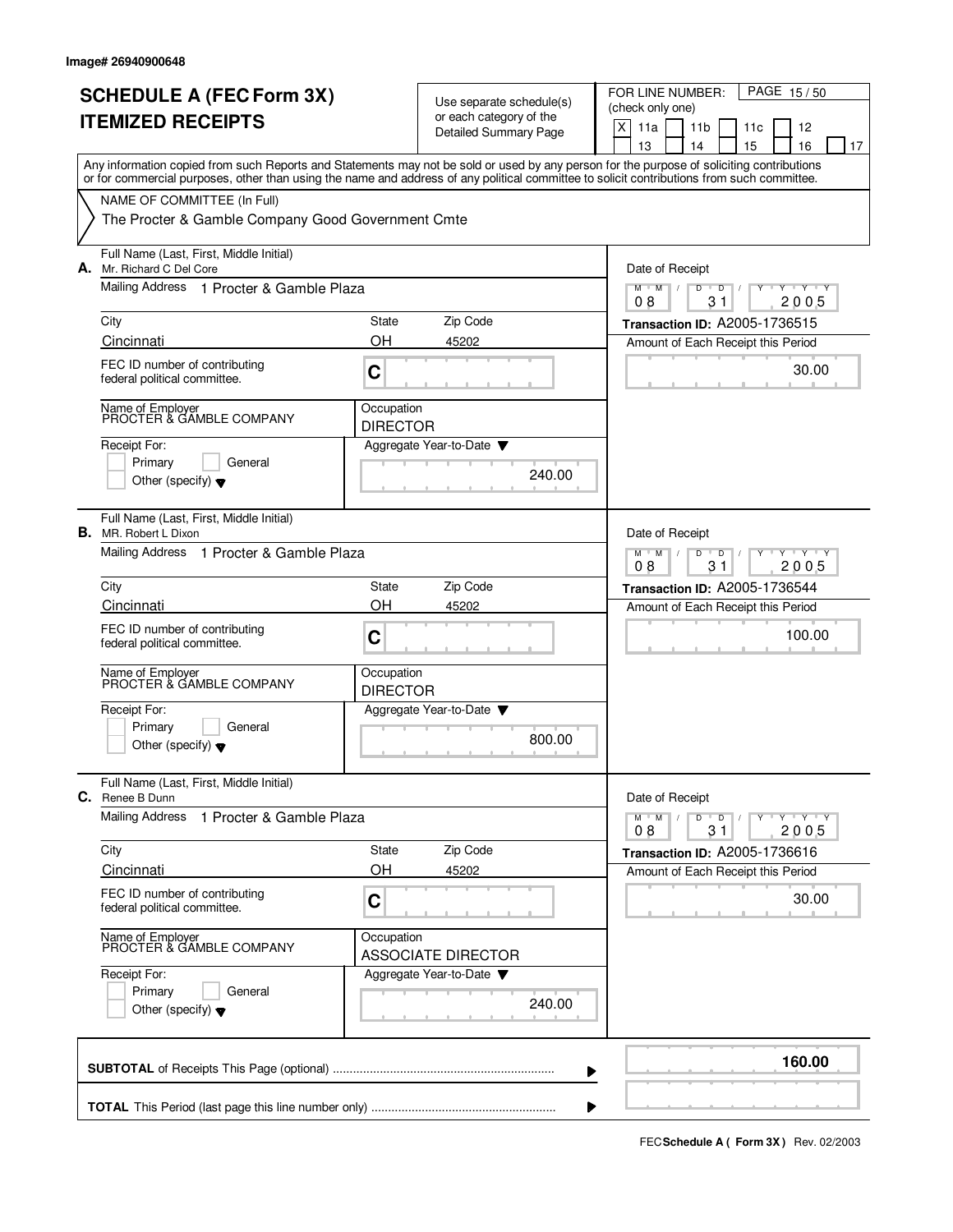|    | <b>SCHEDULE A (FEC Form 3X)</b><br><b>ITEMIZED RECEIPTS</b>                                                                                                                                                                                                                             |                                   | Use separate schedule(s)<br>or each category of the<br>Detailed Summary Page | PAGE 16/50<br>FOR LINE NUMBER:<br>(check only one)<br>$\mathsf X$<br>11a<br>11 <sub>b</sub><br>12<br>11c<br>13<br>15<br>16<br>14<br>17 |
|----|-----------------------------------------------------------------------------------------------------------------------------------------------------------------------------------------------------------------------------------------------------------------------------------------|-----------------------------------|------------------------------------------------------------------------------|----------------------------------------------------------------------------------------------------------------------------------------|
|    | Any information copied from such Reports and Statements may not be sold or used by any person for the purpose of soliciting contributions<br>or for commercial purposes, other than using the name and address of any political committee to solicit contributions from such committee. |                                   |                                                                              |                                                                                                                                        |
|    | NAME OF COMMITTEE (In Full)<br>The Procter & Gamble Company Good Government Cmte                                                                                                                                                                                                        |                                   |                                                                              |                                                                                                                                        |
| А. | Full Name (Last, First, Middle Initial)<br>Norman R Ellard                                                                                                                                                                                                                              |                                   |                                                                              | Date of Receipt                                                                                                                        |
|    | Mailing Address<br>1 Procter & Gamble Plaza                                                                                                                                                                                                                                             |                                   |                                                                              | D<br>M<br>M<br>D<br>Y 'Y 'Y<br>08<br>31<br>2005                                                                                        |
|    | City<br>Cincinnati                                                                                                                                                                                                                                                                      | State<br>OH                       | Zip Code<br>45202                                                            | Transaction ID: A2005-2563176                                                                                                          |
|    | FEC ID number of contributing<br>federal political committee.                                                                                                                                                                                                                           | C                                 |                                                                              | Amount of Each Receipt this Period<br>50.00                                                                                            |
|    | Name of Employer<br>PROCTER & GAMBLE COMPANY                                                                                                                                                                                                                                            | Occupation<br><b>DIRECTOR CBD</b> |                                                                              |                                                                                                                                        |
|    | Receipt For:<br>Primary<br>General<br>Other (specify) $\blacktriangledown$                                                                                                                                                                                                              |                                   | Aggregate Year-to-Date<br>400.00                                             |                                                                                                                                        |
| В. | Full Name (Last, First, Middle Initial)<br>Joseph H Etter                                                                                                                                                                                                                               |                                   |                                                                              | Date of Receipt                                                                                                                        |
|    | Mailing Address 1 Procter & Gamble Plaza                                                                                                                                                                                                                                                |                                   |                                                                              | $Y + Y + Y$<br>$M$ <sup><math>+</math></sup><br>M<br>$\overline{D}$<br>D<br>08<br>31<br>2005                                           |
|    | City<br>Cincinnati                                                                                                                                                                                                                                                                      | State<br>OH                       | Zip Code<br>45202                                                            | Transaction ID: A2005-1736574<br>Amount of Each Receipt this Period                                                                    |
|    | FEC ID number of contributing<br>federal political committee.                                                                                                                                                                                                                           | C                                 |                                                                              | 35.00                                                                                                                                  |
|    | Name of Employer<br>PROCTER & GAMBLE COMPANY                                                                                                                                                                                                                                            | Occupation                        | <b>ASSOCIATE DIRECTOR</b>                                                    |                                                                                                                                        |
|    | Receipt For:<br>Primary<br>General<br>Other (specify) $\blacktriangledown$                                                                                                                                                                                                              |                                   | Aggregate Year-to-Date<br>280.00                                             |                                                                                                                                        |
|    | Full Name (Last, First, Middle Initial)<br>C. Jane Fawcett-Hoover                                                                                                                                                                                                                       |                                   |                                                                              | Date of Receipt                                                                                                                        |
|    | Mailing Address<br>1 Procter & Gamble Plaza                                                                                                                                                                                                                                             |                                   |                                                                              | $Y - Y - Y$<br>$M$ $M$<br>D<br>$\overline{D}$<br>2005<br>08<br>31                                                                      |
|    | City<br>Cincinnati                                                                                                                                                                                                                                                                      | State<br>OH                       | Zip Code<br>45202                                                            | Transaction ID: A2005-1736563<br>Amount of Each Receipt this Period                                                                    |
|    | FEC ID number of contributing<br>federal political committee.                                                                                                                                                                                                                           | C                                 |                                                                              | 100.00                                                                                                                                 |
|    | Name of Employer<br>PROCTER & GAMBLE COMPANY                                                                                                                                                                                                                                            | Occupation                        | <b>VICE PRESIDENT</b>                                                        |                                                                                                                                        |
|    | Receipt For:<br>Primary<br>General<br>Other (specify) $\blacktriangledown$                                                                                                                                                                                                              |                                   | Aggregate Year-to-Date ▼<br>800.00                                           |                                                                                                                                        |
|    |                                                                                                                                                                                                                                                                                         |                                   |                                                                              | 185.00                                                                                                                                 |
|    |                                                                                                                                                                                                                                                                                         |                                   |                                                                              |                                                                                                                                        |

**FECSchedule A ( Form 3X)** Rev. 02/2003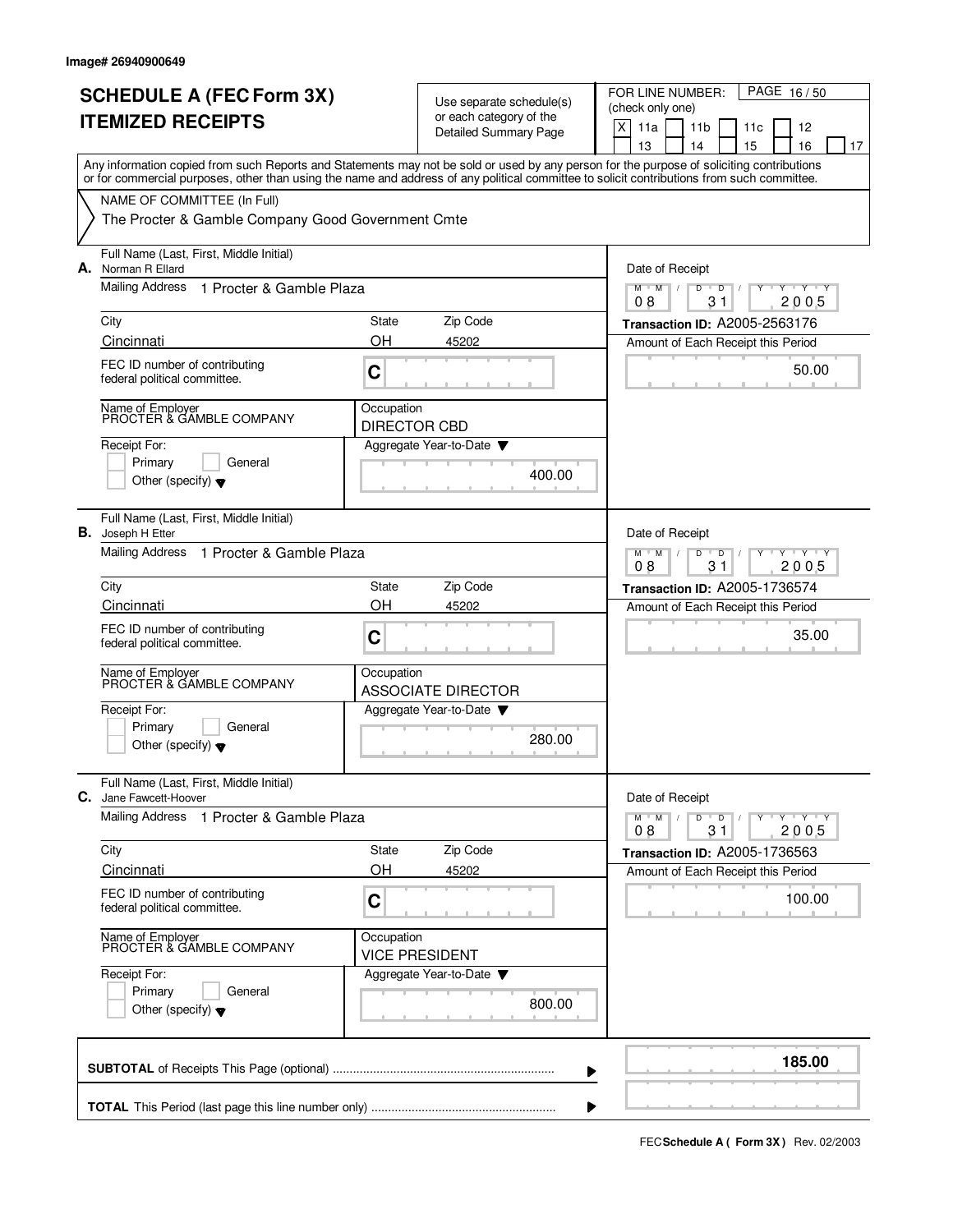| <b>SCHEDULE A (FEC Form 3X)</b><br><b>ITEMIZED RECEIPTS</b> |                                                                                                                                                                                                                                                                                         |                                                                                 | Use separate schedule(s)<br>or each category of the<br><b>Detailed Summary Page</b> | PAGE 17/50<br>FOR LINE NUMBER:<br>(check only one)<br>X<br>11a<br>11 <sub>b</sub><br>12<br>11c<br>13<br>14<br>15<br>16<br>17 |
|-------------------------------------------------------------|-----------------------------------------------------------------------------------------------------------------------------------------------------------------------------------------------------------------------------------------------------------------------------------------|---------------------------------------------------------------------------------|-------------------------------------------------------------------------------------|------------------------------------------------------------------------------------------------------------------------------|
|                                                             | Any information copied from such Reports and Statements may not be sold or used by any person for the purpose of soliciting contributions<br>or for commercial purposes, other than using the name and address of any political committee to solicit contributions from such committee. |                                                                                 |                                                                                     |                                                                                                                              |
|                                                             | NAME OF COMMITTEE (In Full)<br>The Procter & Gamble Company Good Government Cmte                                                                                                                                                                                                        |                                                                                 |                                                                                     |                                                                                                                              |
|                                                             | Full Name (Last, First, Middle Initial)<br>A. MS. Mary L Ferguson-McHugh<br>Mailing Address 1 Procter & Gamble Plaza                                                                                                                                                                    |                                                                                 |                                                                                     | Date of Receipt                                                                                                              |
|                                                             |                                                                                                                                                                                                                                                                                         |                                                                                 |                                                                                     | $M$ $M$<br>D<br>D<br>$\mathbf{y}$ $\mathbf{y}$<br>2005<br>08<br>31                                                           |
|                                                             | City                                                                                                                                                                                                                                                                                    | State                                                                           | Zip Code                                                                            | Transaction ID: A2005-1736489                                                                                                |
|                                                             | Cincinnati<br>FEC ID number of contributing<br>federal political committee.                                                                                                                                                                                                             | OH<br>C                                                                         | 45202                                                                               | Amount of Each Receipt this Period<br>100.00                                                                                 |
|                                                             | Name of Employer<br>PROCTER & GAMBLE COMPANY                                                                                                                                                                                                                                            | Occupation                                                                      | <b>GENERAL MANAGER</b>                                                              |                                                                                                                              |
|                                                             | Receipt For:<br>Primary<br>General<br>Other (specify) $\blacktriangledown$                                                                                                                                                                                                              |                                                                                 | Aggregate Year-to-Date<br>800.00                                                    |                                                                                                                              |
| В.                                                          | Full Name (Last, First, Middle Initial)<br>MR. Thomas M Finn                                                                                                                                                                                                                            |                                                                                 |                                                                                     | Date of Receipt                                                                                                              |
|                                                             | Mailing Address 1 Procter & Gamble Plaza                                                                                                                                                                                                                                                | $Y - Y - Y$<br>$M$ <sup><math>+</math></sup><br>M<br>D<br>D<br>08<br>31<br>2005 |                                                                                     |                                                                                                                              |
|                                                             | City                                                                                                                                                                                                                                                                                    | State                                                                           | Zip Code                                                                            | <b>Transaction ID: A2005-1736476</b>                                                                                         |
|                                                             | Cincinnati<br>FEC ID number of contributing<br>federal political committee.                                                                                                                                                                                                             | OH<br>C                                                                         | 45202                                                                               | Amount of Each Receipt this Period<br>30.00                                                                                  |
|                                                             | Name of Employer<br>PROCTER & GAMBLE COMPANY                                                                                                                                                                                                                                            | Occupation                                                                      | <b>VICE PRESIDENT</b>                                                               |                                                                                                                              |
|                                                             | Receipt For:<br>Primary<br>General<br>Other (specify) $\blacktriangledown$                                                                                                                                                                                                              |                                                                                 | Aggregate Year-to-Date<br>240.00                                                    |                                                                                                                              |
|                                                             | Full Name (Last, First, Middle Initial)<br>C. Paul A Franz                                                                                                                                                                                                                              |                                                                                 |                                                                                     | Date of Receipt                                                                                                              |
|                                                             | <b>Mailing Address</b><br>1 Procter & Gamble Plaza                                                                                                                                                                                                                                      |                                                                                 |                                                                                     | ਦ γ≕⊏γ≕∽γ<br>$M$ M<br>D<br>$\overline{D}$<br>08<br>31<br>2005                                                                |
|                                                             | City<br>Cincinnati                                                                                                                                                                                                                                                                      | State<br>OH                                                                     | Zip Code<br>45202                                                                   | Transaction ID: A2005-1736598<br>Amount of Each Receipt this Period                                                          |
|                                                             | FEC ID number of contributing<br>federal political committee.                                                                                                                                                                                                                           | C                                                                               |                                                                                     | 50.00                                                                                                                        |
|                                                             | Name of Employer<br>PROCTER & GAMBLE COMPANY                                                                                                                                                                                                                                            | Occupation                                                                      | ASSOCIATE GENERAL COUNSEL II                                                        |                                                                                                                              |
|                                                             | Receipt For:<br>Primary<br>General<br>Other (specify) $\blacktriangledown$                                                                                                                                                                                                              |                                                                                 | Aggregate Year-to-Date<br>400.00                                                    |                                                                                                                              |
|                                                             |                                                                                                                                                                                                                                                                                         |                                                                                 |                                                                                     | 180.00                                                                                                                       |

**FECSchedule A ( Form 3X)** Rev. 02/2003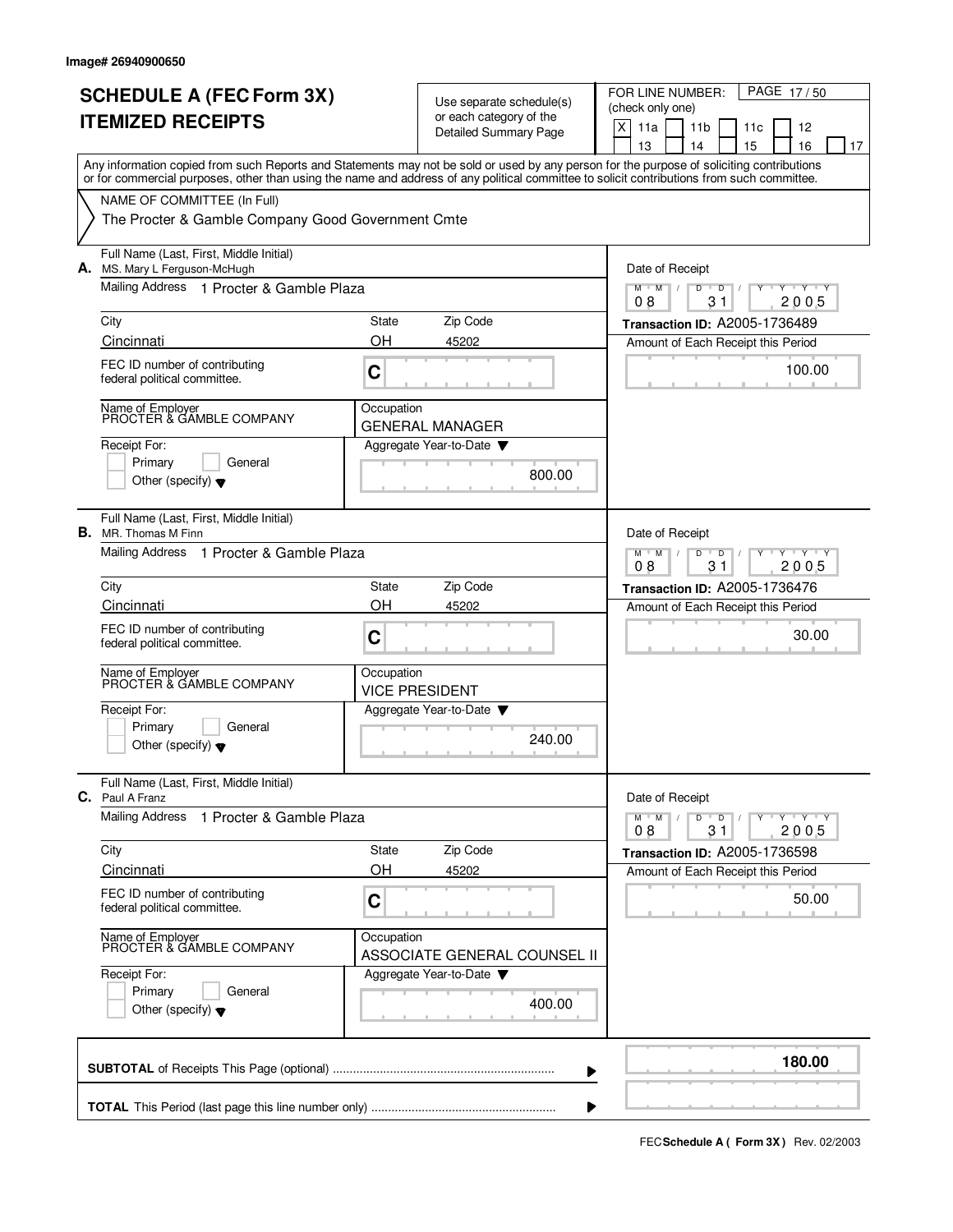|    | <b>SCHEDULE A (FEC Form 3X)</b>                                                                                                                                                                                                                                                         |                                | Use separate schedule(s)     |        | FOR LINE NUMBER:<br>PAGE 18/50                                    |  |  |  |  |
|----|-----------------------------------------------------------------------------------------------------------------------------------------------------------------------------------------------------------------------------------------------------------------------------------------|--------------------------------|------------------------------|--------|-------------------------------------------------------------------|--|--|--|--|
|    | <b>ITEMIZED RECEIPTS</b>                                                                                                                                                                                                                                                                |                                | or each category of the      |        | (check only one)                                                  |  |  |  |  |
|    |                                                                                                                                                                                                                                                                                         |                                | <b>Detailed Summary Page</b> |        | X<br>11a<br>11 <sub>b</sub><br>11c<br>12<br>13<br>14<br>15<br>16  |  |  |  |  |
|    | Any information copied from such Reports and Statements may not be sold or used by any person for the purpose of soliciting contributions<br>or for commercial purposes, other than using the name and address of any political committee to solicit contributions from such committee. |                                |                              |        | 17                                                                |  |  |  |  |
|    | NAME OF COMMITTEE (In Full)                                                                                                                                                                                                                                                             |                                |                              |        |                                                                   |  |  |  |  |
|    | The Procter & Gamble Company Good Government Cmte                                                                                                                                                                                                                                       |                                |                              |        |                                                                   |  |  |  |  |
|    | Full Name (Last, First, Middle Initial)<br>A. Larry M Games                                                                                                                                                                                                                             |                                |                              |        | Date of Receipt                                                   |  |  |  |  |
|    | <b>Mailing Address</b><br>1 Procter & Gamble Plaza                                                                                                                                                                                                                                      |                                |                              |        | $M$ $M$ $/$<br>D<br>Y 'Y 'Y<br>$\overline{D}$<br>2005<br>08<br>31 |  |  |  |  |
|    | City                                                                                                                                                                                                                                                                                    | State                          | Zip Code                     |        | Transaction ID: A2005-1736593                                     |  |  |  |  |
|    | Cincinnati                                                                                                                                                                                                                                                                              | OH                             | 45202                        |        | Amount of Each Receipt this Period                                |  |  |  |  |
|    | FEC ID number of contributing<br>federal political committee.                                                                                                                                                                                                                           | C                              |                              |        | 50.00                                                             |  |  |  |  |
|    | Name of Employer<br>PROCTER & GAMBLE COMPANY                                                                                                                                                                                                                                            | Occupation                     | <b>VICE PRESIDENT</b>        |        |                                                                   |  |  |  |  |
|    | Receipt For:                                                                                                                                                                                                                                                                            |                                | Aggregate Year-to-Date       |        |                                                                   |  |  |  |  |
|    | General<br>Primary<br>Other (specify) $\blacktriangledown$                                                                                                                                                                                                                              |                                |                              | 400.00 |                                                                   |  |  |  |  |
|    | Full Name (Last, First, Middle Initial)<br><b>B.</b> Bonnie Gleaves                                                                                                                                                                                                                     |                                |                              |        | Date of Receipt                                                   |  |  |  |  |
|    | Mailing Address<br>1 Procter & Gamble Plaza                                                                                                                                                                                                                                             |                                |                              |        | $Y - Y - Y$<br>$M$ M<br>D<br>$\overline{D}$<br>08<br>31<br>2005   |  |  |  |  |
|    | City                                                                                                                                                                                                                                                                                    | State                          | Zip Code                     |        | Transaction ID: A2005-1736648                                     |  |  |  |  |
|    | Cincinnati                                                                                                                                                                                                                                                                              | OH                             | 45202                        |        | Amount of Each Receipt this Period                                |  |  |  |  |
|    | FEC ID number of contributing<br>federal political committee.                                                                                                                                                                                                                           | C                              |                              |        | 30.00                                                             |  |  |  |  |
|    | Name of Employer<br>PROCTER & GAMBLE COMPANY                                                                                                                                                                                                                                            | Occupation<br><b>EXECUTIVE</b> |                              |        |                                                                   |  |  |  |  |
|    | Receipt For:                                                                                                                                                                                                                                                                            |                                | Aggregate Year-to-Date       |        |                                                                   |  |  |  |  |
|    | Primary<br>General<br>Other (specify) $\blacktriangledown$                                                                                                                                                                                                                              |                                |                              | 240.00 |                                                                   |  |  |  |  |
| C. | Full Name (Last, First, Middle Initial)<br>Robert Gorski                                                                                                                                                                                                                                |                                |                              |        | Date of Receipt                                                   |  |  |  |  |
|    | Mailing Address 1 Procter & Gamble Plaza                                                                                                                                                                                                                                                |                                |                              |        | $Y$ $Y$ $Y$ $Y$<br>M<br>$\overline{D}$<br>D<br>2005<br>08<br>31   |  |  |  |  |
|    | City                                                                                                                                                                                                                                                                                    | State                          | Zip Code                     |        | Transaction ID: A2005-1736539                                     |  |  |  |  |
|    | Cincinnati                                                                                                                                                                                                                                                                              | OH                             | 45202                        |        | Amount of Each Receipt this Period                                |  |  |  |  |
|    | FEC ID number of contributing<br>federal political committee.                                                                                                                                                                                                                           | C                              |                              |        | 100.00                                                            |  |  |  |  |
|    | Name of Employer<br>PROCTER & GAMBLE COMPANY                                                                                                                                                                                                                                            | Occupation<br><b>EXECUTIVE</b> |                              |        |                                                                   |  |  |  |  |
|    | Receipt For:<br>Primary<br>General<br>Other (specify) $\blacktriangledown$                                                                                                                                                                                                              |                                | Aggregate Year-to-Date       | 800.00 |                                                                   |  |  |  |  |
|    |                                                                                                                                                                                                                                                                                         |                                |                              |        | 180.00                                                            |  |  |  |  |
|    |                                                                                                                                                                                                                                                                                         |                                |                              |        |                                                                   |  |  |  |  |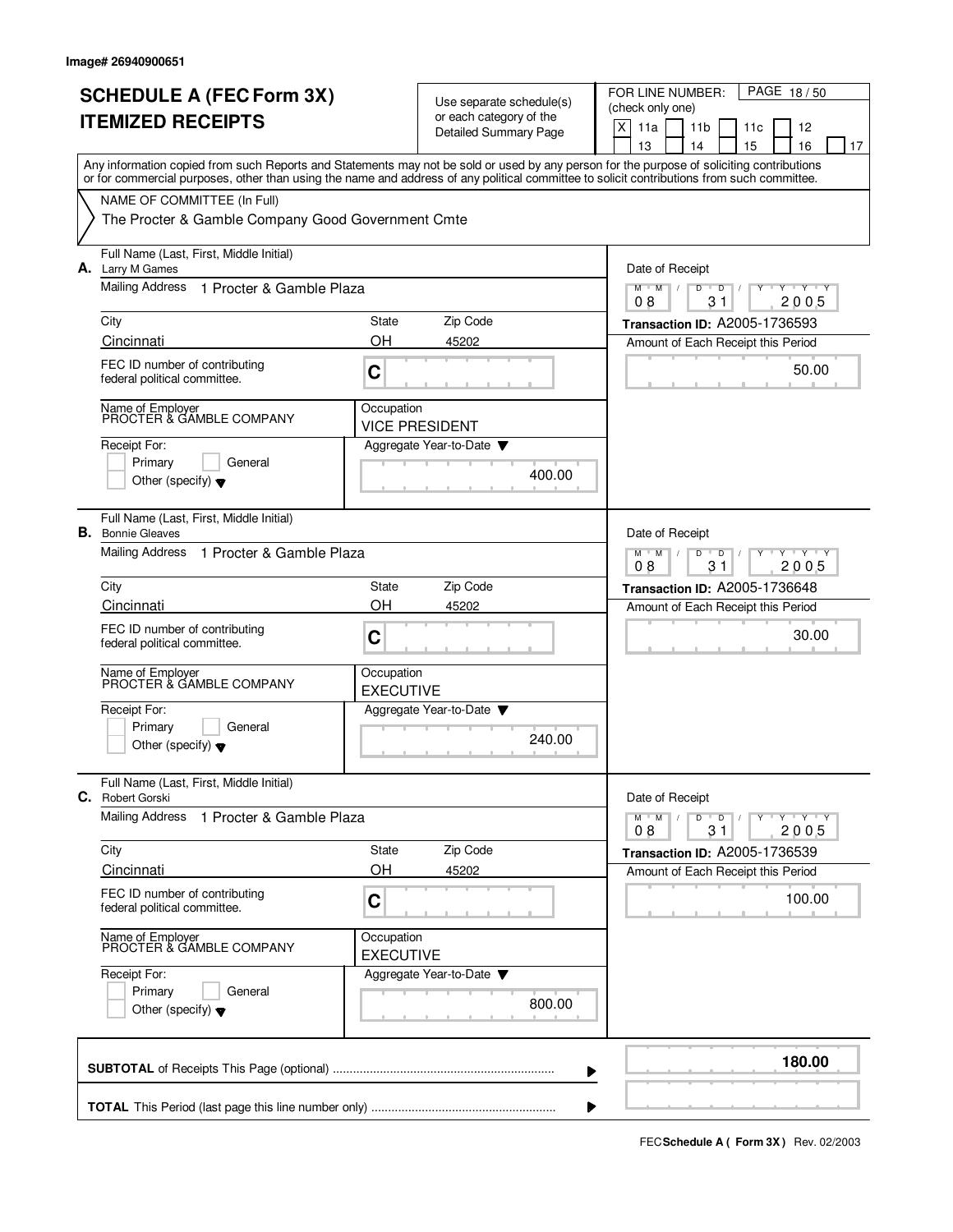|    | <b>SCHEDULE A (FEC Form 3X)</b><br><b>ITEMIZED RECEIPTS</b>                                                                                                                                                                                                                             |                                                                                          | Use separate schedule(s)<br>or each category of the<br>Detailed Summary Page | PAGE 19/50<br>FOR LINE NUMBER:<br>(check only one)<br>$\mathsf X$<br>11a<br>11 <sub>b</sub><br>12<br>11c<br>13<br>15<br>16<br>14<br>17 |
|----|-----------------------------------------------------------------------------------------------------------------------------------------------------------------------------------------------------------------------------------------------------------------------------------------|------------------------------------------------------------------------------------------|------------------------------------------------------------------------------|----------------------------------------------------------------------------------------------------------------------------------------|
|    | Any information copied from such Reports and Statements may not be sold or used by any person for the purpose of soliciting contributions<br>or for commercial purposes, other than using the name and address of any political committee to solicit contributions from such committee. |                                                                                          |                                                                              |                                                                                                                                        |
|    | NAME OF COMMITTEE (In Full)<br>The Procter & Gamble Company Good Government Cmte                                                                                                                                                                                                        |                                                                                          |                                                                              |                                                                                                                                        |
|    | Full Name (Last, First, Middle Initial)<br>A. Robert A Greene                                                                                                                                                                                                                           |                                                                                          |                                                                              | Date of Receipt                                                                                                                        |
|    | Mailing Address<br>1 Procter & Gamble Plaza                                                                                                                                                                                                                                             |                                                                                          |                                                                              | D<br>M<br>M<br>D<br>Y 'Y 'Y<br>08<br>31<br>2005                                                                                        |
|    | City                                                                                                                                                                                                                                                                                    | State                                                                                    | Zip Code                                                                     | Transaction ID: A2005-1736767                                                                                                          |
|    | Cincinnati                                                                                                                                                                                                                                                                              | OH                                                                                       | 45202                                                                        | Amount of Each Receipt this Period                                                                                                     |
|    | FEC ID number of contributing<br>federal political committee.                                                                                                                                                                                                                           | C                                                                                        |                                                                              | 100.00                                                                                                                                 |
|    | Name of Employer<br>PROCTER & GAMBLE COMPANY                                                                                                                                                                                                                                            | Occupation                                                                               | <b>VICE PRESIDENT</b>                                                        |                                                                                                                                        |
|    | Receipt For:<br>Primary<br>General<br>Other (specify) $\blacktriangledown$                                                                                                                                                                                                              |                                                                                          | Aggregate Year-to-Date<br>800.00                                             |                                                                                                                                        |
| В. | Full Name (Last, First, Middle Initial)<br>Gary Hagopian                                                                                                                                                                                                                                |                                                                                          |                                                                              | Date of Receipt                                                                                                                        |
|    | Mailing Address 1 Procter & Gamble Plaza                                                                                                                                                                                                                                                | Y Y Y Y<br>$M$ <sup><math>+</math></sup><br>M<br>$\overline{D}$<br>D<br>08<br>31<br>2005 |                                                                              |                                                                                                                                        |
|    | City                                                                                                                                                                                                                                                                                    | State                                                                                    | Zip Code                                                                     | Transaction ID: A2005-1736687                                                                                                          |
|    | Cincinnati<br>FEC ID number of contributing                                                                                                                                                                                                                                             | OH                                                                                       | 45202                                                                        | Amount of Each Receipt this Period                                                                                                     |
|    | federal political committee.                                                                                                                                                                                                                                                            | C                                                                                        |                                                                              | 100.00                                                                                                                                 |
|    | Name of Employer<br>PROCTER & GAMBLE COMPANY                                                                                                                                                                                                                                            | Occupation                                                                               | <b>VICE PRESIDENT</b>                                                        |                                                                                                                                        |
|    | Receipt For:<br>Primary<br>General                                                                                                                                                                                                                                                      |                                                                                          | Aggregate Year-to-Date                                                       |                                                                                                                                        |
|    | Other (specify) $\blacktriangledown$                                                                                                                                                                                                                                                    |                                                                                          | 800.00                                                                       |                                                                                                                                        |
|    | Full Name (Last, First, Middle Initial)<br>C. MR. Jeffrey B Hamner                                                                                                                                                                                                                      |                                                                                          |                                                                              | Date of Receipt                                                                                                                        |
|    | Mailing Address<br>1 Procter & Gamble Plaza                                                                                                                                                                                                                                             |                                                                                          |                                                                              | $Y - Y - Y - Y$<br>$M$ M<br>D<br>$\overline{D}$<br>2005<br>08<br>31                                                                    |
|    | City                                                                                                                                                                                                                                                                                    | State                                                                                    | Zip Code                                                                     | Transaction ID: A2005-1736649                                                                                                          |
|    | Cincinnati<br>FEC ID number of contributing                                                                                                                                                                                                                                             | OH                                                                                       | 45202                                                                        | Amount of Each Receipt this Period                                                                                                     |
|    | federal political committee.                                                                                                                                                                                                                                                            | C                                                                                        |                                                                              | 50.00                                                                                                                                  |
|    | Name of Employer<br>PROCTER & GAMBLE COMPANY                                                                                                                                                                                                                                            | Occupation<br><b>DIRECTOR</b>                                                            |                                                                              |                                                                                                                                        |
|    | Receipt For:<br>Primary<br>General                                                                                                                                                                                                                                                      |                                                                                          | Aggregate Year-to-Date                                                       |                                                                                                                                        |
|    | Other (specify) $\blacktriangledown$                                                                                                                                                                                                                                                    |                                                                                          | 400.00                                                                       |                                                                                                                                        |
|    |                                                                                                                                                                                                                                                                                         |                                                                                          |                                                                              | 250.00                                                                                                                                 |

**FECSchedule A ( Form 3X)** Rev. 02/2003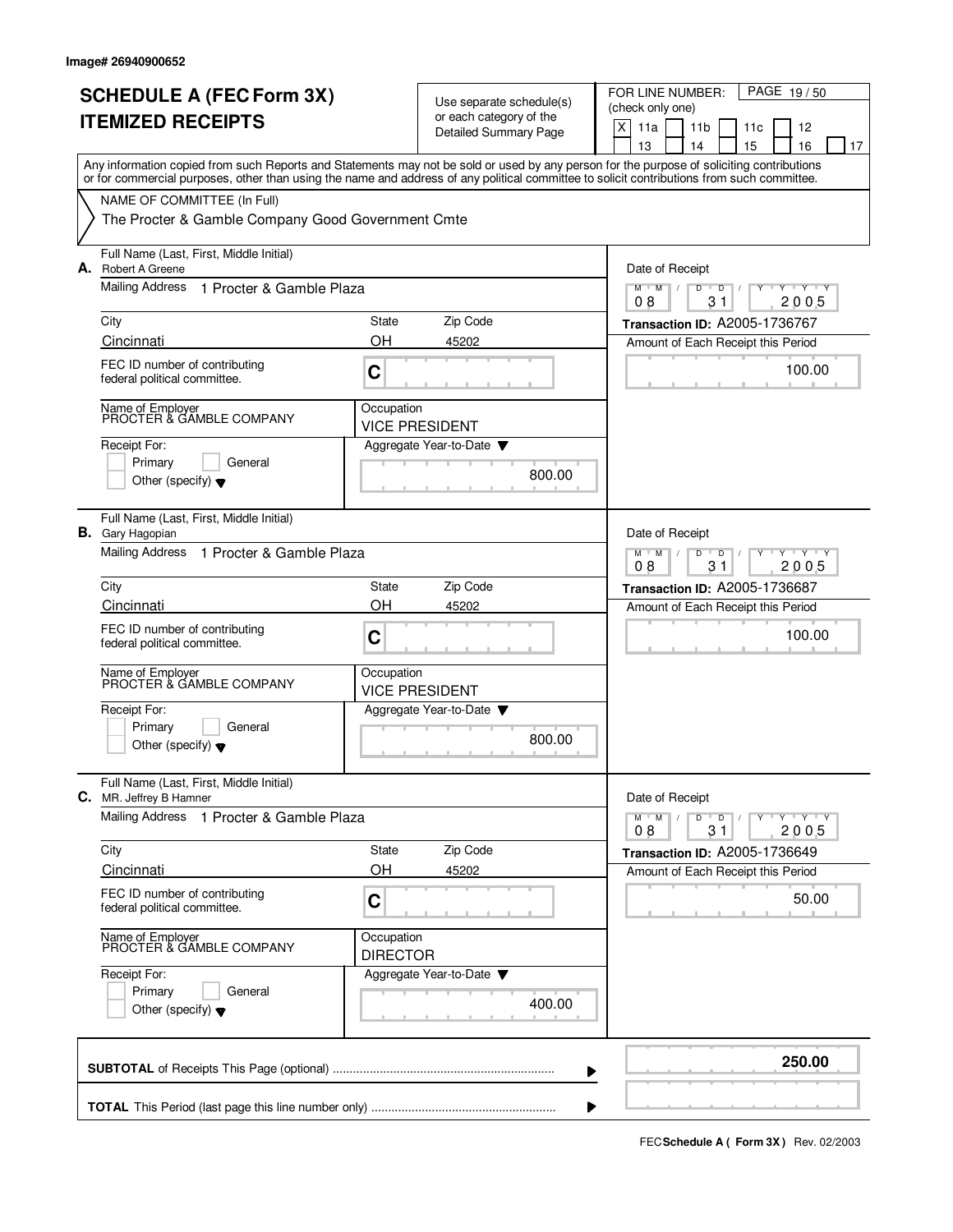|    |                                                                                                                                                                                                                                                                                         |                                                      | Use separate schedule(s)<br>or each category of the<br><b>Detailed Summary Page</b> | (check only one)<br>X<br>11a<br>11 <sub>b</sub><br>12<br>11c<br>15<br>16<br>13<br>14<br>17 |
|----|-----------------------------------------------------------------------------------------------------------------------------------------------------------------------------------------------------------------------------------------------------------------------------------------|------------------------------------------------------|-------------------------------------------------------------------------------------|--------------------------------------------------------------------------------------------|
|    | Any information copied from such Reports and Statements may not be sold or used by any person for the purpose of soliciting contributions<br>or for commercial purposes, other than using the name and address of any political committee to solicit contributions from such committee. |                                                      |                                                                                     |                                                                                            |
|    | NAME OF COMMITTEE (In Full)<br>The Procter & Gamble Company Good Government Cmte                                                                                                                                                                                                        |                                                      |                                                                                     |                                                                                            |
|    | Full Name (Last, First, Middle Initial)<br>A. Carl Haney                                                                                                                                                                                                                                |                                                      |                                                                                     | Date of Receipt                                                                            |
|    | Mailing Address<br>1 Procter & Gamble Plaza                                                                                                                                                                                                                                             |                                                      |                                                                                     | $M$ $M$<br>D<br>$\overline{D}$<br>Y Y Y Y<br>08<br>31<br>2005                              |
|    | City<br>Cincinnati                                                                                                                                                                                                                                                                      | <b>State</b><br>OH                                   | Zip Code<br>45202                                                                   | Transaction ID: A2005-1736734<br>Amount of Each Receipt this Period                        |
|    | FEC ID number of contributing<br>federal political committee.                                                                                                                                                                                                                           | C                                                    |                                                                                     | 100.00                                                                                     |
|    | Name of Employer<br>PROCTER & GAMBLE COMPANY                                                                                                                                                                                                                                            | Occupation<br><b>DIRECTOR</b>                        |                                                                                     |                                                                                            |
|    | Receipt For:<br>Primary<br>General<br>Other (specify) $\blacktriangledown$                                                                                                                                                                                                              |                                                      | Aggregate Year-to-Date<br>800.00                                                    |                                                                                            |
| В. | Full Name (Last, First, Middle Initial)<br>Barbara S Hartman                                                                                                                                                                                                                            |                                                      |                                                                                     | Date of Receipt                                                                            |
|    | Mailing Address 1 Procter & Gamble Plaza                                                                                                                                                                                                                                                | $Y + Y$<br>M<br>M<br>Y<br>D<br>D<br>2005<br>08<br>31 |                                                                                     |                                                                                            |
|    | City                                                                                                                                                                                                                                                                                    | State                                                | Zip Code                                                                            | Transaction ID: A2005-1736530                                                              |
|    | Cincinnati<br>FEC ID number of contributing<br>federal political committee.                                                                                                                                                                                                             | OH<br>C                                              | 45202                                                                               | Amount of Each Receipt this Period<br>100.00                                               |
|    | Name of Employer<br>PROCTER & GAMBLE COMPANY                                                                                                                                                                                                                                            | Occupation<br><b>DIRECTOR CBD</b>                    |                                                                                     |                                                                                            |
|    | Receipt For:<br>Primary<br>General<br>Other (specify) $\blacktriangledown$                                                                                                                                                                                                              |                                                      | Aggregate Year-to-Date<br>800.00                                                    |                                                                                            |
|    | Full Name (Last, First, Middle Initial)<br>C. Clifford Henry                                                                                                                                                                                                                            |                                                      |                                                                                     | Date of Receipt                                                                            |
|    | <b>Mailing Address</b><br>1 Procter & Gamble Plaza                                                                                                                                                                                                                                      |                                                      |                                                                                     | $Y - Y - Y - Y$<br>$M$ $M$ /<br>D<br>$\overline{D}$<br>2005<br>08<br>31                    |
|    | City                                                                                                                                                                                                                                                                                    | State                                                | Zip Code                                                                            | Transaction ID: A2005-1736493                                                              |
|    | Cincinnati<br>FEC ID number of contributing<br>federal political committee.                                                                                                                                                                                                             | OH<br>C                                              | 45202                                                                               | Amount of Each Receipt this Period<br>30.00                                                |
|    | Name of Employer<br>PROCTER & GAMBLE COMPANY                                                                                                                                                                                                                                            | Occupation<br><b>EXECUTIVE</b>                       |                                                                                     |                                                                                            |
|    | Receipt For:<br>Primary<br>General<br>Other (specify) $\blacktriangledown$                                                                                                                                                                                                              |                                                      | Aggregate Year-to-Date<br>240.00                                                    |                                                                                            |
|    |                                                                                                                                                                                                                                                                                         |                                                      |                                                                                     | 230.00                                                                                     |

**FECSchedule A ( Form 3X)** Rev. 02/2003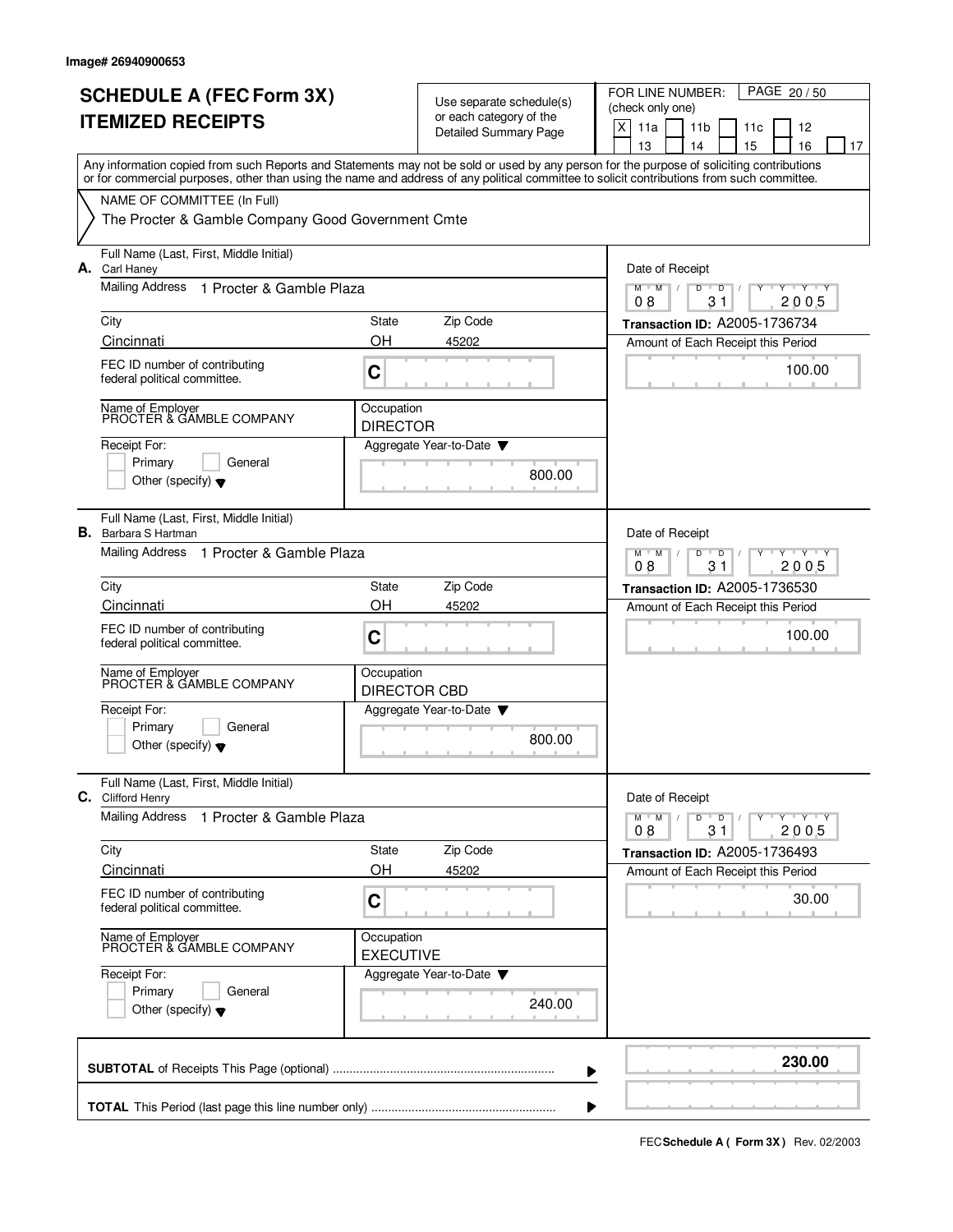|      | <b>SCHEDULE A (FEC Form 3X)</b><br><b>ITEMIZED RECEIPTS</b>                                                                                                                                                                                                                             |                                                                  | Use separate schedule(s)<br>or each category of the<br><b>Detailed Summary Page</b> | PAGE 21/50<br>FOR LINE NUMBER:<br>(check only one)<br>$\mathsf X$<br>11a<br>11 <sub>b</sub><br>12<br>11c<br>13<br>15<br>16<br>14<br>17 |
|------|-----------------------------------------------------------------------------------------------------------------------------------------------------------------------------------------------------------------------------------------------------------------------------------------|------------------------------------------------------------------|-------------------------------------------------------------------------------------|----------------------------------------------------------------------------------------------------------------------------------------|
|      | Any information copied from such Reports and Statements may not be sold or used by any person for the purpose of soliciting contributions<br>or for commercial purposes, other than using the name and address of any political committee to solicit contributions from such committee. |                                                                  |                                                                                     |                                                                                                                                        |
|      | NAME OF COMMITTEE (In Full)<br>The Procter & Gamble Company Good Government Cmte                                                                                                                                                                                                        |                                                                  |                                                                                     |                                                                                                                                        |
|      | Full Name (Last, First, Middle Initial)<br>A. Louise S Hughes                                                                                                                                                                                                                           |                                                                  |                                                                                     | Date of Receipt                                                                                                                        |
|      | <b>Mailing Address</b><br>1 Procter & Gamble Plaza                                                                                                                                                                                                                                      | D<br>$M$ $M$<br>D<br>Y Y Y Y<br>08<br>31<br>2005                 |                                                                                     |                                                                                                                                        |
| City | Cincinnati                                                                                                                                                                                                                                                                              | State<br>OΗ                                                      | Zip Code<br>45202                                                                   | Transaction ID: A2005-1736497<br>Amount of Each Receipt this Period                                                                    |
|      | FEC ID number of contributing<br>federal political committee.                                                                                                                                                                                                                           | C                                                                |                                                                                     | 30.00                                                                                                                                  |
|      | Name of Employer<br>PROCTER & GAMBLE COMPANY                                                                                                                                                                                                                                            | Occupation                                                       | <b>ASSOCIATE DIRECTOR</b>                                                           |                                                                                                                                        |
|      | Receipt For:<br>Primary<br>General<br>Other (specify) $\blacktriangledown$                                                                                                                                                                                                              |                                                                  | Aggregate Year-to-Date<br>240.00                                                    |                                                                                                                                        |
| В.   | Full Name (Last, First, Middle Initial)<br>Larry A Huston                                                                                                                                                                                                                               |                                                                  |                                                                                     | Date of Receipt                                                                                                                        |
|      | Mailing Address 1 Procter & Gamble Plaza                                                                                                                                                                                                                                                | $Y + Y + Y$<br>M<br>M<br>$\overline{D}$<br>D<br>08<br>31<br>2005 |                                                                                     |                                                                                                                                        |
| City |                                                                                                                                                                                                                                                                                         | State                                                            | Zip Code                                                                            | Transaction ID: A2005-1736527                                                                                                          |
|      | Cincinnati<br>FEC ID number of contributing<br>federal political committee.                                                                                                                                                                                                             | OH<br>C                                                          | 45202                                                                               | Amount of Each Receipt this Period<br>40.00                                                                                            |
|      | Name of Employer<br>PROCTER & GAMBLE COMPANY                                                                                                                                                                                                                                            | Occupation<br><b>DIRECTOR</b>                                    |                                                                                     |                                                                                                                                        |
|      | Receipt For:<br>Primary<br>General<br>Other (specify) $\blacktriangledown$                                                                                                                                                                                                              |                                                                  | Aggregate Year-to-Date<br>320.00                                                    |                                                                                                                                        |
|      | Full Name (Last, First, Middle Initial)<br>C. J M Jensen                                                                                                                                                                                                                                |                                                                  |                                                                                     | Date of Receipt                                                                                                                        |
|      | <b>Mailing Address</b><br>1 Procter & Gamble Plaza                                                                                                                                                                                                                                      |                                                                  |                                                                                     | $Y - Y - Y - Y$<br>$M$ $M$<br>D<br>$\overline{D}$<br>31<br>2005<br>08                                                                  |
| City | Cincinnati                                                                                                                                                                                                                                                                              | State<br>OH                                                      | Zip Code                                                                            | Transaction ID: A2005-1736637                                                                                                          |
|      | FEC ID number of contributing<br>federal political committee.                                                                                                                                                                                                                           | C                                                                | 45202                                                                               | Amount of Each Receipt this Period<br>70.00                                                                                            |
|      | Name of Employer<br>PROCTER & GAMBLE COMPANY                                                                                                                                                                                                                                            | Occupation<br><b>MANAGER</b>                                     |                                                                                     |                                                                                                                                        |
|      | Receipt For:<br>Primary<br>General<br>Other (specify) $\blacktriangledown$                                                                                                                                                                                                              |                                                                  | Aggregate Year-to-Date<br>560.00                                                    |                                                                                                                                        |
|      |                                                                                                                                                                                                                                                                                         |                                                                  |                                                                                     | 140.00                                                                                                                                 |
|      |                                                                                                                                                                                                                                                                                         |                                                                  |                                                                                     |                                                                                                                                        |

**FECSchedule A ( Form 3X)** Rev. 02/2003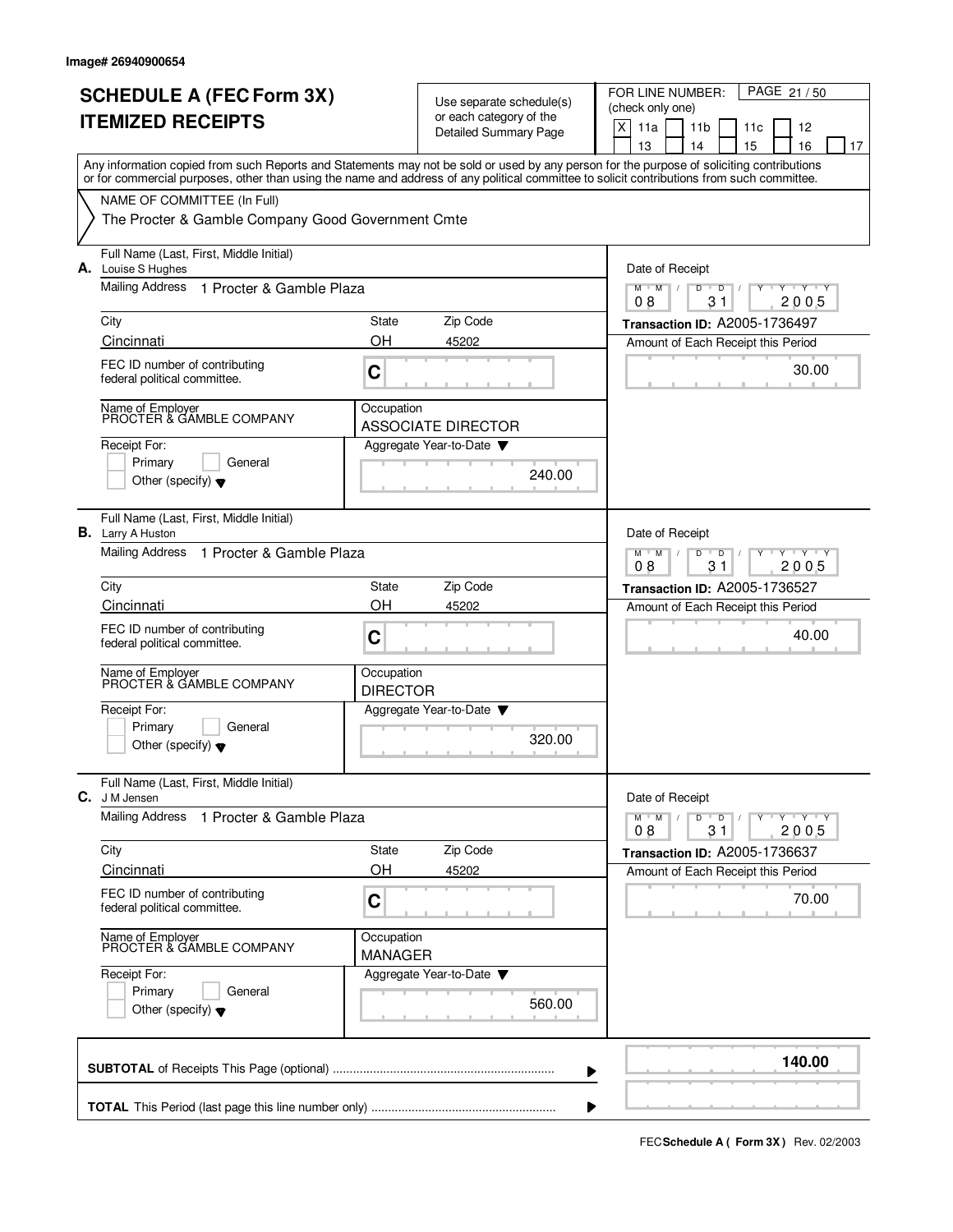|    | <b>SCHEDULE A (FEC Form 3X)</b><br><b>ITEMIZED RECEIPTS</b>                                                                                                                                                                                                                             |                                                | Use separate schedule(s)<br>or each category of the<br>Detailed Summary Page | PAGE 22/50<br>FOR LINE NUMBER:<br>(check only one)<br>X<br>11a<br>11 <sub>b</sub><br>12<br>11c<br>13<br>15<br>16<br>14<br>17 |
|----|-----------------------------------------------------------------------------------------------------------------------------------------------------------------------------------------------------------------------------------------------------------------------------------------|------------------------------------------------|------------------------------------------------------------------------------|------------------------------------------------------------------------------------------------------------------------------|
|    | Any information copied from such Reports and Statements may not be sold or used by any person for the purpose of soliciting contributions<br>or for commercial purposes, other than using the name and address of any political committee to solicit contributions from such committee. |                                                |                                                                              |                                                                                                                              |
|    | NAME OF COMMITTEE (In Full)<br>The Procter & Gamble Company Good Government Cmte                                                                                                                                                                                                        |                                                |                                                                              |                                                                                                                              |
|    | Full Name (Last, First, Middle Initial)<br><b>A.</b> WILLIAM A JETT                                                                                                                                                                                                                     | Date of Receipt                                |                                                                              |                                                                                                                              |
|    | Mailing Address<br>1 Procter & Gamble Plaza                                                                                                                                                                                                                                             |                                                |                                                                              | $M$ $M$<br>D<br>$Y$ $Y$ $Y$<br>$\sqrt{ }$<br>$\overline{D}$<br>08<br>31<br>2005                                              |
|    | City                                                                                                                                                                                                                                                                                    | State                                          | Zip Code                                                                     | Transaction ID: A2005-1736463                                                                                                |
|    | Cincinnati                                                                                                                                                                                                                                                                              | OH                                             | 45202                                                                        | Amount of Each Receipt this Period                                                                                           |
|    | FEC ID number of contributing<br>federal political committee.                                                                                                                                                                                                                           | C                                              |                                                                              | 100.00                                                                                                                       |
|    | Name of Employer<br>PROCTER & GAMBLE COMPANY                                                                                                                                                                                                                                            | Occupation<br><b>DIRECTOR CBD</b>              |                                                                              |                                                                                                                              |
|    | Receipt For:<br>Primary<br>General<br>Other (specify) $\blacktriangledown$                                                                                                                                                                                                              |                                                | Aggregate Year-to-Date<br>800.00                                             |                                                                                                                              |
| В. | Full Name (Last, First, Middle Initial)<br>James J Johnson                                                                                                                                                                                                                              |                                                |                                                                              | Date of Receipt                                                                                                              |
|    | Mailing Address<br>1 Procter & Gamble Plaza                                                                                                                                                                                                                                             | $+Y+Y$<br>M<br>M<br>D<br>D<br>2005<br>08<br>31 |                                                                              |                                                                                                                              |
|    | City                                                                                                                                                                                                                                                                                    | State<br>OH                                    | Zip Code                                                                     | Transaction ID: A2005-1736628                                                                                                |
|    | Cincinnati<br>FEC ID number of contributing<br>federal political committee.                                                                                                                                                                                                             | C                                              | 45202                                                                        | Amount of Each Receipt this Period<br>416.66                                                                                 |
|    | Name of Employer<br>PROCTER & GAMBLE COMPANY                                                                                                                                                                                                                                            | Occupation                                     | SENIOR VICE PRESIDENT                                                        |                                                                                                                              |
|    | Receipt For:<br>Primary<br>General<br>Other (specify) $\blacktriangledown$                                                                                                                                                                                                              |                                                | Aggregate Year-to-Date<br>3333.28                                            |                                                                                                                              |
|    | Full Name (Last, First, Middle Initial)<br><b>C.</b> Kenneth Jones                                                                                                                                                                                                                      |                                                |                                                                              | Date of Receipt                                                                                                              |
|    | <b>Mailing Address</b><br>1 Procter & Gamble Plaza                                                                                                                                                                                                                                      |                                                |                                                                              | $M$ $M$ /<br>D<br>Y Y Y Y<br>$\overline{D}$<br>2005<br>08<br>31                                                              |
|    | City<br>Cincinnati                                                                                                                                                                                                                                                                      | State<br>OH                                    | Zip Code<br>45202                                                            | <b>Transaction ID: A2005-1736641</b><br>Amount of Each Receipt this Period                                                   |
|    | FEC ID number of contributing<br>federal political committee.                                                                                                                                                                                                                           | C                                              |                                                                              | 25.00                                                                                                                        |
|    | Name of Employer<br>PROCTER & GAMBLE COMPANY                                                                                                                                                                                                                                            | Occupation<br><b>EXECUTVE</b>                  |                                                                              |                                                                                                                              |
|    | Receipt For:<br>Primary<br>General<br>Other (specify) $\blacktriangledown$                                                                                                                                                                                                              |                                                | Aggregate Year-to-Date<br>225.00                                             |                                                                                                                              |
|    |                                                                                                                                                                                                                                                                                         |                                                |                                                                              | 541.66                                                                                                                       |

**FECSchedule A ( Form 3X)** Rev. 02/2003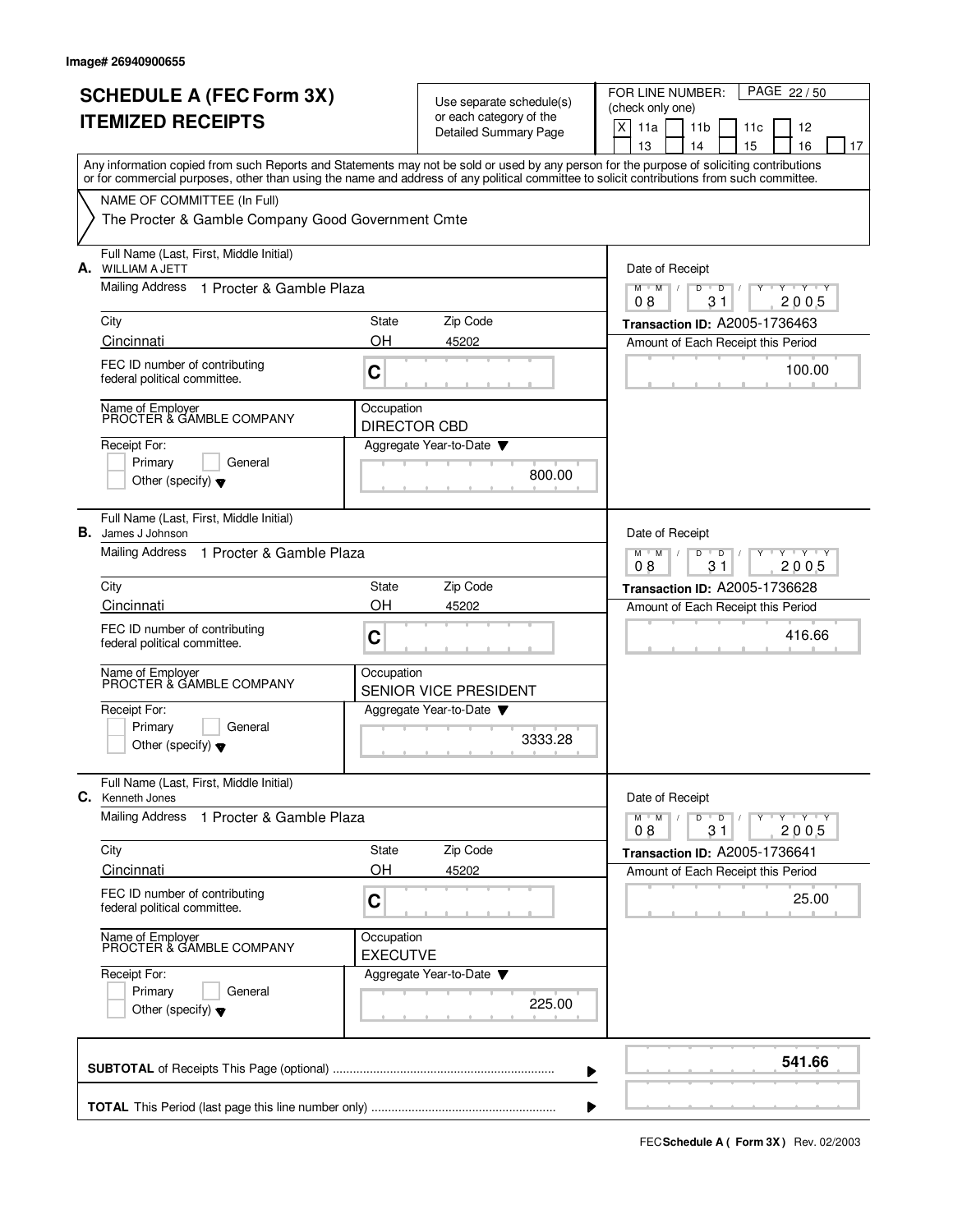|    | <b>SCHEDULE A (FEC Form 3X)</b>                                                                                                            |                                                |                                                     | PAGE 23/50<br>FOR LINE NUMBER:                                                                                                                                                                                                                                                                                                                                                                                                                                                                                                |
|----|--------------------------------------------------------------------------------------------------------------------------------------------|------------------------------------------------|-----------------------------------------------------|-------------------------------------------------------------------------------------------------------------------------------------------------------------------------------------------------------------------------------------------------------------------------------------------------------------------------------------------------------------------------------------------------------------------------------------------------------------------------------------------------------------------------------|
|    | <b>ITEMIZED RECEIPTS</b>                                                                                                                   |                                                | Use separate schedule(s)<br>or each category of the | (check only one)                                                                                                                                                                                                                                                                                                                                                                                                                                                                                                              |
|    |                                                                                                                                            |                                                | <b>Detailed Summary Page</b>                        | $\mathsf X$<br>11a<br>11 <sub>b</sub><br>11c<br>12                                                                                                                                                                                                                                                                                                                                                                                                                                                                            |
|    | Any information copied from such Reports and Statements may not be sold or used by any person for the purpose of soliciting contributions  |                                                |                                                     | 15<br>13<br>14<br>16<br>17                                                                                                                                                                                                                                                                                                                                                                                                                                                                                                    |
|    | or for commercial purposes, other than using the name and address of any political committee to solicit contributions from such committee. |                                                |                                                     |                                                                                                                                                                                                                                                                                                                                                                                                                                                                                                                               |
|    | NAME OF COMMITTEE (In Full)                                                                                                                |                                                |                                                     |                                                                                                                                                                                                                                                                                                                                                                                                                                                                                                                               |
|    | The Procter & Gamble Company Good Government Cmte                                                                                          |                                                |                                                     |                                                                                                                                                                                                                                                                                                                                                                                                                                                                                                                               |
| А. | Full Name (Last, First, Middle Initial)<br><b>MICHAEL E KEHOE</b>                                                                          |                                                |                                                     | Date of Receipt                                                                                                                                                                                                                                                                                                                                                                                                                                                                                                               |
|    | Mailing Address 1 Procter & Gamble Plaza                                                                                                   |                                                |                                                     | $M$ $M$ /<br>D<br>$Y$ $Y$<br>D                                                                                                                                                                                                                                                                                                                                                                                                                                                                                                |
|    | City                                                                                                                                       | State                                          | Zip Code                                            | 2005<br>08<br>31<br>Transaction ID: A2005-1736735                                                                                                                                                                                                                                                                                                                                                                                                                                                                             |
|    | Cincinnati                                                                                                                                 | OH                                             | 45202                                               | Amount of Each Receipt this Period                                                                                                                                                                                                                                                                                                                                                                                                                                                                                            |
|    | FEC ID number of contributing                                                                                                              | C                                              |                                                     | 250.00                                                                                                                                                                                                                                                                                                                                                                                                                                                                                                                        |
|    | federal political committee.                                                                                                               |                                                |                                                     |                                                                                                                                                                                                                                                                                                                                                                                                                                                                                                                               |
|    | Name of Employer<br>PROCTER & GAMBLE COMPANY                                                                                               | Occupation                                     | VICE PRESIDENT & GENERAL MANAGER                    |                                                                                                                                                                                                                                                                                                                                                                                                                                                                                                                               |
|    | Receipt For:                                                                                                                               |                                                | Aggregate Year-to-Date ▼                            |                                                                                                                                                                                                                                                                                                                                                                                                                                                                                                                               |
|    | Primary<br>General                                                                                                                         |                                                |                                                     |                                                                                                                                                                                                                                                                                                                                                                                                                                                                                                                               |
|    | Other (specify) $\blacktriangledown$                                                                                                       |                                                | 2000.00                                             |                                                                                                                                                                                                                                                                                                                                                                                                                                                                                                                               |
|    |                                                                                                                                            |                                                |                                                     |                                                                                                                                                                                                                                                                                                                                                                                                                                                                                                                               |
|    | Full Name (Last, First, Middle Initial)<br><b>B.</b> Claudia B Kotchka                                                                     |                                                |                                                     | Date of Receipt                                                                                                                                                                                                                                                                                                                                                                                                                                                                                                               |
|    | Mailing Address<br>1 Procter & Gamble Plaza                                                                                                | $Y - Y - Y$<br>$M$ <sup>U</sup><br>M<br>D<br>D |                                                     |                                                                                                                                                                                                                                                                                                                                                                                                                                                                                                                               |
|    |                                                                                                                                            |                                                |                                                     | 08<br>31<br>2005                                                                                                                                                                                                                                                                                                                                                                                                                                                                                                              |
|    | City<br>Cincinnati                                                                                                                         | State<br>OH                                    | Zip Code<br>45202                                   | <b>Transaction ID: A2005-1736552</b>                                                                                                                                                                                                                                                                                                                                                                                                                                                                                          |
|    |                                                                                                                                            |                                                |                                                     | Amount of Each Receipt this Period                                                                                                                                                                                                                                                                                                                                                                                                                                                                                            |
|    | FEC ID number of contributing<br>federal political committee.                                                                              | C                                              |                                                     | 50.00                                                                                                                                                                                                                                                                                                                                                                                                                                                                                                                         |
|    |                                                                                                                                            | Occupation                                     |                                                     |                                                                                                                                                                                                                                                                                                                                                                                                                                                                                                                               |
|    | Name of Employer<br>PROCTER & GAMBLE COMPANY                                                                                               |                                                | <b>VICE PRESIDENT</b>                               |                                                                                                                                                                                                                                                                                                                                                                                                                                                                                                                               |
|    | Receipt For:                                                                                                                               |                                                | Aggregate Year-to-Date                              |                                                                                                                                                                                                                                                                                                                                                                                                                                                                                                                               |
|    | Primary<br>General                                                                                                                         |                                                | 400.00                                              |                                                                                                                                                                                                                                                                                                                                                                                                                                                                                                                               |
|    | Other (specify) $\blacktriangledown$                                                                                                       |                                                |                                                     |                                                                                                                                                                                                                                                                                                                                                                                                                                                                                                                               |
|    | Full Name (Last, First, Middle Initial)                                                                                                    |                                                |                                                     |                                                                                                                                                                                                                                                                                                                                                                                                                                                                                                                               |
|    | C. Alan Lafley<br><b>Mailing Address</b><br>1 Procter & Gamble Plaza                                                                       |                                                |                                                     | Date of Receipt<br>$\begin{array}{c} \top \!\!\!\!\! \top \!\!\!\! \top \!\!\!\! \top \!\!\!\! \top \!\!\!\! \top \!\!\!\! \top \!\!\!\! \top \!\!\!\! \top \!\!\!\! \top \!\!\!\! \top \!\!\!\! \top \!\!\!\! \top \!\!\!\! \top \!\!\!\! \top \!\!\!\! \top \!\!\!\! \top \!\!\!\! \top \!\!\!\! \top \!\!\!\! \top \!\!\!\! \top \!\!\!\! \top \!\!\!\! \top \!\!\!\! \top \!\!\!\! \top \!\!\!\! \top \!\!\!\! \top \!\!\!\! \top \!\!\!\! \top \!\!\!\! \top \!\!\!\! \top$<br>$M$ $M$ $/$<br>D<br>$\overline{D}$ /<br>Y |
|    |                                                                                                                                            |                                                |                                                     | 08<br>31<br>2005                                                                                                                                                                                                                                                                                                                                                                                                                                                                                                              |
|    | City                                                                                                                                       | State                                          | Zip Code                                            | Transaction ID: A2005-1736613                                                                                                                                                                                                                                                                                                                                                                                                                                                                                                 |
|    | Cincinnati                                                                                                                                 | OH                                             | 45202                                               | Amount of Each Receipt this Period                                                                                                                                                                                                                                                                                                                                                                                                                                                                                            |
|    | FEC ID number of contributing<br>federal political committee.                                                                              | C                                              |                                                     | 415.00                                                                                                                                                                                                                                                                                                                                                                                                                                                                                                                        |
|    | Name of Employer<br>PROCTER & GAMBLE COMPANY                                                                                               | Occupation                                     |                                                     |                                                                                                                                                                                                                                                                                                                                                                                                                                                                                                                               |
|    |                                                                                                                                            |                                                | EXECUTIVE VICE PRESIDENT                            |                                                                                                                                                                                                                                                                                                                                                                                                                                                                                                                               |
|    | Receipt For:<br>Primary<br>General                                                                                                         |                                                | Aggregate Year-to-Date                              |                                                                                                                                                                                                                                                                                                                                                                                                                                                                                                                               |
|    | Other (specify) $\blacktriangledown$                                                                                                       |                                                | 3320.00                                             |                                                                                                                                                                                                                                                                                                                                                                                                                                                                                                                               |
|    |                                                                                                                                            |                                                |                                                     |                                                                                                                                                                                                                                                                                                                                                                                                                                                                                                                               |
|    |                                                                                                                                            |                                                |                                                     |                                                                                                                                                                                                                                                                                                                                                                                                                                                                                                                               |
|    |                                                                                                                                            |                                                |                                                     | 715.00                                                                                                                                                                                                                                                                                                                                                                                                                                                                                                                        |
|    |                                                                                                                                            |                                                |                                                     |                                                                                                                                                                                                                                                                                                                                                                                                                                                                                                                               |

**FECSchedule A ( Form 3X)** Rev. 02/2003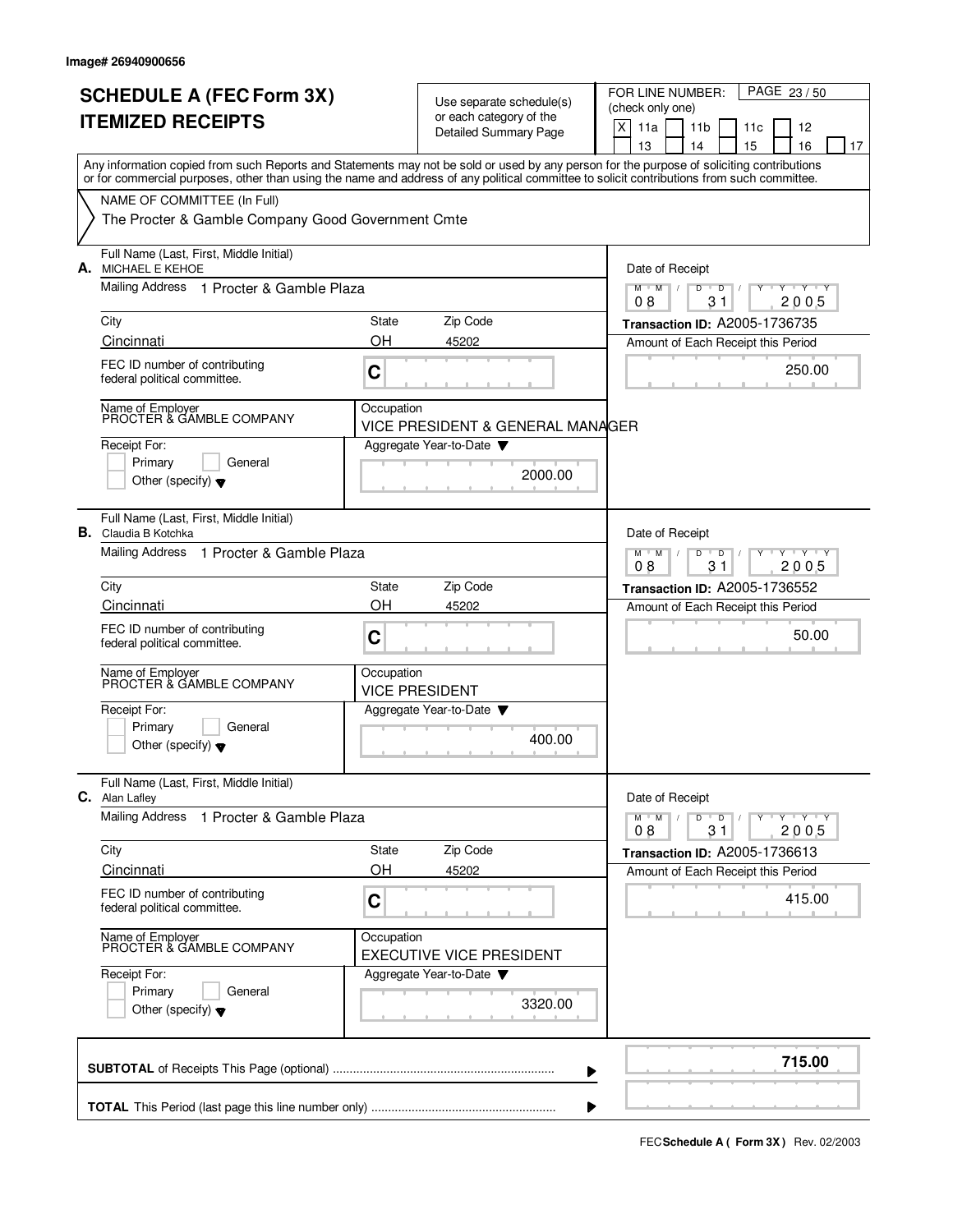|    | <b>SCHEDULE A (FEC Form 3X)</b><br><b>ITEMIZED RECEIPTS</b>                                                                                                                                                                                                                             |                                                                    | Use separate schedule(s)<br>or each category of the<br><b>Detailed Summary Page</b> | PAGE 24/50<br>FOR LINE NUMBER:<br>(check only one)<br>$\mathsf X$<br>11a<br>11 <sub>b</sub><br>11c<br>12            |
|----|-----------------------------------------------------------------------------------------------------------------------------------------------------------------------------------------------------------------------------------------------------------------------------------------|--------------------------------------------------------------------|-------------------------------------------------------------------------------------|---------------------------------------------------------------------------------------------------------------------|
|    | Any information copied from such Reports and Statements may not be sold or used by any person for the purpose of soliciting contributions<br>or for commercial purposes, other than using the name and address of any political committee to solicit contributions from such committee. |                                                                    |                                                                                     | 15<br>13<br>14<br>16<br>17                                                                                          |
|    | NAME OF COMMITTEE (In Full)<br>The Procter & Gamble Company Good Government Cmte                                                                                                                                                                                                        |                                                                    |                                                                                     |                                                                                                                     |
|    | Full Name (Last, First, Middle Initial)<br>A. Jeffrey A Lane                                                                                                                                                                                                                            |                                                                    |                                                                                     | Date of Receipt                                                                                                     |
|    | Mailing Address<br>1 Procter & Gamble Plaza                                                                                                                                                                                                                                             |                                                                    |                                                                                     | $M$ $M$ $/$<br>D<br>$Y$ $Y$<br>D<br>2005<br>08<br>31                                                                |
|    | City<br>Cincinnati                                                                                                                                                                                                                                                                      | State<br>OH                                                        | Zip Code<br>45202                                                                   | Transaction ID: A2005-1736486                                                                                       |
|    | FEC ID number of contributing<br>federal political committee.                                                                                                                                                                                                                           | C                                                                  |                                                                                     | Amount of Each Receipt this Period<br>30.00                                                                         |
|    | Name of Employer<br>PROCTER & GAMBLE COMPANY                                                                                                                                                                                                                                            | Occupation                                                         | <b>VICE PRESIDENT</b>                                                               |                                                                                                                     |
|    | Receipt For:<br>Primary<br>General<br>Other (specify) $\blacktriangledown$                                                                                                                                                                                                              |                                                                    | Aggregate Year-to-Date<br>240.00                                                    |                                                                                                                     |
| В. | Full Name (Last, First, Middle Initial)<br>Joan Lewis                                                                                                                                                                                                                                   |                                                                    |                                                                                     | Date of Receipt                                                                                                     |
|    | <b>Mailing Address</b><br>1 Procter & Gamble Plaza                                                                                                                                                                                                                                      | $Y - Y - Y$<br>$M$ <sup>U</sup><br>M<br>D<br>D<br>08<br>31<br>2005 |                                                                                     |                                                                                                                     |
|    | City<br>Cincinnati                                                                                                                                                                                                                                                                      | State<br>OH                                                        | Zip Code<br>45202                                                                   | <b>Transaction ID: A2005-1736770</b><br>Amount of Each Receipt this Period                                          |
|    | FEC ID number of contributing<br>federal political committee.                                                                                                                                                                                                                           | C                                                                  |                                                                                     | 65.00                                                                                                               |
|    | Name of Employer<br>PROCTER & GAMBLE COMPANY                                                                                                                                                                                                                                            | Occupation                                                         | <b>ASSOCIATE DIRECTOR</b>                                                           |                                                                                                                     |
|    | Receipt For:<br>Primary<br>General<br>Other (specify) $\blacktriangledown$                                                                                                                                                                                                              |                                                                    | Aggregate Year-to-Date<br>240.00                                                    |                                                                                                                     |
|    | Full Name (Last, First, Middle Initial)<br><b>C.</b> LEONARD W LEWIS                                                                                                                                                                                                                    |                                                                    |                                                                                     | Date of Receipt                                                                                                     |
|    | <b>Mailing Address</b><br>1 Procter & Gamble Plaza                                                                                                                                                                                                                                      |                                                                    |                                                                                     | $\mathbf{y}$ $\mathbf{y}$ $\mathbf{y}$ $\mathbf{y}$<br>$M^+M^-$ /<br>D<br>$\overline{D}$ /<br>Y<br>08<br>31<br>2005 |
|    | City<br>Cincinnati                                                                                                                                                                                                                                                                      | State<br>OН                                                        | Zip Code<br>45202                                                                   | Transaction ID: A2005-1736525<br>Amount of Each Receipt this Period                                                 |
|    | FEC ID number of contributing<br>federal political committee.                                                                                                                                                                                                                           | $\mathbf C$                                                        |                                                                                     | 30.00                                                                                                               |
|    | Name of Employer<br>PROCTER & GAMBLE COMPANY                                                                                                                                                                                                                                            | Occupation                                                         | ASSOCIATE GENERAL COUNSEL - PA                                                      |                                                                                                                     |
|    | Receipt For:<br>Primary<br>General<br>Other (specify) $\blacktriangledown$                                                                                                                                                                                                              |                                                                    | Aggregate Year-to-Date<br>240.00                                                    |                                                                                                                     |
|    |                                                                                                                                                                                                                                                                                         |                                                                    |                                                                                     | 125.00                                                                                                              |
|    |                                                                                                                                                                                                                                                                                         |                                                                    |                                                                                     |                                                                                                                     |

**FECSchedule A ( Form 3X)** Rev. 02/2003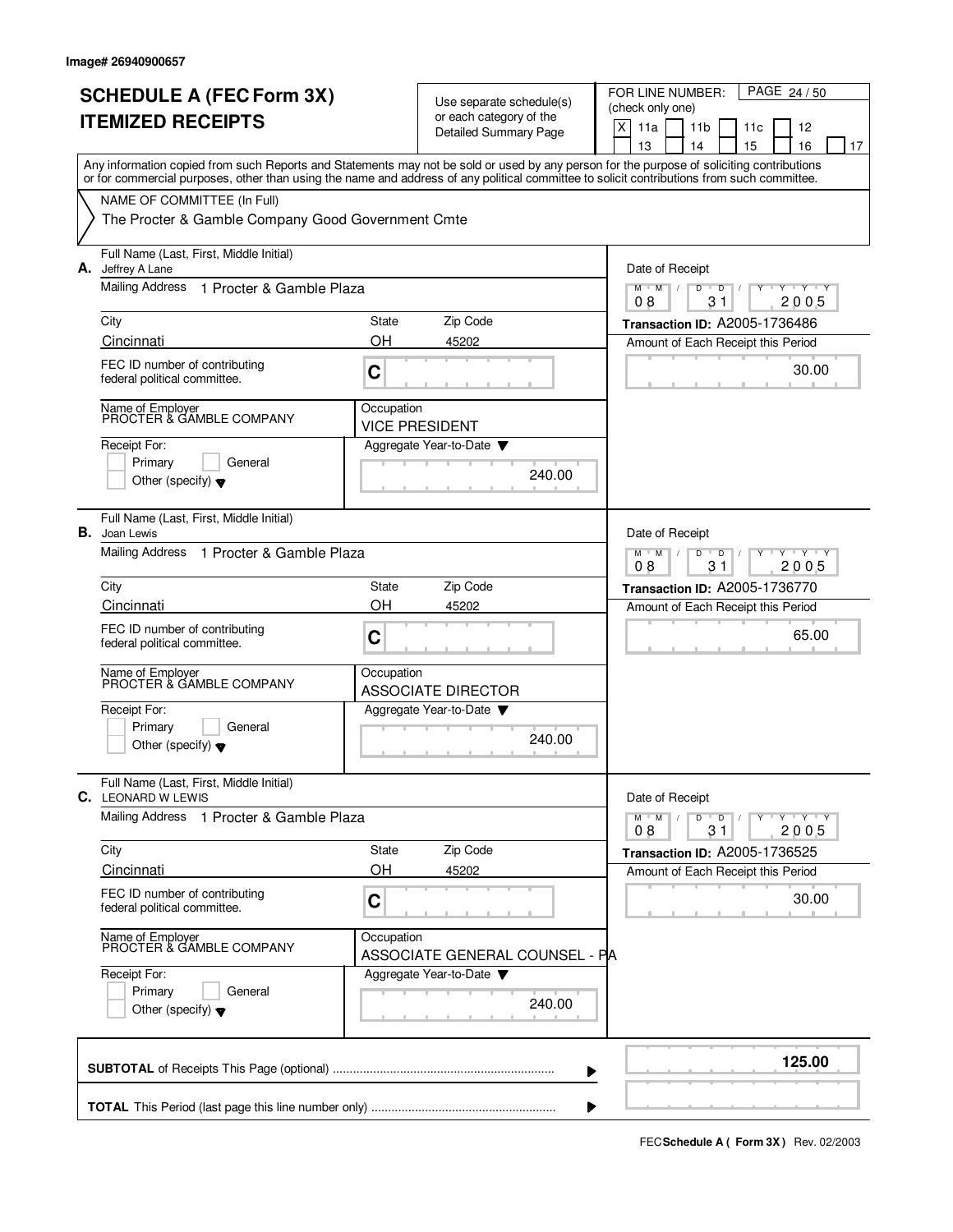|    | <b>SCHEDULE A (FEC Form 3X)</b><br><b>ITEMIZED RECEIPTS</b>                                                                                                                                                                                                                             |                                                                                  | Use separate schedule(s)<br>or each category of the<br><b>Detailed Summary Page</b> | PAGE 25/50<br>FOR LINE NUMBER:<br>(check only one)<br>$\mathsf X$<br>11a<br>11 <sub>b</sub><br>12<br>11c<br>13<br>15<br>16<br>14<br>17 |
|----|-----------------------------------------------------------------------------------------------------------------------------------------------------------------------------------------------------------------------------------------------------------------------------------------|----------------------------------------------------------------------------------|-------------------------------------------------------------------------------------|----------------------------------------------------------------------------------------------------------------------------------------|
|    | Any information copied from such Reports and Statements may not be sold or used by any person for the purpose of soliciting contributions<br>or for commercial purposes, other than using the name and address of any political committee to solicit contributions from such committee. |                                                                                  |                                                                                     |                                                                                                                                        |
|    | NAME OF COMMITTEE (In Full)<br>The Procter & Gamble Company Good Government Cmte                                                                                                                                                                                                        |                                                                                  |                                                                                     |                                                                                                                                        |
|    | Full Name (Last, First, Middle Initial)<br>A. Teri L List                                                                                                                                                                                                                               |                                                                                  |                                                                                     | Date of Receipt                                                                                                                        |
|    | Mailing Address<br>1 Procter & Gamble Plaza                                                                                                                                                                                                                                             |                                                                                  |                                                                                     | D<br>$M$ $M$<br>D<br>Y 'Y 'Y<br>2005<br>08<br>31                                                                                       |
|    | City                                                                                                                                                                                                                                                                                    | State                                                                            | Zip Code                                                                            | Transaction ID: A2005-1736706                                                                                                          |
|    | Cincinnati                                                                                                                                                                                                                                                                              | OΗ                                                                               | 45202                                                                               | Amount of Each Receipt this Period                                                                                                     |
|    | FEC ID number of contributing<br>federal political committee.                                                                                                                                                                                                                           | C                                                                                |                                                                                     | 100.00                                                                                                                                 |
|    | Name of Employer<br>PROCTER & GAMBLE COMPANY                                                                                                                                                                                                                                            | Occupation<br><b>COMPTROLLER</b>                                                 |                                                                                     |                                                                                                                                        |
|    | Receipt For:<br>Primary<br>General<br>Other (specify) $\blacktriangledown$                                                                                                                                                                                                              |                                                                                  | Aggregate Year-to-Date<br>800.00                                                    |                                                                                                                                        |
| В. | Full Name (Last, First, Middle Initial)<br>Michael A Malenfant                                                                                                                                                                                                                          |                                                                                  |                                                                                     | Date of Receipt                                                                                                                        |
|    | Mailing Address 1 Procter & Gamble Plaza                                                                                                                                                                                                                                                | $Y - Y - Y$<br>$M$ <sup>-1</sup><br>M<br>$\overline{D}$<br>D<br>08<br>31<br>2005 |                                                                                     |                                                                                                                                        |
|    | City                                                                                                                                                                                                                                                                                    | State                                                                            | Zip Code                                                                            | Transaction ID: A2005-1736629                                                                                                          |
|    | Cincinnati                                                                                                                                                                                                                                                                              | OH                                                                               | 45202                                                                               | Amount of Each Receipt this Period                                                                                                     |
|    | FEC ID number of contributing<br>federal political committee.                                                                                                                                                                                                                           | C                                                                                |                                                                                     | 50.00                                                                                                                                  |
|    | Name of Employer<br>PROCTER & GAMBLE COMPANY                                                                                                                                                                                                                                            | Occupation                                                                       | DIRECTOR CUST MKT ORG                                                               |                                                                                                                                        |
|    | Receipt For:<br>Primary<br>General<br>Other (specify) $\blacktriangledown$                                                                                                                                                                                                              |                                                                                  | Aggregate Year-to-Date<br>400.00                                                    |                                                                                                                                        |
|    | Full Name (Last, First, Middle Initial)<br>C. Robert Mc Donald                                                                                                                                                                                                                          |                                                                                  |                                                                                     | Date of Receipt                                                                                                                        |
|    | <b>Mailing Address</b><br>1 Procter & Gamble Plaza                                                                                                                                                                                                                                      |                                                                                  |                                                                                     | $Y - Y - Y - Y$<br>$M$ $M$<br>D<br>$\overline{D}$<br>2005<br>08<br>31                                                                  |
|    | City                                                                                                                                                                                                                                                                                    | State                                                                            | Zip Code                                                                            | Transaction ID: A2005-1736729                                                                                                          |
|    | Cincinnati                                                                                                                                                                                                                                                                              | OH                                                                               | 45202                                                                               | Amount of Each Receipt this Period                                                                                                     |
|    | FEC ID number of contributing<br>federal political committee.                                                                                                                                                                                                                           | C                                                                                |                                                                                     | 416.66                                                                                                                                 |
|    | Name of Employer<br>PROCTER & GAMBLE COMPANY                                                                                                                                                                                                                                            | Occupation<br><b>EXECUTIVE</b>                                                   |                                                                                     |                                                                                                                                        |
|    | Receipt For:                                                                                                                                                                                                                                                                            |                                                                                  | Aggregate Year-to-Date                                                              |                                                                                                                                        |
|    | Primary<br>General<br>Other (specify) $\blacktriangledown$                                                                                                                                                                                                                              |                                                                                  | 3333.28                                                                             |                                                                                                                                        |
|    |                                                                                                                                                                                                                                                                                         |                                                                                  |                                                                                     | 566.66                                                                                                                                 |

**FECSchedule A ( Form 3X)** Rev. 02/2003

 $\blacktriangleright$ 

J.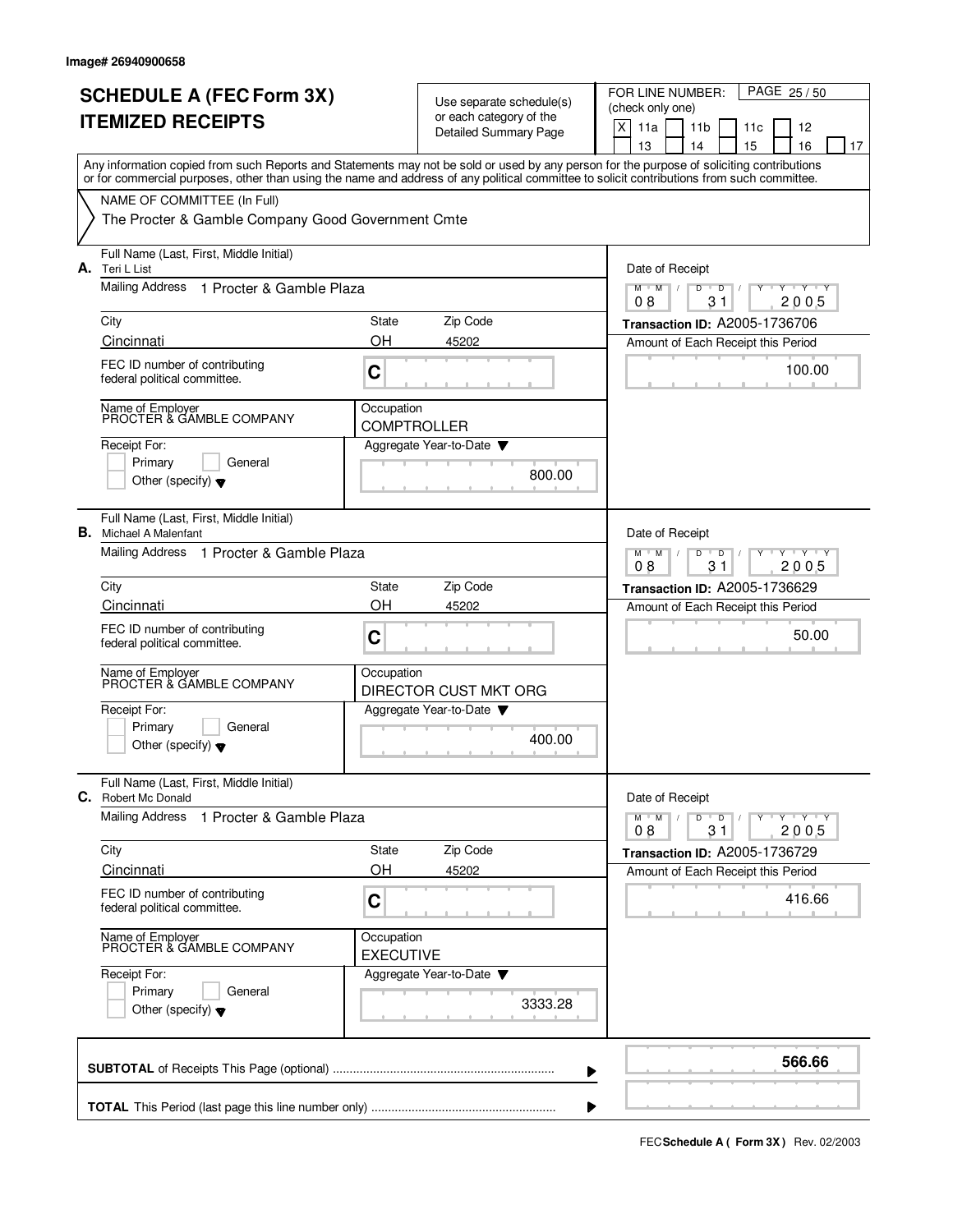| Any information copied from such Reports and Statements may not be sold or used by any person for the purpose of soliciting contributions<br>or for commercial purposes, other than using the name and address of any political committee to solicit contributions from such committee.<br>NAME OF COMMITTEE (In Full)<br>The Procter & Gamble Company Good Government Cmte<br>Full Name (Last, First, Middle Initial)<br>A. Mr. James R McCarthy<br>Date of Receipt<br>Mailing Address 1 Procter & Gamble Plaza<br>M<br>D<br>M<br>D<br>Y Y Y Y<br>08<br>31<br>2005<br>Zip Code<br>City<br>State<br>Transaction ID: A2005-1736795<br>OH<br>Cincinnati<br>45202<br>Amount of Each Receipt this Period<br>FEC ID number of contributing<br>50.00<br>C<br>federal political committee.<br>Name of Employer<br>PROCTER & GAMBLE COMPANY<br>Occupation<br><b>DIRECTOR NGR</b><br>Receipt For:<br>Aggregate Year-to-Date<br>Primary<br>General<br>400.00<br>Other (specify) $\blacktriangledown$<br>Full Name (Last, First, Middle Initial)<br>В.<br>Date of Receipt<br>Douglas A McGraw<br>Mailing Address 1 Procter & Gamble Plaza<br>$Y - Y - Y$<br>$M$ <sup><math>+</math></sup><br>M<br>$\overline{D}$<br>D<br>08<br>31<br>2005<br>State<br>Zip Code<br>City<br>Transaction ID: A2005-1736533<br>OH<br>Cincinnati<br>45202<br>Amount of Each Receipt this Period<br>FEC ID number of contributing<br>100.00<br>C<br>federal political committee.<br>Name of Employer<br>PROCTER & GAMBLE COMPANY<br>Occupation<br><b>GENERAL MANAGER</b><br>Receipt For:<br>Aggregate Year-to-Date<br>Primary<br>General<br>800.00<br>Other (specify) $\blacktriangledown$<br>Full Name (Last, First, Middle Initial)<br>C. Thomas J Mess<br>Date of Receipt<br><b>Mailing Address</b><br>1 Procter & Gamble Plaza<br>$M^+$ M<br>D<br>$\overline{D}$<br>2005<br>08<br>31<br>Zip Code<br>City<br>State<br>Transaction ID: A2005-1736584<br>OH<br>Cincinnati<br>45202<br>Amount of Each Receipt this Period<br>FEC ID number of contributing<br>30.00<br>C<br>federal political committee.<br>Name of Employer<br>PROCTER & GAMBLE COMPANY<br>Occupation<br><b>DIRECTOR</b><br>Receipt For:<br>Aggregate Year-to-Date<br>Primary<br>General<br>240.00<br>Other (specify) $\blacktriangledown$ | <b>SCHEDULE A (FEC Form 3X)</b><br><b>ITEMIZED RECEIPTS</b> | Use separate schedule(s)<br>or each category of the<br>Detailed Summary Page | PAGE 26/50<br>FOR LINE NUMBER:<br>(check only one)<br>$\mathsf X$<br>11a<br>11 <sub>b</sub><br>12<br>11c<br>13<br>15<br>16<br>14<br>17 |
|----------------------------------------------------------------------------------------------------------------------------------------------------------------------------------------------------------------------------------------------------------------------------------------------------------------------------------------------------------------------------------------------------------------------------------------------------------------------------------------------------------------------------------------------------------------------------------------------------------------------------------------------------------------------------------------------------------------------------------------------------------------------------------------------------------------------------------------------------------------------------------------------------------------------------------------------------------------------------------------------------------------------------------------------------------------------------------------------------------------------------------------------------------------------------------------------------------------------------------------------------------------------------------------------------------------------------------------------------------------------------------------------------------------------------------------------------------------------------------------------------------------------------------------------------------------------------------------------------------------------------------------------------------------------------------------------------------------------------------------------------------------------------------------------------------------------------------------------------------------------------------------------------------------------------------------------------------------------------------------------------------------------------------------------------------------------------------------------------------------------------------------------------------------------------------------------------------------------------------------------------------------------------|-------------------------------------------------------------|------------------------------------------------------------------------------|----------------------------------------------------------------------------------------------------------------------------------------|
|                                                                                                                                                                                                                                                                                                                                                                                                                                                                                                                                                                                                                                                                                                                                                                                                                                                                                                                                                                                                                                                                                                                                                                                                                                                                                                                                                                                                                                                                                                                                                                                                                                                                                                                                                                                                                                                                                                                                                                                                                                                                                                                                                                                                                                                                            |                                                             |                                                                              |                                                                                                                                        |
|                                                                                                                                                                                                                                                                                                                                                                                                                                                                                                                                                                                                                                                                                                                                                                                                                                                                                                                                                                                                                                                                                                                                                                                                                                                                                                                                                                                                                                                                                                                                                                                                                                                                                                                                                                                                                                                                                                                                                                                                                                                                                                                                                                                                                                                                            |                                                             |                                                                              |                                                                                                                                        |
|                                                                                                                                                                                                                                                                                                                                                                                                                                                                                                                                                                                                                                                                                                                                                                                                                                                                                                                                                                                                                                                                                                                                                                                                                                                                                                                                                                                                                                                                                                                                                                                                                                                                                                                                                                                                                                                                                                                                                                                                                                                                                                                                                                                                                                                                            |                                                             |                                                                              |                                                                                                                                        |
|                                                                                                                                                                                                                                                                                                                                                                                                                                                                                                                                                                                                                                                                                                                                                                                                                                                                                                                                                                                                                                                                                                                                                                                                                                                                                                                                                                                                                                                                                                                                                                                                                                                                                                                                                                                                                                                                                                                                                                                                                                                                                                                                                                                                                                                                            |                                                             |                                                                              |                                                                                                                                        |
|                                                                                                                                                                                                                                                                                                                                                                                                                                                                                                                                                                                                                                                                                                                                                                                                                                                                                                                                                                                                                                                                                                                                                                                                                                                                                                                                                                                                                                                                                                                                                                                                                                                                                                                                                                                                                                                                                                                                                                                                                                                                                                                                                                                                                                                                            |                                                             |                                                                              |                                                                                                                                        |
|                                                                                                                                                                                                                                                                                                                                                                                                                                                                                                                                                                                                                                                                                                                                                                                                                                                                                                                                                                                                                                                                                                                                                                                                                                                                                                                                                                                                                                                                                                                                                                                                                                                                                                                                                                                                                                                                                                                                                                                                                                                                                                                                                                                                                                                                            |                                                             |                                                                              |                                                                                                                                        |
|                                                                                                                                                                                                                                                                                                                                                                                                                                                                                                                                                                                                                                                                                                                                                                                                                                                                                                                                                                                                                                                                                                                                                                                                                                                                                                                                                                                                                                                                                                                                                                                                                                                                                                                                                                                                                                                                                                                                                                                                                                                                                                                                                                                                                                                                            |                                                             |                                                                              |                                                                                                                                        |
|                                                                                                                                                                                                                                                                                                                                                                                                                                                                                                                                                                                                                                                                                                                                                                                                                                                                                                                                                                                                                                                                                                                                                                                                                                                                                                                                                                                                                                                                                                                                                                                                                                                                                                                                                                                                                                                                                                                                                                                                                                                                                                                                                                                                                                                                            |                                                             |                                                                              |                                                                                                                                        |
|                                                                                                                                                                                                                                                                                                                                                                                                                                                                                                                                                                                                                                                                                                                                                                                                                                                                                                                                                                                                                                                                                                                                                                                                                                                                                                                                                                                                                                                                                                                                                                                                                                                                                                                                                                                                                                                                                                                                                                                                                                                                                                                                                                                                                                                                            |                                                             |                                                                              |                                                                                                                                        |
|                                                                                                                                                                                                                                                                                                                                                                                                                                                                                                                                                                                                                                                                                                                                                                                                                                                                                                                                                                                                                                                                                                                                                                                                                                                                                                                                                                                                                                                                                                                                                                                                                                                                                                                                                                                                                                                                                                                                                                                                                                                                                                                                                                                                                                                                            |                                                             |                                                                              |                                                                                                                                        |
|                                                                                                                                                                                                                                                                                                                                                                                                                                                                                                                                                                                                                                                                                                                                                                                                                                                                                                                                                                                                                                                                                                                                                                                                                                                                                                                                                                                                                                                                                                                                                                                                                                                                                                                                                                                                                                                                                                                                                                                                                                                                                                                                                                                                                                                                            |                                                             |                                                                              |                                                                                                                                        |
|                                                                                                                                                                                                                                                                                                                                                                                                                                                                                                                                                                                                                                                                                                                                                                                                                                                                                                                                                                                                                                                                                                                                                                                                                                                                                                                                                                                                                                                                                                                                                                                                                                                                                                                                                                                                                                                                                                                                                                                                                                                                                                                                                                                                                                                                            |                                                             |                                                                              |                                                                                                                                        |
|                                                                                                                                                                                                                                                                                                                                                                                                                                                                                                                                                                                                                                                                                                                                                                                                                                                                                                                                                                                                                                                                                                                                                                                                                                                                                                                                                                                                                                                                                                                                                                                                                                                                                                                                                                                                                                                                                                                                                                                                                                                                                                                                                                                                                                                                            |                                                             |                                                                              |                                                                                                                                        |
|                                                                                                                                                                                                                                                                                                                                                                                                                                                                                                                                                                                                                                                                                                                                                                                                                                                                                                                                                                                                                                                                                                                                                                                                                                                                                                                                                                                                                                                                                                                                                                                                                                                                                                                                                                                                                                                                                                                                                                                                                                                                                                                                                                                                                                                                            |                                                             |                                                                              |                                                                                                                                        |
|                                                                                                                                                                                                                                                                                                                                                                                                                                                                                                                                                                                                                                                                                                                                                                                                                                                                                                                                                                                                                                                                                                                                                                                                                                                                                                                                                                                                                                                                                                                                                                                                                                                                                                                                                                                                                                                                                                                                                                                                                                                                                                                                                                                                                                                                            |                                                             |                                                                              |                                                                                                                                        |
|                                                                                                                                                                                                                                                                                                                                                                                                                                                                                                                                                                                                                                                                                                                                                                                                                                                                                                                                                                                                                                                                                                                                                                                                                                                                                                                                                                                                                                                                                                                                                                                                                                                                                                                                                                                                                                                                                                                                                                                                                                                                                                                                                                                                                                                                            |                                                             |                                                                              | $Y - Y - Y$                                                                                                                            |
|                                                                                                                                                                                                                                                                                                                                                                                                                                                                                                                                                                                                                                                                                                                                                                                                                                                                                                                                                                                                                                                                                                                                                                                                                                                                                                                                                                                                                                                                                                                                                                                                                                                                                                                                                                                                                                                                                                                                                                                                                                                                                                                                                                                                                                                                            |                                                             |                                                                              |                                                                                                                                        |
|                                                                                                                                                                                                                                                                                                                                                                                                                                                                                                                                                                                                                                                                                                                                                                                                                                                                                                                                                                                                                                                                                                                                                                                                                                                                                                                                                                                                                                                                                                                                                                                                                                                                                                                                                                                                                                                                                                                                                                                                                                                                                                                                                                                                                                                                            |                                                             |                                                                              |                                                                                                                                        |
|                                                                                                                                                                                                                                                                                                                                                                                                                                                                                                                                                                                                                                                                                                                                                                                                                                                                                                                                                                                                                                                                                                                                                                                                                                                                                                                                                                                                                                                                                                                                                                                                                                                                                                                                                                                                                                                                                                                                                                                                                                                                                                                                                                                                                                                                            |                                                             |                                                                              |                                                                                                                                        |
|                                                                                                                                                                                                                                                                                                                                                                                                                                                                                                                                                                                                                                                                                                                                                                                                                                                                                                                                                                                                                                                                                                                                                                                                                                                                                                                                                                                                                                                                                                                                                                                                                                                                                                                                                                                                                                                                                                                                                                                                                                                                                                                                                                                                                                                                            |                                                             |                                                                              |                                                                                                                                        |
| 180.00                                                                                                                                                                                                                                                                                                                                                                                                                                                                                                                                                                                                                                                                                                                                                                                                                                                                                                                                                                                                                                                                                                                                                                                                                                                                                                                                                                                                                                                                                                                                                                                                                                                                                                                                                                                                                                                                                                                                                                                                                                                                                                                                                                                                                                                                     |                                                             |                                                                              |                                                                                                                                        |

**FECSchedule A ( Form 3X)** Rev. 02/2003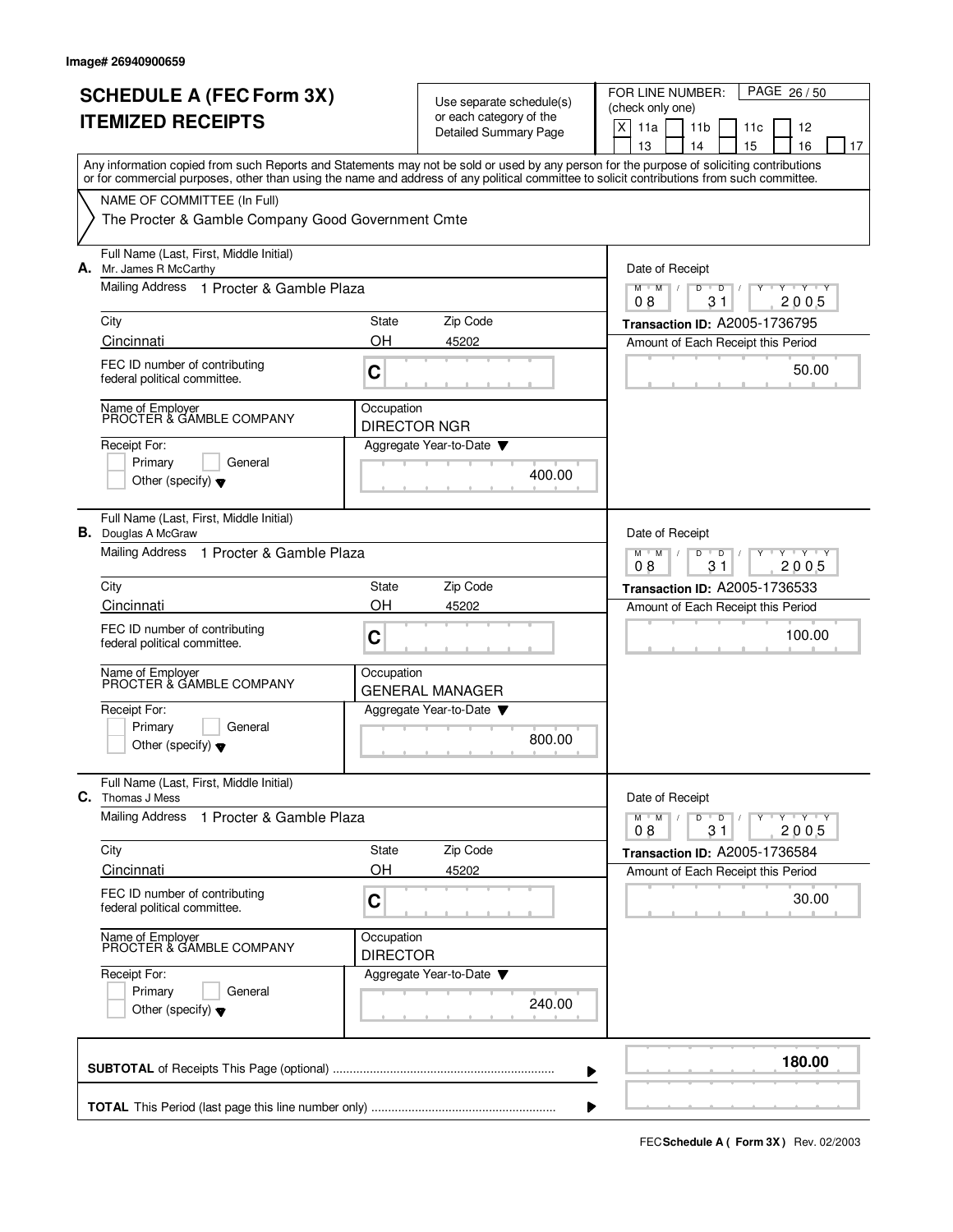|    | <b>SCHEDULE A (FEC Form 3X)</b>                                                                                                                                                                                                                                                         |                                                                                              |                                                     | FOR LINE NUMBER:<br>PAGE 27/50                                         |
|----|-----------------------------------------------------------------------------------------------------------------------------------------------------------------------------------------------------------------------------------------------------------------------------------------|----------------------------------------------------------------------------------------------|-----------------------------------------------------|------------------------------------------------------------------------|
|    | <b>ITEMIZED RECEIPTS</b>                                                                                                                                                                                                                                                                |                                                                                              | Use separate schedule(s)<br>or each category of the | (check only one)                                                       |
|    |                                                                                                                                                                                                                                                                                         |                                                                                              | <b>Detailed Summary Page</b>                        | X<br>11a<br>11 <sub>b</sub><br>12<br>11c<br>13<br>14<br>15<br>16<br>17 |
|    | Any information copied from such Reports and Statements may not be sold or used by any person for the purpose of soliciting contributions<br>or for commercial purposes, other than using the name and address of any political committee to solicit contributions from such committee. |                                                                                              |                                                     |                                                                        |
|    | NAME OF COMMITTEE (In Full)                                                                                                                                                                                                                                                             |                                                                                              |                                                     |                                                                        |
|    | The Procter & Gamble Company Good Government Cmte                                                                                                                                                                                                                                       |                                                                                              |                                                     |                                                                        |
| А. | Full Name (Last, First, Middle Initial)<br>MR. R. S Miller                                                                                                                                                                                                                              |                                                                                              |                                                     | Date of Receipt                                                        |
|    | Mailing Address<br>1 Procter & Gamble Plaza                                                                                                                                                                                                                                             |                                                                                              |                                                     | $M$ $M$<br>D<br>D<br>$+Y+Y$<br>2005<br>08<br>31                        |
|    | City                                                                                                                                                                                                                                                                                    | <b>State</b>                                                                                 | Zip Code                                            | Transaction ID: A2005-1736738                                          |
|    | Cincinnati                                                                                                                                                                                                                                                                              | OH                                                                                           | 45202                                               | Amount of Each Receipt this Period                                     |
|    | FEC ID number of contributing<br>federal political committee.                                                                                                                                                                                                                           | C                                                                                            |                                                     | 30.00                                                                  |
|    | Name of Employer<br>PROCTER & GAMBLE COMPANY                                                                                                                                                                                                                                            | Occupation<br><b>DIRECTOR NGR</b>                                                            |                                                     |                                                                        |
|    | Receipt For:                                                                                                                                                                                                                                                                            |                                                                                              | Aggregate Year-to-Date                              |                                                                        |
|    | Primary<br>General                                                                                                                                                                                                                                                                      |                                                                                              | 240.00                                              |                                                                        |
|    | Other (specify) $\blacktriangledown$                                                                                                                                                                                                                                                    |                                                                                              |                                                     |                                                                        |
| В. | Full Name (Last, First, Middle Initial)<br><b>Robert Miller</b>                                                                                                                                                                                                                         |                                                                                              |                                                     | Date of Receipt                                                        |
|    | Mailing Address 1 Procter & Gamble Plaza                                                                                                                                                                                                                                                | $Y - Y - Y$<br>$M$ <sup><math>+</math></sup><br>M<br>D<br>$\overline{D}$<br>08<br>31<br>2005 |                                                     |                                                                        |
|    | City                                                                                                                                                                                                                                                                                    | State                                                                                        | Zip Code                                            | <b>Transaction ID: A2005-1736561</b>                                   |
|    | Cincinnati                                                                                                                                                                                                                                                                              | OH                                                                                           | 45202                                               | Amount of Each Receipt this Period                                     |
|    | FEC ID number of contributing<br>federal political committee.                                                                                                                                                                                                                           | C                                                                                            |                                                     | 60.00                                                                  |
|    | Name of Employer<br>PROCTER & GAMBLE COMPANY                                                                                                                                                                                                                                            | Occupation<br><b>EXECUTIVE</b>                                                               |                                                     |                                                                        |
|    | Receipt For:                                                                                                                                                                                                                                                                            |                                                                                              | Aggregate Year-to-Date                              |                                                                        |
|    | Primary<br>General<br>Other (specify) $\blacktriangledown$                                                                                                                                                                                                                              |                                                                                              | 480.00                                              |                                                                        |
|    | Full Name (Last, First, Middle Initial)<br>C. Steven W Miller                                                                                                                                                                                                                           |                                                                                              |                                                     | Date of Receipt                                                        |
|    | <b>Mailing Address</b><br>1 Procter & Gamble Plaza                                                                                                                                                                                                                                      |                                                                                              |                                                     | $M^+$ M<br>$Y - Y - Y - Y$<br>D<br>$\overline{D}$<br>31<br>08<br>2005  |
|    | City                                                                                                                                                                                                                                                                                    | State                                                                                        | Zip Code                                            | Transaction ID: A2005-1736567                                          |
|    | Cincinnati                                                                                                                                                                                                                                                                              | OH                                                                                           | 45202                                               | Amount of Each Receipt this Period                                     |
|    | FEC ID number of contributing<br>federal political committee.                                                                                                                                                                                                                           | C                                                                                            |                                                     | 50.00                                                                  |
|    | Name of Employer<br>PROCTER & GAMBLE COMPANY                                                                                                                                                                                                                                            | Occupation                                                                                   | <b>VICE PRESIDENT</b>                               |                                                                        |
|    | Receipt For:                                                                                                                                                                                                                                                                            |                                                                                              | Aggregate Year-to-Date                              |                                                                        |
|    | Primary<br>General<br>Other (specify) $\blacktriangledown$                                                                                                                                                                                                                              |                                                                                              | 400.00                                              |                                                                        |
|    |                                                                                                                                                                                                                                                                                         |                                                                                              |                                                     |                                                                        |
|    |                                                                                                                                                                                                                                                                                         |                                                                                              | ▶                                                   | 140.00                                                                 |
|    |                                                                                                                                                                                                                                                                                         |                                                                                              |                                                     |                                                                        |

**FECSchedule A ( Form 3X)** Rev. 02/2003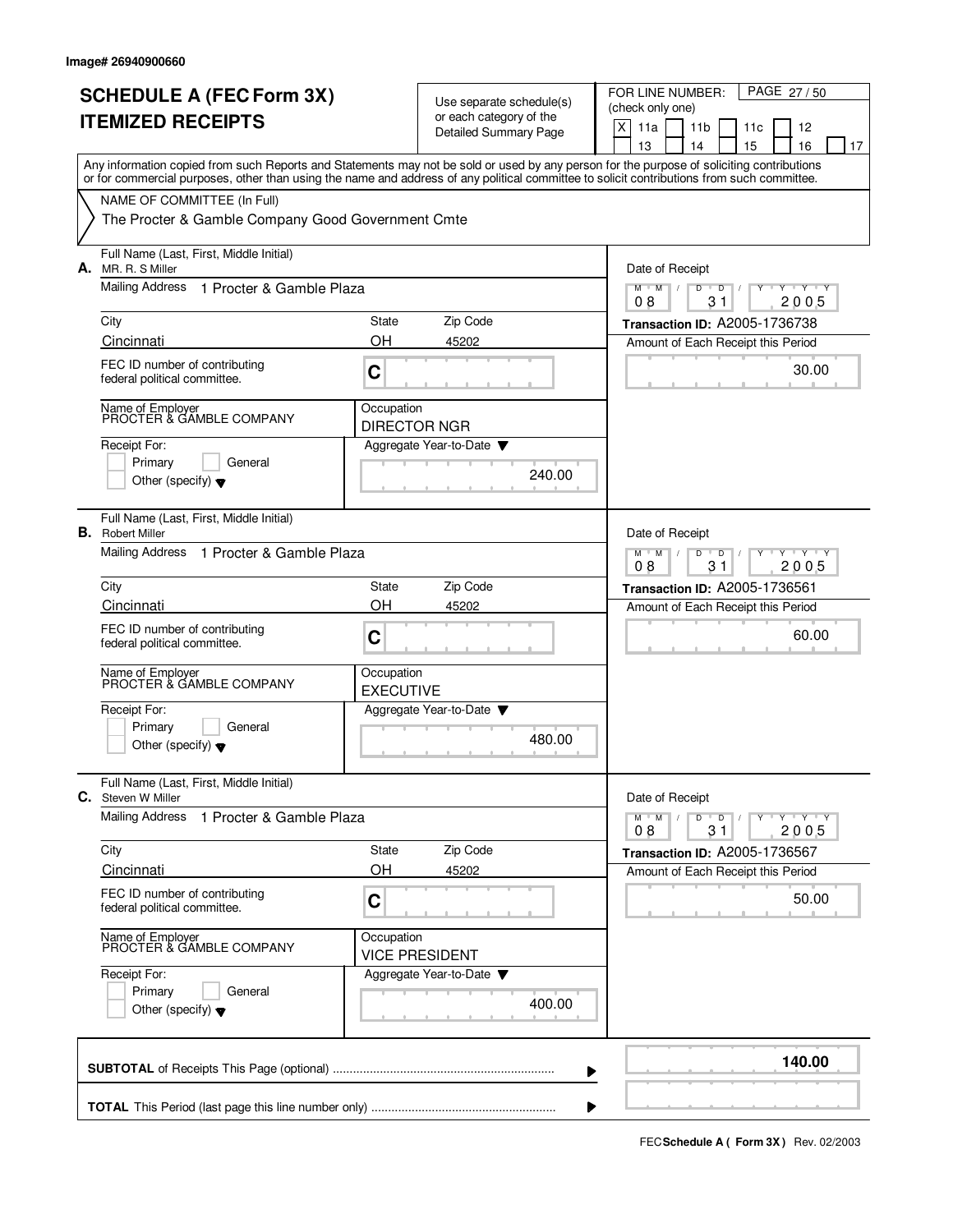|    | <b>SCHEDULE A (FEC Form 3X)</b><br><b>ITEMIZED RECEIPTS</b>                                                                                                                                                                                                                             |                                                                    | Use separate schedule(s)<br>or each category of the<br>Detailed Summary Page | PAGE 28/50<br>FOR LINE NUMBER:<br>(check only one)<br>$\mathsf X$<br>11a<br>11 <sub>b</sub><br>11c<br>12<br>15<br>13<br>14<br>16<br>17 |
|----|-----------------------------------------------------------------------------------------------------------------------------------------------------------------------------------------------------------------------------------------------------------------------------------------|--------------------------------------------------------------------|------------------------------------------------------------------------------|----------------------------------------------------------------------------------------------------------------------------------------|
|    | Any information copied from such Reports and Statements may not be sold or used by any person for the purpose of soliciting contributions<br>or for commercial purposes, other than using the name and address of any political committee to solicit contributions from such committee. |                                                                    |                                                                              |                                                                                                                                        |
|    | NAME OF COMMITTEE (In Full)<br>The Procter & Gamble Company Good Government Cmte                                                                                                                                                                                                        |                                                                    |                                                                              |                                                                                                                                        |
| А. | Full Name (Last, First, Middle Initial)<br>MR. Michael D Minor                                                                                                                                                                                                                          |                                                                    |                                                                              | Date of Receipt                                                                                                                        |
|    | Mailing Address 1 Procter & Gamble Plaza                                                                                                                                                                                                                                                |                                                                    |                                                                              | $M$ $M$ /<br>D<br>$Y$ $Y$<br>D<br>2005<br>08<br>31                                                                                     |
|    | City                                                                                                                                                                                                                                                                                    | State                                                              | Zip Code                                                                     | Transaction ID: A2005-1736730                                                                                                          |
|    | Cincinnati<br>FEC ID number of contributing<br>federal political committee.                                                                                                                                                                                                             | OH<br>C                                                            | 45202                                                                        | Amount of Each Receipt this Period<br>50.00                                                                                            |
|    | Name of Employer<br>PROCTER & GAMBLE COMPANY                                                                                                                                                                                                                                            | Occupation                                                         | DIRECTOR - PRODUCT SUPPLY                                                    |                                                                                                                                        |
|    | Receipt For:<br>Primary<br>General<br>Other (specify) $\blacktriangledown$                                                                                                                                                                                                              |                                                                    | Aggregate Year-to-Date ▼<br>400.00                                           |                                                                                                                                        |
| В. | Full Name (Last, First, Middle Initial)<br>Jon Moeller                                                                                                                                                                                                                                  |                                                                    |                                                                              | Date of Receipt                                                                                                                        |
|    | Mailing Address<br>1 Procter & Gamble Plaza                                                                                                                                                                                                                                             | $Y - Y - Y$<br>$M$ <sup>U</sup><br>M<br>D<br>D<br>08<br>31<br>2005 |                                                                              |                                                                                                                                        |
|    | City<br>Cincinnati                                                                                                                                                                                                                                                                      | State<br>OH                                                        | Zip Code<br>45202                                                            | <b>Transaction ID: A2005-1736662</b><br>Amount of Each Receipt this Period                                                             |
|    | FEC ID number of contributing<br>federal political committee.                                                                                                                                                                                                                           | C                                                                  |                                                                              | 50.00                                                                                                                                  |
|    | Name of Employer<br>PROCTER & GAMBLE COMPANY                                                                                                                                                                                                                                            | Occupation<br><b>DIRECTOR</b>                                      |                                                                              |                                                                                                                                        |
|    | Receipt For:<br>Primary<br>General<br>Other (specify) $\blacktriangledown$                                                                                                                                                                                                              |                                                                    | Aggregate Year-to-Date<br>400.00                                             |                                                                                                                                        |
|    | Full Name (Last, First, Middle Initial)<br>C. David M Moyer                                                                                                                                                                                                                             |                                                                    |                                                                              | Date of Receipt                                                                                                                        |
|    | <b>Mailing Address</b><br>1 Procter & Gamble Plaza                                                                                                                                                                                                                                      |                                                                    |                                                                              | $M$ $M$ $/$<br>D<br>$\overline{D}$<br>Y<br>$\sqrt{ }$<br>08<br>31<br>2005                                                              |
|    | City<br>Cincinnati                                                                                                                                                                                                                                                                      | State<br>OH                                                        | Zip Code<br>45202                                                            | Transaction ID: A2005-1736500<br>Amount of Each Receipt this Period                                                                    |
|    | FEC ID number of contributing<br>federal political committee.                                                                                                                                                                                                                           | $\mathbf C$                                                        |                                                                              | 30.00                                                                                                                                  |
|    | Name of Employer<br>PROCTER & GAMBLE COMPANY                                                                                                                                                                                                                                            | Occupation                                                         | ASSOCIATE GENERAL COUNSEL II                                                 |                                                                                                                                        |
|    | Receipt For:<br>Primary<br>General<br>Other (specify) $\blacktriangledown$                                                                                                                                                                                                              |                                                                    | Aggregate Year-to-Date<br>240.00                                             |                                                                                                                                        |
|    |                                                                                                                                                                                                                                                                                         |                                                                    |                                                                              | 130.00                                                                                                                                 |

**FECSchedule A ( Form 3X)** Rev. 02/2003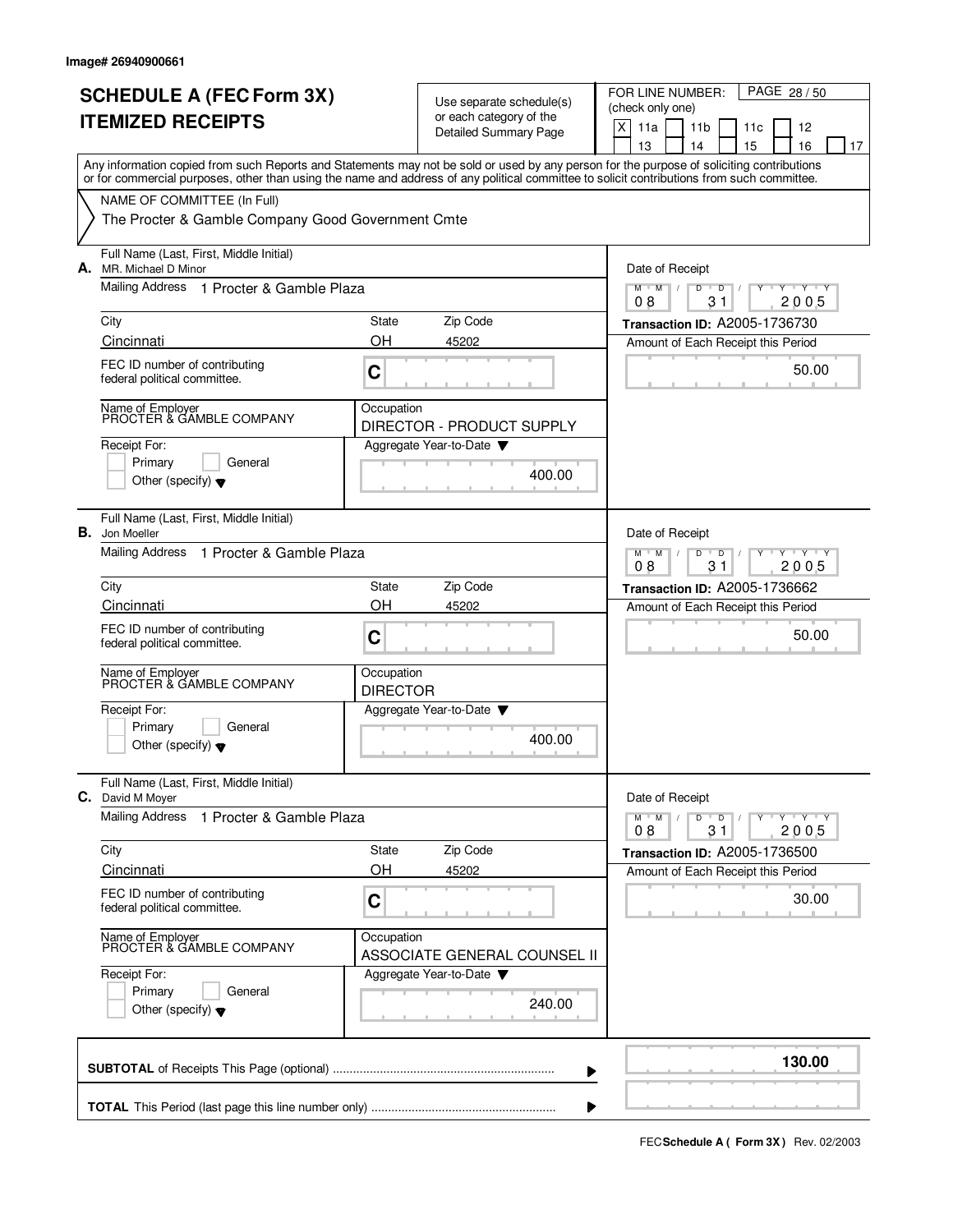|    | <b>SCHEDULE A (FEC Form 3X)</b><br><b>ITEMIZED RECEIPTS</b>                                                                                                                                                                                                                             |             | Use separate schedule(s)<br>or each category of the<br><b>Detailed Summary Page</b> | PAGE 29/50<br>FOR LINE NUMBER:<br>(check only one)<br>X<br>11a<br>11 <sub>b</sub><br>12<br>11c<br>13<br>14<br>15<br>16<br>17 |
|----|-----------------------------------------------------------------------------------------------------------------------------------------------------------------------------------------------------------------------------------------------------------------------------------------|-------------|-------------------------------------------------------------------------------------|------------------------------------------------------------------------------------------------------------------------------|
|    | Any information copied from such Reports and Statements may not be sold or used by any person for the purpose of soliciting contributions<br>or for commercial purposes, other than using the name and address of any political committee to solicit contributions from such committee. |             |                                                                                     |                                                                                                                              |
|    | NAME OF COMMITTEE (In Full)<br>The Procter & Gamble Company Good Government Cmte                                                                                                                                                                                                        |             |                                                                                     |                                                                                                                              |
|    | Full Name (Last, First, Middle Initial)<br><b>A.</b> DANIEL P MYERS                                                                                                                                                                                                                     |             |                                                                                     | Date of Receipt                                                                                                              |
|    | Mailing Address 1 Procter & Gamble Plaza                                                                                                                                                                                                                                                |             |                                                                                     | D<br>$M$ $M$<br>$\overline{D}$<br>Y Y Y Y<br>08<br>31<br>2005                                                                |
|    | City<br>Cincinnati                                                                                                                                                                                                                                                                      | State<br>OΗ | Zip Code<br>45202                                                                   | Transaction ID: A2005-1736464                                                                                                |
|    | FEC ID number of contributing<br>federal political committee.                                                                                                                                                                                                                           | C           |                                                                                     | Amount of Each Receipt this Period<br>100.00<br><b>CONTRACTOR</b>                                                            |
|    | Name of Employer<br>PROCTER & GAMBLE COMPANY                                                                                                                                                                                                                                            | Occupation  | SECTOR PRODUCT SUPPLY MANAGER                                                       |                                                                                                                              |
|    | Receipt For:<br>Primary<br>General<br>Other (specify) $\blacktriangledown$                                                                                                                                                                                                              |             | Aggregate Year-to-Date $\blacktriangledown$<br>800.00                               |                                                                                                                              |
| В. | Full Name (Last, First, Middle Initial)<br>MR. Thomas M O'Brien                                                                                                                                                                                                                         |             |                                                                                     | Date of Receipt                                                                                                              |
|    | Mailing Address 1 Procter & Gamble Plaza                                                                                                                                                                                                                                                |             |                                                                                     | $Y$ $Y$ $Y$<br>$M$ <sup>-1</sup><br>M<br>D<br>D<br>08<br>31<br>2005                                                          |
|    | City<br>Cincinnati                                                                                                                                                                                                                                                                      | State<br>ΟH | Zip Code<br>45202                                                                   | Transaction ID: A2005-1736700<br>Amount of Each Receipt this Period                                                          |
|    | FEC ID number of contributing<br>federal political committee.                                                                                                                                                                                                                           | C           |                                                                                     | 100.00                                                                                                                       |
|    | Name of Employer<br>PROCTER & GAMBLE COMPANY                                                                                                                                                                                                                                            | Occupation  | <b>VICE PRESIDENT</b>                                                               |                                                                                                                              |
|    | Receipt For:<br>Primary<br>General<br>Other (specify) $\blacktriangledown$                                                                                                                                                                                                              |             | Aggregate Year-to-Date<br>800.00                                                    |                                                                                                                              |
|    | Full Name (Last, First, Middle Initial)<br>C. Charlotte R Otto                                                                                                                                                                                                                          |             |                                                                                     | Date of Receipt                                                                                                              |
|    | <b>Mailing Address</b><br>1 Procter & Gamble Plaza                                                                                                                                                                                                                                      |             |                                                                                     | $Y - Y - Y - Y$<br>$M$ $M$<br>D<br>$\overline{D}$<br>2005<br>08<br>31                                                        |
|    | City<br>Cincinnati                                                                                                                                                                                                                                                                      | State<br>OH | Zip Code<br>45202                                                                   | Transaction ID: A2005-1736601                                                                                                |
|    | FEC ID number of contributing<br>federal political committee.                                                                                                                                                                                                                           | C           |                                                                                     | Amount of Each Receipt this Period<br>416.66                                                                                 |
|    | Name of Employer<br>PROCTER & GAMBLE COMPANY                                                                                                                                                                                                                                            | Occupation  | SENIOR VICE PRESIDENT                                                               |                                                                                                                              |
|    | Receipt For:<br>Primary<br>General<br>Other (specify) $\blacktriangledown$                                                                                                                                                                                                              |             | Aggregate Year-to-Date<br>3333.28                                                   |                                                                                                                              |
|    |                                                                                                                                                                                                                                                                                         |             |                                                                                     | 616.66                                                                                                                       |

**FECSchedule A ( Form 3X)** Rev. 02/2003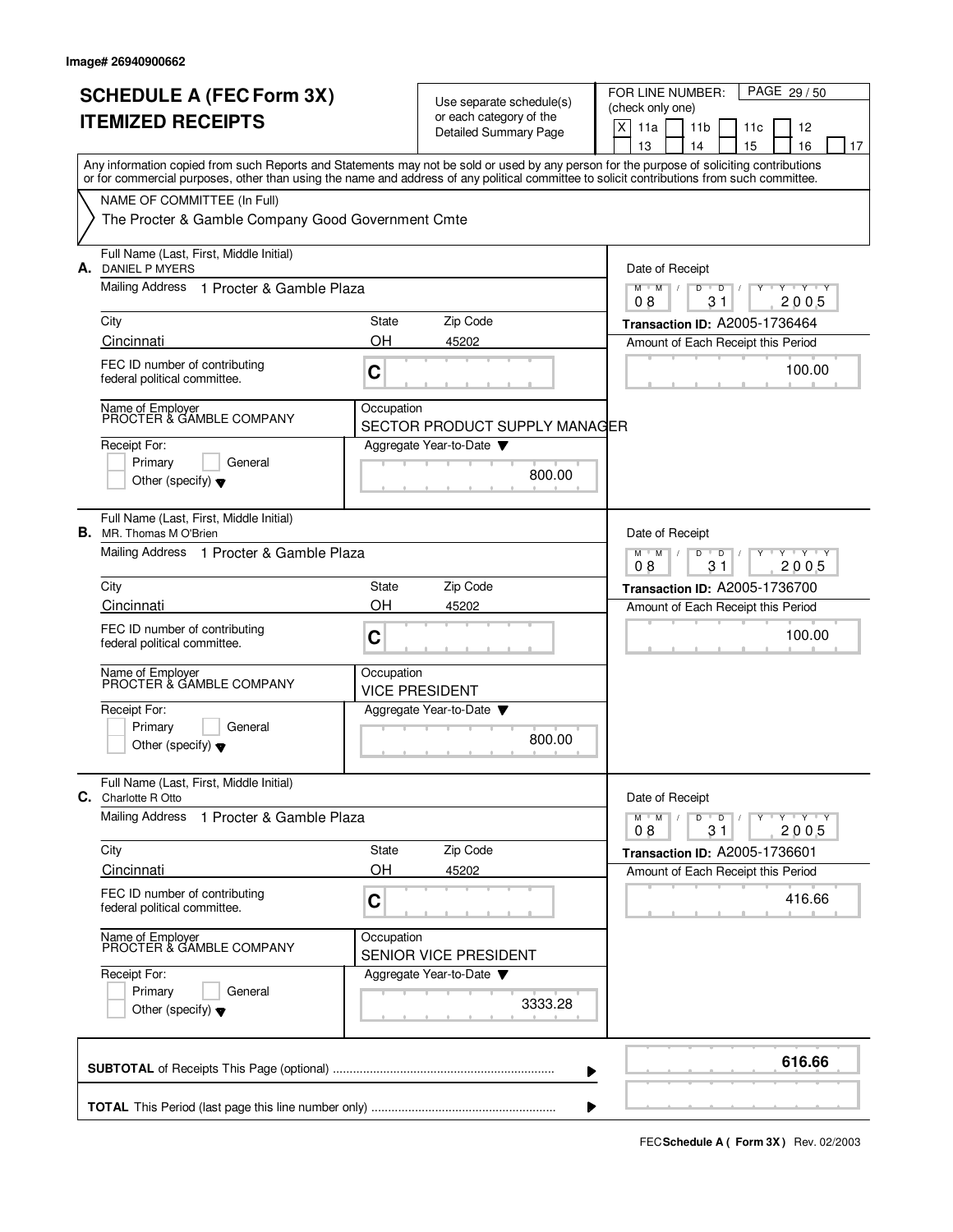|    | <b>SCHEDULE A (FEC Form 3X)</b><br><b>ITEMIZED RECEIPTS</b>                                                                                                                                                                                                                             |                                                                                  | Use separate schedule(s)<br>or each category of the<br><b>Detailed Summary Page</b> | PAGE 30/50<br>FOR LINE NUMBER:<br>(check only one)<br>$\mathsf X$<br>11a<br>11 <sub>b</sub><br>12<br>11c<br>13<br>15<br>16<br>14<br>17 |
|----|-----------------------------------------------------------------------------------------------------------------------------------------------------------------------------------------------------------------------------------------------------------------------------------------|----------------------------------------------------------------------------------|-------------------------------------------------------------------------------------|----------------------------------------------------------------------------------------------------------------------------------------|
|    | Any information copied from such Reports and Statements may not be sold or used by any person for the purpose of soliciting contributions<br>or for commercial purposes, other than using the name and address of any political committee to solicit contributions from such committee. |                                                                                  |                                                                                     |                                                                                                                                        |
|    | NAME OF COMMITTEE (In Full)<br>The Procter & Gamble Company Good Government Cmte                                                                                                                                                                                                        |                                                                                  |                                                                                     |                                                                                                                                        |
| А. | Full Name (Last, First, Middle Initial)<br>Jennifer L Otto                                                                                                                                                                                                                              |                                                                                  |                                                                                     | Date of Receipt                                                                                                                        |
|    | Mailing Address 1 Procter & Gamble Plaza                                                                                                                                                                                                                                                |                                                                                  |                                                                                     | D<br>$M$ M<br>D<br>Y Y Y Y<br>08<br>31<br>2005                                                                                         |
|    | City                                                                                                                                                                                                                                                                                    | State                                                                            | Zip Code                                                                            | Transaction ID: A2005-1736565                                                                                                          |
|    | Cincinnati                                                                                                                                                                                                                                                                              | OΗ                                                                               | 45202                                                                               | Amount of Each Receipt this Period                                                                                                     |
|    | FEC ID number of contributing<br>federal political committee.                                                                                                                                                                                                                           | C                                                                                |                                                                                     | 80.00                                                                                                                                  |
|    | Name of Employer<br>PROCTER & GAMBLE COMPANY                                                                                                                                                                                                                                            | Occupation<br><b>DIRECTOR</b>                                                    |                                                                                     |                                                                                                                                        |
|    | Receipt For:<br>Primary<br>General<br>Other (specify) $\blacktriangledown$                                                                                                                                                                                                              |                                                                                  | Aggregate Year-to-Date<br>240.00                                                    |                                                                                                                                        |
| В. | Full Name (Last, First, Middle Initial)<br>Terry L Overbey                                                                                                                                                                                                                              |                                                                                  |                                                                                     | Date of Receipt                                                                                                                        |
|    | Mailing Address 1 Procter & Gamble Plaza                                                                                                                                                                                                                                                | $Y - Y - Y$<br>$M$ <sup>-1</sup><br>M<br>$\overline{D}$<br>D<br>08<br>31<br>2005 |                                                                                     |                                                                                                                                        |
|    | City                                                                                                                                                                                                                                                                                    | State                                                                            | Zip Code                                                                            | Transaction ID: A2005-1736600                                                                                                          |
|    | Cincinnati                                                                                                                                                                                                                                                                              | OH                                                                               | 45202                                                                               | Amount of Each Receipt this Period                                                                                                     |
|    | FEC ID number of contributing<br>federal political committee.                                                                                                                                                                                                                           | C                                                                                |                                                                                     | 50.00                                                                                                                                  |
|    | Name of Employer<br>PROCTER & GAMBLE COMPANY                                                                                                                                                                                                                                            | Occupation                                                                       | ASSOCIATE GENERAL COUNSEL/SECRETARY                                                 |                                                                                                                                        |
|    | Receipt For:<br>Primary<br>General                                                                                                                                                                                                                                                      |                                                                                  | Aggregate Year-to-Date                                                              |                                                                                                                                        |
|    | Other (specify) $\blacktriangledown$                                                                                                                                                                                                                                                    |                                                                                  | 400.00                                                                              |                                                                                                                                        |
|    | Full Name (Last, First, Middle Initial)<br>C. Cynthia J Panning                                                                                                                                                                                                                         |                                                                                  |                                                                                     | Date of Receipt                                                                                                                        |
|    | <b>Mailing Address</b><br>1 Procter & Gamble Plaza                                                                                                                                                                                                                                      |                                                                                  |                                                                                     | $Y - Y - Y - Y$<br>$M$ $M$<br>D<br>$\overline{D}$<br>2005<br>08<br>31                                                                  |
|    | City                                                                                                                                                                                                                                                                                    | State                                                                            | Zip Code                                                                            | Transaction ID: A2005-1736631                                                                                                          |
|    | Cincinnati                                                                                                                                                                                                                                                                              | OH                                                                               | 45202                                                                               | Amount of Each Receipt this Period                                                                                                     |
|    | FEC ID number of contributing<br>federal political committee.                                                                                                                                                                                                                           | C                                                                                |                                                                                     | 30.00                                                                                                                                  |
|    | Name of Employer<br>PROCTER & GAMBLE COMPANY                                                                                                                                                                                                                                            | Occupation                                                                       | <b>ASSOCIATE DIRECTOR</b>                                                           |                                                                                                                                        |
|    | Receipt For:                                                                                                                                                                                                                                                                            |                                                                                  | Aggregate Year-to-Date                                                              |                                                                                                                                        |
|    | Primary<br>General<br>Other (specify) $\blacktriangledown$                                                                                                                                                                                                                              |                                                                                  | 240.00                                                                              |                                                                                                                                        |
|    |                                                                                                                                                                                                                                                                                         |                                                                                  |                                                                                     | 160.00                                                                                                                                 |

**FECSchedule A ( Form 3X)** Rev. 02/2003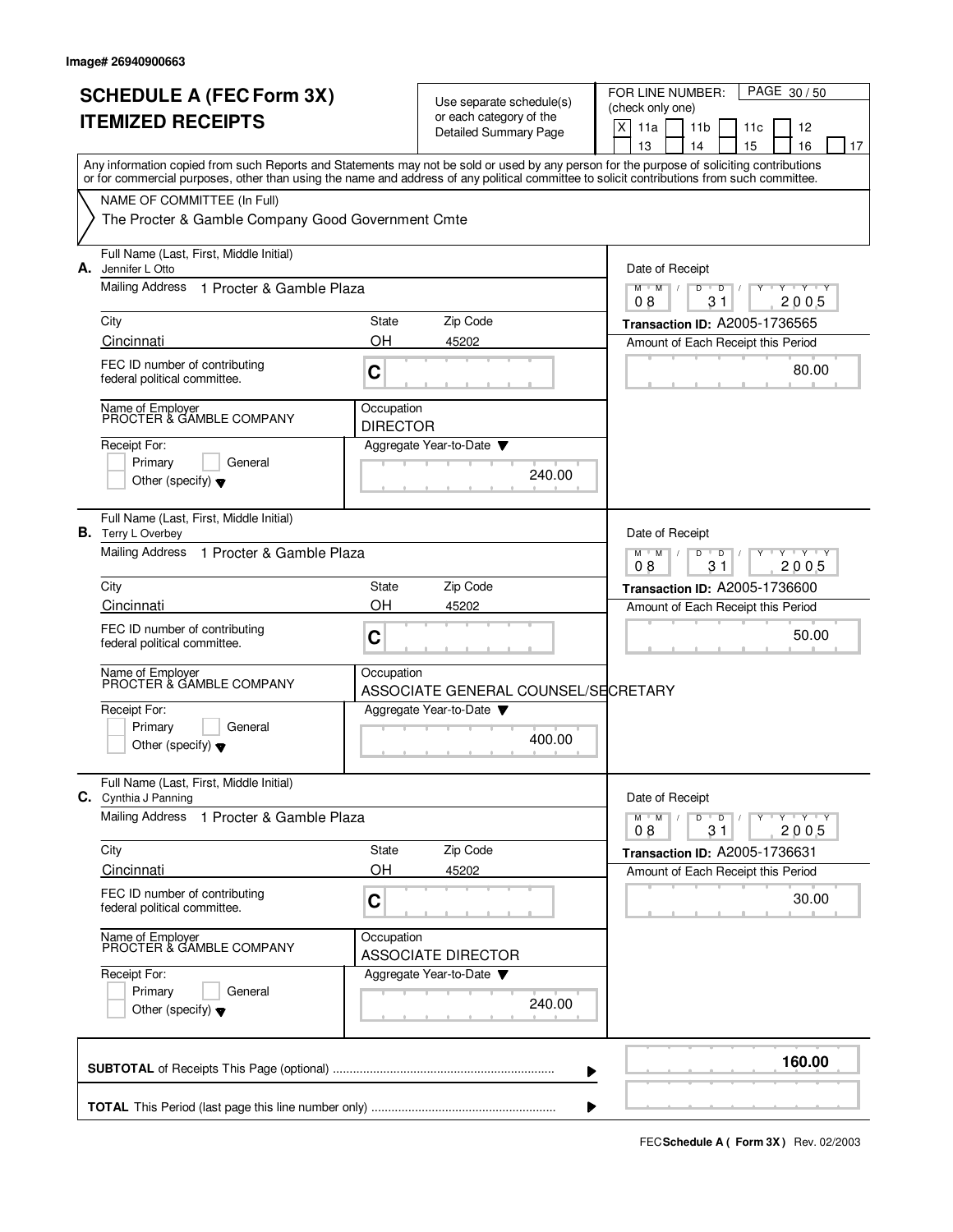| <b>SCHEDULE A (FEC Form 3X)</b><br><b>ITEMIZED RECEIPTS</b>                                                                                                                                                                                                                             |                                                                                 | Use separate schedule(s)<br>or each category of the<br><b>Detailed Summary Page</b> | FOR LINE NUMBER:<br>PAGE 31/50<br>(check only one)<br>X<br>11a<br>11 <sub>b</sub><br>12<br>11c<br>13<br>14<br>15<br>16<br>17 |
|-----------------------------------------------------------------------------------------------------------------------------------------------------------------------------------------------------------------------------------------------------------------------------------------|---------------------------------------------------------------------------------|-------------------------------------------------------------------------------------|------------------------------------------------------------------------------------------------------------------------------|
| Any information copied from such Reports and Statements may not be sold or used by any person for the purpose of soliciting contributions<br>or for commercial purposes, other than using the name and address of any political committee to solicit contributions from such committee. |                                                                                 |                                                                                     |                                                                                                                              |
| NAME OF COMMITTEE (In Full)<br>The Procter & Gamble Company Good Government Cmte                                                                                                                                                                                                        |                                                                                 |                                                                                     |                                                                                                                              |
| Full Name (Last, First, Middle Initial)<br>A. MR. Richard G Pease                                                                                                                                                                                                                       | Date of Receipt                                                                 |                                                                                     |                                                                                                                              |
| Mailing Address 1 Procter & Gamble Plaza                                                                                                                                                                                                                                                |                                                                                 |                                                                                     | $T$ $Y$ $T$ $Y$<br>$M$ M<br>D<br>D<br>2005<br>08<br>31                                                                       |
| City                                                                                                                                                                                                                                                                                    | State                                                                           | Zip Code                                                                            | Transaction ID: A2005-1736465                                                                                                |
| Cincinnati                                                                                                                                                                                                                                                                              | OH                                                                              | 45202                                                                               | Amount of Each Receipt this Period                                                                                           |
| FEC ID number of contributing<br>federal political committee.                                                                                                                                                                                                                           | C                                                                               |                                                                                     | 416.66                                                                                                                       |
| Name of Employer<br>PROCTER & GAMBLE COMPANY                                                                                                                                                                                                                                            | Occupation                                                                      | <b>VICE PRESIDENT</b>                                                               |                                                                                                                              |
| Receipt For:<br>Primary<br>General<br>Other (specify) $\blacktriangledown$                                                                                                                                                                                                              |                                                                                 | Aggregate Year-to-Date<br>3333.28                                                   |                                                                                                                              |
| Full Name (Last, First, Middle Initial)<br><b>B.</b> Kirk Perry                                                                                                                                                                                                                         |                                                                                 |                                                                                     | Date of Receipt                                                                                                              |
| Mailing Address 1 Procter & Gamble Plaza                                                                                                                                                                                                                                                | $Y - Y - Y$<br>$M$ <sup>U</sup><br>M<br>D<br>$\overline{D}$<br>08<br>31<br>2005 |                                                                                     |                                                                                                                              |
| City<br>Cincinnati                                                                                                                                                                                                                                                                      | State<br>OH                                                                     | Zip Code<br>45202                                                                   | <b>Transaction ID: A2005-1736774</b>                                                                                         |
| FEC ID number of contributing<br>federal political committee.                                                                                                                                                                                                                           | C                                                                               |                                                                                     | Amount of Each Receipt this Period<br>50.00                                                                                  |
| Name of Employer<br>PROCTER & GAMBLE COMPANY                                                                                                                                                                                                                                            | Occupation<br><b>EXECUTIVE</b>                                                  |                                                                                     |                                                                                                                              |
| Receipt For:<br>Primary<br>General<br>Other (specify) $\blacktriangledown$                                                                                                                                                                                                              |                                                                                 | Aggregate Year-to-Date<br>400.00                                                    |                                                                                                                              |
| Full Name (Last, First, Middle Initial)<br>C. Charles E Pierce                                                                                                                                                                                                                          |                                                                                 |                                                                                     | Date of Receipt                                                                                                              |
| <b>Mailing Address</b><br>1 Procter & Gamble Plaza                                                                                                                                                                                                                                      |                                                                                 |                                                                                     | $M$ $M$<br>Y 'Y 'Y<br>D<br>$\overline{D}$<br>08<br>31<br>2005                                                                |
| City                                                                                                                                                                                                                                                                                    | State                                                                           | Zip Code                                                                            | Transaction ID: A2005-2563219                                                                                                |
| Cincinnati<br>FEC ID number of contributing<br>federal political committee.                                                                                                                                                                                                             | OH<br>C                                                                         | 45202                                                                               | Amount of Each Receipt this Period<br>417.00                                                                                 |
| Name of Employer<br>PROCTER & GAMBLE COMPANY                                                                                                                                                                                                                                            | Occupation                                                                      | <b>VICE PRESIDENT</b>                                                               |                                                                                                                              |
| Receipt For:<br>Primary<br>General<br>Other (specify) $\blacktriangledown$                                                                                                                                                                                                              |                                                                                 | Aggregate Year-to-Date ▼<br>417.00                                                  |                                                                                                                              |
|                                                                                                                                                                                                                                                                                         |                                                                                 |                                                                                     | 883.66                                                                                                                       |

**FECSchedule A ( Form 3X)** Rev. 02/2003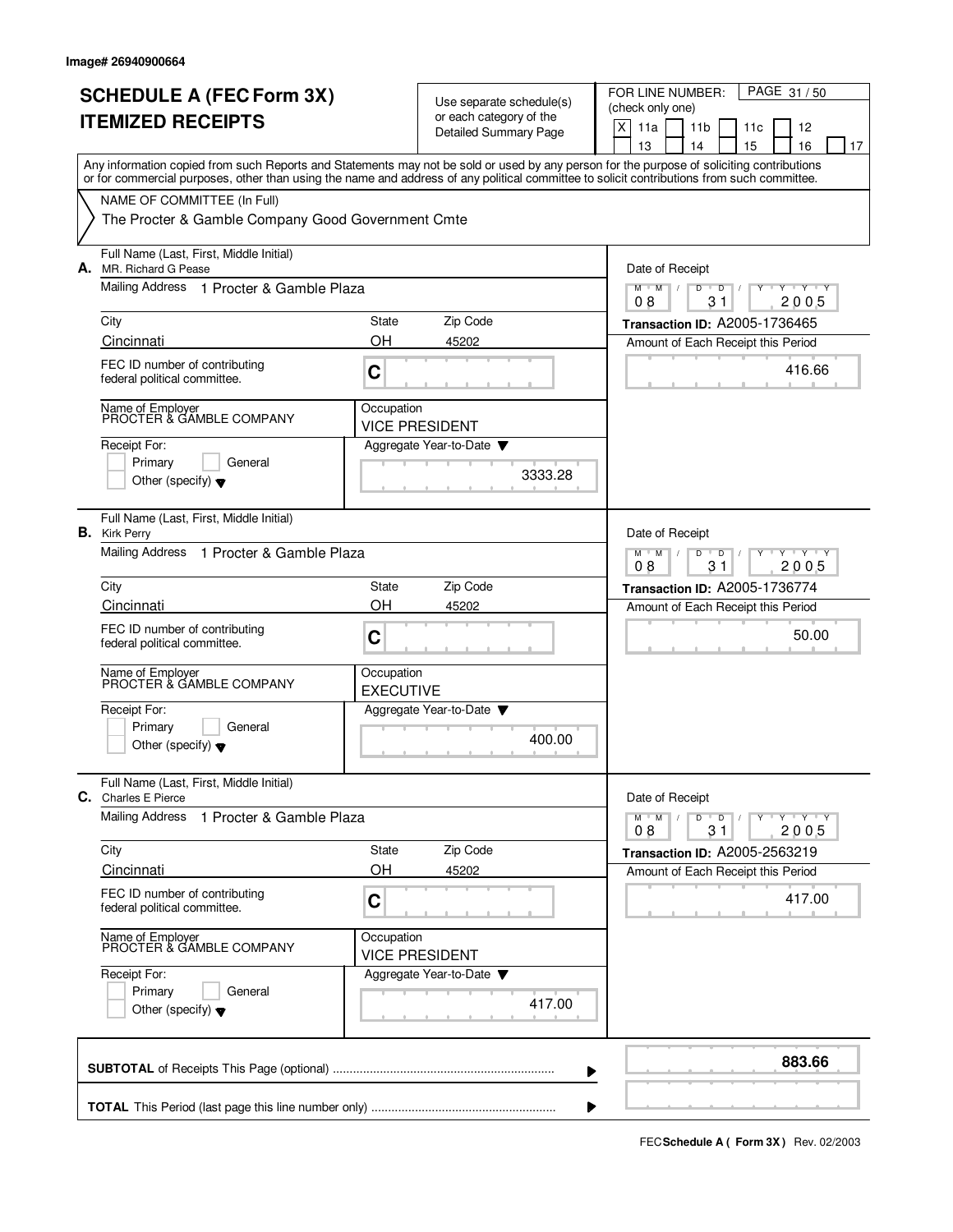|    | <b>SCHEDULE A (FEC Form 3X)</b><br><b>ITEMIZED RECEIPTS</b>                                                                                                                                                                                                                             |             | Use separate schedule(s)<br>or each category of the<br>Detailed Summary Page | PAGE 32/50<br>FOR LINE NUMBER:<br>(check only one)<br>$\mathsf X$<br>11a<br>11 <sub>b</sub><br>12<br>11c<br>13<br>15<br>16<br>14<br>17 |
|----|-----------------------------------------------------------------------------------------------------------------------------------------------------------------------------------------------------------------------------------------------------------------------------------------|-------------|------------------------------------------------------------------------------|----------------------------------------------------------------------------------------------------------------------------------------|
|    | Any information copied from such Reports and Statements may not be sold or used by any person for the purpose of soliciting contributions<br>or for commercial purposes, other than using the name and address of any political committee to solicit contributions from such committee. |             |                                                                              |                                                                                                                                        |
|    | NAME OF COMMITTEE (In Full)<br>The Procter & Gamble Company Good Government Cmte                                                                                                                                                                                                        |             |                                                                              |                                                                                                                                        |
|    | Full Name (Last, First, Middle Initial)<br>A. Leonora J Polonsky                                                                                                                                                                                                                        |             |                                                                              | Date of Receipt                                                                                                                        |
|    | Mailing Address 1 Procter & Gamble Plaza                                                                                                                                                                                                                                                |             |                                                                              | $M$ M<br>D<br>D<br>Y 'Y 'Y<br>08<br>31<br>2005                                                                                         |
|    | City<br>Cincinnati                                                                                                                                                                                                                                                                      | State<br>OH | Zip Code<br>45202                                                            | Transaction ID: A2005-1736741<br>Amount of Each Receipt this Period                                                                    |
|    | FEC ID number of contributing<br>federal political committee.                                                                                                                                                                                                                           | C           |                                                                              | 100.00                                                                                                                                 |
|    | Name of Employer<br>PROCTER & GAMBLE COMPANY                                                                                                                                                                                                                                            | Occupation  | <b>MARKETING DIRECTOR</b>                                                    |                                                                                                                                        |
|    | Receipt For:<br>Primary<br>General<br>Other (specify) $\blacktriangledown$                                                                                                                                                                                                              |             | Aggregate Year-to-Date<br>240.00                                             |                                                                                                                                        |
| В. | Full Name (Last, First, Middle Initial)<br>Gretchen W Price                                                                                                                                                                                                                             |             |                                                                              | Date of Receipt                                                                                                                        |
|    | Mailing Address<br>1 Procter & Gamble Plaza                                                                                                                                                                                                                                             |             |                                                                              | $Y - Y - Y$<br>$M$ <sup><math>+</math></sup><br>M<br>$\overline{D}$<br>D<br>08<br>31<br>2005                                           |
|    | City<br>Cincinnati                                                                                                                                                                                                                                                                      | State<br>OH | Zip Code<br>45202                                                            | Transaction ID: A2005-1736461<br>Amount of Each Receipt this Period                                                                    |
|    | FEC ID number of contributing<br>federal political committee.                                                                                                                                                                                                                           | C           |                                                                              | 50.00                                                                                                                                  |
|    | Name of Employer<br>PROCTER & GAMBLE COMPANY                                                                                                                                                                                                                                            | Occupation  | <b>VICE PRESIDENT</b>                                                        |                                                                                                                                        |
|    | Receipt For:<br>Primary<br>General<br>Other (specify) $\blacktriangledown$                                                                                                                                                                                                              |             | Aggregate Year-to-Date<br>400.00                                             |                                                                                                                                        |
|    | Full Name (Last, First, Middle Initial)<br><b>C.</b> Marc S Pritchard                                                                                                                                                                                                                   |             |                                                                              | Date of Receipt                                                                                                                        |
|    | <b>Mailing Address</b><br>1 Procter & Gamble Plaza                                                                                                                                                                                                                                      |             |                                                                              | $Y - Y - Y$<br>$M$ $M$<br>D<br>$\overline{D}$<br>2005<br>08<br>31                                                                      |
|    | City<br>Cincinnati                                                                                                                                                                                                                                                                      | State<br>OH | Zip Code<br>45202                                                            | Transaction ID: A2005-1736611<br>Amount of Each Receipt this Period                                                                    |
|    | FEC ID number of contributing<br>federal political committee.                                                                                                                                                                                                                           | C           |                                                                              | 416.66                                                                                                                                 |
|    | Name of Employer<br>PROCTER & GAMBLE COMPANY                                                                                                                                                                                                                                            | Occupation  | VICE PRESIDENT & GENERAL MANAGER                                             |                                                                                                                                        |
|    | Receipt For:<br>Primary<br>General<br>Other (specify) $\blacktriangledown$                                                                                                                                                                                                              |             | Aggregate Year-to-Date<br>3333.28                                            |                                                                                                                                        |
|    |                                                                                                                                                                                                                                                                                         |             |                                                                              | 566.66                                                                                                                                 |

**FECSchedule A ( Form 3X)** Rev. 02/2003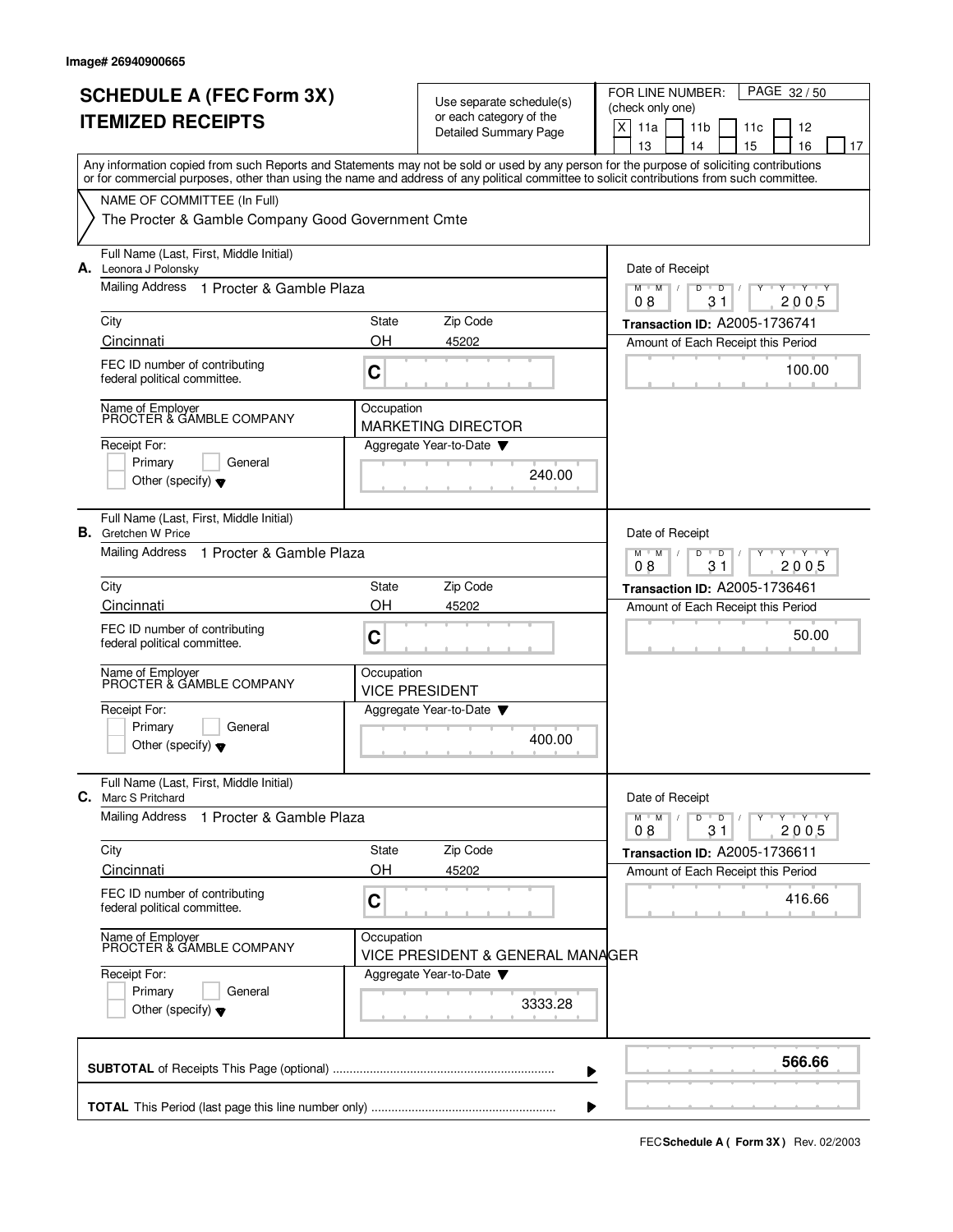|    | <b>SCHEDULE A (FEC Form 3X)</b><br><b>ITEMIZED RECEIPTS</b>                                                                                                                                                                                                                             |                               | Use separate schedule(s)<br>or each category of the<br><b>Detailed Summary Page</b> | FOR LINE NUMBER:<br>PAGE 33/50<br>(check only one)<br>X<br>11a<br>11 <sub>b</sub><br>12<br>11c<br>13<br>14<br>15<br>16<br>17 |
|----|-----------------------------------------------------------------------------------------------------------------------------------------------------------------------------------------------------------------------------------------------------------------------------------------|-------------------------------|-------------------------------------------------------------------------------------|------------------------------------------------------------------------------------------------------------------------------|
|    | Any information copied from such Reports and Statements may not be sold or used by any person for the purpose of soliciting contributions<br>or for commercial purposes, other than using the name and address of any political committee to solicit contributions from such committee. |                               |                                                                                     |                                                                                                                              |
|    | NAME OF COMMITTEE (In Full)<br>The Procter & Gamble Company Good Government Cmte                                                                                                                                                                                                        |                               |                                                                                     |                                                                                                                              |
|    | Full Name (Last, First, Middle Initial)<br>A. WAYNE D RANDALL                                                                                                                                                                                                                           | Date of Receipt               |                                                                                     |                                                                                                                              |
|    | Mailing Address 1 Procter & Gamble Plaza                                                                                                                                                                                                                                                |                               |                                                                                     | $M$ $M$<br>D<br>D<br>$\mathbf{y}$ $\mathbf{y}$<br>2005<br>08<br>31                                                           |
|    | City                                                                                                                                                                                                                                                                                    | State                         | Zip Code                                                                            | Transaction ID: A2005-1736681                                                                                                |
|    | Cincinnati<br>FEC ID number of contributing                                                                                                                                                                                                                                             | OH                            | 45202                                                                               | Amount of Each Receipt this Period<br>40.00                                                                                  |
|    | federal political committee.                                                                                                                                                                                                                                                            | C                             |                                                                                     |                                                                                                                              |
|    | Name of Employer<br>PROCTER & GAMBLE COMPANY                                                                                                                                                                                                                                            | Occupation                    | <b>VICE PRESIDENT</b>                                                               |                                                                                                                              |
|    | Receipt For:<br>Primary<br>General<br>Other (specify) $\bullet$                                                                                                                                                                                                                         |                               | Aggregate Year-to-Date<br>320.00                                                    |                                                                                                                              |
| В. | Full Name (Last, First, Middle Initial)<br>Elizabeth M Ricci                                                                                                                                                                                                                            |                               |                                                                                     | Date of Receipt                                                                                                              |
|    | <b>Mailing Address</b><br>1 Procter & Gamble Plaza                                                                                                                                                                                                                                      |                               |                                                                                     | $Y - Y - Y$<br>$M$ <sup>U</sup><br>M<br>D<br>D<br>08<br>31<br>2005                                                           |
|    | City                                                                                                                                                                                                                                                                                    | State                         | Zip Code                                                                            | <b>Transaction ID: A2005-1736775</b>                                                                                         |
|    | Cincinnati<br>FEC ID number of contributing                                                                                                                                                                                                                                             | OH                            | 45202                                                                               | Amount of Each Receipt this Period                                                                                           |
|    | federal political committee.                                                                                                                                                                                                                                                            | C                             |                                                                                     | 20.00                                                                                                                        |
|    | Name of Employer<br>PROCTER & GAMBLE COMPANY                                                                                                                                                                                                                                            | Occupation<br><b>DIRECTOR</b> |                                                                                     |                                                                                                                              |
|    | Receipt For:<br>General                                                                                                                                                                                                                                                                 |                               | Aggregate Year-to-Date                                                              |                                                                                                                              |
|    | Primary<br>Other (specify) $\blacktriangledown$                                                                                                                                                                                                                                         |                               | 311.69                                                                              |                                                                                                                              |
|    | Full Name (Last, First, Middle Initial)<br><b>C.</b> MR. Kenneth B Robinson                                                                                                                                                                                                             |                               |                                                                                     | Date of Receipt                                                                                                              |
|    | Mailing Address 1 Procter & Gamble Plaza                                                                                                                                                                                                                                                |                               |                                                                                     | $M$ $M$<br>ਦ γ≕⊏γ≕∽γ<br>D<br>$\overline{D}$<br>08<br>31<br>2005                                                              |
|    | City                                                                                                                                                                                                                                                                                    | State                         | Zip Code                                                                            | Transaction ID: A2005-1736789                                                                                                |
|    | Cincinnati<br>FEC ID number of contributing                                                                                                                                                                                                                                             | OH                            | 45202                                                                               | Amount of Each Receipt this Period                                                                                           |
|    | federal political committee.                                                                                                                                                                                                                                                            | C                             |                                                                                     | 100.00                                                                                                                       |
|    | Name of Employer<br>PROCTER & GAMBLE COMPANY                                                                                                                                                                                                                                            | Occupation                    | <b>VICE PRESIDENT</b>                                                               |                                                                                                                              |
|    | Receipt For:                                                                                                                                                                                                                                                                            |                               | Aggregate Year-to-Date                                                              |                                                                                                                              |
|    | Primary<br>General<br>Other (specify) $\blacktriangledown$                                                                                                                                                                                                                              |                               | 800.00                                                                              |                                                                                                                              |
|    |                                                                                                                                                                                                                                                                                         |                               |                                                                                     | 160.00                                                                                                                       |

**FECSchedule A ( Form 3X)** Rev. 02/2003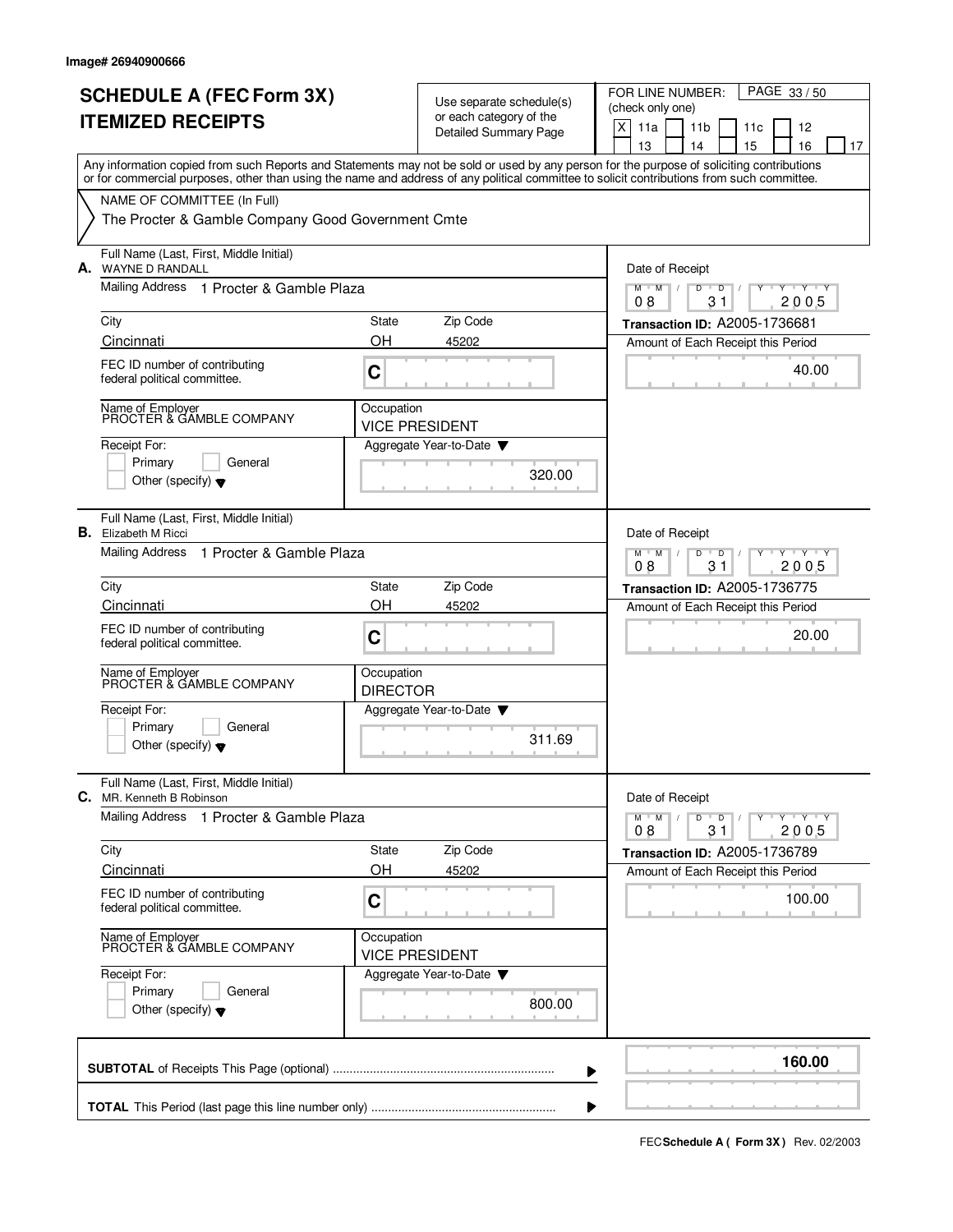|    | <b>SCHEDULE A (FEC Form 3X)</b><br><b>ITEMIZED RECEIPTS</b>                                                                                                                                                                                                                             |                                                | Use separate schedule(s)<br>or each category of the<br>Detailed Summary Page | PAGE 34/50<br>FOR LINE NUMBER:<br>(check only one)<br>X<br>11a<br>11 <sub>b</sub><br>12<br>11c<br>15<br>16<br>13<br>14<br>17 |
|----|-----------------------------------------------------------------------------------------------------------------------------------------------------------------------------------------------------------------------------------------------------------------------------------------|------------------------------------------------|------------------------------------------------------------------------------|------------------------------------------------------------------------------------------------------------------------------|
|    | Any information copied from such Reports and Statements may not be sold or used by any person for the purpose of soliciting contributions<br>or for commercial purposes, other than using the name and address of any political committee to solicit contributions from such committee. |                                                |                                                                              |                                                                                                                              |
|    | NAME OF COMMITTEE (In Full)<br>The Procter & Gamble Company Good Government Cmte                                                                                                                                                                                                        |                                                |                                                                              |                                                                                                                              |
| А. | Full Name (Last, First, Middle Initial)<br>Kim A Robinson                                                                                                                                                                                                                               |                                                |                                                                              | Date of Receipt                                                                                                              |
|    | Mailing Address<br>1 Procter & Gamble Plaza                                                                                                                                                                                                                                             |                                                |                                                                              | $M$ $M$<br>D<br>$\overline{D}$<br>Y Y Y Y<br>$\sqrt{ }$<br>08<br>31<br>2005                                                  |
|    | City                                                                                                                                                                                                                                                                                    | State                                          | Zip Code                                                                     | Transaction ID: A2005-1736682                                                                                                |
|    | Cincinnati<br>FEC ID number of contributing<br>federal political committee.                                                                                                                                                                                                             | OH<br>C                                        | 45202                                                                        | Amount of Each Receipt this Period<br>100.00                                                                                 |
|    | Name of Employer<br>PROCTER & GAMBLE COMPANY                                                                                                                                                                                                                                            | Occupation                                     | DIRECTOR CUST MKT ORG                                                        |                                                                                                                              |
|    | Receipt For:<br>Primary<br>General<br>Other (specify) $\blacktriangledown$                                                                                                                                                                                                              |                                                | Aggregate Year-to-Date<br>800.00                                             |                                                                                                                              |
| В. | Full Name (Last, First, Middle Initial)<br>DARRELL F ROSEN                                                                                                                                                                                                                              |                                                |                                                                              | Date of Receipt                                                                                                              |
|    | Mailing Address 1 Procter & Gamble Plaza                                                                                                                                                                                                                                                | $+Y+Y$<br>M<br>M<br>D<br>D<br>2005<br>08<br>31 |                                                                              |                                                                                                                              |
|    | City<br>Cincinnati                                                                                                                                                                                                                                                                      | State<br><b>OH</b>                             | Zip Code<br>45202                                                            | Transaction ID: A2005-1736659<br>Amount of Each Receipt this Period                                                          |
|    | FEC ID number of contributing<br>federal political committee.                                                                                                                                                                                                                           | C                                              |                                                                              | 30.00                                                                                                                        |
|    | Name of Employer<br>PROCTER & GAMBLE COMPANY                                                                                                                                                                                                                                            | Occupation                                     | HUMAN RESOURCE MANAGER                                                       |                                                                                                                              |
|    | Receipt For:<br>Primary<br>General<br>Other (specify) $\blacktriangledown$                                                                                                                                                                                                              |                                                | Aggregate Year-to-Date<br>240.00                                             |                                                                                                                              |
|    | Full Name (Last, First, Middle Initial)<br><b>C.</b> MR. Nabil Y Sakkab                                                                                                                                                                                                                 |                                                |                                                                              | Date of Receipt                                                                                                              |
|    | <b>Mailing Address</b><br>1 Procter & Gamble Plaza                                                                                                                                                                                                                                      |                                                |                                                                              | $Y - Y - Y - Y$<br>$M$ $M$ /<br>D<br>$\overline{D}$<br>08<br>31<br>2005                                                      |
|    | City<br>Cincinnati                                                                                                                                                                                                                                                                      | State<br>OH                                    | Zip Code<br>45202                                                            | Transaction ID: A2005-2563188<br>Amount of Each Receipt this Period                                                          |
|    | FEC ID number of contributing<br>federal political committee.                                                                                                                                                                                                                           | C                                              |                                                                              | 250.00                                                                                                                       |
|    | Name of Employer<br>PROCTER & GAMBLE COMPANY                                                                                                                                                                                                                                            | Occupation                                     | <b>VICE PRESIDENT</b>                                                        |                                                                                                                              |
|    | Receipt For:<br>Primary<br>General<br>Other (specify) $\blacktriangledown$                                                                                                                                                                                                              |                                                | Aggregate Year-to-Date<br>2000.00                                            |                                                                                                                              |
|    |                                                                                                                                                                                                                                                                                         |                                                |                                                                              | 380.00                                                                                                                       |

**FECSchedule A ( Form 3X)** Rev. 02/2003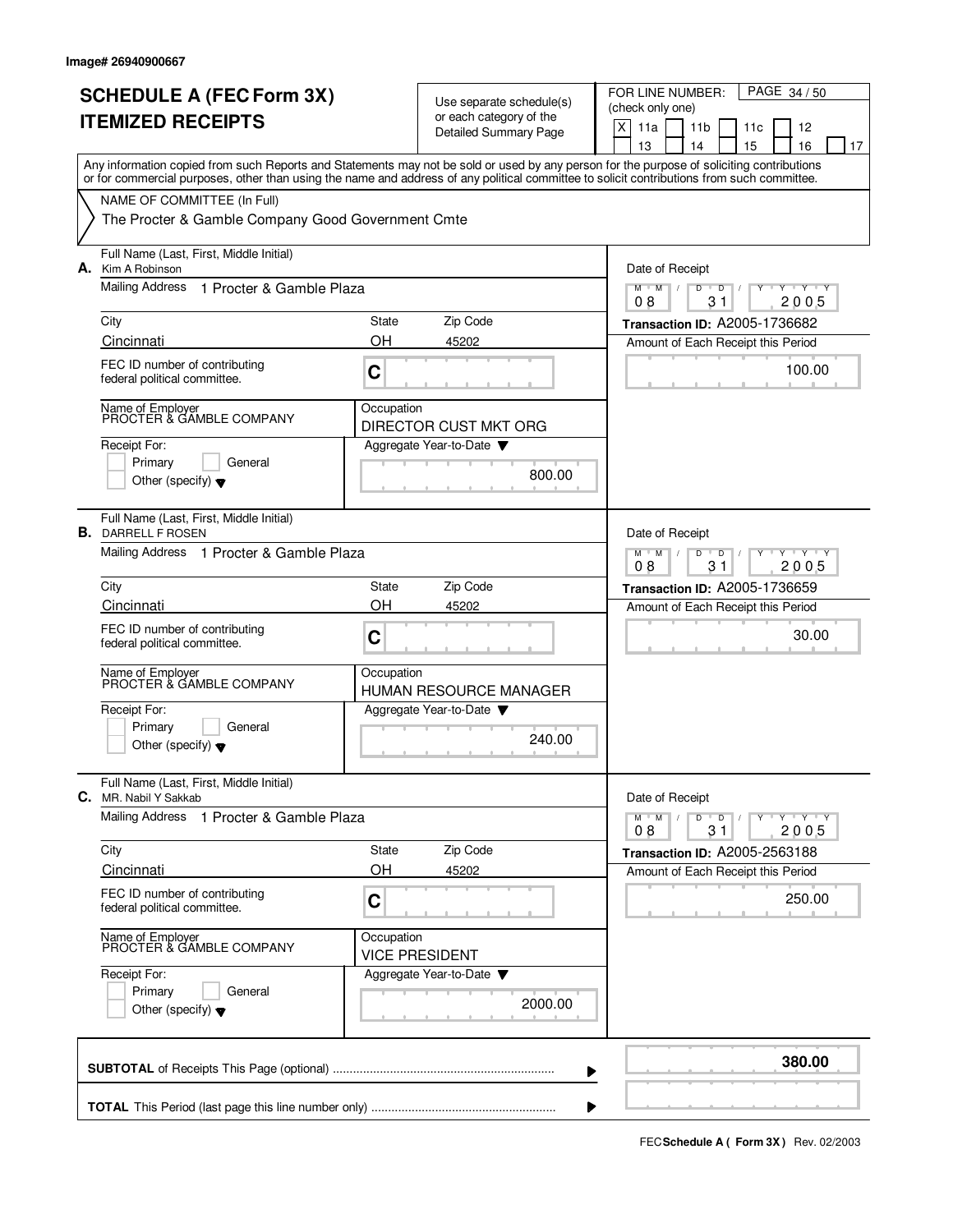| <b>SCHEDULE A (FEC Form 3X)</b><br><b>ITEMIZED RECEIPTS</b>                                                                                                                                                                                                                             |                                | Use separate schedule(s)<br>or each category of the<br><b>Detailed Summary Page</b> | PAGE 35/50<br>FOR LINE NUMBER:<br>(check only one)<br>$\mathsf X$<br>11a<br>11 <sub>b</sub><br>12<br>11c<br>13<br>15<br>16<br>14<br>17 |
|-----------------------------------------------------------------------------------------------------------------------------------------------------------------------------------------------------------------------------------------------------------------------------------------|--------------------------------|-------------------------------------------------------------------------------------|----------------------------------------------------------------------------------------------------------------------------------------|
| Any information copied from such Reports and Statements may not be sold or used by any person for the purpose of soliciting contributions<br>or for commercial purposes, other than using the name and address of any political committee to solicit contributions from such committee. |                                |                                                                                     |                                                                                                                                        |
| NAME OF COMMITTEE (In Full)<br>The Procter & Gamble Company Good Government Cmte                                                                                                                                                                                                        |                                |                                                                                     |                                                                                                                                        |
| Full Name (Last, First, Middle Initial)<br>A. Edgar Sandoval                                                                                                                                                                                                                            |                                |                                                                                     | Date of Receipt                                                                                                                        |
| Mailing Address<br>1 Procter & Gamble Plaza                                                                                                                                                                                                                                             |                                |                                                                                     | D<br>$M$ $M$<br>D<br>Y 'Y 'Y<br>08<br>31<br>2005                                                                                       |
| City<br>Cincinnati                                                                                                                                                                                                                                                                      | State<br>OΗ                    | Zip Code<br>45202                                                                   | Transaction ID: A2005-1736792                                                                                                          |
| FEC ID number of contributing<br>federal political committee.                                                                                                                                                                                                                           | C                              |                                                                                     | Amount of Each Receipt this Period<br>30.00                                                                                            |
| Name of Employer<br>PROCTER & GAMBLE COMPANY                                                                                                                                                                                                                                            | Occupation<br><b>EXECUTIVE</b> |                                                                                     |                                                                                                                                        |
| Receipt For:<br>Primary<br>General<br>Other (specify) $\blacktriangledown$                                                                                                                                                                                                              |                                | Aggregate Year-to-Date<br>240.00                                                    |                                                                                                                                        |
| Full Name (Last, First, Middle Initial)<br>В.<br>Lisa Sauer                                                                                                                                                                                                                             |                                |                                                                                     | Date of Receipt                                                                                                                        |
| Mailing Address 1 Procter & Gamble Plaza                                                                                                                                                                                                                                                |                                |                                                                                     | $Y + Y + Y$<br>M<br>M<br>$\overline{D}$<br>D<br>08<br>31<br>2005                                                                       |
| City                                                                                                                                                                                                                                                                                    | State                          | Zip Code                                                                            | Transaction ID: A2005-1736596                                                                                                          |
| Cincinnati<br>FEC ID number of contributing<br>federal political committee.                                                                                                                                                                                                             | OH<br>C                        | 45202                                                                               | Amount of Each Receipt this Period<br>30.00                                                                                            |
| Name of Employer<br>PROCTER & GAMBLE COMPANY                                                                                                                                                                                                                                            | Occupation<br><b>DIRECTOR</b>  |                                                                                     |                                                                                                                                        |
| Receipt For:<br>Primary<br>General<br>Other (specify) $\blacktriangledown$                                                                                                                                                                                                              |                                | Aggregate Year-to-Date<br>240.00                                                    |                                                                                                                                        |
| Full Name (Last, First, Middle Initial)<br>C. Leonard J Sauers                                                                                                                                                                                                                          |                                |                                                                                     | Date of Receipt                                                                                                                        |
| <b>Mailing Address</b><br>1 Procter & Gamble Plaza                                                                                                                                                                                                                                      |                                |                                                                                     | $Y - Y - Y - Y$<br>$M$ $M$<br>D<br>$\overline{D}$<br>2005<br>08<br>31                                                                  |
| City<br>Cincinnati                                                                                                                                                                                                                                                                      | State<br>OH                    | Zip Code                                                                            | Transaction ID: A2005-1736540                                                                                                          |
| FEC ID number of contributing<br>federal political committee.                                                                                                                                                                                                                           | C                              | 45202                                                                               | Amount of Each Receipt this Period<br>50.00                                                                                            |
| Name of Employer<br>PROCTER & GAMBLE COMPANY                                                                                                                                                                                                                                            | Occupation                     | <b>ASSOCIATE DIRECTOR</b>                                                           |                                                                                                                                        |
| Receipt For:<br>Primary<br>General<br>Other (specify) $\blacktriangledown$                                                                                                                                                                                                              |                                | Aggregate Year-to-Date<br>400.00                                                    |                                                                                                                                        |
|                                                                                                                                                                                                                                                                                         |                                |                                                                                     | 110.00                                                                                                                                 |

**FECSchedule A ( Form 3X)** Rev. 02/2003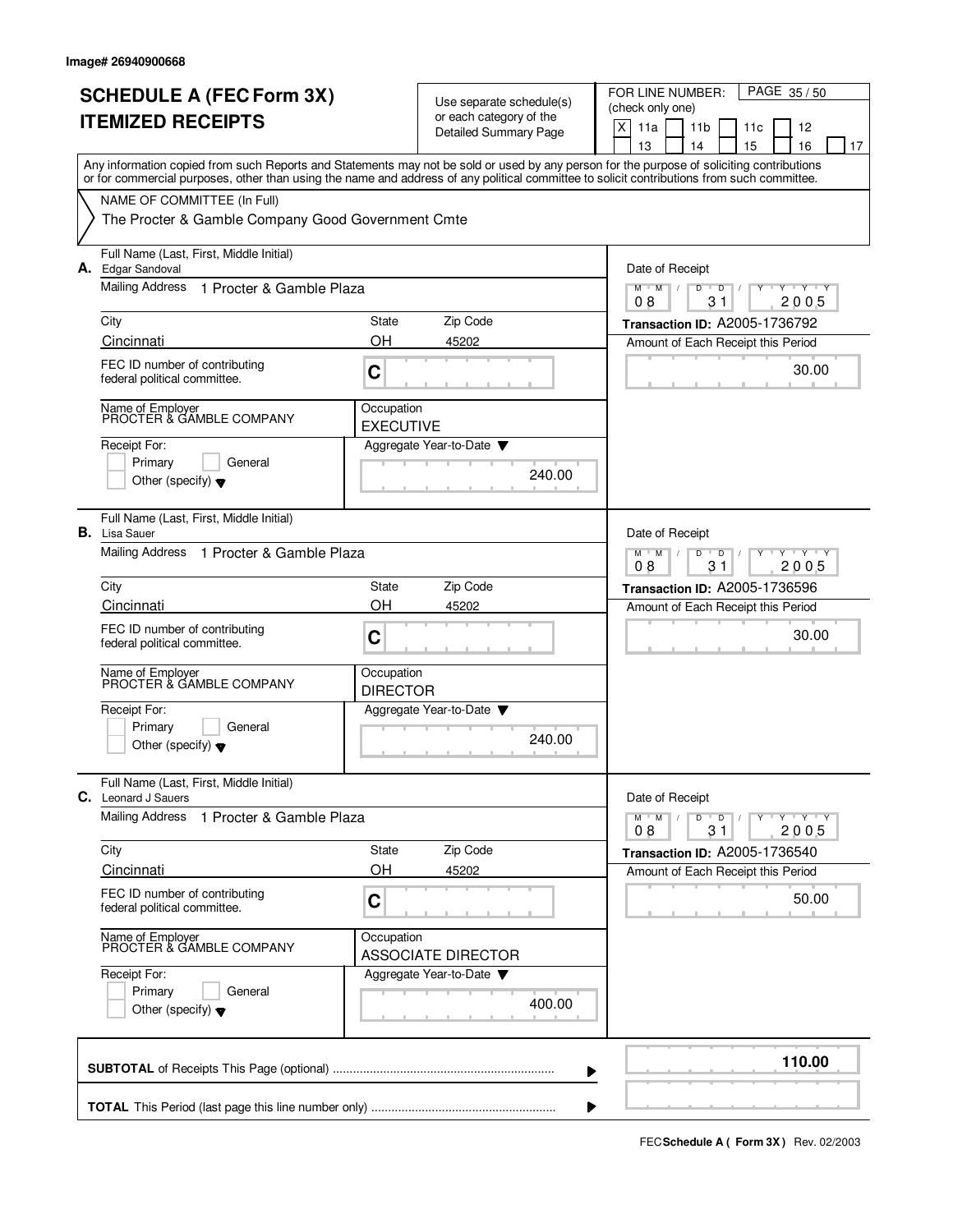|    | Any information copied from such Reports and Statements may not be sold or used by any person for the purpose of soliciting contributions<br>or for commercial purposes, other than using the name and address of any political committee to solicit contributions from such committee.<br>NAME OF COMMITTEE (In Full) |                                |                                  |                                                                             |
|----|------------------------------------------------------------------------------------------------------------------------------------------------------------------------------------------------------------------------------------------------------------------------------------------------------------------------|--------------------------------|----------------------------------|-----------------------------------------------------------------------------|
|    |                                                                                                                                                                                                                                                                                                                        |                                |                                  |                                                                             |
|    | The Procter & Gamble Company Good Government Cmte                                                                                                                                                                                                                                                                      |                                |                                  |                                                                             |
| А. | Full Name (Last, First, Middle Initial)<br>Jeffrey Schomb                                                                                                                                                                                                                                                              |                                |                                  | Date of Receipt                                                             |
|    | Mailing Address 1 Procter & Gamble Plaza                                                                                                                                                                                                                                                                               |                                |                                  | $M$ $M$<br>D<br>Y Y Y Y<br>$\sqrt{ }$<br>$\overline{D}$<br>08<br>31<br>2005 |
|    | City                                                                                                                                                                                                                                                                                                                   | State                          | Zip Code                         | Transaction ID: A2005-1736550                                               |
|    | Cincinnati                                                                                                                                                                                                                                                                                                             | OH                             | 45202                            | Amount of Each Receipt this Period                                          |
|    | FEC ID number of contributing<br>federal political committee.                                                                                                                                                                                                                                                          | C                              |                                  | 50.00                                                                       |
|    | Name of Employer<br>PROCTER & GAMBLE COMPANY                                                                                                                                                                                                                                                                           | Occupation<br><b>EXECUTIVE</b> |                                  |                                                                             |
|    | Receipt For:<br>Primary<br>General<br>Other (specify) $\blacktriangledown$                                                                                                                                                                                                                                             |                                | Aggregate Year-to-Date<br>400.00 |                                                                             |
| В. | Full Name (Last, First, Middle Initial)<br>Mr. S. Qaisar Shareef                                                                                                                                                                                                                                                       |                                |                                  | Date of Receipt                                                             |
|    | Mailing Address 1 Procter & Gamble Plaza                                                                                                                                                                                                                                                                               |                                |                                  | $+Y+Y$<br>M<br>M<br>D<br>D<br>2005<br>08<br>31                              |
|    | City                                                                                                                                                                                                                                                                                                                   | State                          | Zip Code                         | Transaction ID: A2005-1736467                                               |
|    | Cincinnati                                                                                                                                                                                                                                                                                                             | OH                             | 45202                            | Amount of Each Receipt this Period                                          |
|    | FEC ID number of contributing<br>federal political committee.                                                                                                                                                                                                                                                          | C                              |                                  | 50.00                                                                       |
|    | Name of Employer<br>PROCTER & GAMBLE COMPANY                                                                                                                                                                                                                                                                           | Occupation                     | <b>MARKETING DIRECTOR</b>        |                                                                             |
|    | Receipt For:<br>Primary<br>General                                                                                                                                                                                                                                                                                     |                                | Aggregate Year-to-Date           |                                                                             |
|    | Other (specify) $\blacktriangledown$                                                                                                                                                                                                                                                                                   |                                | 400.00                           |                                                                             |
|    | Full Name (Last, First, Middle Initial)<br><b>C.</b> Valarie L Sheppard                                                                                                                                                                                                                                                |                                |                                  | Date of Receipt                                                             |
|    | Mailing Address<br>1 Procter & Gamble Plaza                                                                                                                                                                                                                                                                            |                                |                                  | $M$ $M$ /<br>D<br>$Y - Y - Y - Y$<br>$\overline{D}$<br>2005<br>08<br>31     |
|    | City                                                                                                                                                                                                                                                                                                                   | State                          | Zip Code                         | Transaction ID: A2005-1736776                                               |
|    | Cincinnati                                                                                                                                                                                                                                                                                                             | OH                             | 45202                            | Amount of Each Receipt this Period                                          |
|    | FEC ID number of contributing<br>federal political committee.                                                                                                                                                                                                                                                          | C                              |                                  | 100.00                                                                      |
|    | Name of Employer<br>PROCTER & GAMBLE COMPANY                                                                                                                                                                                                                                                                           | Occupation                     | <b>ASSOCIATE DIRECTOR</b>        |                                                                             |
|    | Receipt For:<br>Primary<br>General                                                                                                                                                                                                                                                                                     |                                | Aggregate Year-to-Date           |                                                                             |
|    | Other (specify) $\blacktriangledown$                                                                                                                                                                                                                                                                                   |                                | 800.00                           |                                                                             |
|    |                                                                                                                                                                                                                                                                                                                        |                                |                                  | 200.00                                                                      |

**FECSchedule A ( Form 3X)** Rev. 02/2003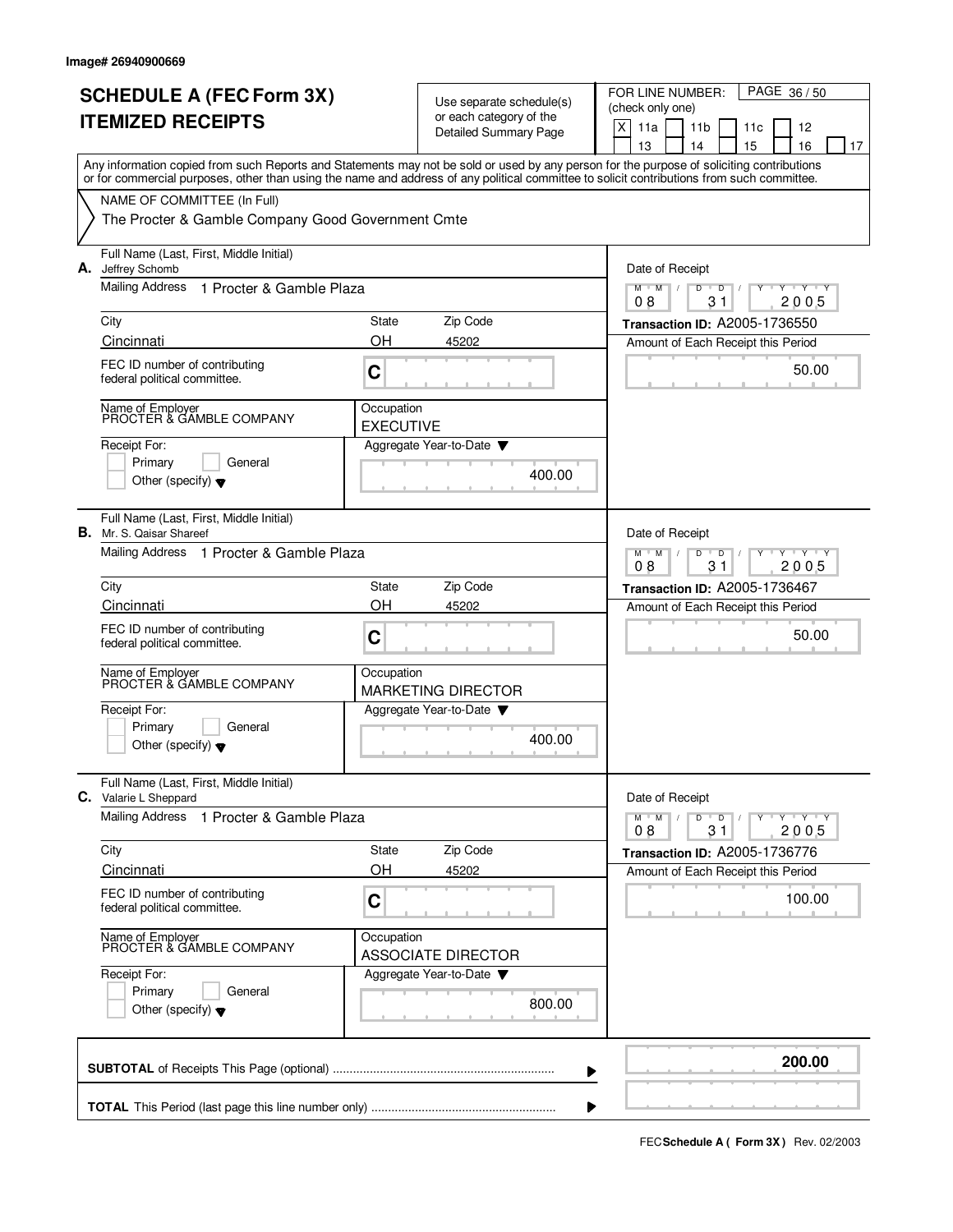|    | <b>SCHEDULE A (FEC Form 3X)</b>                                                                                                            |                                |                                                     | FOR LINE NUMBER:<br>PAGE 37/50                                                                         |
|----|--------------------------------------------------------------------------------------------------------------------------------------------|--------------------------------|-----------------------------------------------------|--------------------------------------------------------------------------------------------------------|
|    |                                                                                                                                            |                                | Use separate schedule(s)<br>or each category of the | (check only one)                                                                                       |
|    | <b>ITEMIZED RECEIPTS</b>                                                                                                                   |                                | <b>Detailed Summary Page</b>                        | X<br>11a<br>11 <sub>b</sub><br>12<br>11c                                                               |
|    | Any information copied from such Reports and Statements may not be sold or used by any person for the purpose of soliciting contributions  |                                |                                                     | 13<br>14<br>15<br>16<br>17                                                                             |
|    | or for commercial purposes, other than using the name and address of any political committee to solicit contributions from such committee. |                                |                                                     |                                                                                                        |
|    | NAME OF COMMITTEE (In Full)                                                                                                                |                                |                                                     |                                                                                                        |
|    | The Procter & Gamble Company Good Government Cmte                                                                                          |                                |                                                     |                                                                                                        |
|    | Full Name (Last, First, Middle Initial)<br>A. Barbara J Slatt                                                                              |                                |                                                     | Date of Receipt                                                                                        |
|    | Mailing Address<br>1 Procter & Gamble Plaza                                                                                                |                                |                                                     | $M$ $M$<br>D<br>D<br>$+Y+Y$<br>2005<br>08<br>31                                                        |
|    | City                                                                                                                                       | <b>State</b>                   | Zip Code                                            | Transaction ID: A2005-1736766                                                                          |
|    | Cincinnati                                                                                                                                 | OH                             | 45202                                               | Amount of Each Receipt this Period                                                                     |
|    | FEC ID number of contributing<br>federal political committee.                                                                              | C                              |                                                     | 100.00                                                                                                 |
|    | Name of Employer<br>PROCTER & GAMBLE COMPANY                                                                                               | Occupation<br><b>DIRECTOR</b>  |                                                     |                                                                                                        |
|    | Receipt For:                                                                                                                               |                                | Aggregate Year-to-Date $\blacktriangledown$         |                                                                                                        |
|    | Primary<br>General                                                                                                                         |                                | 800.00                                              |                                                                                                        |
|    | Other (specify) $\blacktriangledown$                                                                                                       |                                |                                                     |                                                                                                        |
| В. | Full Name (Last, First, Middle Initial)<br>Dwight Smith                                                                                    |                                |                                                     | Date of Receipt                                                                                        |
|    | Mailing Address 1 Procter & Gamble Plaza                                                                                                   |                                |                                                     | $Y - Y - Y$<br>$M$ <sup><math>+</math></sup><br>M<br>D<br>$\overline{D}$<br>08<br>31<br>2005           |
|    | City                                                                                                                                       | State                          | Zip Code                                            | <b>Transaction ID: A2005-1736799</b>                                                                   |
|    | Cincinnati                                                                                                                                 | OH                             | 45202                                               | Amount of Each Receipt this Period                                                                     |
|    | FEC ID number of contributing<br>federal political committee.                                                                              | C                              |                                                     | 50.00                                                                                                  |
|    | Name of Employer<br>PROCTER & GAMBLE COMPANY                                                                                               | Occupation<br><b>EXECUTIVE</b> |                                                     |                                                                                                        |
|    | Receipt For:                                                                                                                               |                                | Aggregate Year-to-Date                              |                                                                                                        |
|    | Primary<br>General<br>Other (specify) $\blacktriangledown$                                                                                 |                                | 400.00                                              |                                                                                                        |
|    | Full Name (Last, First, Middle Initial)<br>C. Deborah K Snellgrov                                                                          |                                |                                                     | Date of Receipt                                                                                        |
|    | Mailing Address 1 Procter & Gamble Plaza                                                                                                   |                                |                                                     | $\mathsf{Y} \dashv \mathsf{Y} \dashv \mathsf{Y}$<br>$M$ $M$<br>D<br>$\overline{D}$<br>31<br>08<br>2005 |
|    | City                                                                                                                                       | State                          | Zip Code                                            | Transaction ID: A2005-1736455                                                                          |
|    | Cincinnati                                                                                                                                 | OH                             | 45202                                               | Amount of Each Receipt this Period                                                                     |
|    | FEC ID number of contributing<br>federal political committee.                                                                              | C                              |                                                     | 30.00                                                                                                  |
|    | Name of Employer<br>PROCTER & GAMBLE COMPANY                                                                                               | Occupation<br><b>DIRECTOR</b>  |                                                     |                                                                                                        |
|    | Receipt For:                                                                                                                               |                                | Aggregate Year-to-Date                              |                                                                                                        |
|    | Primary<br>General<br>Other (specify) $\blacktriangledown$                                                                                 |                                | 240.00                                              |                                                                                                        |
|    |                                                                                                                                            |                                |                                                     | 180.00                                                                                                 |
|    |                                                                                                                                            |                                |                                                     |                                                                                                        |

**FECSchedule A ( Form 3X)** Rev. 02/2003

 $\blacktriangleright$ 

J.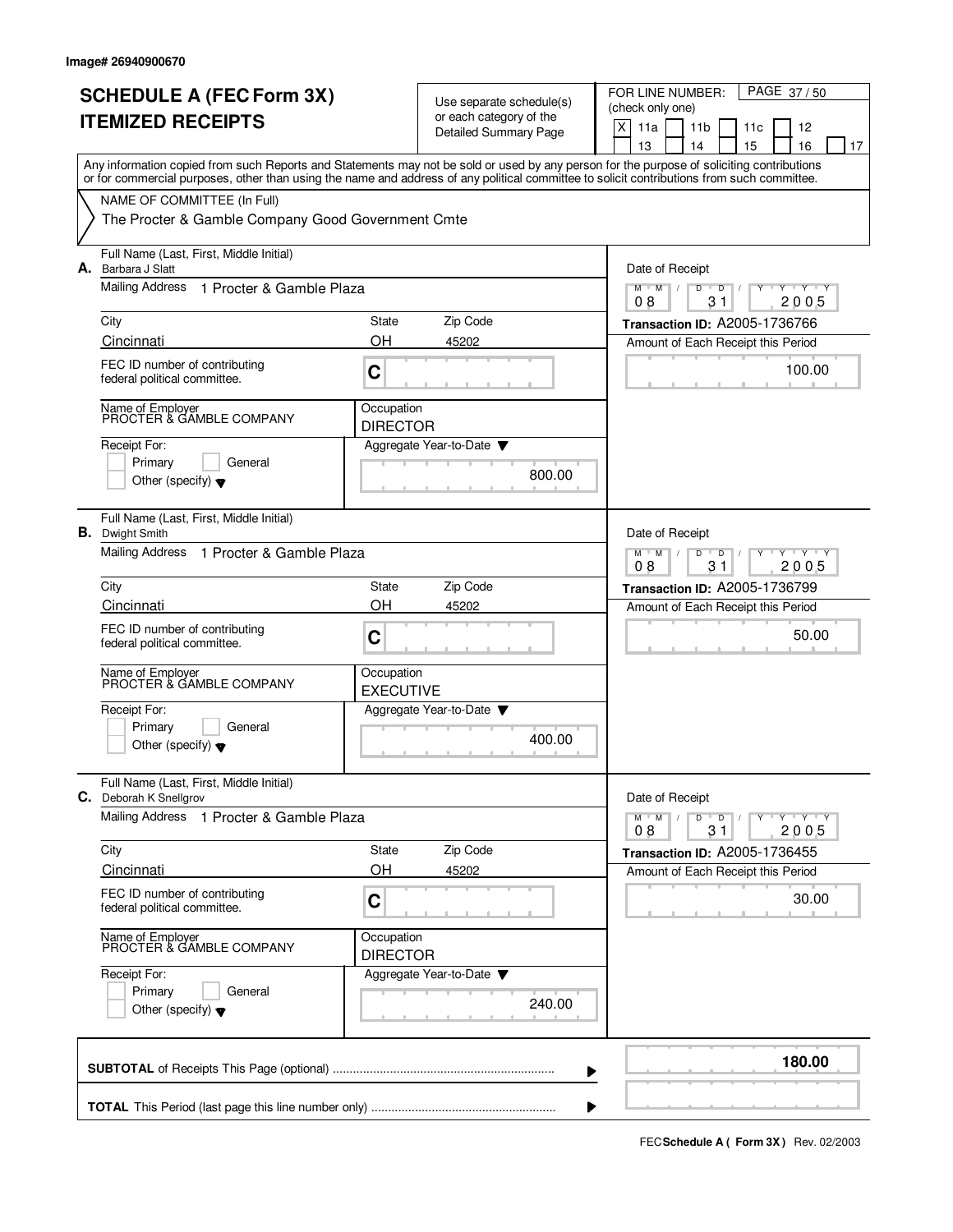|    | <b>SCHEDULE A (FEC Form 3X)</b>                                                                                                                                                                                                                                                         |                              | Use separate schedule(s)                                | PAGE 38/50<br>FOR LINE NUMBER:<br>(check only one)                                                                                                                                                                                                                                                                                                                                                                                                                                                                                         |
|----|-----------------------------------------------------------------------------------------------------------------------------------------------------------------------------------------------------------------------------------------------------------------------------------------|------------------------------|---------------------------------------------------------|--------------------------------------------------------------------------------------------------------------------------------------------------------------------------------------------------------------------------------------------------------------------------------------------------------------------------------------------------------------------------------------------------------------------------------------------------------------------------------------------------------------------------------------------|
|    | <b>ITEMIZED RECEIPTS</b>                                                                                                                                                                                                                                                                |                              | or each category of the<br><b>Detailed Summary Page</b> | $\mathsf X$<br>11a<br>11 <sub>b</sub><br>11c<br>12<br>15<br>13<br>14<br>16<br>17                                                                                                                                                                                                                                                                                                                                                                                                                                                           |
|    | Any information copied from such Reports and Statements may not be sold or used by any person for the purpose of soliciting contributions<br>or for commercial purposes, other than using the name and address of any political committee to solicit contributions from such committee. |                              |                                                         |                                                                                                                                                                                                                                                                                                                                                                                                                                                                                                                                            |
|    | NAME OF COMMITTEE (In Full)                                                                                                                                                                                                                                                             |                              |                                                         |                                                                                                                                                                                                                                                                                                                                                                                                                                                                                                                                            |
|    | The Procter & Gamble Company Good Government Cmte                                                                                                                                                                                                                                       |                              |                                                         |                                                                                                                                                                                                                                                                                                                                                                                                                                                                                                                                            |
| А. | Full Name (Last, First, Middle Initial)<br>John Souza                                                                                                                                                                                                                                   |                              |                                                         | Date of Receipt                                                                                                                                                                                                                                                                                                                                                                                                                                                                                                                            |
|    | Mailing Address<br>1 Procter & Gamble Plaza                                                                                                                                                                                                                                             |                              |                                                         | $M$ $M$ /<br>D<br>$Y$ $Y$<br>D<br>2005<br>08<br>31                                                                                                                                                                                                                                                                                                                                                                                                                                                                                         |
|    | City                                                                                                                                                                                                                                                                                    | State                        | Zip Code                                                | Transaction ID: A2005-1736470                                                                                                                                                                                                                                                                                                                                                                                                                                                                                                              |
|    | Cincinnati                                                                                                                                                                                                                                                                              | OH                           | 45202                                                   | Amount of Each Receipt this Period                                                                                                                                                                                                                                                                                                                                                                                                                                                                                                         |
|    | FEC ID number of contributing<br>federal political committee.                                                                                                                                                                                                                           | C                            |                                                         | 75.00                                                                                                                                                                                                                                                                                                                                                                                                                                                                                                                                      |
|    | Name of Employer<br>PROCTER & GAMBLE COMPANY                                                                                                                                                                                                                                            | Occupation                   | <b>FINANCE MANAGER</b>                                  |                                                                                                                                                                                                                                                                                                                                                                                                                                                                                                                                            |
|    | Receipt For:<br>Primary<br>General                                                                                                                                                                                                                                                      |                              | Aggregate Year-to-Date                                  |                                                                                                                                                                                                                                                                                                                                                                                                                                                                                                                                            |
|    | Other (specify) $\blacktriangledown$                                                                                                                                                                                                                                                    |                              | 600.00                                                  |                                                                                                                                                                                                                                                                                                                                                                                                                                                                                                                                            |
|    | Full Name (Last, First, Middle Initial)<br><b>B.</b> Albert H St.Clair                                                                                                                                                                                                                  |                              |                                                         | Date of Receipt                                                                                                                                                                                                                                                                                                                                                                                                                                                                                                                            |
|    | <b>Mailing Address</b><br>1 Procter & Gamble Plaza                                                                                                                                                                                                                                      |                              |                                                         | $Y - Y - Y$<br>$M$ <sup>U</sup><br>M<br>D<br>D<br>08<br>31<br>2005                                                                                                                                                                                                                                                                                                                                                                                                                                                                         |
|    | City                                                                                                                                                                                                                                                                                    | State                        | Zip Code                                                | <b>Transaction ID: A2005-1736758</b>                                                                                                                                                                                                                                                                                                                                                                                                                                                                                                       |
|    | Cincinnati                                                                                                                                                                                                                                                                              | OH                           | 45202                                                   | Amount of Each Receipt this Period                                                                                                                                                                                                                                                                                                                                                                                                                                                                                                         |
|    | FEC ID number of contributing<br>federal political committee.                                                                                                                                                                                                                           | C                            |                                                         | 100.00                                                                                                                                                                                                                                                                                                                                                                                                                                                                                                                                     |
|    | Name of Employer<br>PROCTER & GAMBLE COMPANY                                                                                                                                                                                                                                            | Occupation<br><b>MANAGER</b> |                                                         |                                                                                                                                                                                                                                                                                                                                                                                                                                                                                                                                            |
|    | Receipt For:                                                                                                                                                                                                                                                                            |                              | Aggregate Year-to-Date                                  |                                                                                                                                                                                                                                                                                                                                                                                                                                                                                                                                            |
|    | Primary<br>General<br>Other (specify) $\blacktriangledown$                                                                                                                                                                                                                              |                              | 800.00                                                  |                                                                                                                                                                                                                                                                                                                                                                                                                                                                                                                                            |
|    | Full Name (Last, First, Middle Initial)<br>C. Robert A Steele                                                                                                                                                                                                                           |                              |                                                         | Date of Receipt                                                                                                                                                                                                                                                                                                                                                                                                                                                                                                                            |
|    | <b>Mailing Address</b><br>1 Procter & Gamble Plaza                                                                                                                                                                                                                                      |                              |                                                         | $\begin{array}{c} \top \!\!\!\!\! \top \!\!\!\! \top \!\!\!\! \top \!\!\!\! \top \!\!\!\! \top \!\!\!\! \top \!\!\!\! \top \!\!\!\! \top \!\!\!\! \top \!\!\!\! \top \!\!\!\! \top \!\!\!\! \top \!\!\!\! \top \!\!\!\! \top \!\!\!\! \top \!\!\!\! \top \!\!\!\! \top \!\!\!\! \top \!\!\!\! \top \!\!\!\! \top \!\!\!\! \top \!\!\!\! \top \!\!\!\! \top \!\!\!\! \top \!\!\!\! \top \!\!\!\! \top \!\!\!\! \top \!\!\!\! \top \!\!\!\! \top \!\!\!\! \top$<br>$M$ $M$ $/$<br>D<br>$\overline{D}$<br>Y<br>$\sqrt{ }$<br>08<br>31<br>2005 |
|    | City                                                                                                                                                                                                                                                                                    | State                        | Zip Code                                                | Transaction ID: A2005-1736546                                                                                                                                                                                                                                                                                                                                                                                                                                                                                                              |
|    | Cincinnati                                                                                                                                                                                                                                                                              | OH                           | 45202                                                   | Amount of Each Receipt this Period                                                                                                                                                                                                                                                                                                                                                                                                                                                                                                         |
|    | FEC ID number of contributing<br>federal political committee.                                                                                                                                                                                                                           | $\mathbf C$                  |                                                         | 416.66                                                                                                                                                                                                                                                                                                                                                                                                                                                                                                                                     |
|    | Name of Employer<br>PROCTER & GAMBLE COMPANY                                                                                                                                                                                                                                            | Occupation                   | VICE PRESIDENT & GENERAL MANAGER                        |                                                                                                                                                                                                                                                                                                                                                                                                                                                                                                                                            |
|    | Receipt For:<br>Primary<br>General                                                                                                                                                                                                                                                      |                              | Aggregate Year-to-Date                                  |                                                                                                                                                                                                                                                                                                                                                                                                                                                                                                                                            |
|    | Other (specify) $\blacktriangledown$                                                                                                                                                                                                                                                    |                              | 3333.28                                                 |                                                                                                                                                                                                                                                                                                                                                                                                                                                                                                                                            |
|    |                                                                                                                                                                                                                                                                                         |                              |                                                         | 591.66                                                                                                                                                                                                                                                                                                                                                                                                                                                                                                                                     |

**FECSchedule A ( Form 3X)** Rev. 02/2003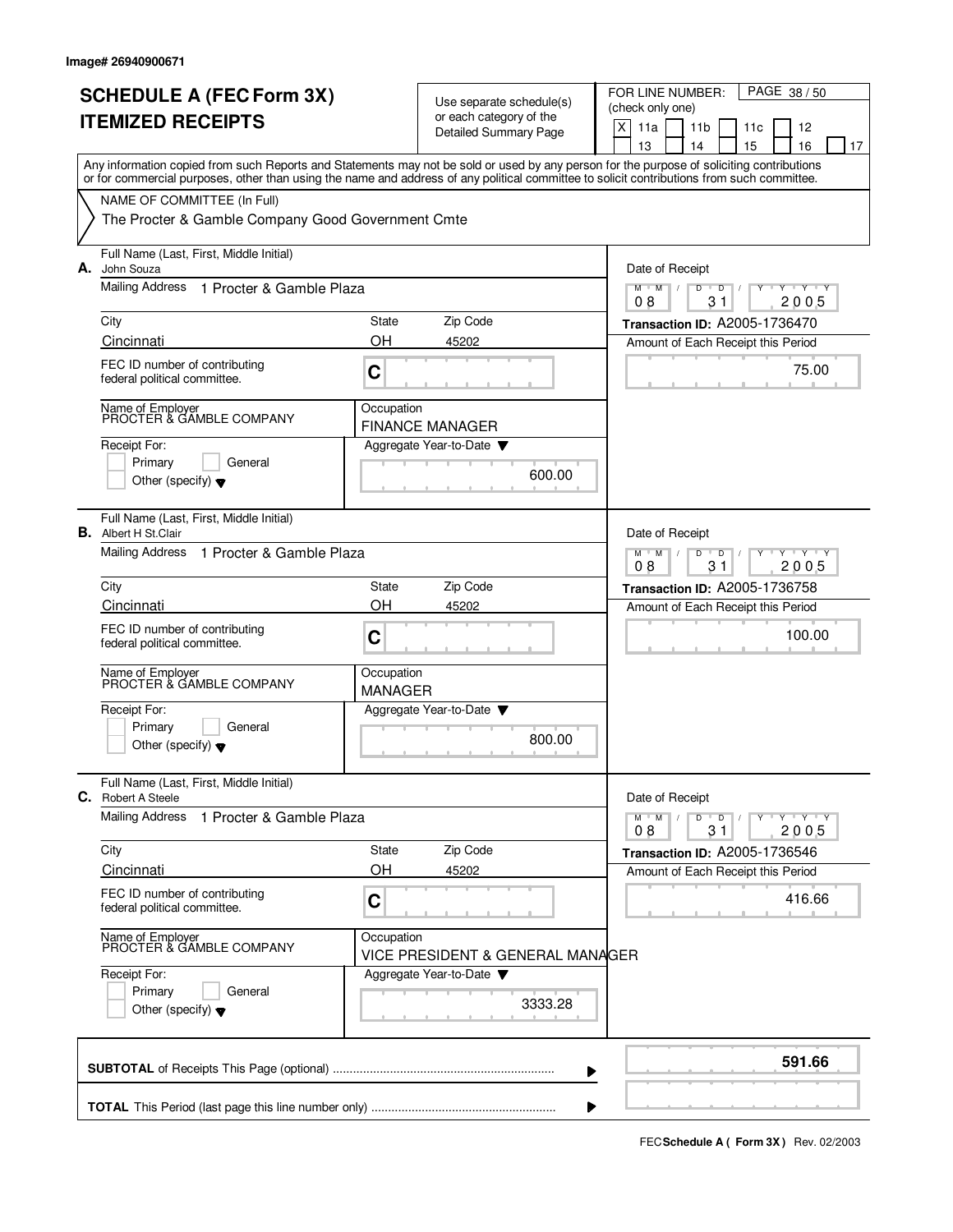|    | <b>SCHEDULE A (FEC Form 3X)</b><br><b>ITEMIZED RECEIPTS</b>                                                                                                                                                                                                                             |                                | Use separate schedule(s)<br>or each category of the<br>Detailed Summary Page | PAGE 39/50<br>FOR LINE NUMBER:<br>(check only one)<br>$\mathsf X$<br>11a<br>11 <sub>b</sub><br>12<br>11c<br>13<br>15<br>16<br>14<br>17 |  |  |  |  |  |  |  |
|----|-----------------------------------------------------------------------------------------------------------------------------------------------------------------------------------------------------------------------------------------------------------------------------------------|--------------------------------|------------------------------------------------------------------------------|----------------------------------------------------------------------------------------------------------------------------------------|--|--|--|--|--|--|--|
|    | Any information copied from such Reports and Statements may not be sold or used by any person for the purpose of soliciting contributions<br>or for commercial purposes, other than using the name and address of any political committee to solicit contributions from such committee. |                                |                                                                              |                                                                                                                                        |  |  |  |  |  |  |  |
|    | NAME OF COMMITTEE (In Full)<br>The Procter & Gamble Company Good Government Cmte                                                                                                                                                                                                        |                                |                                                                              |                                                                                                                                        |  |  |  |  |  |  |  |
| А. | Full Name (Last, First, Middle Initial)<br>James Stengel                                                                                                                                                                                                                                |                                |                                                                              | Date of Receipt                                                                                                                        |  |  |  |  |  |  |  |
|    | Mailing Address 1 Procter & Gamble Plaza                                                                                                                                                                                                                                                |                                |                                                                              | D<br>M<br>M<br>D<br>Y 'Y 'Y<br>08<br>31<br>2005                                                                                        |  |  |  |  |  |  |  |
|    | City                                                                                                                                                                                                                                                                                    | State                          | Zip Code                                                                     | Transaction ID: A2005-1736748                                                                                                          |  |  |  |  |  |  |  |
|    | Cincinnati                                                                                                                                                                                                                                                                              | OH                             | 45202                                                                        | Amount of Each Receipt this Period                                                                                                     |  |  |  |  |  |  |  |
|    | FEC ID number of contributing<br>federal political committee.                                                                                                                                                                                                                           | C                              |                                                                              | 416.66                                                                                                                                 |  |  |  |  |  |  |  |
|    | Name of Employer<br>PROCTER & GAMBLE COMPANY                                                                                                                                                                                                                                            | Occupation<br><b>EXECUTIVE</b> |                                                                              |                                                                                                                                        |  |  |  |  |  |  |  |
|    | Receipt For:<br>Primary<br>General<br>Other (specify) $\blacktriangledown$                                                                                                                                                                                                              |                                | Aggregate Year-to-Date<br>3333.28                                            |                                                                                                                                        |  |  |  |  |  |  |  |
|    | Full Name (Last, First, Middle Initial)<br><b>B.</b> J Sullivan                                                                                                                                                                                                                         |                                |                                                                              | Date of Receipt                                                                                                                        |  |  |  |  |  |  |  |
|    | Mailing Address 1 Procter & Gamble Plaza                                                                                                                                                                                                                                                |                                |                                                                              | $Y - Y - Y$<br>$M$ <sup><math>+</math></sup><br>M<br>$\overline{D}$<br>D<br>08<br>31<br>2005                                           |  |  |  |  |  |  |  |
|    | City                                                                                                                                                                                                                                                                                    | State                          | Zip Code                                                                     | Transaction ID: A2005-1736721                                                                                                          |  |  |  |  |  |  |  |
|    | Cincinnati                                                                                                                                                                                                                                                                              | OH                             | 45202                                                                        | Amount of Each Receipt this Period                                                                                                     |  |  |  |  |  |  |  |
|    | FEC ID number of contributing<br>federal political committee.                                                                                                                                                                                                                           | C                              |                                                                              | 30.00                                                                                                                                  |  |  |  |  |  |  |  |
|    | Name of Employer<br>PROCTER & GAMBLE COMPANY                                                                                                                                                                                                                                            | Occupation<br><b>EXECUTIVE</b> |                                                                              |                                                                                                                                        |  |  |  |  |  |  |  |
|    | Receipt For:<br>General                                                                                                                                                                                                                                                                 |                                | Aggregate Year-to-Date                                                       |                                                                                                                                        |  |  |  |  |  |  |  |
|    | Primary<br>Other (specify) $\blacktriangledown$                                                                                                                                                                                                                                         |                                | 240.00                                                                       |                                                                                                                                        |  |  |  |  |  |  |  |
|    | Full Name (Last, First, Middle Initial)<br>C. Nancy K Swanson                                                                                                                                                                                                                           |                                |                                                                              | Date of Receipt                                                                                                                        |  |  |  |  |  |  |  |
|    | Mailing Address<br>1 Procter & Gamble Plaza                                                                                                                                                                                                                                             |                                |                                                                              | $Y - Y - Y - Y$<br>$M$ $M$<br>D<br>$\overline{D}$<br>2005<br>08<br>31                                                                  |  |  |  |  |  |  |  |
|    | City                                                                                                                                                                                                                                                                                    | State                          | Zip Code                                                                     | Transaction ID: A2005-1736666                                                                                                          |  |  |  |  |  |  |  |
|    | Cincinnati                                                                                                                                                                                                                                                                              | OH                             | 45202                                                                        | Amount of Each Receipt this Period                                                                                                     |  |  |  |  |  |  |  |
|    | FEC ID number of contributing<br>federal political committee.                                                                                                                                                                                                                           | C                              |                                                                              | 100.00                                                                                                                                 |  |  |  |  |  |  |  |
|    | Name of Employer<br>PROCTER & GAMBLE COMPANY                                                                                                                                                                                                                                            | Occupation                     | VICE PRESIDENT & GENERAL MGR                                                 |                                                                                                                                        |  |  |  |  |  |  |  |
|    | Receipt For:                                                                                                                                                                                                                                                                            |                                | Aggregate Year-to-Date                                                       |                                                                                                                                        |  |  |  |  |  |  |  |
|    | Primary<br>General<br>Other (specify) $\blacktriangledown$                                                                                                                                                                                                                              |                                | 800.00                                                                       |                                                                                                                                        |  |  |  |  |  |  |  |
|    |                                                                                                                                                                                                                                                                                         |                                |                                                                              | 546.66                                                                                                                                 |  |  |  |  |  |  |  |

**FECSchedule A ( Form 3X)** Rev. 02/2003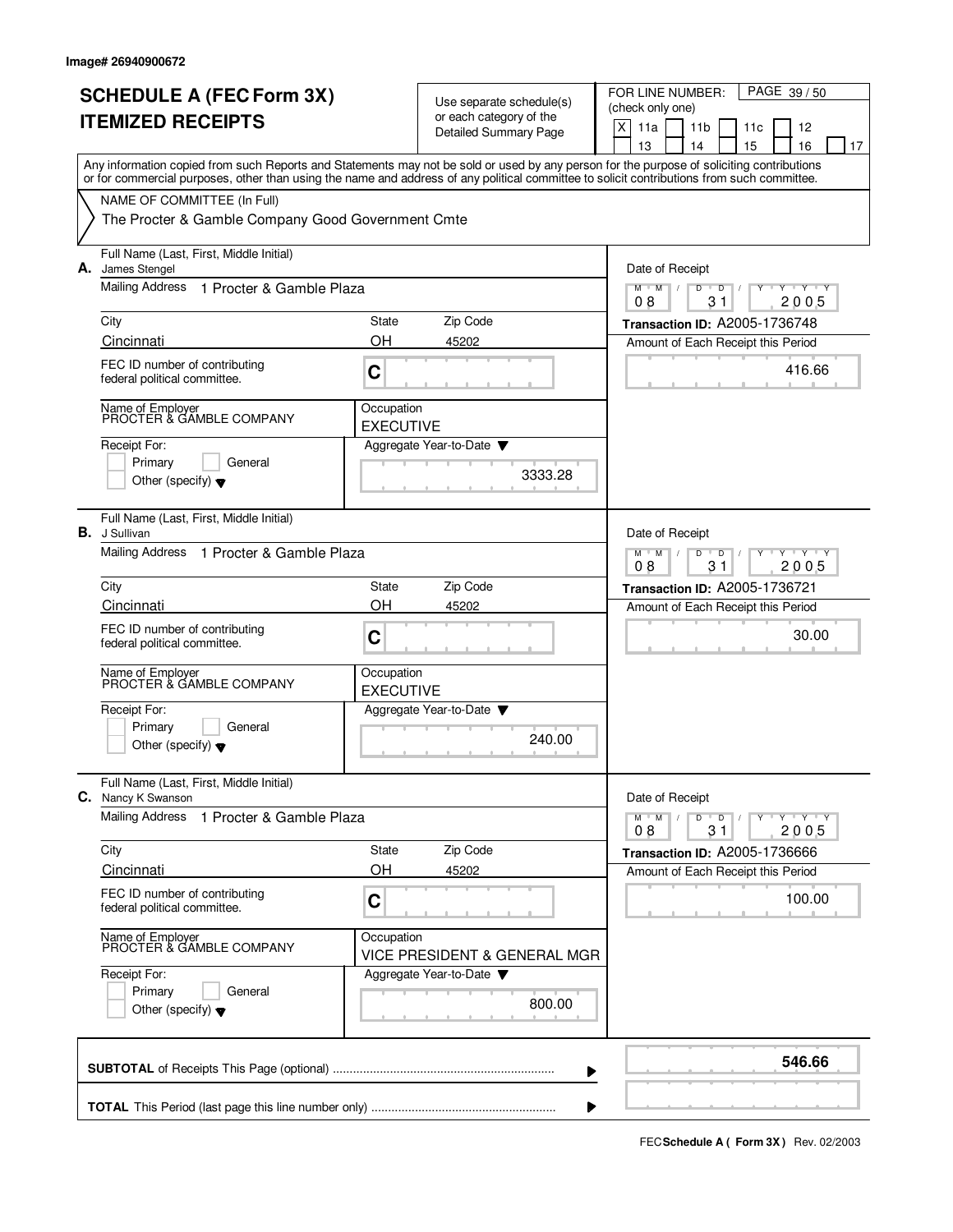|    | <b>SCHEDULE A (FEC Form 3X)</b><br><b>ITEMIZED RECEIPTS</b>                                                                                                                                                                                                                             |                                | Use separate schedule(s)<br>or each category of the<br><b>Detailed Summary Page</b> | PAGE 40/50<br>FOR LINE NUMBER:<br>(check only one)<br>$\mathsf X$<br>11a<br>11 <sub>b</sub><br>12<br>11c<br>13<br>15<br>16<br>14<br>17 |
|----|-----------------------------------------------------------------------------------------------------------------------------------------------------------------------------------------------------------------------------------------------------------------------------------------|--------------------------------|-------------------------------------------------------------------------------------|----------------------------------------------------------------------------------------------------------------------------------------|
|    | Any information copied from such Reports and Statements may not be sold or used by any person for the purpose of soliciting contributions<br>or for commercial purposes, other than using the name and address of any political committee to solicit contributions from such committee. |                                |                                                                                     |                                                                                                                                        |
|    | NAME OF COMMITTEE (In Full)<br>The Procter & Gamble Company Good Government Cmte                                                                                                                                                                                                        |                                |                                                                                     |                                                                                                                                        |
| А. | Full Name (Last, First, Middle Initial)<br>Joan B Szkutak                                                                                                                                                                                                                               |                                |                                                                                     | Date of Receipt                                                                                                                        |
|    | Mailing Address<br>1 Procter & Gamble Plaza                                                                                                                                                                                                                                             |                                |                                                                                     | D<br>$M$ $M$<br>D<br>Y 'Y 'Y<br>08<br>31<br>2005                                                                                       |
|    | City                                                                                                                                                                                                                                                                                    | State                          | Zip Code                                                                            | Transaction ID: A2005-1736480                                                                                                          |
|    | Cincinnati<br>FEC ID number of contributing                                                                                                                                                                                                                                             | OΗ<br>C                        | 45202                                                                               | Amount of Each Receipt this Period<br>50.00                                                                                            |
|    | federal political committee.                                                                                                                                                                                                                                                            |                                |                                                                                     |                                                                                                                                        |
|    | Name of Employer<br>PROCTER & GAMBLE COMPANY                                                                                                                                                                                                                                            | Occupation<br><b>DIRECTOR</b>  |                                                                                     |                                                                                                                                        |
|    | Receipt For:<br>Primary<br>General<br>Other (specify) $\blacktriangledown$                                                                                                                                                                                                              |                                | Aggregate Year-to-Date<br>400.00                                                    |                                                                                                                                        |
| В. | Full Name (Last, First, Middle Initial)<br>Ronny Taff                                                                                                                                                                                                                                   |                                |                                                                                     | Date of Receipt                                                                                                                        |
|    | Mailing Address 1 Procter & Gamble Plaza                                                                                                                                                                                                                                                |                                |                                                                                     | $Y + Y + Y$<br>M<br>M<br>$\overline{D}$<br>D<br>08<br>31<br>2005                                                                       |
|    | City                                                                                                                                                                                                                                                                                    | State                          | Zip Code                                                                            | Transaction ID: A2005-1736545                                                                                                          |
|    | Cincinnati                                                                                                                                                                                                                                                                              | OH                             | 45202                                                                               | Amount of Each Receipt this Period                                                                                                     |
|    | FEC ID number of contributing<br>federal political committee.                                                                                                                                                                                                                           | C                              |                                                                                     | 100.00                                                                                                                                 |
|    | Name of Employer<br>PROCTER & GAMBLE COMPANY                                                                                                                                                                                                                                            | Occupation<br><b>EXECUTIVE</b> |                                                                                     |                                                                                                                                        |
|    | Receipt For:                                                                                                                                                                                                                                                                            |                                | Aggregate Year-to-Date                                                              |                                                                                                                                        |
|    | Primary<br>General<br>Other (specify) $\blacktriangledown$                                                                                                                                                                                                                              |                                | 450.00                                                                              |                                                                                                                                        |
|    | Full Name (Last, First, Middle Initial)<br>C. David Taylor                                                                                                                                                                                                                              |                                |                                                                                     | Date of Receipt                                                                                                                        |
|    | <b>Mailing Address</b><br>1 Procter & Gamble Plaza                                                                                                                                                                                                                                      |                                |                                                                                     | $Y - Y - Y - Y$<br>$M$ $M$<br>D<br>$\overline{D}$<br>2005<br>08<br>31                                                                  |
|    | City                                                                                                                                                                                                                                                                                    | State                          | Zip Code                                                                            | Transaction ID: A2005-1736756                                                                                                          |
|    | Cincinnati                                                                                                                                                                                                                                                                              | OH                             | 45202                                                                               | Amount of Each Receipt this Period                                                                                                     |
|    | FEC ID number of contributing<br>federal political committee.                                                                                                                                                                                                                           | C                              |                                                                                     | 50.00                                                                                                                                  |
|    | Name of Employer<br>PROCTER & GAMBLE COMPANY                                                                                                                                                                                                                                            | Occupation                     | <b>GENERAL MANAGER</b>                                                              |                                                                                                                                        |
|    | Receipt For:                                                                                                                                                                                                                                                                            |                                | Aggregate Year-to-Date                                                              |                                                                                                                                        |
|    | Primary<br>General<br>Other (specify) $\blacktriangledown$                                                                                                                                                                                                                              |                                | 400.00                                                                              |                                                                                                                                        |
|    |                                                                                                                                                                                                                                                                                         |                                |                                                                                     | 200.00                                                                                                                                 |

**FECSchedule A ( Form 3X)** Rev. 02/2003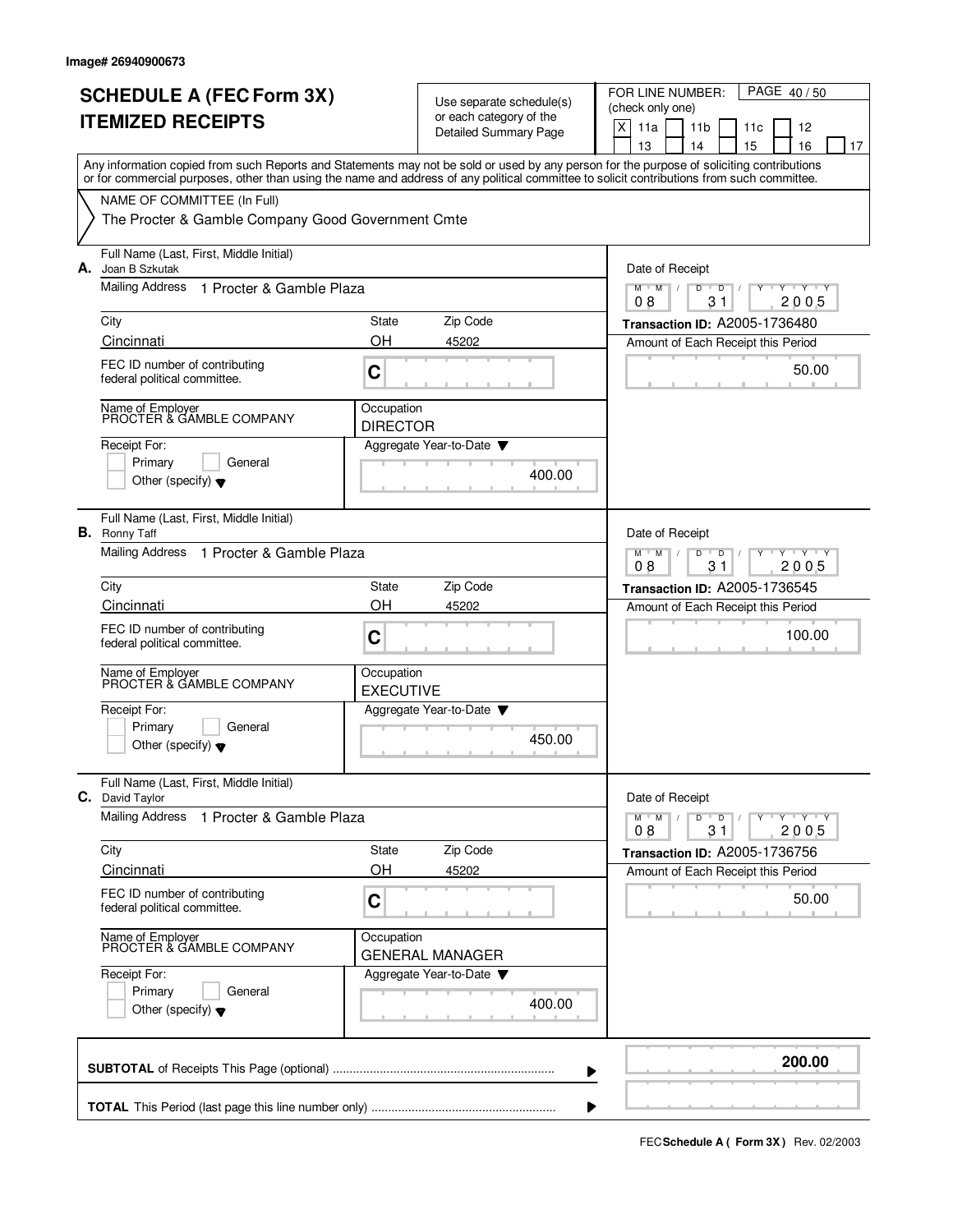| <b>SCHEDULE A (FEC Form 3X)</b><br><b>ITEMIZED RECEIPTS</b>                                                                                                                                                                                                                             |                    | Use separate schedule(s)<br>or each category of the<br><b>Detailed Summary Page</b> | FOR LINE NUMBER:<br>PAGE 41/50<br>(check only one)<br>X<br>11a<br>11 <sub>b</sub><br>12<br>11c<br>13<br>14<br>15<br>16<br>17 |
|-----------------------------------------------------------------------------------------------------------------------------------------------------------------------------------------------------------------------------------------------------------------------------------------|--------------------|-------------------------------------------------------------------------------------|------------------------------------------------------------------------------------------------------------------------------|
| Any information copied from such Reports and Statements may not be sold or used by any person for the purpose of soliciting contributions<br>or for commercial purposes, other than using the name and address of any political committee to solicit contributions from such committee. |                    |                                                                                     |                                                                                                                              |
| NAME OF COMMITTEE (In Full)<br>The Procter & Gamble Company Good Government Cmte                                                                                                                                                                                                        |                    |                                                                                     |                                                                                                                              |
| Full Name (Last, First, Middle Initial)<br>A. Beverly B Tharp                                                                                                                                                                                                                           |                    |                                                                                     | Date of Receipt                                                                                                              |
| Mailing Address<br>1 Procter & Gamble Plaza                                                                                                                                                                                                                                             |                    |                                                                                     | $M$ $M$<br>D<br>D<br>$+Y+Y$<br>2005<br>08<br>31                                                                              |
| City<br>Cincinnati                                                                                                                                                                                                                                                                      | <b>State</b><br>OH | Zip Code<br>45202                                                                   | Transaction ID: A2005-1736781<br>Amount of Each Receipt this Period                                                          |
| FEC ID number of contributing<br>federal political committee.                                                                                                                                                                                                                           | C                  |                                                                                     | 30.00                                                                                                                        |
| Name of Employer<br>PROCTER & GAMBLE COMPANY                                                                                                                                                                                                                                            | Occupation         | <b>ASSOCIATE DIRECTOR</b>                                                           |                                                                                                                              |
| Receipt For:<br>Primary<br>General<br>Other (specify) $\blacktriangledown$                                                                                                                                                                                                              |                    | Aggregate Year-to-Date<br>240.00                                                    |                                                                                                                              |
| Full Name (Last, First, Middle Initial)<br><b>B.</b> Paul W Toler                                                                                                                                                                                                                       |                    |                                                                                     | Date of Receipt                                                                                                              |
| Mailing Address 1 Procter & Gamble Plaza                                                                                                                                                                                                                                                |                    |                                                                                     | $Y - Y - Y$<br>$M$ <sup><math>+</math></sup><br>M<br>D<br>$\overline{D}$<br>08<br>31<br>2005                                 |
| City<br>Cincinnati                                                                                                                                                                                                                                                                      | State<br>OH        | Zip Code<br>45202                                                                   | <b>Transaction ID: A2005-1736657</b><br>Amount of Each Receipt this Period                                                   |
| FEC ID number of contributing<br>federal political committee.                                                                                                                                                                                                                           | C                  |                                                                                     | 60.00                                                                                                                        |
| Name of Employer<br>PROCTER & GAMBLE COMPANY                                                                                                                                                                                                                                            | Occupation         | <b>VICE PRESIDENT</b>                                                               |                                                                                                                              |
| Receipt For:<br>Primary<br>General<br>Other (specify) $\blacktriangledown$                                                                                                                                                                                                              |                    | Aggregate Year-to-Date<br>480.00                                                    |                                                                                                                              |
| Full Name (Last, First, Middle Initial)<br>C. MS. Carol B Tuthill                                                                                                                                                                                                                       |                    |                                                                                     | Date of Receipt                                                                                                              |
| <b>Mailing Address</b><br>1 Procter & Gamble Plaza                                                                                                                                                                                                                                      |                    |                                                                                     | $M$ $M$<br>Y 'Y 'Y<br>D<br>$\overline{D}$<br>31<br>08<br>2005                                                                |
| City<br>Cincinnati                                                                                                                                                                                                                                                                      | State<br>OH        | Zip Code<br>45202                                                                   | Transaction ID: A2005-1736732<br>Amount of Each Receipt this Period                                                          |
| FEC ID number of contributing<br>federal political committee.                                                                                                                                                                                                                           | C                  |                                                                                     | 100.00                                                                                                                       |
| Name of Employer<br>PROCTER & GAMBLE COMPANY                                                                                                                                                                                                                                            | Occupation         | <b>VICE PRESIDENT</b>                                                               |                                                                                                                              |
| Receipt For:<br>Primary<br>General<br>Other (specify) $\blacktriangledown$                                                                                                                                                                                                              |                    | Aggregate Year-to-Date<br>800.00                                                    |                                                                                                                              |
|                                                                                                                                                                                                                                                                                         |                    |                                                                                     | 190.00                                                                                                                       |
|                                                                                                                                                                                                                                                                                         |                    |                                                                                     |                                                                                                                              |

**FECSchedule A ( Form 3X)** Rev. 02/2003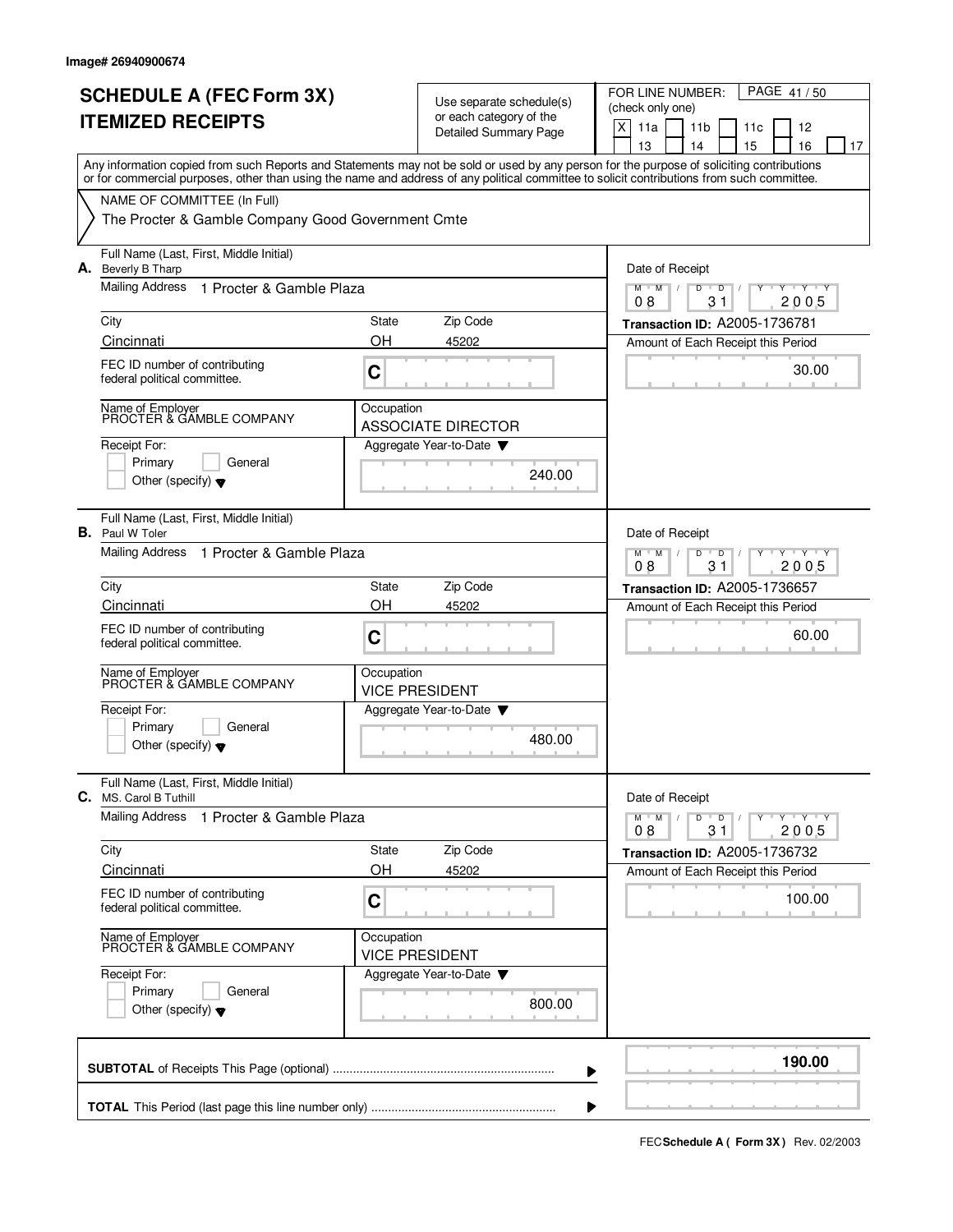| <b>SCHEDULE A (FEC Form 3X)</b>                                                                                                                                                                                                                                                         |                                | Use separate schedule(s)                                | FOR LINE NUMBER:<br>PAGE 42/50                                        |
|-----------------------------------------------------------------------------------------------------------------------------------------------------------------------------------------------------------------------------------------------------------------------------------------|--------------------------------|---------------------------------------------------------|-----------------------------------------------------------------------|
| <b>ITEMIZED RECEIPTS</b>                                                                                                                                                                                                                                                                |                                | or each category of the<br><b>Detailed Summary Page</b> | (check only one)<br>X<br>11a<br>11 <sub>b</sub><br>12<br>11c          |
| Any information copied from such Reports and Statements may not be sold or used by any person for the purpose of soliciting contributions<br>or for commercial purposes, other than using the name and address of any political committee to solicit contributions from such committee. |                                |                                                         | 13<br>14<br>15<br>16<br>17                                            |
| NAME OF COMMITTEE (In Full)                                                                                                                                                                                                                                                             |                                |                                                         |                                                                       |
| The Procter & Gamble Company Good Government Cmte                                                                                                                                                                                                                                       |                                |                                                         |                                                                       |
| Full Name (Last, First, Middle Initial)<br>A. MARTIN WALKER                                                                                                                                                                                                                             |                                |                                                         | Date of Receipt                                                       |
| Mailing Address 1 Procter & Gamble Plaza                                                                                                                                                                                                                                                |                                |                                                         | $M$ $M$<br>D<br>D<br>$\mathbf{y}$ $\mathbf{y}$<br>2005<br>08<br>31    |
| City                                                                                                                                                                                                                                                                                    | State                          | Zip Code                                                | Transaction ID: A2005-1736720                                         |
| Cincinnati                                                                                                                                                                                                                                                                              | OH                             | 45202                                                   | Amount of Each Receipt this Period                                    |
| FEC ID number of contributing<br>federal political committee.                                                                                                                                                                                                                           | C                              |                                                         | 100.00                                                                |
| Name of Employer<br>PROCTER & GAMBLE COMPANY                                                                                                                                                                                                                                            | Occupation<br><b>EXECUTIVE</b> |                                                         |                                                                       |
| Receipt For:                                                                                                                                                                                                                                                                            |                                | Aggregate Year-to-Date                                  |                                                                       |
| Primary<br>General<br>Other (specify) $\blacktriangledown$                                                                                                                                                                                                                              |                                | 800.00                                                  |                                                                       |
| Full Name (Last, First, Middle Initial)<br><b>B.</b> Andrew Walter                                                                                                                                                                                                                      |                                |                                                         | Date of Receipt                                                       |
| Mailing Address 1 Procter & Gamble Plaza                                                                                                                                                                                                                                                |                                |                                                         | $Y - Y - Y$<br>$M$ <sup>U</sup><br>M<br>D<br>D<br>08<br>31<br>2005    |
| City                                                                                                                                                                                                                                                                                    | State                          | Zip Code                                                | <b>Transaction ID: A2005-1736566</b>                                  |
| Cincinnati                                                                                                                                                                                                                                                                              | OH                             | 45202                                                   | Amount of Each Receipt this Period                                    |
| FEC ID number of contributing<br>federal political committee.                                                                                                                                                                                                                           | C                              |                                                         | 50.00                                                                 |
| Name of Employer<br>PROCTER & GAMBLE COMPANY                                                                                                                                                                                                                                            | Occupation<br><b>EXECUTIVE</b> |                                                         |                                                                       |
| Receipt For:                                                                                                                                                                                                                                                                            |                                | Aggregate Year-to-Date                                  |                                                                       |
| Primary<br>General<br>Other (specify) $\blacktriangledown$                                                                                                                                                                                                                              |                                | 400.00                                                  |                                                                       |
| Full Name (Last, First, Middle Initial)<br>C. Judd Weis                                                                                                                                                                                                                                 |                                |                                                         | Date of Receipt                                                       |
| Mailing Address<br>1 Procter & Gamble Plaza                                                                                                                                                                                                                                             |                                |                                                         | $Y - Y - Y - Y$<br>$M^+$ M<br>D<br>$\overline{D}$<br>08<br>31<br>2005 |
| City                                                                                                                                                                                                                                                                                    | State                          | Zip Code                                                | Transaction ID: A2005-1736559                                         |
| Cincinnati                                                                                                                                                                                                                                                                              | OH                             | 45202                                                   | Amount of Each Receipt this Period                                    |
| FEC ID number of contributing<br>federal political committee.                                                                                                                                                                                                                           | C                              |                                                         | 30.00                                                                 |
| Name of Employer<br>PROCTER & GAMBLE COMPANY                                                                                                                                                                                                                                            | Occupation<br><b>EXECUTIVE</b> |                                                         |                                                                       |
| Receipt For:                                                                                                                                                                                                                                                                            |                                | Aggregate Year-to-Date                                  |                                                                       |
| Primary<br>General<br>Other (specify) $\blacktriangledown$                                                                                                                                                                                                                              |                                | 240.00                                                  |                                                                       |
|                                                                                                                                                                                                                                                                                         |                                |                                                         | 180.00                                                                |

**FECSchedule A ( Form 3X)** Rev. 02/2003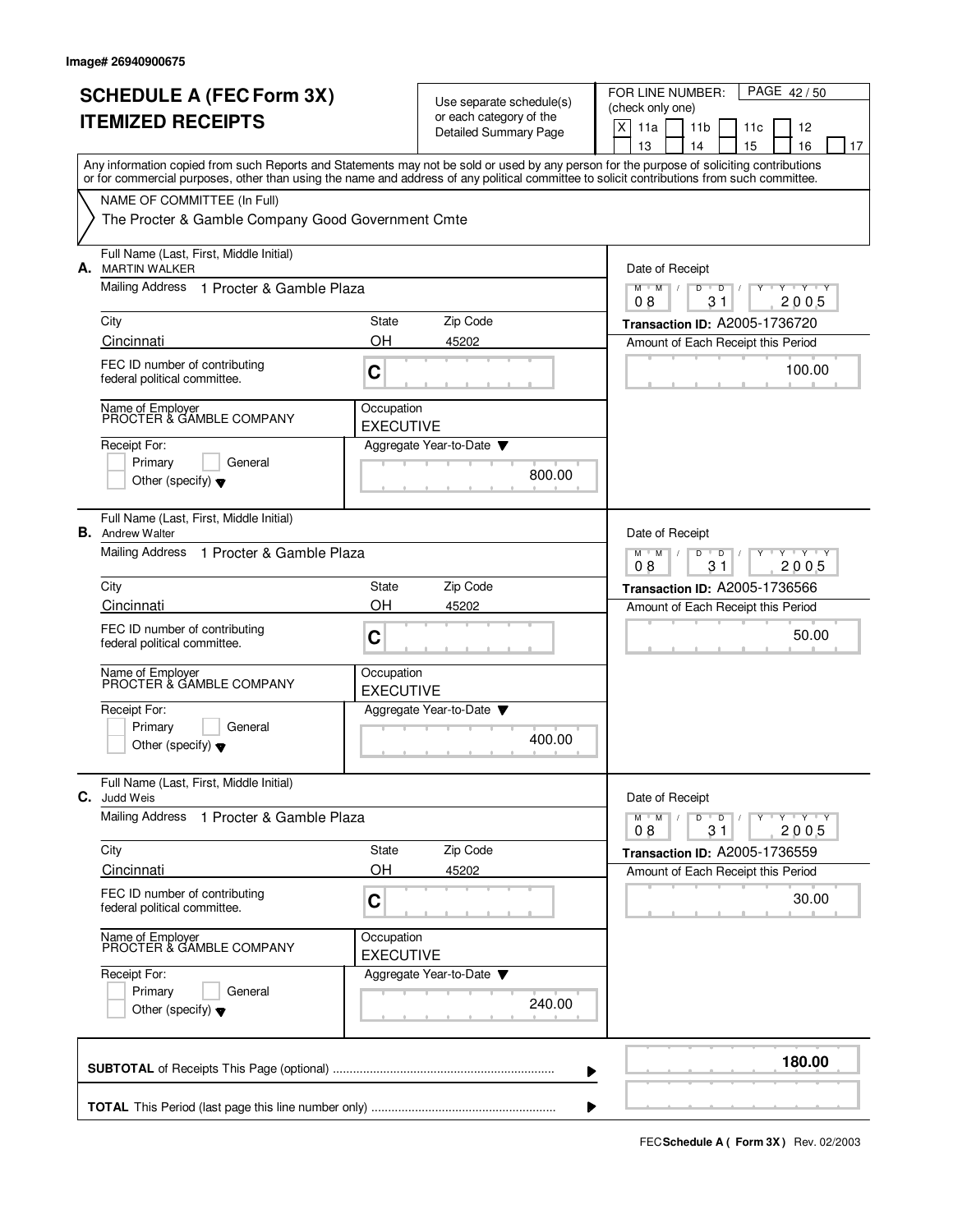|    | <b>SCHEDULE A (FEC Form 3X)</b><br><b>ITEMIZED RECEIPTS</b>                                                                                                                                                                                                                             |             | Use separate schedule(s)<br>or each category of the<br><b>Detailed Summary Page</b> | PAGE 43/50<br>FOR LINE NUMBER:<br>(check only one)<br>X<br>11a<br>11 <sub>b</sub><br>12<br>11c<br>13<br>15<br>16<br>14<br>17 |
|----|-----------------------------------------------------------------------------------------------------------------------------------------------------------------------------------------------------------------------------------------------------------------------------------------|-------------|-------------------------------------------------------------------------------------|------------------------------------------------------------------------------------------------------------------------------|
|    | Any information copied from such Reports and Statements may not be sold or used by any person for the purpose of soliciting contributions<br>or for commercial purposes, other than using the name and address of any political committee to solicit contributions from such committee. |             |                                                                                     |                                                                                                                              |
|    | NAME OF COMMITTEE (In Full)<br>The Procter & Gamble Company Good Government Cmte                                                                                                                                                                                                        |             |                                                                                     |                                                                                                                              |
|    | Full Name (Last, First, Middle Initial)<br>A. Gregory W White                                                                                                                                                                                                                           |             |                                                                                     | Date of Receipt                                                                                                              |
|    | Mailing Address<br>1 Procter & Gamble Plaza                                                                                                                                                                                                                                             |             |                                                                                     | D<br>$M$ $M$<br>D<br>$\cdots$ Y $\cdots$ Y<br>08<br>31<br>2005                                                               |
|    | City                                                                                                                                                                                                                                                                                    | State       | Zip Code                                                                            | Transaction ID: A2005-1736459                                                                                                |
|    | Cincinnati                                                                                                                                                                                                                                                                              | OH          | 45202                                                                               | Amount of Each Receipt this Period                                                                                           |
|    | FEC ID number of contributing<br>federal political committee.                                                                                                                                                                                                                           | C           |                                                                                     | 35.00                                                                                                                        |
|    | Name of Employer<br>PROCTER & GAMBLE COMPANY                                                                                                                                                                                                                                            | Occupation  | <b>DIRECTOR - PURCHASES</b>                                                         |                                                                                                                              |
|    | Receipt For:<br>Primary<br>General<br>Other (specify) $\blacktriangledown$                                                                                                                                                                                                              |             | Aggregate Year-to-Date<br>280.00                                                    |                                                                                                                              |
| В. | Full Name (Last, First, Middle Initial)<br>Jane A Wildman                                                                                                                                                                                                                               |             |                                                                                     | Date of Receipt                                                                                                              |
|    | Mailing Address<br>1 Procter & Gamble Plaza                                                                                                                                                                                                                                             |             |                                                                                     | $Y - Y - Y$<br>$M$ <sup>U</sup><br>M<br>D<br>D<br>31<br>2005<br>08                                                           |
|    | City                                                                                                                                                                                                                                                                                    | State       | Zip Code                                                                            | Transaction ID: A2005-1736689                                                                                                |
|    | Cincinnati<br>FEC ID number of contributing<br>federal political committee.                                                                                                                                                                                                             | OH<br>C     | 45202                                                                               | Amount of Each Receipt this Period<br>100.00                                                                                 |
|    | Name of Employer<br>PROCTER & GAMBLE COMPANY                                                                                                                                                                                                                                            | Occupation  | <b>GENERAL MANAGER</b>                                                              |                                                                                                                              |
|    | Receipt For:<br>Primary<br>General<br>Other (specify) $\blacktriangledown$                                                                                                                                                                                                              |             | Aggregate Year-to-Date<br>800.00                                                    |                                                                                                                              |
|    | Full Name (Last, First, Middle Initial)<br>C. Theodore W Woehrle II                                                                                                                                                                                                                     |             |                                                                                     | Date of Receipt                                                                                                              |
|    | Mailing Address<br>1 Procter & Gamble Plaza                                                                                                                                                                                                                                             |             |                                                                                     | $Y - Y - Y$<br>$M$ $M$ /<br>D<br>$\overline{D}$<br>08<br>31<br>2005                                                          |
|    | City<br>Cincinnati                                                                                                                                                                                                                                                                      | State<br>OH | Zip Code<br>45202                                                                   | Transaction ID: A2005-1736466<br>Amount of Each Receipt this Period                                                          |
|    | FEC ID number of contributing<br>federal political committee.                                                                                                                                                                                                                           | C           |                                                                                     | 50.00                                                                                                                        |
|    | Name of Employer<br>PROCTER & GAMBLE COMPANY                                                                                                                                                                                                                                            | Occupation  | <b>GENERAL MANAGER</b>                                                              |                                                                                                                              |
|    | Receipt For:<br>Primary<br>General<br>Other (specify) $\blacktriangledown$                                                                                                                                                                                                              |             | Aggregate Year-to-Date<br>400.00                                                    |                                                                                                                              |
|    |                                                                                                                                                                                                                                                                                         |             |                                                                                     | 185.00                                                                                                                       |
|    |                                                                                                                                                                                                                                                                                         |             |                                                                                     | 12880.24                                                                                                                     |

**FECSchedule A ( Form 3X)** Rev. 02/2003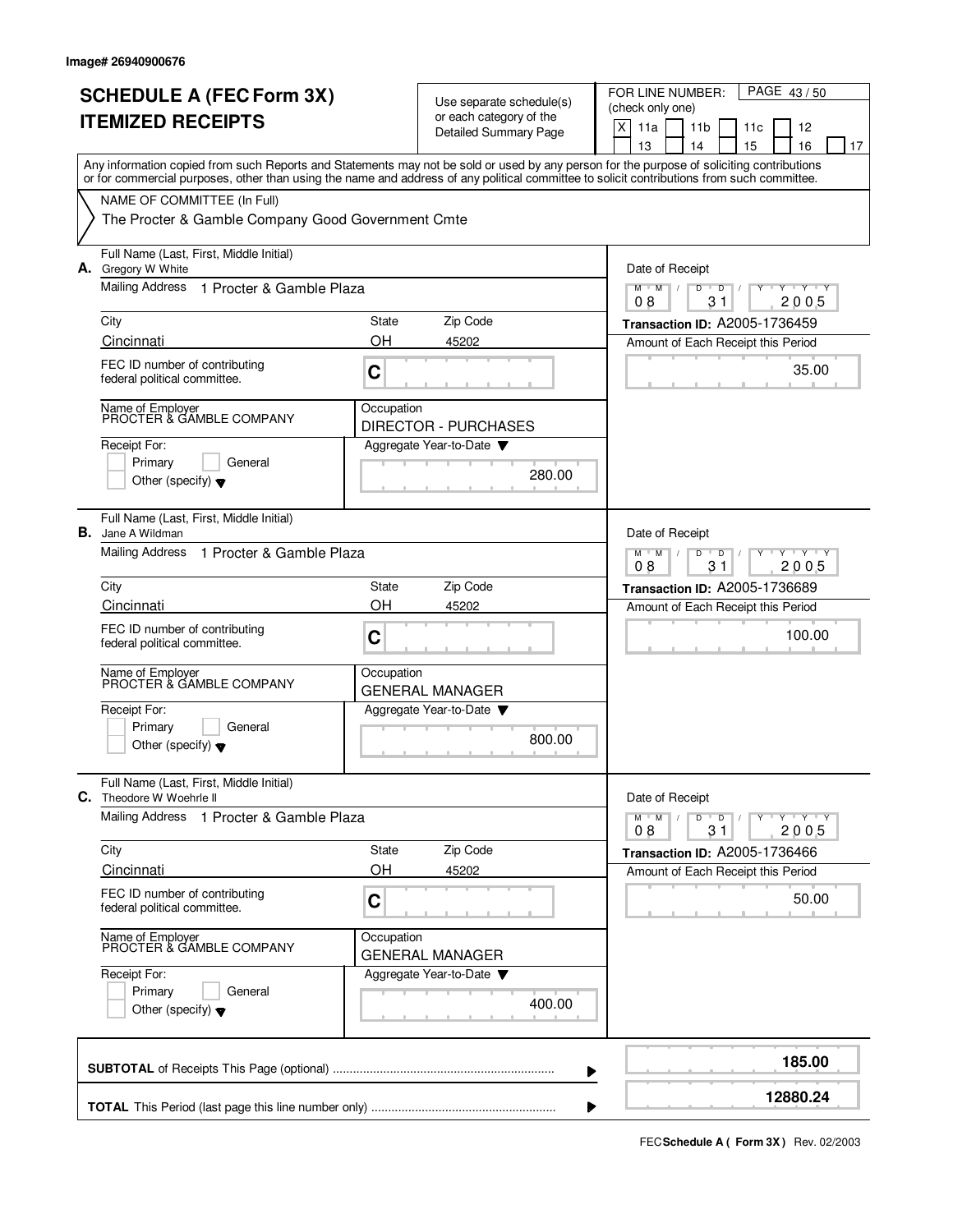| (check only one)<br><b>ITEMIZED DISBURSEMENTS</b><br>for each category of the<br>21 <sub>b</sub><br>22<br>23<br>24<br>25<br><b>Detailed Summary Page</b><br>29<br>27<br>28a<br>28 <sub>b</sub><br>28c<br>Any Information copied from such Reports and Statements may not be sold or used by any person for the purpose of solicating contributions<br>or for commercial purposes, other than using the name and address of any political committee to solicit contributions from such committee<br>NAME OF COMMITTEE (In Full)<br>The Procter & Gamble Company Good Government Cmte<br>Full Name (Last, First, Middle Initial)<br>Transaction ID: B120522<br>А.<br><b>Boucher for Congress</b><br>Date of Disbursement<br>M<br>0 <sup>0</sup><br>D<br>2005<br>08<br><b>Mailing Address</b><br>P.O. Box 2000<br>Zip Code<br>City<br><b>State</b><br>Amount of Each Disbursement this Period<br>VA<br>24212<br>Abingdon<br>1000.00<br>Purpose of Disbursement<br>G-2006 U.S. House 09 VA<br>011<br>Candidate Name<br>Category/<br><b>Rick Boucher</b><br>Type<br>Disbursement For:<br>2006<br>Office Sought:<br>$x$ House<br>Senate<br>Primary<br>X General<br>President<br>Other (specify) $\blacktriangledown$<br>State: VA<br>District: 09<br>Full Name (Last, First, Middle Initial)<br><b>Transaction ID: B119771</b><br>B. A Lot of People Who Support Bingaman<br>Date of Disbursement<br>M<br>D<br>D<br>M<br>2005<br>19<br>08<br><b>Mailing Address</b><br>110-B East Broad Street<br>Zip Code<br>City<br>State<br>Amount of Each Disbursement this Period<br><b>Falls Church</b><br>VA<br>22046<br>1000.00<br>Purpose of Disbursement<br>G-2006 U.S. Senate NM<br>011<br>Candidate Name<br>Category/<br>Jeff Bingaman<br>Type<br>Office Sought:<br>Disbursement For:<br>2006<br>House<br>X General<br>$x$ Senate<br>Primary<br>President<br>Other (specify) $\blacktriangledown$<br>State: NM<br>District:<br>Full Name (Last, First, Middle Initial)<br>Transaction ID: B119772<br>C.<br><b>Cantor for Congress</b><br>Date of Disbursement<br>D<br>$\overline{1}$ $\overline{9}$<br>M<br>Υ<br>2005<br>0°8<br><b>Mailing Address</b><br>P.O. Box 21027<br>City<br>State<br>Zip Code<br>Amount of Each Disbursement this Period<br>DC<br>20006<br>Washington<br>500.00<br>Purpose of Disbursement<br>G-2006 U.S. House 07 VA<br>011<br>Candidate Name<br>Category/<br>Eric I Cantor<br><b>Type</b><br>Disbursement For:<br>2006<br>Office Sought:<br>$x$ House<br>X General<br>Senate<br>Primary<br>President<br>Other (specify) $\blacktriangledown$<br>State: VA<br>District: 07<br>2500.00<br>▶<br>2500.00 | <b>SCHEDULE B (FEC Form 3X)</b> | Use seperate schedule(s) |  | FOR LINE NUMBER: |  |  |  | PAGE 44 / 50 |           |
|----------------------------------------------------------------------------------------------------------------------------------------------------------------------------------------------------------------------------------------------------------------------------------------------------------------------------------------------------------------------------------------------------------------------------------------------------------------------------------------------------------------------------------------------------------------------------------------------------------------------------------------------------------------------------------------------------------------------------------------------------------------------------------------------------------------------------------------------------------------------------------------------------------------------------------------------------------------------------------------------------------------------------------------------------------------------------------------------------------------------------------------------------------------------------------------------------------------------------------------------------------------------------------------------------------------------------------------------------------------------------------------------------------------------------------------------------------------------------------------------------------------------------------------------------------------------------------------------------------------------------------------------------------------------------------------------------------------------------------------------------------------------------------------------------------------------------------------------------------------------------------------------------------------------------------------------------------------------------------------------------------------------------------------------------------------------------------------------------------------------------------------------------------------------------------------------------------------------------------------------------------------------------------------------------------------------------------------------------------------------------------------------------------------------------------------------------------------------------------------------------------------------------------------------------------------------------------------------------------------------|---------------------------------|--------------------------|--|------------------|--|--|--|--------------|-----------|
|                                                                                                                                                                                                                                                                                                                                                                                                                                                                                                                                                                                                                                                                                                                                                                                                                                                                                                                                                                                                                                                                                                                                                                                                                                                                                                                                                                                                                                                                                                                                                                                                                                                                                                                                                                                                                                                                                                                                                                                                                                                                                                                                                                                                                                                                                                                                                                                                                                                                                                                                                                                                                      |                                 |                          |  |                  |  |  |  |              | 26<br>30b |
|                                                                                                                                                                                                                                                                                                                                                                                                                                                                                                                                                                                                                                                                                                                                                                                                                                                                                                                                                                                                                                                                                                                                                                                                                                                                                                                                                                                                                                                                                                                                                                                                                                                                                                                                                                                                                                                                                                                                                                                                                                                                                                                                                                                                                                                                                                                                                                                                                                                                                                                                                                                                                      |                                 |                          |  |                  |  |  |  |              |           |
|                                                                                                                                                                                                                                                                                                                                                                                                                                                                                                                                                                                                                                                                                                                                                                                                                                                                                                                                                                                                                                                                                                                                                                                                                                                                                                                                                                                                                                                                                                                                                                                                                                                                                                                                                                                                                                                                                                                                                                                                                                                                                                                                                                                                                                                                                                                                                                                                                                                                                                                                                                                                                      |                                 |                          |  |                  |  |  |  |              |           |
|                                                                                                                                                                                                                                                                                                                                                                                                                                                                                                                                                                                                                                                                                                                                                                                                                                                                                                                                                                                                                                                                                                                                                                                                                                                                                                                                                                                                                                                                                                                                                                                                                                                                                                                                                                                                                                                                                                                                                                                                                                                                                                                                                                                                                                                                                                                                                                                                                                                                                                                                                                                                                      |                                 |                          |  |                  |  |  |  |              |           |
|                                                                                                                                                                                                                                                                                                                                                                                                                                                                                                                                                                                                                                                                                                                                                                                                                                                                                                                                                                                                                                                                                                                                                                                                                                                                                                                                                                                                                                                                                                                                                                                                                                                                                                                                                                                                                                                                                                                                                                                                                                                                                                                                                                                                                                                                                                                                                                                                                                                                                                                                                                                                                      |                                 |                          |  |                  |  |  |  |              |           |
|                                                                                                                                                                                                                                                                                                                                                                                                                                                                                                                                                                                                                                                                                                                                                                                                                                                                                                                                                                                                                                                                                                                                                                                                                                                                                                                                                                                                                                                                                                                                                                                                                                                                                                                                                                                                                                                                                                                                                                                                                                                                                                                                                                                                                                                                                                                                                                                                                                                                                                                                                                                                                      |                                 |                          |  |                  |  |  |  |              |           |
|                                                                                                                                                                                                                                                                                                                                                                                                                                                                                                                                                                                                                                                                                                                                                                                                                                                                                                                                                                                                                                                                                                                                                                                                                                                                                                                                                                                                                                                                                                                                                                                                                                                                                                                                                                                                                                                                                                                                                                                                                                                                                                                                                                                                                                                                                                                                                                                                                                                                                                                                                                                                                      |                                 |                          |  |                  |  |  |  |              |           |
|                                                                                                                                                                                                                                                                                                                                                                                                                                                                                                                                                                                                                                                                                                                                                                                                                                                                                                                                                                                                                                                                                                                                                                                                                                                                                                                                                                                                                                                                                                                                                                                                                                                                                                                                                                                                                                                                                                                                                                                                                                                                                                                                                                                                                                                                                                                                                                                                                                                                                                                                                                                                                      |                                 |                          |  |                  |  |  |  |              |           |
|                                                                                                                                                                                                                                                                                                                                                                                                                                                                                                                                                                                                                                                                                                                                                                                                                                                                                                                                                                                                                                                                                                                                                                                                                                                                                                                                                                                                                                                                                                                                                                                                                                                                                                                                                                                                                                                                                                                                                                                                                                                                                                                                                                                                                                                                                                                                                                                                                                                                                                                                                                                                                      |                                 |                          |  |                  |  |  |  |              |           |
|                                                                                                                                                                                                                                                                                                                                                                                                                                                                                                                                                                                                                                                                                                                                                                                                                                                                                                                                                                                                                                                                                                                                                                                                                                                                                                                                                                                                                                                                                                                                                                                                                                                                                                                                                                                                                                                                                                                                                                                                                                                                                                                                                                                                                                                                                                                                                                                                                                                                                                                                                                                                                      |                                 |                          |  |                  |  |  |  |              |           |
|                                                                                                                                                                                                                                                                                                                                                                                                                                                                                                                                                                                                                                                                                                                                                                                                                                                                                                                                                                                                                                                                                                                                                                                                                                                                                                                                                                                                                                                                                                                                                                                                                                                                                                                                                                                                                                                                                                                                                                                                                                                                                                                                                                                                                                                                                                                                                                                                                                                                                                                                                                                                                      |                                 |                          |  |                  |  |  |  |              |           |
|                                                                                                                                                                                                                                                                                                                                                                                                                                                                                                                                                                                                                                                                                                                                                                                                                                                                                                                                                                                                                                                                                                                                                                                                                                                                                                                                                                                                                                                                                                                                                                                                                                                                                                                                                                                                                                                                                                                                                                                                                                                                                                                                                                                                                                                                                                                                                                                                                                                                                                                                                                                                                      |                                 |                          |  |                  |  |  |  |              |           |
|                                                                                                                                                                                                                                                                                                                                                                                                                                                                                                                                                                                                                                                                                                                                                                                                                                                                                                                                                                                                                                                                                                                                                                                                                                                                                                                                                                                                                                                                                                                                                                                                                                                                                                                                                                                                                                                                                                                                                                                                                                                                                                                                                                                                                                                                                                                                                                                                                                                                                                                                                                                                                      |                                 |                          |  |                  |  |  |  |              |           |
|                                                                                                                                                                                                                                                                                                                                                                                                                                                                                                                                                                                                                                                                                                                                                                                                                                                                                                                                                                                                                                                                                                                                                                                                                                                                                                                                                                                                                                                                                                                                                                                                                                                                                                                                                                                                                                                                                                                                                                                                                                                                                                                                                                                                                                                                                                                                                                                                                                                                                                                                                                                                                      |                                 |                          |  |                  |  |  |  |              |           |
|                                                                                                                                                                                                                                                                                                                                                                                                                                                                                                                                                                                                                                                                                                                                                                                                                                                                                                                                                                                                                                                                                                                                                                                                                                                                                                                                                                                                                                                                                                                                                                                                                                                                                                                                                                                                                                                                                                                                                                                                                                                                                                                                                                                                                                                                                                                                                                                                                                                                                                                                                                                                                      |                                 |                          |  |                  |  |  |  |              |           |
|                                                                                                                                                                                                                                                                                                                                                                                                                                                                                                                                                                                                                                                                                                                                                                                                                                                                                                                                                                                                                                                                                                                                                                                                                                                                                                                                                                                                                                                                                                                                                                                                                                                                                                                                                                                                                                                                                                                                                                                                                                                                                                                                                                                                                                                                                                                                                                                                                                                                                                                                                                                                                      |                                 |                          |  |                  |  |  |  |              |           |
|                                                                                                                                                                                                                                                                                                                                                                                                                                                                                                                                                                                                                                                                                                                                                                                                                                                                                                                                                                                                                                                                                                                                                                                                                                                                                                                                                                                                                                                                                                                                                                                                                                                                                                                                                                                                                                                                                                                                                                                                                                                                                                                                                                                                                                                                                                                                                                                                                                                                                                                                                                                                                      |                                 |                          |  |                  |  |  |  |              |           |
|                                                                                                                                                                                                                                                                                                                                                                                                                                                                                                                                                                                                                                                                                                                                                                                                                                                                                                                                                                                                                                                                                                                                                                                                                                                                                                                                                                                                                                                                                                                                                                                                                                                                                                                                                                                                                                                                                                                                                                                                                                                                                                                                                                                                                                                                                                                                                                                                                                                                                                                                                                                                                      |                                 |                          |  |                  |  |  |  |              |           |
|                                                                                                                                                                                                                                                                                                                                                                                                                                                                                                                                                                                                                                                                                                                                                                                                                                                                                                                                                                                                                                                                                                                                                                                                                                                                                                                                                                                                                                                                                                                                                                                                                                                                                                                                                                                                                                                                                                                                                                                                                                                                                                                                                                                                                                                                                                                                                                                                                                                                                                                                                                                                                      |                                 |                          |  |                  |  |  |  |              |           |
|                                                                                                                                                                                                                                                                                                                                                                                                                                                                                                                                                                                                                                                                                                                                                                                                                                                                                                                                                                                                                                                                                                                                                                                                                                                                                                                                                                                                                                                                                                                                                                                                                                                                                                                                                                                                                                                                                                                                                                                                                                                                                                                                                                                                                                                                                                                                                                                                                                                                                                                                                                                                                      |                                 |                          |  |                  |  |  |  |              |           |
|                                                                                                                                                                                                                                                                                                                                                                                                                                                                                                                                                                                                                                                                                                                                                                                                                                                                                                                                                                                                                                                                                                                                                                                                                                                                                                                                                                                                                                                                                                                                                                                                                                                                                                                                                                                                                                                                                                                                                                                                                                                                                                                                                                                                                                                                                                                                                                                                                                                                                                                                                                                                                      |                                 |                          |  |                  |  |  |  |              |           |
|                                                                                                                                                                                                                                                                                                                                                                                                                                                                                                                                                                                                                                                                                                                                                                                                                                                                                                                                                                                                                                                                                                                                                                                                                                                                                                                                                                                                                                                                                                                                                                                                                                                                                                                                                                                                                                                                                                                                                                                                                                                                                                                                                                                                                                                                                                                                                                                                                                                                                                                                                                                                                      |                                 |                          |  |                  |  |  |  |              |           |
|                                                                                                                                                                                                                                                                                                                                                                                                                                                                                                                                                                                                                                                                                                                                                                                                                                                                                                                                                                                                                                                                                                                                                                                                                                                                                                                                                                                                                                                                                                                                                                                                                                                                                                                                                                                                                                                                                                                                                                                                                                                                                                                                                                                                                                                                                                                                                                                                                                                                                                                                                                                                                      |                                 |                          |  |                  |  |  |  |              |           |
|                                                                                                                                                                                                                                                                                                                                                                                                                                                                                                                                                                                                                                                                                                                                                                                                                                                                                                                                                                                                                                                                                                                                                                                                                                                                                                                                                                                                                                                                                                                                                                                                                                                                                                                                                                                                                                                                                                                                                                                                                                                                                                                                                                                                                                                                                                                                                                                                                                                                                                                                                                                                                      |                                 |                          |  |                  |  |  |  |              |           |
|                                                                                                                                                                                                                                                                                                                                                                                                                                                                                                                                                                                                                                                                                                                                                                                                                                                                                                                                                                                                                                                                                                                                                                                                                                                                                                                                                                                                                                                                                                                                                                                                                                                                                                                                                                                                                                                                                                                                                                                                                                                                                                                                                                                                                                                                                                                                                                                                                                                                                                                                                                                                                      |                                 |                          |  |                  |  |  |  |              |           |
|                                                                                                                                                                                                                                                                                                                                                                                                                                                                                                                                                                                                                                                                                                                                                                                                                                                                                                                                                                                                                                                                                                                                                                                                                                                                                                                                                                                                                                                                                                                                                                                                                                                                                                                                                                                                                                                                                                                                                                                                                                                                                                                                                                                                                                                                                                                                                                                                                                                                                                                                                                                                                      |                                 |                          |  |                  |  |  |  |              |           |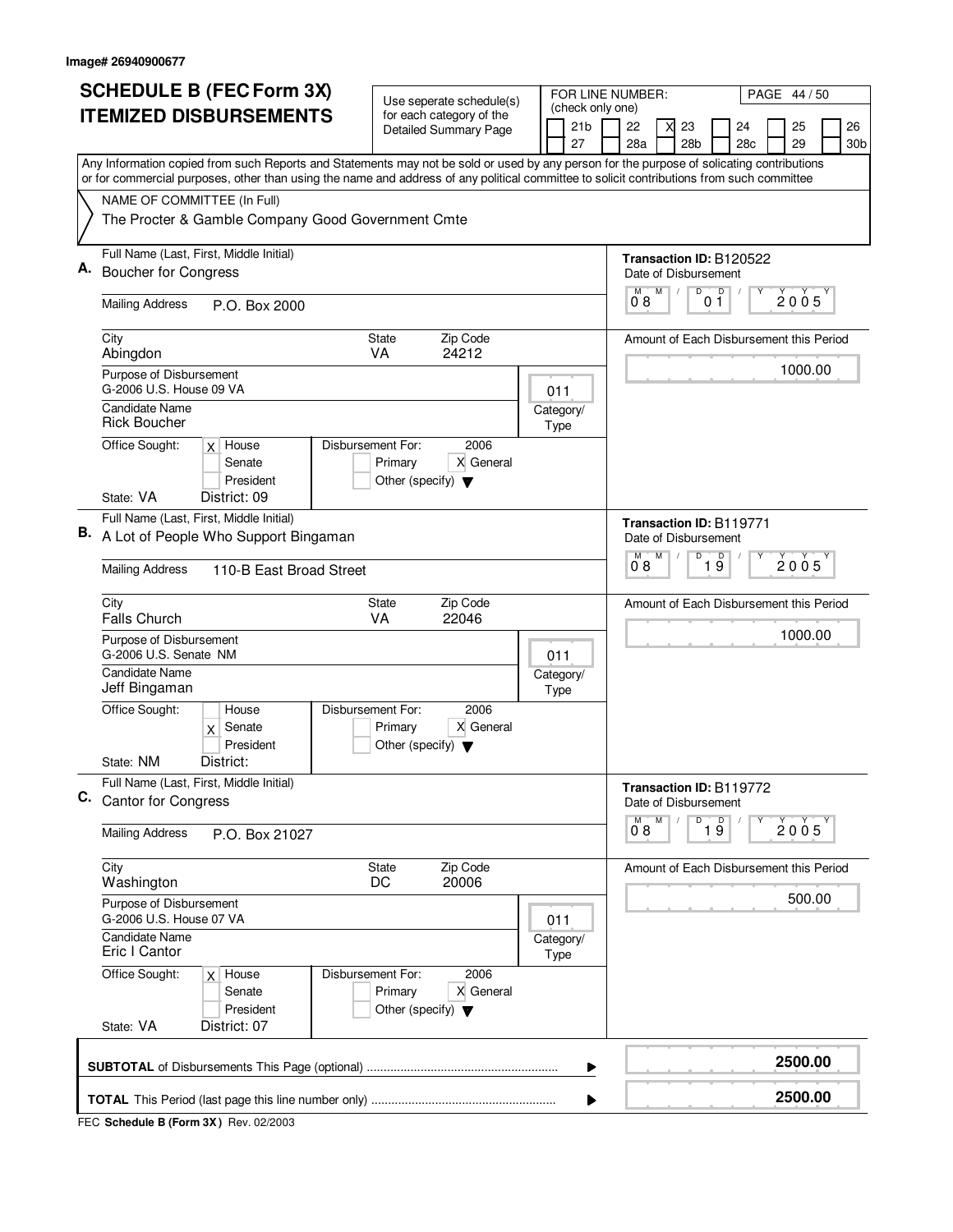|    | <b>SCHEDULE B (FEC Form 3X)</b>                                                                                                                                                                                                                                                        |                                                     | Use seperate schedule(s)     |  | FOR LINE NUMBER:                    |                               |   |                 |                                                 | PAGE 45/50 |        |                 |
|----|----------------------------------------------------------------------------------------------------------------------------------------------------------------------------------------------------------------------------------------------------------------------------------------|-----------------------------------------------------|------------------------------|--|-------------------------------------|-------------------------------|---|-----------------|-------------------------------------------------|------------|--------|-----------------|
|    | <b>ITEMIZED DISBURSEMENTS</b>                                                                                                                                                                                                                                                          |                                                     | for each category of the     |  | (check only one)<br>21 <sub>b</sub> | 22                            |   | 23              | 24                                              | 25         |        | 26              |
|    |                                                                                                                                                                                                                                                                                        |                                                     | <b>Detailed Summary Page</b> |  | 27                                  | 28a                           |   | 28 <sub>b</sub> | 28c                                             | 29         |        | 30 <sub>b</sub> |
|    | Any Information copied from such Reports and Statements may not be sold or used by any person for the purpose of solicating contributions<br>or for commercial purposes, other than using the name and address of any political committee to solicit contributions from such committee |                                                     |                              |  |                                     |                               |   |                 |                                                 |            |        |                 |
|    | NAME OF COMMITTEE (In Full)                                                                                                                                                                                                                                                            |                                                     |                              |  |                                     |                               |   |                 |                                                 |            |        |                 |
|    | The Procter & Gamble Company Good Government Cmte                                                                                                                                                                                                                                      |                                                     |                              |  |                                     |                               |   |                 |                                                 |            |        |                 |
|    | Full Name (Last, First, Middle Initial)                                                                                                                                                                                                                                                |                                                     |                              |  |                                     |                               |   |                 | Transaction ID: B119324                         |            |        |                 |
| Α. | Cmte. To Elect Niehaus                                                                                                                                                                                                                                                                 |                                                     |                              |  |                                     | М                             | M | D               | Date of Disbursement<br>D                       |            |        |                 |
|    | <b>Mailing Address</b><br>1131 Little Indian Creek Road                                                                                                                                                                                                                                |                                                     |                              |  |                                     | 08                            |   |                 | 04                                              | 2005       |        |                 |
|    | City<br>New Richmond                                                                                                                                                                                                                                                                   | <b>State</b><br>OH.                                 | Zip Code<br>45157            |  |                                     |                               |   |                 | Amount of Each Disbursement this Period         |            |        |                 |
|    | Purpose of Disbursement<br>P-2008 State Senate 14 OH                                                                                                                                                                                                                                   |                                                     |                              |  | 011                                 |                               |   |                 |                                                 |            | 500.00 |                 |
|    | Candidate Name<br><b>Tom Niehaus</b>                                                                                                                                                                                                                                                   |                                                     |                              |  | Category/<br>Type                   |                               |   |                 |                                                 |            |        |                 |
|    | Office Sought:<br>Disbursement For:<br>House<br>Senate<br>X<br>President                                                                                                                                                                                                               | $X$ Primary<br>Other (specify) $\blacktriangledown$ | 2008<br>General              |  |                                     |                               |   |                 |                                                 |            |        |                 |
|    | State: OH<br>District: 14                                                                                                                                                                                                                                                              |                                                     |                              |  |                                     |                               |   |                 |                                                 |            |        |                 |
| В. | Full Name (Last, First, Middle Initial)<br>Setzer for Representative                                                                                                                                                                                                                   |                                                     |                              |  |                                     |                               |   |                 | Transaction ID: B119332<br>Date of Disbursement |            |        |                 |
|    | <b>Mailing Address</b><br>375 E. Stonequarry Road                                                                                                                                                                                                                                      |                                                     |                              |  |                                     | M<br>08                       | М | D               | D<br>04                                         | 2005       |        |                 |
|    | City<br>Vandalia                                                                                                                                                                                                                                                                       | State<br>OH                                         | Zip Code<br>45377            |  |                                     |                               |   |                 | Amount of Each Disbursement this Period         |            |        |                 |
|    | Purpose of Disbursement<br>P-2006 State House 36 OH                                                                                                                                                                                                                                    |                                                     |                              |  | 011                                 |                               |   |                 |                                                 |            | 250.00 |                 |
|    | <b>Candidate Name</b><br>Arlene J Setzer                                                                                                                                                                                                                                               |                                                     |                              |  | Category/<br>Type                   |                               |   |                 |                                                 |            |        |                 |
|    | Office Sought:<br>Disbursement For:<br>$x$ House<br>Senate<br>President                                                                                                                                                                                                                | $X$ Primary<br>Other (specify) $\blacktriangledown$ | 2006<br>General              |  |                                     |                               |   |                 |                                                 |            |        |                 |
|    | District: 36<br>State: OH                                                                                                                                                                                                                                                              |                                                     |                              |  |                                     |                               |   |                 |                                                 |            |        |                 |
| C. | Full Name (Last, First, Middle Initial)<br>Hagan for State Representative                                                                                                                                                                                                              |                                                     |                              |  |                                     |                               |   |                 | Transaction ID: B119333<br>Date of Disbursement |            |        |                 |
|    | <b>Mailing Address</b><br>11301 Marlboro Ave. NE                                                                                                                                                                                                                                       |                                                     |                              |  |                                     | $\overline{0}^{\mathsf{M}}$ 8 | M | D               | $0\stackrel{D}{4}$                              | 2005       |        |                 |
|    | City<br>Alliance                                                                                                                                                                                                                                                                       | State<br>OH                                         | Zip Code<br>44601            |  |                                     |                               |   |                 | Amount of Each Disbursement this Period         |            |        |                 |
|    | Purpose of Disbursement<br>P-2006 State House 50 OH                                                                                                                                                                                                                                    |                                                     |                              |  | 011                                 |                               |   |                 |                                                 |            | 250.00 |                 |
|    | Candidate Name<br>John P. Hagan                                                                                                                                                                                                                                                        |                                                     |                              |  | Category/<br>Type                   |                               |   |                 |                                                 |            |        |                 |
|    | Office Sought:<br>Disbursement For:<br>$x$ House<br>Senate<br>President                                                                                                                                                                                                                | $X$ Primary<br>Other (specify) $\blacktriangledown$ | 2006<br>General              |  |                                     |                               |   |                 |                                                 |            |        |                 |
|    | State: OH<br>District: 50                                                                                                                                                                                                                                                              |                                                     |                              |  |                                     |                               |   |                 |                                                 |            |        |                 |
|    |                                                                                                                                                                                                                                                                                        |                                                     |                              |  | ▶                                   |                               |   |                 |                                                 | 1000.00    |        |                 |
|    |                                                                                                                                                                                                                                                                                        |                                                     |                              |  |                                     |                               |   |                 |                                                 |            |        |                 |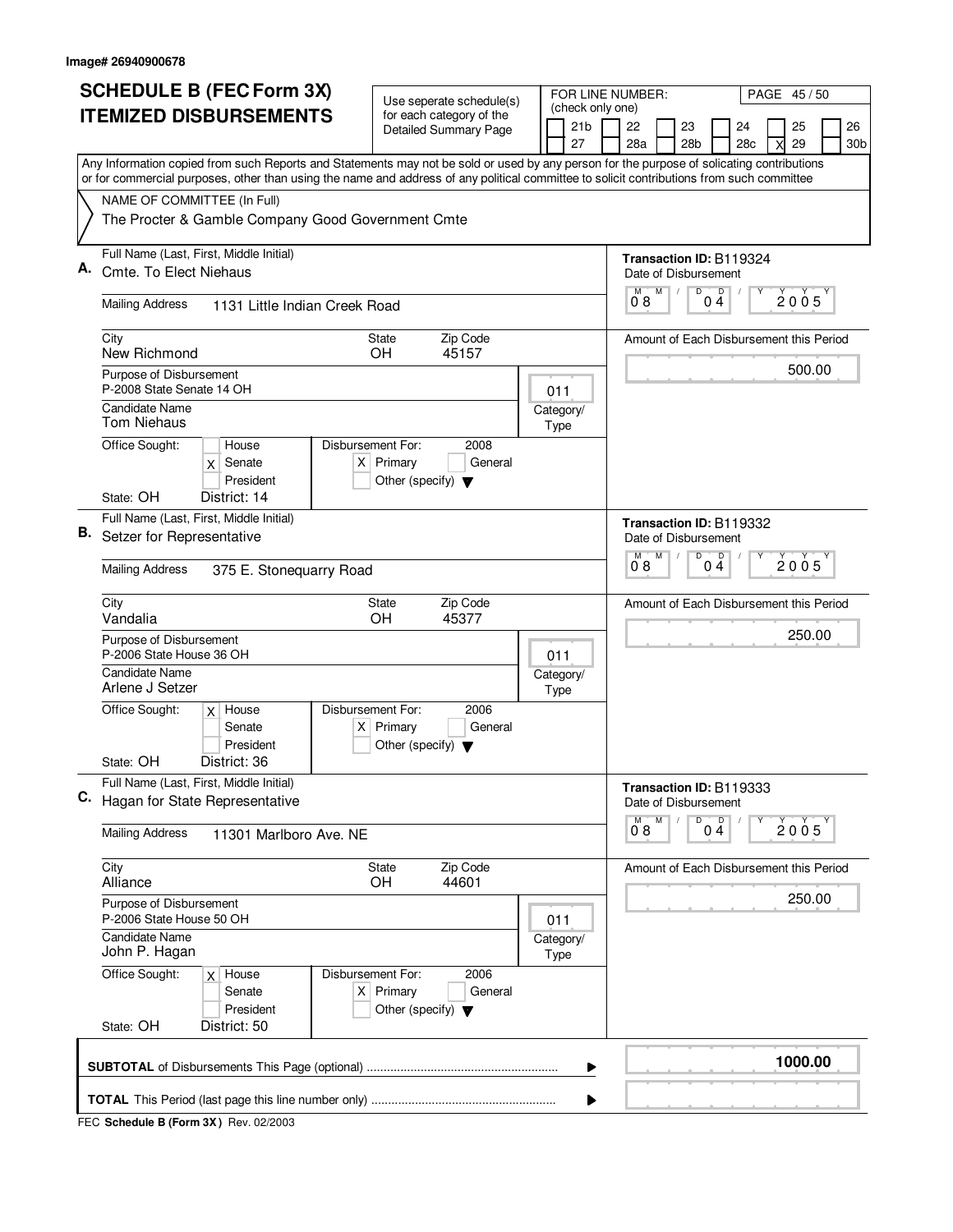|    |                                                     | <b>SCHEDULE B (FEC Form 3X)</b>                                                                                                           |                   |                                                     | Use seperate schedule(s)                                 |      | FOR LINE NUMBER:                          |                               |   |                       |                                                                             |   | PAGE 46/50 |                       |
|----|-----------------------------------------------------|-------------------------------------------------------------------------------------------------------------------------------------------|-------------------|-----------------------------------------------------|----------------------------------------------------------|------|-------------------------------------------|-------------------------------|---|-----------------------|-----------------------------------------------------------------------------|---|------------|-----------------------|
|    |                                                     | <b>ITEMIZED DISBURSEMENTS</b>                                                                                                             |                   |                                                     | for each category of the<br><b>Detailed Summary Page</b> |      | (check only one)<br>21 <sub>b</sub><br>27 | 22<br>28a                     |   | 23<br>28 <sub>b</sub> | 24<br>28c                                                                   |   | 25<br>29   | 26<br>30 <sub>b</sub> |
|    |                                                     | Any Information copied from such Reports and Statements may not be sold or used by any person for the purpose of solicating contributions |                   |                                                     |                                                          |      |                                           |                               |   |                       |                                                                             |   |            |                       |
|    |                                                     | or for commercial purposes, other than using the name and address of any political committee to solicit contributions from such committee |                   |                                                     |                                                          |      |                                           |                               |   |                       |                                                                             |   |            |                       |
|    | NAME OF COMMITTEE (In Full)                         | The Procter & Gamble Company Good Government Cmte                                                                                         |                   |                                                     |                                                          |      |                                           |                               |   |                       |                                                                             |   |            |                       |
| А. | <b>Mailing Address</b>                              | Full Name (Last, First, Middle Initial)<br>Committee to Elect Joe Uecker<br>298 Indianview Drive                                          |                   |                                                     |                                                          |      |                                           | M<br>08                       | M | D                     | <b>Transaction ID: B119334</b><br>Date of Disbursement<br>$\mathsf D$<br>04 |   | 2005       |                       |
|    |                                                     |                                                                                                                                           |                   |                                                     |                                                          |      |                                           |                               |   |                       |                                                                             |   |            |                       |
|    | City<br>Loveland                                    |                                                                                                                                           |                   | <b>State</b><br><b>OH</b>                           | Zip Code<br>45140                                        |      |                                           |                               |   |                       | Amount of Each Disbursement this Period                                     |   |            |                       |
|    | Purpose of Disbursement<br>P-2006 State House 66 OH |                                                                                                                                           |                   |                                                     |                                                          | 011  |                                           |                               |   |                       |                                                                             |   | 250.00     |                       |
|    | Candidate Name<br>Joe W. Uecker                     |                                                                                                                                           |                   |                                                     |                                                          | Type | Category/                                 |                               |   |                       |                                                                             |   |            |                       |
|    | Office Sought:                                      | $x$ House<br>Senate<br>President                                                                                                          | Disbursement For: | $X$ Primary<br>Other (specify) $\blacktriangledown$ | 2006<br>General                                          |      |                                           |                               |   |                       |                                                                             |   |            |                       |
|    | State: OH                                           | District: 66                                                                                                                              |                   |                                                     |                                                          |      |                                           |                               |   |                       |                                                                             |   |            |                       |
| В. | <b>Cmte to Elect Louis Blessing</b>                 | Full Name (Last, First, Middle Initial)                                                                                                   |                   |                                                     |                                                          |      |                                           |                               | M | D                     | <b>Transaction ID: B119335</b><br>Date of Disbursement<br>D                 |   |            |                       |
|    | <b>Mailing Address</b>                              | 3153 McGill Lane                                                                                                                          |                   |                                                     |                                                          |      |                                           | 08                            |   |                       | $0\bar{4}$                                                                  |   | 2005       |                       |
|    | City<br>Cincinnati                                  |                                                                                                                                           |                   | State<br>OH                                         | Zip Code<br>45254                                        |      |                                           |                               |   |                       | Amount of Each Disbursement this Period                                     |   |            |                       |
|    | Purpose of Disbursement<br>P-2006 State House 29 OH |                                                                                                                                           |                   |                                                     |                                                          | 011  |                                           |                               |   |                       |                                                                             |   | 400.00     |                       |
|    | <b>Candidate Name</b><br>Louis Blessing             |                                                                                                                                           |                   |                                                     |                                                          | Type | Category/                                 |                               |   |                       |                                                                             |   |            |                       |
|    | Office Sought:                                      | $x$ House<br>Senate<br>President                                                                                                          | Disbursement For: | $X$ Primary<br>Other (specify) $\blacktriangledown$ | 2006<br>General                                          |      |                                           |                               |   |                       |                                                                             |   |            |                       |
|    | State: OH                                           | District: 29                                                                                                                              |                   |                                                     |                                                          |      |                                           |                               |   |                       |                                                                             |   |            |                       |
| C. |                                                     | Full Name (Last, First, Middle Initial)<br>Shawn Webster for Re-election                                                                  |                   |                                                     |                                                          |      |                                           |                               | M | D                     | Transaction ID: B119336<br>Date of Disbursement                             | Υ |            |                       |
|    | <b>Mailing Address</b>                              | 3316 Woodside Dr.                                                                                                                         |                   |                                                     |                                                          |      |                                           | $\overline{0}^{\mathsf{M}}$ 8 |   |                       | $0\stackrel{D}{4}$                                                          |   | 2005       |                       |
|    | City<br>Fairfield                                   |                                                                                                                                           |                   | State<br>OH                                         | Zip Code<br>45014                                        |      |                                           |                               |   |                       | Amount of Each Disbursement this Period                                     |   |            |                       |
|    | Purpose of Disbursement<br>P-2006 State House 53 OH |                                                                                                                                           |                   |                                                     |                                                          | 011  |                                           |                               |   |                       |                                                                             |   | 150.00     |                       |
|    | Candidate Name<br>Shawn N Webster                   |                                                                                                                                           |                   |                                                     |                                                          | Type | Category/                                 |                               |   |                       |                                                                             |   |            |                       |
|    | Office Sought:                                      | $x$ House<br>Senate<br>President                                                                                                          | Disbursement For: | $X$ Primary<br>Other (specify) $\blacktriangledown$ | 2006<br>General                                          |      |                                           |                               |   |                       |                                                                             |   |            |                       |
|    | State: OH                                           | District: 53                                                                                                                              |                   |                                                     |                                                          |      |                                           |                               |   |                       |                                                                             |   |            |                       |
|    |                                                     |                                                                                                                                           |                   |                                                     |                                                          |      | ▶                                         |                               |   |                       |                                                                             |   | 800.00     |                       |
|    |                                                     |                                                                                                                                           |                   |                                                     |                                                          |      |                                           |                               |   |                       |                                                                             |   |            |                       |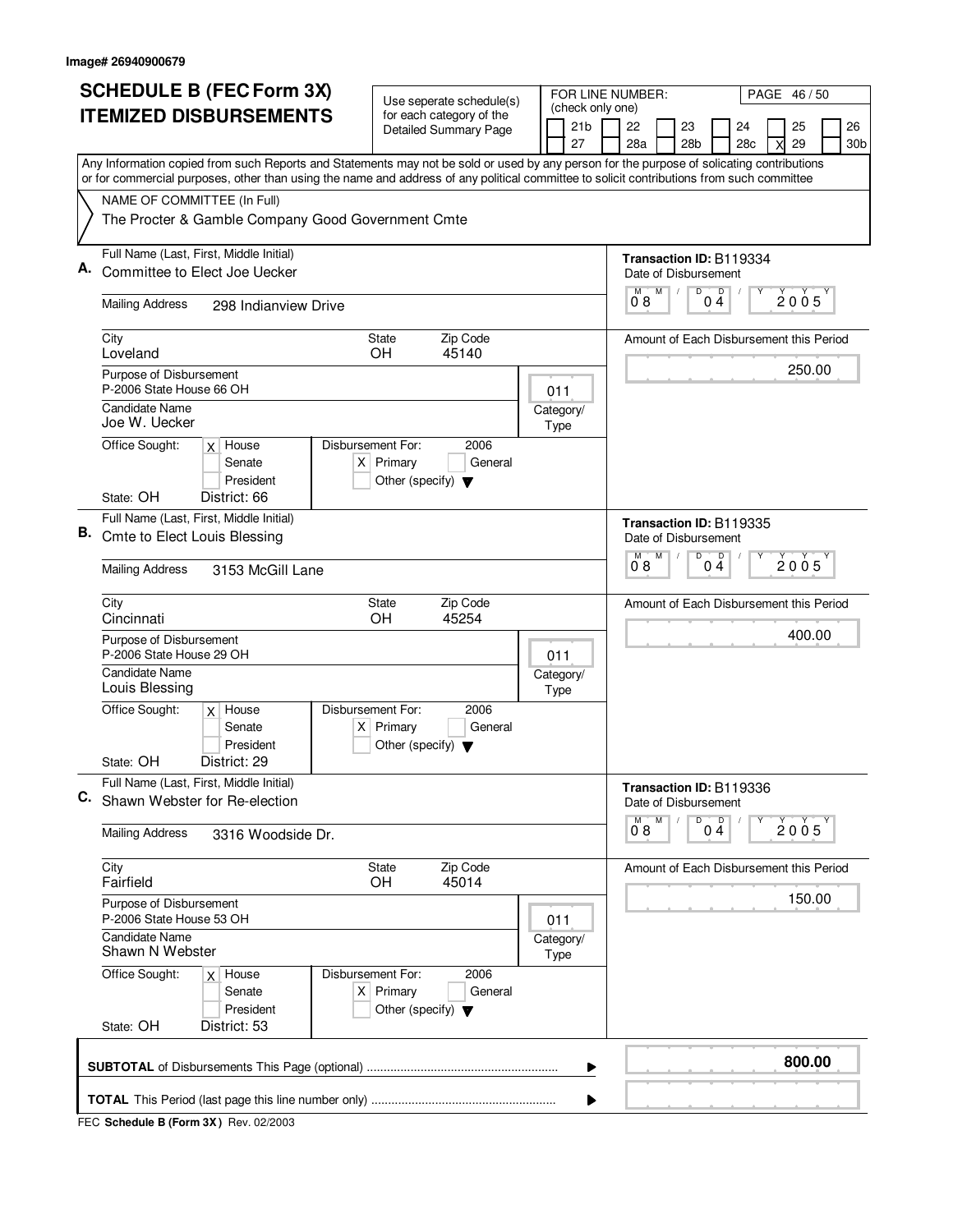|    | <b>SCHEDULE B (FEC Form 3X)</b>                                                                                                                                                                                                                                                        |                                                     | Use seperate schedule(s)                |                   |  | FOR LINE NUMBER:                    |  |                                                 |                                                                       |                                          |                                         | PAGE 47/50 |         |  |                 |  |  |  |
|----|----------------------------------------------------------------------------------------------------------------------------------------------------------------------------------------------------------------------------------------------------------------------------------------|-----------------------------------------------------|-----------------------------------------|-------------------|--|-------------------------------------|--|-------------------------------------------------|-----------------------------------------------------------------------|------------------------------------------|-----------------------------------------|------------|---------|--|-----------------|--|--|--|
|    | <b>ITEMIZED DISBURSEMENTS</b>                                                                                                                                                                                                                                                          |                                                     | for each category of the                |                   |  | (check only one)<br>21 <sub>b</sub> |  | 22<br>23                                        |                                                                       |                                          | 24                                      |            | 25      |  | 26              |  |  |  |
|    |                                                                                                                                                                                                                                                                                        |                                                     | <b>Detailed Summary Page</b>            |                   |  | 27                                  |  | 28a                                             |                                                                       | 28 <sub>b</sub>                          | 28c                                     |            | 29      |  | 30 <sub>b</sub> |  |  |  |
|    | Any Information copied from such Reports and Statements may not be sold or used by any person for the purpose of solicating contributions<br>or for commercial purposes, other than using the name and address of any political committee to solicit contributions from such committee |                                                     |                                         |                   |  |                                     |  |                                                 |                                                                       |                                          |                                         |            |         |  |                 |  |  |  |
|    | NAME OF COMMITTEE (In Full)                                                                                                                                                                                                                                                            |                                                     |                                         |                   |  |                                     |  |                                                 |                                                                       |                                          |                                         |            |         |  |                 |  |  |  |
|    | The Procter & Gamble Company Good Government Cmte                                                                                                                                                                                                                                      |                                                     |                                         |                   |  |                                     |  |                                                 |                                                                       |                                          |                                         |            |         |  |                 |  |  |  |
|    | Full Name (Last, First, Middle Initial)                                                                                                                                                                                                                                                |                                                     |                                         |                   |  |                                     |  |                                                 |                                                                       |                                          | <b>Transaction ID: B119337</b>          |            |         |  |                 |  |  |  |
| А. | Friends of Gary W. Cates                                                                                                                                                                                                                                                               |                                                     |                                         |                   |  |                                     |  |                                                 |                                                                       | Date of Disbursement<br>M<br>D<br>Ď<br>М |                                         |            |         |  |                 |  |  |  |
|    | <b>Mailing Address</b><br>6542 Seminole Drive                                                                                                                                                                                                                                          |                                                     |                                         |                   |  |                                     |  |                                                 |                                                                       | 2005<br>08<br>04                         |                                         |            |         |  |                 |  |  |  |
|    | City<br><b>State</b><br><b>West Chester</b><br>OH.                                                                                                                                                                                                                                     | Amount of Each Disbursement this Period             |                                         |                   |  |                                     |  |                                                 |                                                                       |                                          |                                         |            |         |  |                 |  |  |  |
|    | Purpose of Disbursement<br>P-2008 State Senate 04 OH                                                                                                                                                                                                                                   | 011                                                 |                                         |                   |  |                                     |  |                                                 | 500.00                                                                |                                          |                                         |            |         |  |                 |  |  |  |
|    | Candidate Name<br>Gary W Cates                                                                                                                                                                                                                                                         |                                                     |                                         |                   |  | Category/<br>Type                   |  |                                                 |                                                                       |                                          |                                         |            |         |  |                 |  |  |  |
|    | Office Sought:<br>Disbursement For:<br>House<br>Senate<br>X<br>President                                                                                                                                                                                                               | $X$ Primary<br>Other (specify) $\blacktriangledown$ | 2008<br>General                         |                   |  |                                     |  |                                                 |                                                                       |                                          |                                         |            |         |  |                 |  |  |  |
|    | State: OH<br>District: 04                                                                                                                                                                                                                                                              |                                                     |                                         |                   |  |                                     |  |                                                 |                                                                       |                                          |                                         |            |         |  |                 |  |  |  |
| В. | Full Name (Last, First, Middle Initial)<br><b>Elect Clancy Committee</b>                                                                                                                                                                                                               |                                                     |                                         |                   |  |                                     |  |                                                 | <b>Transaction ID: B119338</b><br>Date of Disbursement                |                                          |                                         |            |         |  |                 |  |  |  |
|    | <b>Mailing Address</b><br>4474 Woodtrail Lane                                                                                                                                                                                                                                          |                                                     |                                         |                   |  |                                     |  |                                                 |                                                                       | D<br>D<br>M<br>М<br>2005<br>08<br>04     |                                         |            |         |  |                 |  |  |  |
|    | City<br>State<br>OH<br>Cincinnati                                                                                                                                                                                                                                                      |                                                     | Amount of Each Disbursement this Period |                   |  |                                     |  |                                                 |                                                                       |                                          |                                         |            |         |  |                 |  |  |  |
|    | Purpose of Disbursement<br>P-2008 State Senate 08 OH                                                                                                                                                                                                                                   |                                                     | 011                                     |                   |  |                                     |  |                                                 |                                                                       |                                          | 500.00                                  |            |         |  |                 |  |  |  |
|    | Candidate Name<br>Patricia M. Clancy                                                                                                                                                                                                                                                   |                                                     |                                         | Category/<br>Type |  |                                     |  |                                                 |                                                                       |                                          |                                         |            |         |  |                 |  |  |  |
|    | Office Sought:<br>Disbursement For:<br>House<br>$x$ Senate<br>President                                                                                                                                                                                                                | $X$ Primary<br>Other (specify) $\blacktriangledown$ | 2008<br>General                         |                   |  |                                     |  |                                                 |                                                                       |                                          |                                         |            |         |  |                 |  |  |  |
|    | District: 08<br>State: OH                                                                                                                                                                                                                                                              |                                                     |                                         |                   |  |                                     |  |                                                 |                                                                       |                                          |                                         |            |         |  |                 |  |  |  |
| C. | Full Name (Last, First, Middle Initial)<br>Schuler Campaign Committee                                                                                                                                                                                                                  |                                                     |                                         |                   |  |                                     |  | Transaction ID: B119339<br>Date of Disbursement |                                                                       |                                          |                                         |            |         |  |                 |  |  |  |
|    | <b>Mailing Address</b><br>9079 Montgomery Road                                                                                                                                                                                                                                         |                                                     |                                         |                   |  |                                     |  |                                                 | D<br>M<br>$0\stackrel{D}{4}$<br>$\overline{0}^{\mathsf{M}}$ 8<br>2005 |                                          |                                         |            |         |  |                 |  |  |  |
|    | City<br>Cincinnati                                                                                                                                                                                                                                                                     | State<br>OH                                         | Zip Code<br>45242                       |                   |  |                                     |  |                                                 |                                                                       |                                          | Amount of Each Disbursement this Period |            |         |  |                 |  |  |  |
|    | Purpose of Disbursement<br>P-2006 State Senate 07 OH                                                                                                                                                                                                                                   |                                                     |                                         | 011               |  |                                     |  |                                                 |                                                                       |                                          | 400.00                                  |            |         |  |                 |  |  |  |
|    | Candidate Name<br>Robert L. (Bob) Schuler                                                                                                                                                                                                                                              |                                                     | Category/<br>Type                       |                   |  |                                     |  |                                                 |                                                                       |                                          |                                         |            |         |  |                 |  |  |  |
|    | Office Sought:<br>Disbursement For:<br>House<br>Senate<br>$\times$<br>President                                                                                                                                                                                                        | $X$ Primary<br>Other (specify) $\blacktriangledown$ | 2006<br>General                         |                   |  |                                     |  |                                                 |                                                                       |                                          |                                         |            |         |  |                 |  |  |  |
|    | State: OH<br>District: 07                                                                                                                                                                                                                                                              |                                                     |                                         |                   |  |                                     |  |                                                 |                                                                       |                                          |                                         |            |         |  |                 |  |  |  |
|    |                                                                                                                                                                                                                                                                                        |                                                     |                                         |                   |  | ▶                                   |  |                                                 |                                                                       |                                          |                                         |            | 1400.00 |  |                 |  |  |  |
|    |                                                                                                                                                                                                                                                                                        |                                                     |                                         |                   |  |                                     |  |                                                 |                                                                       |                                          |                                         |            |         |  |                 |  |  |  |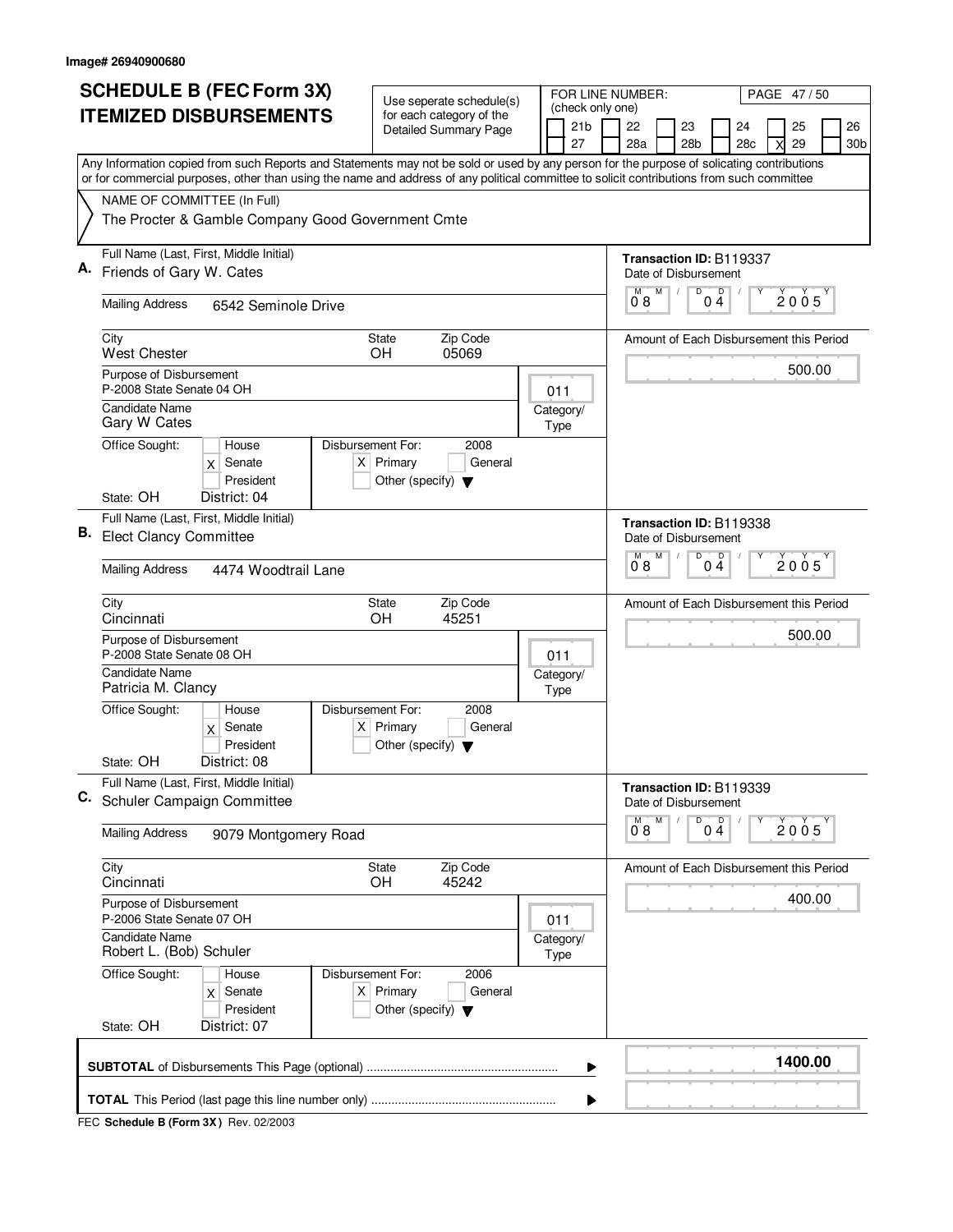|    | <b>SCHEDULE B (FEC Form 3X)</b>                                                                                                           | Use seperate schedule(s)                                       |                                                           |                                                 | FOR LINE NUMBER:                          |                      |                                    |   |                                         |                                         | PAGE 48/50 |          |                       |  |  |
|----|-------------------------------------------------------------------------------------------------------------------------------------------|----------------------------------------------------------------|-----------------------------------------------------------|-------------------------------------------------|-------------------------------------------|----------------------|------------------------------------|---|-----------------------------------------|-----------------------------------------|------------|----------|-----------------------|--|--|
|    | <b>ITEMIZED DISBURSEMENTS</b>                                                                                                             | for each category of the<br>Detailed Summary Page              |                                                           |                                                 | (check only one)<br>21 <sub>b</sub><br>27 |                      | 22<br>23<br>28a<br>28 <sub>b</sub> |   |                                         | 24<br>28c                               |            | 25<br>29 | 26<br>30 <sub>b</sub> |  |  |
|    | Any Information copied from such Reports and Statements may not be sold or used by any person for the purpose of solicating contributions |                                                                |                                                           |                                                 |                                           |                      |                                    |   |                                         |                                         |            |          |                       |  |  |
|    | or for commercial purposes, other than using the name and address of any political committee to solicit contributions from such committee |                                                                |                                                           |                                                 |                                           |                      |                                    |   |                                         |                                         |            |          |                       |  |  |
|    | NAME OF COMMITTEE (In Full)<br>The Procter & Gamble Company Good Government Cmte                                                          |                                                                |                                                           |                                                 |                                           |                      |                                    |   |                                         |                                         |            |          |                       |  |  |
| Α. | Full Name (Last, First, Middle Initial)                                                                                                   |                                                                | Transaction ID: B119344                                   |                                                 |                                           |                      |                                    |   |                                         |                                         |            |          |                       |  |  |
|    | Husted for Ohio                                                                                                                           |                                                                | Date of Disbursement<br>M<br>D<br>$0\stackrel{D}{4}$<br>М |                                                 |                                           |                      |                                    |   |                                         |                                         |            |          |                       |  |  |
|    | <b>Mailing Address</b><br>148 Sherbrooke Dr.                                                                                              |                                                                | 2005<br>08                                                |                                                 |                                           |                      |                                    |   |                                         |                                         |            |          |                       |  |  |
|    | City<br><b>State</b><br><b>OH</b><br>Kettering                                                                                            |                                                                |                                                           |                                                 |                                           |                      |                                    |   | Amount of Each Disbursement this Period |                                         |            |          |                       |  |  |
|    | Purpose of Disbursement                                                                                                                   |                                                                |                                                           |                                                 |                                           |                      |                                    |   | 1500.00                                 |                                         |            |          |                       |  |  |
|    | P-2006 State House 37 OH<br>Candidate Name                                                                                                |                                                                |                                                           | 011                                             |                                           |                      |                                    |   |                                         |                                         |            |          |                       |  |  |
|    | Jon A Husted                                                                                                                              | Category/<br>Type                                              |                                                           |                                                 |                                           |                      |                                    |   |                                         |                                         |            |          |                       |  |  |
|    | Disbursement For:<br>Office Sought:<br>$x$ House<br>$X$ Primary<br>Senate                                                                 |                                                                |                                                           |                                                 |                                           |                      |                                    |   |                                         |                                         |            |          |                       |  |  |
|    | President                                                                                                                                 |                                                                |                                                           |                                                 |                                           |                      |                                    |   |                                         |                                         |            |          |                       |  |  |
|    | State: OH<br>District: 37                                                                                                                 |                                                                |                                                           |                                                 |                                           |                      |                                    |   |                                         |                                         |            |          |                       |  |  |
| В. | Full Name (Last, First, Middle Initial)<br>Friends of Tom Raga                                                                            |                                                                |                                                           | Transaction ID: B119345<br>Date of Disbursement |                                           |                      |                                    |   |                                         |                                         |            |          |                       |  |  |
|    | <b>Mailing Address</b><br>6325 Eagle Court                                                                                                |                                                                | M<br>D<br>M<br>D<br>2005<br>0 <sub>4</sub><br>08          |                                                 |                                           |                      |                                    |   |                                         |                                         |            |          |                       |  |  |
|    | City<br><b>State</b>                                                                                                                      | Amount of Each Disbursement this Period                        |                                                           |                                                 |                                           |                      |                                    |   |                                         |                                         |            |          |                       |  |  |
|    | OH<br>Mason<br>Purpose of Disbursement                                                                                                    |                                                                |                                                           |                                                 |                                           |                      |                                    |   |                                         |                                         | 500.00     |          |                       |  |  |
|    | P-2006 State House 67 OH                                                                                                                  |                                                                |                                                           | 011                                             |                                           |                      |                                    |   |                                         |                                         |            |          |                       |  |  |
|    | Candidate Name<br>Thomas A. Raga                                                                                                          |                                                                |                                                           | Category/<br>Type                               |                                           |                      |                                    |   |                                         |                                         |            |          |                       |  |  |
|    | Office Sought:<br>$x$ House                                                                                                               | Disbursement For:<br>2006                                      |                                                           |                                                 |                                           |                      |                                    |   |                                         |                                         |            |          |                       |  |  |
|    | Senate<br>President                                                                                                                       | $X$ Primary<br>General<br>Other (specify) $\blacktriangledown$ |                                                           |                                                 |                                           |                      |                                    |   |                                         |                                         |            |          |                       |  |  |
|    | District: 67<br>State: OH                                                                                                                 |                                                                |                                                           |                                                 |                                           |                      |                                    |   |                                         |                                         |            |          |                       |  |  |
| C. | Full Name (Last, First, Middle Initial)<br>Cmte to Elect Mary Taylor                                                                      |                                                                |                                                           |                                                 |                                           | Date of Disbursement |                                    |   | Transaction ID: B119346                 |                                         |            |          |                       |  |  |
|    | <b>Mailing Address</b><br>3788 Park Ridge Drive                                                                                           |                                                                |                                                           |                                                 |                                           | $0^{\degree}8$       | M                                  | D | $0\stackrel{D}{4}$                      |                                         | 2005       |          |                       |  |  |
|    | City<br>Uniontown                                                                                                                         | Zip Code<br>State<br>OH<br>44685                               |                                                           |                                                 |                                           |                      |                                    |   |                                         | Amount of Each Disbursement this Period |            |          |                       |  |  |
|    | Purpose of Disbursement<br>P-2006 State House 43 OH                                                                                       |                                                                |                                                           |                                                 |                                           |                      |                                    |   |                                         |                                         | 250.00     |          |                       |  |  |
|    | Candidate Name                                                                                                                            |                                                                |                                                           |                                                 | 011<br>Category/                          |                      |                                    |   |                                         |                                         |            |          |                       |  |  |
|    | Mary Taylor<br>Office Sought:<br>$x$ House                                                                                                | Disbursement For:<br>2006                                      |                                                           |                                                 | Type                                      |                      |                                    |   |                                         |                                         |            |          |                       |  |  |
|    | Senate<br>President                                                                                                                       | $X$ Primary<br>General<br>Other (specify) $\blacktriangledown$ |                                                           |                                                 |                                           |                      |                                    |   |                                         |                                         |            |          |                       |  |  |
|    | State: OH<br>District: 43                                                                                                                 |                                                                |                                                           |                                                 |                                           |                      |                                    |   |                                         |                                         |            |          |                       |  |  |
|    |                                                                                                                                           |                                                                |                                                           |                                                 | ▶                                         |                      |                                    |   |                                         |                                         |            | 2250.00  |                       |  |  |
|    |                                                                                                                                           |                                                                |                                                           |                                                 | ▶                                         |                      |                                    |   |                                         |                                         |            |          |                       |  |  |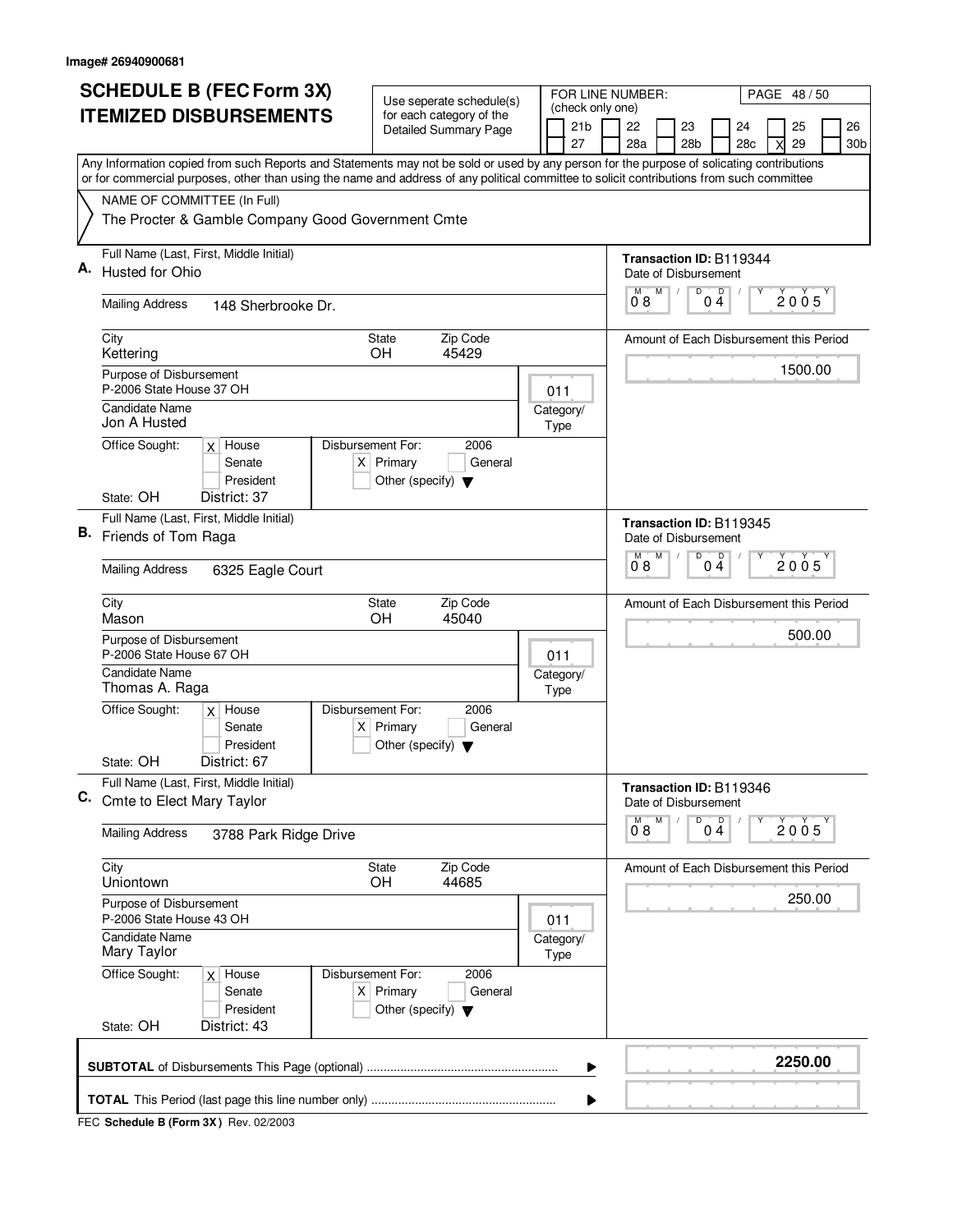|                                                                              | <b>SCHEDULE B (FEC Form 3X)</b>                                                                                                                                          |                                                                                                                                           | Use seperate schedule(s) |                                                                                      |                                                   | FOR LINE NUMBER: |                                           |           |                                                                  |                                                                                    |                       | PAGE 49/50 |                                                 |          |                       |  |  |  |  |
|------------------------------------------------------------------------------|--------------------------------------------------------------------------------------------------------------------------------------------------------------------------|-------------------------------------------------------------------------------------------------------------------------------------------|--------------------------|--------------------------------------------------------------------------------------|---------------------------------------------------|------------------|-------------------------------------------|-----------|------------------------------------------------------------------|------------------------------------------------------------------------------------|-----------------------|------------|-------------------------------------------------|----------|-----------------------|--|--|--|--|
| <b>ITEMIZED DISBURSEMENTS</b>                                                |                                                                                                                                                                          |                                                                                                                                           |                          | for each category of the<br><b>Detailed Summary Page</b>                             |                                                   |                  | (check only one)<br>21 <sub>b</sub><br>27 |           | 22<br>28a                                                        |                                                                                    | 23<br>28 <sub>b</sub> | 24<br>28c  |                                                 | 25<br>29 | 26<br>30 <sub>b</sub> |  |  |  |  |
|                                                                              |                                                                                                                                                                          | Any Information copied from such Reports and Statements may not be sold or used by any person for the purpose of solicating contributions |                          |                                                                                      |                                                   |                  |                                           |           |                                                                  |                                                                                    |                       |            |                                                 |          |                       |  |  |  |  |
|                                                                              | or for commercial purposes, other than using the name and address of any political committee to solicit contributions from such committee<br>NAME OF COMMITTEE (In Full) |                                                                                                                                           |                          |                                                                                      |                                                   |                  |                                           |           |                                                                  |                                                                                    |                       |            |                                                 |          |                       |  |  |  |  |
|                                                                              | The Procter & Gamble Company Good Government Cmte                                                                                                                        |                                                                                                                                           |                          |                                                                                      |                                                   |                  |                                           |           |                                                                  |                                                                                    |                       |            |                                                 |          |                       |  |  |  |  |
| Α.                                                                           | Full Name (Last, First, Middle Initial)<br>Citizens to Elect James M. Hoops<br><b>Mailing Address</b><br>114 Cedarbrook Drive                                            |                                                                                                                                           |                          |                                                                                      |                                                   |                  |                                           |           |                                                                  | Transaction ID: B119626<br>Date of Disbursement<br>M<br>D<br>16<br>M<br>2005<br>08 |                       |            |                                                 |          |                       |  |  |  |  |
| City<br>Ottawa                                                               |                                                                                                                                                                          |                                                                                                                                           |                          | Zip Code<br><b>State</b><br><b>OH</b><br>45875                                       |                                                   |                  |                                           |           |                                                                  | Amount of Each Disbursement this Period                                            |                       |            |                                                 |          |                       |  |  |  |  |
| Purpose of Disbursement<br>P-2006 State House 75 OH                          |                                                                                                                                                                          |                                                                                                                                           |                          |                                                                                      |                                                   | 011              |                                           |           |                                                                  |                                                                                    |                       |            |                                                 | 200.00   |                       |  |  |  |  |
|                                                                              | <b>Candidate Name</b><br>James M Hoops                                                                                                                                   |                                                                                                                                           | Disbursement For:        |                                                                                      | 2006                                              |                  | Type                                      | Category/ |                                                                  |                                                                                    |                       |            |                                                 |          |                       |  |  |  |  |
|                                                                              | Office Sought:<br>State: OH                                                                                                                                              | $x$ House<br>Senate<br>President<br>District: 75                                                                                          |                          | $X$ Primary<br>Other (specify) $\blacktriangledown$                                  | General                                           |                  |                                           |           |                                                                  |                                                                                    |                       |            |                                                 |          |                       |  |  |  |  |
|                                                                              |                                                                                                                                                                          | Full Name (Last, First, Middle Initial)                                                                                                   |                          |                                                                                      |                                                   |                  |                                           |           |                                                                  |                                                                                    |                       |            |                                                 |          |                       |  |  |  |  |
| В.                                                                           | <b>Cmte to Elect Catherine Barrett</b>                                                                                                                                   |                                                                                                                                           |                          |                                                                                      |                                                   |                  |                                           |           | <b>Transaction ID: B119627</b><br>Date of Disbursement<br>М<br>D |                                                                                    |                       |            |                                                 |          |                       |  |  |  |  |
|                                                                              | <b>Mailing Address</b><br>P.O. Box 23034<br>Zip Code                                                                                                                     |                                                                                                                                           |                          |                                                                                      |                                                   |                  |                                           |           |                                                                  | $\overline{16}$<br>2005<br>08                                                      |                       |            |                                                 |          |                       |  |  |  |  |
|                                                                              | City<br>Cincinnati                                                                                                                                                       |                                                                                                                                           | State<br>OH              |                                                                                      | Amount of Each Disbursement this Period<br>400.00 |                  |                                           |           |                                                                  |                                                                                    |                       |            |                                                 |          |                       |  |  |  |  |
| Purpose of Disbursement<br>P-2006 State House 32 OH<br><b>Candidate Name</b> |                                                                                                                                                                          |                                                                                                                                           | 011<br>Category/         |                                                                                      |                                                   |                  |                                           |           |                                                                  |                                                                                    |                       |            |                                                 |          |                       |  |  |  |  |
|                                                                              | <b>Catherine Barrett</b>                                                                                                                                                 |                                                                                                                                           |                          |                                                                                      |                                                   |                  | Type                                      |           |                                                                  |                                                                                    |                       |            |                                                 |          |                       |  |  |  |  |
|                                                                              | Office Sought:<br>State: OH                                                                                                                                              | $x$ House<br>Senate<br>President<br>District: 32                                                                                          | Disbursement For:        | $X$ Primary<br>Other (specify) $\blacktriangledown$                                  | 2006<br>General                                   |                  |                                           |           |                                                                  |                                                                                    |                       |            |                                                 |          |                       |  |  |  |  |
| C.                                                                           |                                                                                                                                                                          | Full Name (Last, First, Middle Initial)<br>Cmte to Re-elect Rep. George C. Hasay                                                          |                          |                                                                                      |                                                   |                  |                                           |           |                                                                  |                                                                                    |                       |            | Transaction ID: B119887<br>Date of Disbursement |          |                       |  |  |  |  |
|                                                                              | <b>Mailing Address</b>                                                                                                                                                   |                                                                                                                                           |                          | $D^D$ <sub>2</sub> $\overline{5}$<br>$\overline{0}^{\mathsf{M}}$ 8<br>M<br>Υ<br>2005 |                                                   |                  |                                           |           |                                                                  |                                                                                    |                       |            |                                                 |          |                       |  |  |  |  |
|                                                                              | City<br>Sweet Valley                                                                                                                                                     |                                                                                                                                           |                          | State<br><b>PA</b>                                                                   | Zip Code<br>18656                                 |                  |                                           |           |                                                                  |                                                                                    |                       |            | Amount of Each Disbursement this Period         |          |                       |  |  |  |  |
|                                                                              | Purpose of Disbursement<br>P-2006 State House 117 PA                                                                                                                     |                                                                                                                                           |                          |                                                                                      |                                                   |                  |                                           | 011       |                                                                  |                                                                                    |                       |            |                                                 |          | 200.00                |  |  |  |  |
|                                                                              | <b>Candidate Name</b><br>George C Hasay                                                                                                                                  |                                                                                                                                           |                          |                                                                                      |                                                   |                  | Type                                      | Category/ |                                                                  |                                                                                    |                       |            |                                                 |          |                       |  |  |  |  |
|                                                                              | Office Sought:                                                                                                                                                           | $x$ House<br>Senate<br>President                                                                                                          | Disbursement For:        | $X$ Primary<br>Other (specify) $\blacktriangledown$                                  | 2006<br>General                                   |                  |                                           |           |                                                                  |                                                                                    |                       |            |                                                 |          |                       |  |  |  |  |
|                                                                              | State: PA                                                                                                                                                                | District: 11                                                                                                                              |                          |                                                                                      |                                                   |                  |                                           |           |                                                                  |                                                                                    |                       |            |                                                 |          | 800.00                |  |  |  |  |
|                                                                              |                                                                                                                                                                          |                                                                                                                                           |                          |                                                                                      |                                                   |                  |                                           | ▶         |                                                                  |                                                                                    |                       |            |                                                 |          | 6250.00               |  |  |  |  |
|                                                                              |                                                                                                                                                                          |                                                                                                                                           |                          |                                                                                      |                                                   |                  |                                           |           |                                                                  |                                                                                    |                       |            |                                                 |          |                       |  |  |  |  |